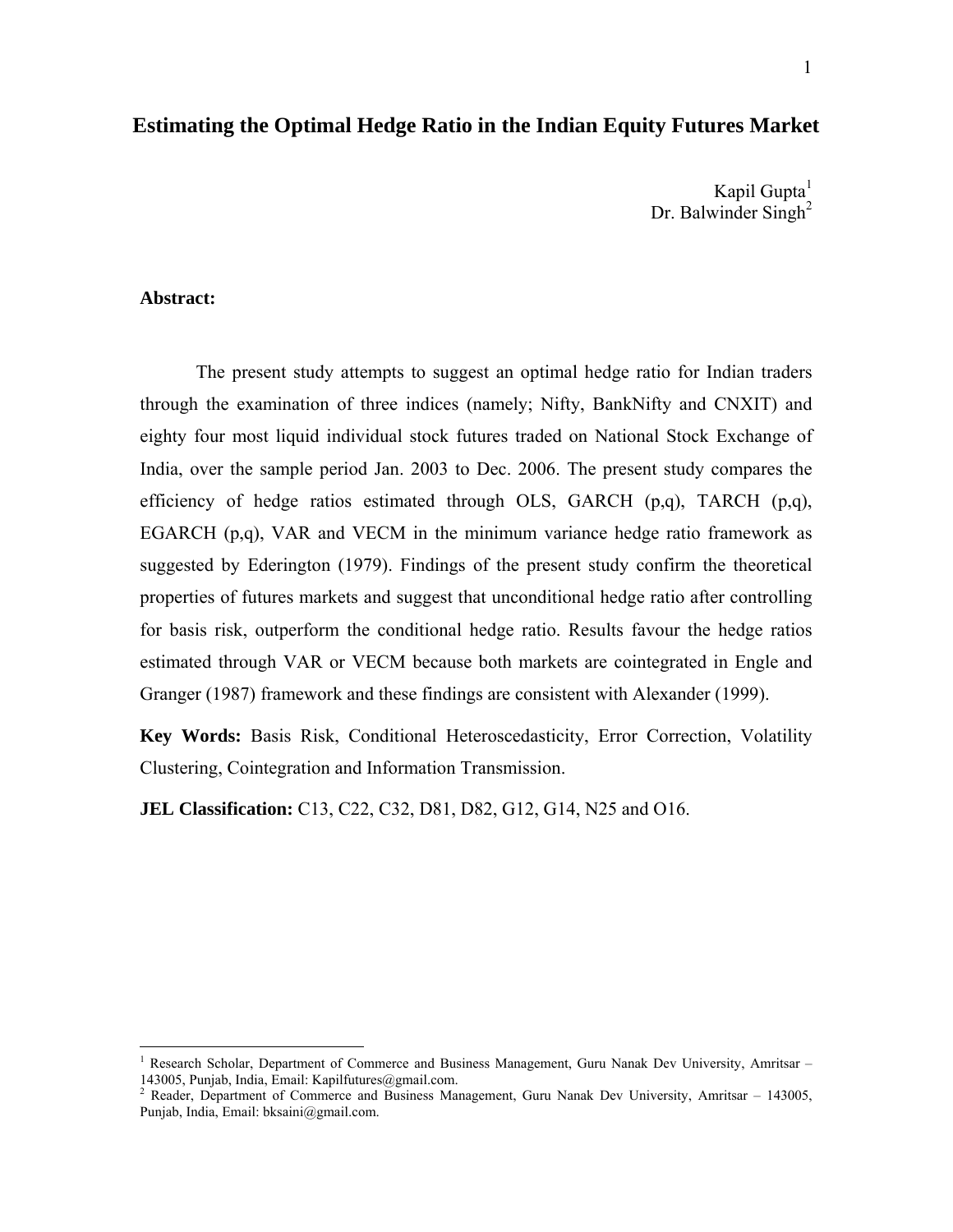#### **Section I: Introduction**

 $\overline{a}$ 

Existence of organized futures markets furnish legitimate traders to hedge non diversifiable risk element contained in their portfolio and help the informed market participants to speculate on the basis risk in order to secure risk free profit, which is offered as a reward to restore market equilibrium. The reward to restore market equilibrium arises due to noise trading by uninformed market agents, which induces information asymmetry and the underlying asset starts trading at disequilibrium price, resulting into jump in the basis risk (Cox (1976), Danthine (1978), Carlton (1984), Hodgson and Nicholls (1991), Castelino (1992), Mckenzie et al., (2001), Chatrath et al., (2003) and Illueca and Lafuente (2003)). Whereas, informed trading by market agents is expected to bring fairness in price change of the underlying asset and help it to stabilize, consequently the required rate of return will decline (Bessembinder and Seguin (1992) and Gulen and Mayhew (2000)). Therefore, an organized futures market would be a joint product, where portfolio risk insurance is furnished to hedgers, gambling to speculators and arbitrageurs undertake the responsibility to restore market equilibrium (Telser  $(1981)$ ).

Academic literature has widely appreciated the information transmission role of futures markets, which implies that price movement in futures market can be efficiently used to price the cash market transactions (Cox (1976), Peck (1976), Telser (1981), Garbade and Sibler (1983b) and Carlton (1984)). Since both markets are linked through arbitrage process (see, Garbade and Sibler (1983b) and Mackinlay and Ramaswamy (1988)), therefore convergence of both markets on the maturity date is natural (see figure 1) however in the short-run both may move away from each other<sup>3</sup>.

<sup>&</sup>lt;sup>3</sup> Carlton (1984) while explaining the contributions of organized futures markets mentioned that futures markets perform the role of price discoverer, helps in transferring risk involved in the portfolio, improves liquidity in the underlying asset market and help in improving the price discovery efficiency of the underlying asset market. Carlton (1984) further mentioned that prediction of cash market through futures market may sometime attract uninformed traders in the market who makes noise and deteriorates the pricing efficiency. Whereas at the same time, joint action of arbitrageurs and speculators in the market will help in restoring the equilibrium.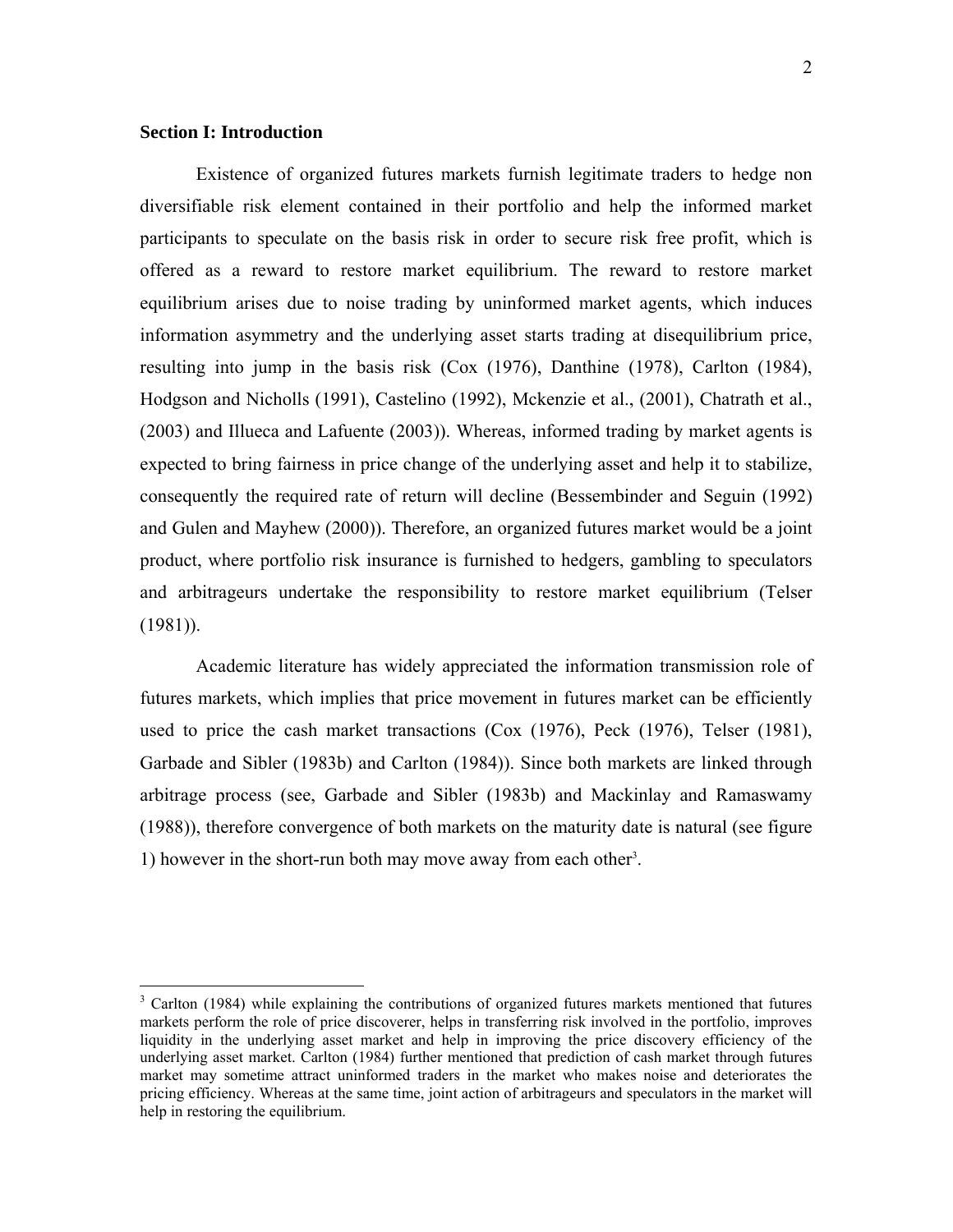Efficient information exchange role of the futures market and strong and stationery comovement between two markets<sup>4</sup> provides an important input for hedgers to transfer risk contained in their portfolio to the speculator's portfolio<sup>5</sup>. Hedging through futures market has different connotations due to varied portfolio objectives of traders, therefore different hedging theories persist viz; conventional hedging theory, Working's hedging theory, Portfolio hedging theory etc. (for example see Ederington (1979), Howard and D'Antonio (1984), Castelino (1992), Pennings and Leuthold (2000) and Lien and Tse  $(2002)$ ).



**Figure 1 Illustrating Cost-of-Carry Relationship Between Two Markets Over the Contract Cycle** 

The conventional hedging theory (also known as Naïve hedging) presumes that both futures and cash markets are subject to common information set, therefore it suggests that hedger should take inverse position in the futures market but equal in size to that in the cash market, hence the portfolio risk will significantly decline. Conventional hedging theory presumes equal price change in both markets due to new information shock because efficiency of conventional hedging theory is conditioned upon no market preference doctrine. Therefore the conventional hedging theory can successfully provide

<sup>&</sup>lt;sup>4</sup> See Fortenbery and Zapata (1997), Alexander (1999), Neuberger (1999), Sahadevan (2002), Lin et al., (2003), Kumar (2004) and Pattarin and Ferretti (2004)).

<sup>5</sup> For example see, Ederington (1979), Telser (1981), Figlewski (1984), Merrick Jr. (1988), Castelino (1992), Kroner and Sultan (1993), Lien and Tse (1998), Neuberger (1999), Jensen et al., (2000), Pennings and Leuthold (2000), Frechette (2001), Giaccotto et al., (2001), Chen et al., (2002), Lo et al., (2002), Chen et al., (2004), Lien and Wang (2004), Terry (2005) and In and Kim (2006) etc.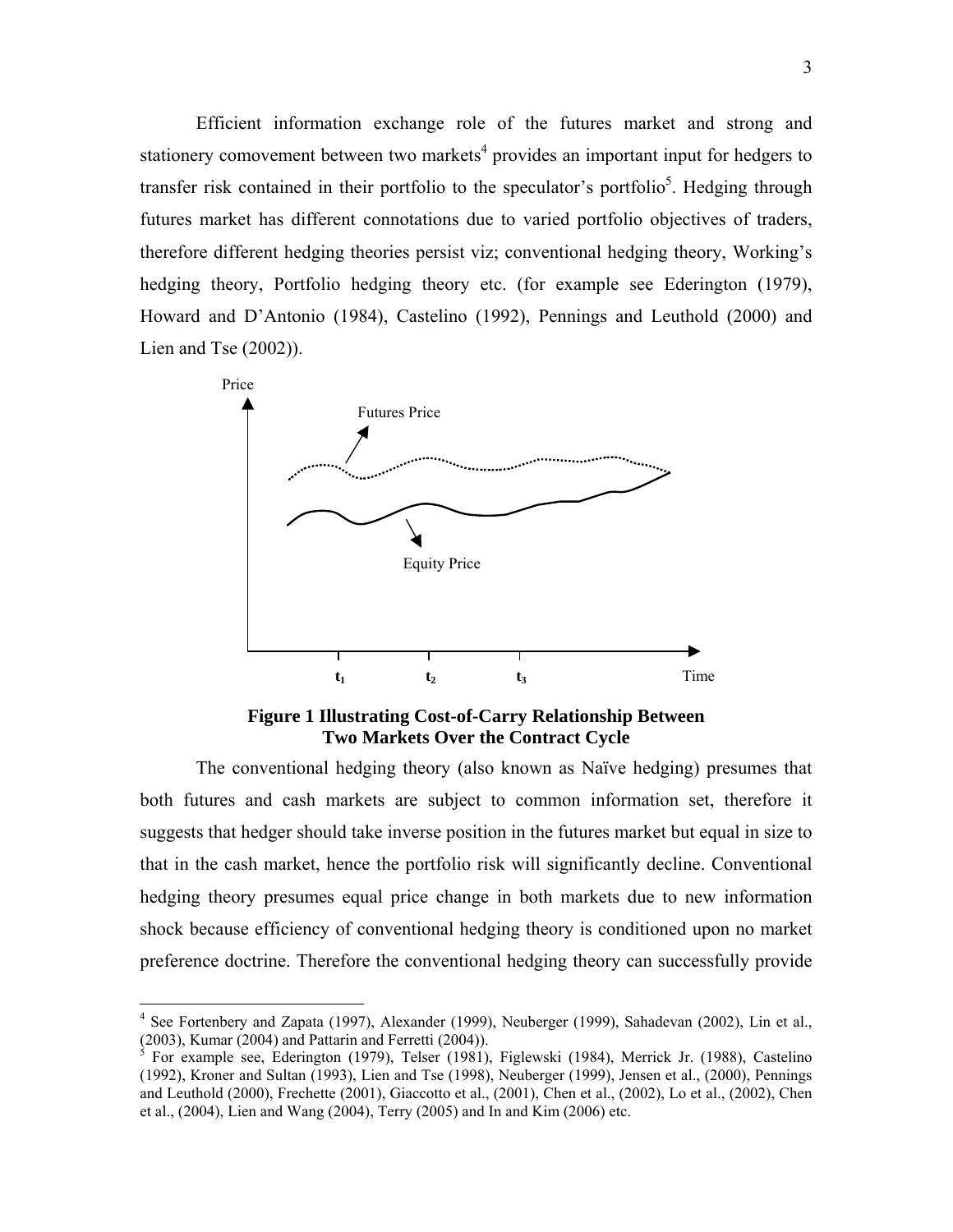price risk hedge to the portfolio manager but fails to take care of basis risk, because both markets are in equilibrium in long-run, however in short-run due to the presence of various market frictions<sup>6</sup> both markets observe statistically significant and strategically exploitable lead-lag relationship (for example see, Kawaller et al., (1987), Ng (1987), Stoll and Whaley (1990), Chan (1992), Wahab and Lashgari (1993), Chan and Lien (2001), Chen et al., (2002), Lin et al., (2002), Lien et al., (2003) and Thomas (2006)), which generates risk free profit marking opportunities (for example see, Cornell and French (1983), Mackinlay and Ramaswamy (1988), Yadav and Pope (1990), Chung (1991), Neal (1996), Hsu and Wang (2004), Lee (2005) and Vipul (2005)).

Lien and Li (2003) and Lien (2003) after evaluating different hedging theories, suggested that when capital allocation in the underlying asset is limited or low, hedger may avoid the basis risk as well as the mark-to-market risk and may choose for complete hedging as suggested by conventional hedge theory but when the capital allocation increases, hedger will prefer to underhedge so that transaction cost escalations may be avoided (also see Lo et al., (2002)). Therefore, in order to hedge both price as well as basis risk, Working (1953) came out with a new hedging theory, which defines hedger as risk selector not as risk avoider and assumes that market agent's prime objective is profit maximization not risk minimization. Working's hedging theory suggests that hedger predominantly behaves like speculator who strives to exploit all profit making opportunities available in the market. In other words, hedgers speculate on the change in basis rather than on the absolute value of basis. Therefore, short hedger<sup>7</sup> will hedge portfolio risk if basis is expected to fall otherwise he/she will prefer unhedged portfolio (Castelino (1992) and Li and Vukina (1998)).

Working's hedging theory though improves upon the conventional hedging theory but again it was a biased theory because it presumes was that hedgers always strive to maximize their wealth at any risk level. However, Johanson (1960) and Stein (1961) observed that hedger prefers optimum risk-return portfolio instead of only minimum risk

<sup>&</sup>lt;sup>6</sup> Such as, infrequent trading of the component stocks of underlying index, difference in transaction cost in terms of bid/ask spread for the component stocks, difference in trading cost in terms of brokerage and other expenses to execute one transaction, time delays in the computation and reporting of the stock index values and low initial investment to take position in futures market etc. (for detail, see Stoll and Whaley (1990)). 7

<sup>&</sup>lt;sup>7</sup> Short hedge means when trader is long in the cash market and hedges the cash market position by going short in the futures market.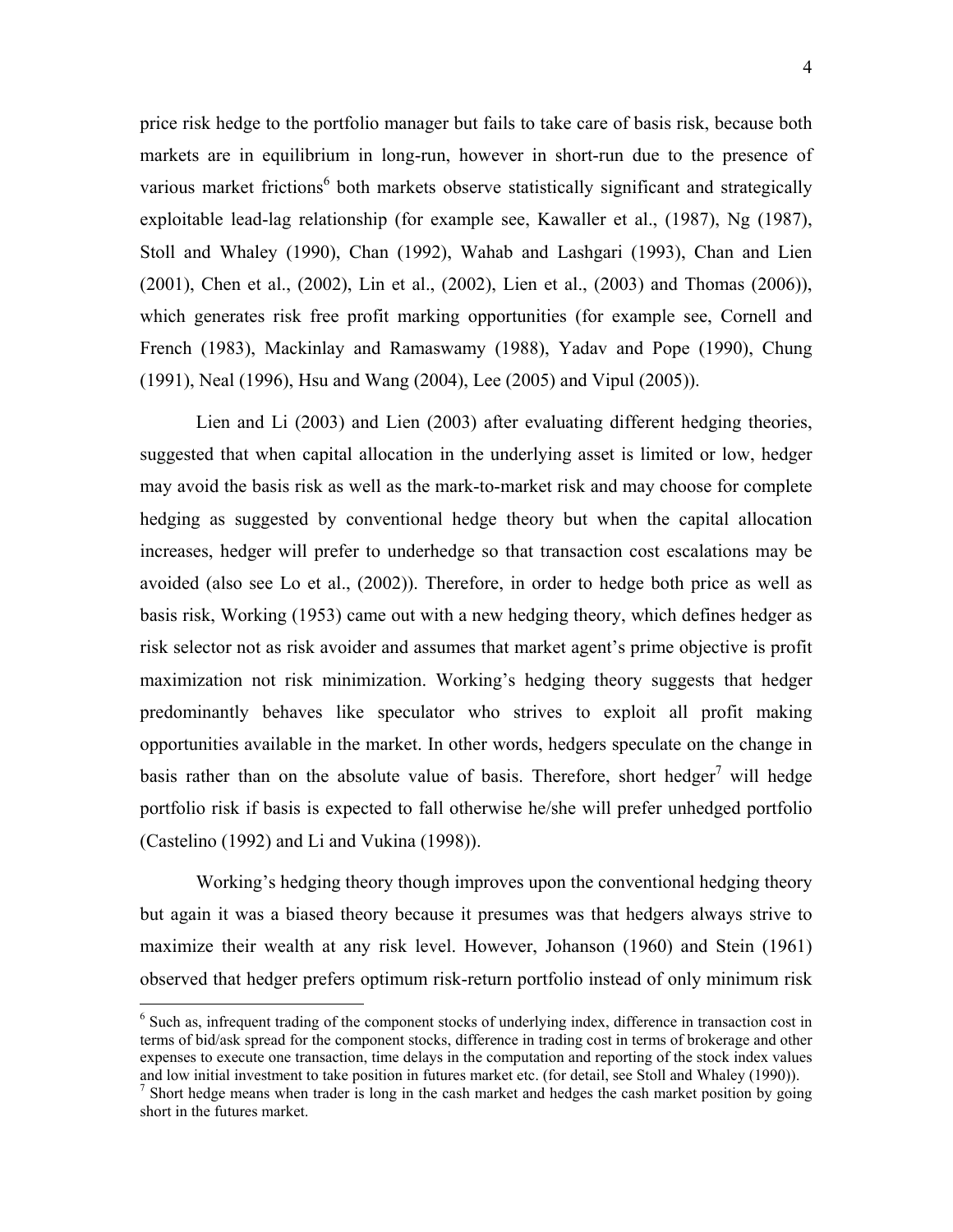portfolio or a portfolio, which can offer maximum return (also see, Markowitz (1952)). Therefore, a new hedging approach emerged known as portfolio hedging approach, which allows a wide range of hedge ratios to be efficient along with the efficient utility maximization frontier and the hedger may choose the best one, depending upon his/her risk preference (Howard and D'Antonio (1984) and Jensen et al., (2000)). Moreover, it is well admitted fact that presence of both informed as well as uninformed traders in both markets causes mean reversion in the basis<sup>8</sup>, consequently basis risk varies over the contract cycle. Therefore, portfolio hedging approach became more popular because it allows for estimating time-varying optimal hedge ratios, which otherwise was not possible in conventional and Working's hedging theories (for example see, Myers (1991), Aggarwal and Demaskey (1997), Theobald and Yallup (1997), Ferguson and Leistikow (1998), Koutmos and Pericli (1998), Lien and Tse (1998), Chen et al., (2004), Yang and Allen (2004) and Bhaduri and Durai (2007)).

One of the most popular portfolios hedging theories (which also suggests constant hedge ratio) was proposed by Ederington (1979), which presumes that trader is risk averter and futures market is an unbiased predictor of cash market. Therefore, Ederington (1979) (like conventional hedging theory) prefers a hedge ratio which reduces the hedged portfolio variance to minimum level but unlike the naïve hedge ratio, the Ederington's hedge ratio is slope coefficients, which will be computed as the ratio of covariance of futures and cash market returns series to the variance of futures returns. Ederington's hedging theory implies that variance of the hedged portfolio and the correlation of futures and underlying asset are negatively associated, therefore comovement of two markets and early exploitation of arbitrage opportunities are preconditions for efficient hedging.

Ederington's efficient hedge ratio<sup>9</sup> has been empirically found to be negatively associated with hedge horizon because decreasing time-to-expiry tends to restrict the flexibility of hedged portfolio, which implies that longer the hedging horizon, lower will

<sup>&</sup>lt;sup>8</sup> Mean reversion is a property of stochastic process where the variable value tends to revert back to some normal value. Therefore, stationary basis is presumed to observe mean reverting behavior because when spread between two prices is different from cost-of-carry, arbitrageur's activity will correct the deviation and basis will start representing its cost-of-carry (Zeng (2001), Theobald and Yallup (2001), Monoyios and Sarno (2002) and Pattarin and Ferretti (2004)).

<sup>&</sup>lt;sup>9</sup> Assumed to comply with the properties of Ordinary Least Square (OLS) Model. For detailed discussion see, Ederington (1979).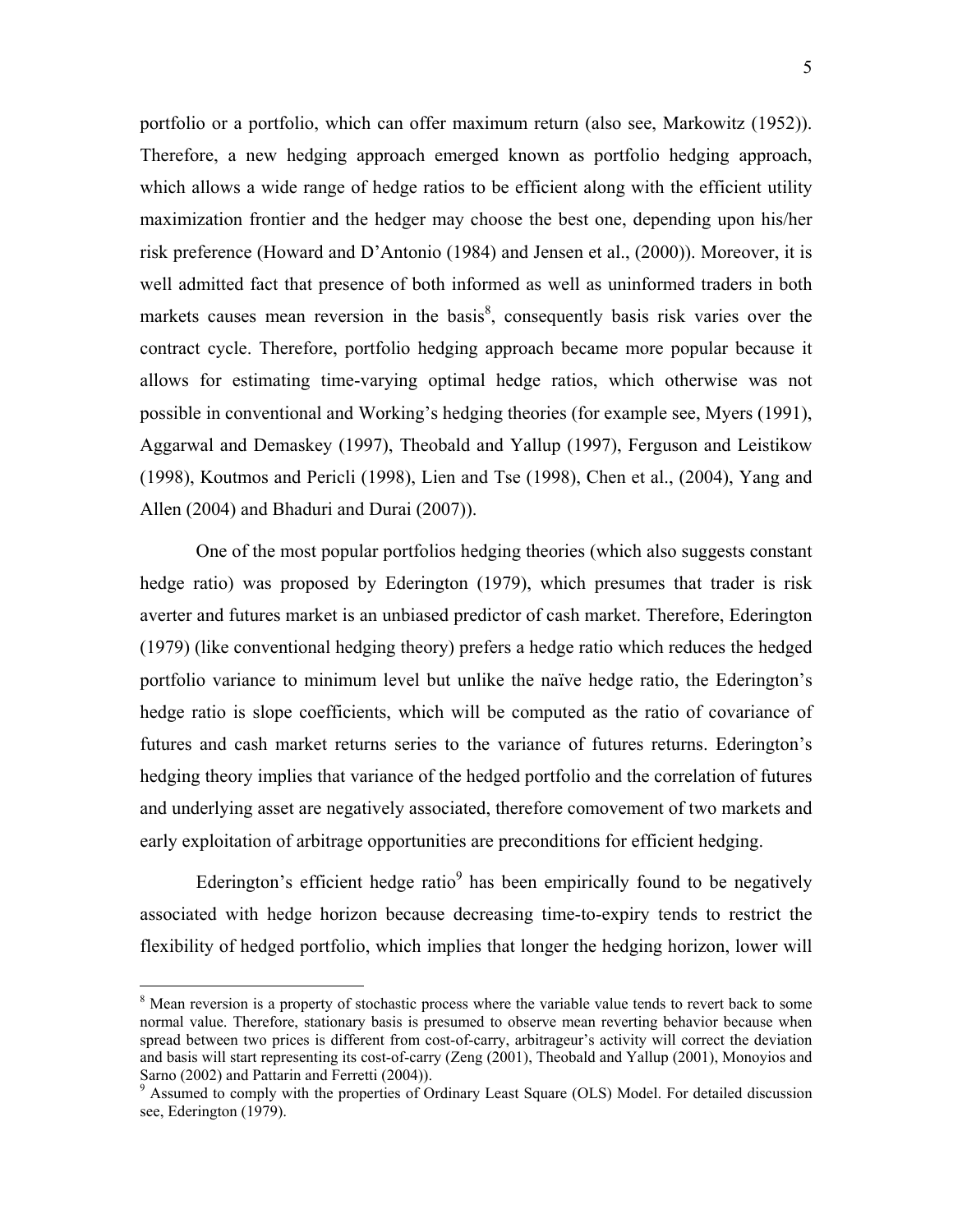be the hedge ratio, however as soon as the hedging horizon narrows, hedge ratio approaches unity (Franckle (1980), Figlewski (1984), Kamara and Siegel (1987), Merrick (1988), Castelino (1992), Li and Vukina (1998) and Chen et al., (2002)). Since, basis risk has also been found to be negatively associated with time-to-expiry of futures contract, therefore, on expiration date, hedger will be left with price risk only, which implies that during short-run (especially near to expiration date) conventional hedging theory may work efficiently<sup>10</sup> (Lien and Tse (1999), Arias et al., (2000), Collins (2000), Lien (2000) and Chen et al., (2004)).

Ederington's efficient hedge ratio (which is not time varying hedge ratio) has yielded immense support in the academic literature<sup>11</sup>. Lien  $(2005<sup>b</sup>)$  suggested that hedge ratio based upon OLS (despite of the violation of statistical properties) will outperform time varying hedge ratio except when major structural changes have taken place in the market. Ferguson and Leistikow (1998) by applying Dickey-Fuller test, mentioned that rejection of constant hedge ratio hypothesis may be a result of inadequate data points, therefore hedge ratio computed over long-run will be stationary and their findings were consistent with Grammatikos and Saunders (1983) and McNew and Fackler (1994) (also see Lo et al., (2002)).

Pennings et al., (1997) also found that Ederington's efficient hedge ratio is expected to reduce the portfolio variance to minimum level but Pennings et al., (1997) doubted its efficiency when futures contracts will observe thin trading. Moreover, non synchronous trading anomaly in case of index futures (as found by Stoll and Whaley (1990)) may be another prominent factor responsible for spurious calculation of minimum variance hedge ratio (Theobald and Yallup (1997 and 2001)). In such case, Anderson and Danthine (1981) suggested that cross hedging will efficiently help the hedgers to achieve their portfolio objective rather than direct hedging as proposed in previous theories (also see Broll and Wong (1999)).

 $10$  Castelino (1992) stated that basis risk and futures price are negatively correlated and since both are functions of time-to-expiry therefore minimum variance hedge ratio may be less than or equal to unity when basis risk is zero and it differs from unity when variance of basis is different from the variance of futures prices.

 $11$  For example see, Aggarwal and Demaskey (1997), Theobald and Yallup (1997), Ferguson and Leistikow (1998), Chen et al., (2004), Yang and Allen (2004) and Bhaduri and Durai (2007).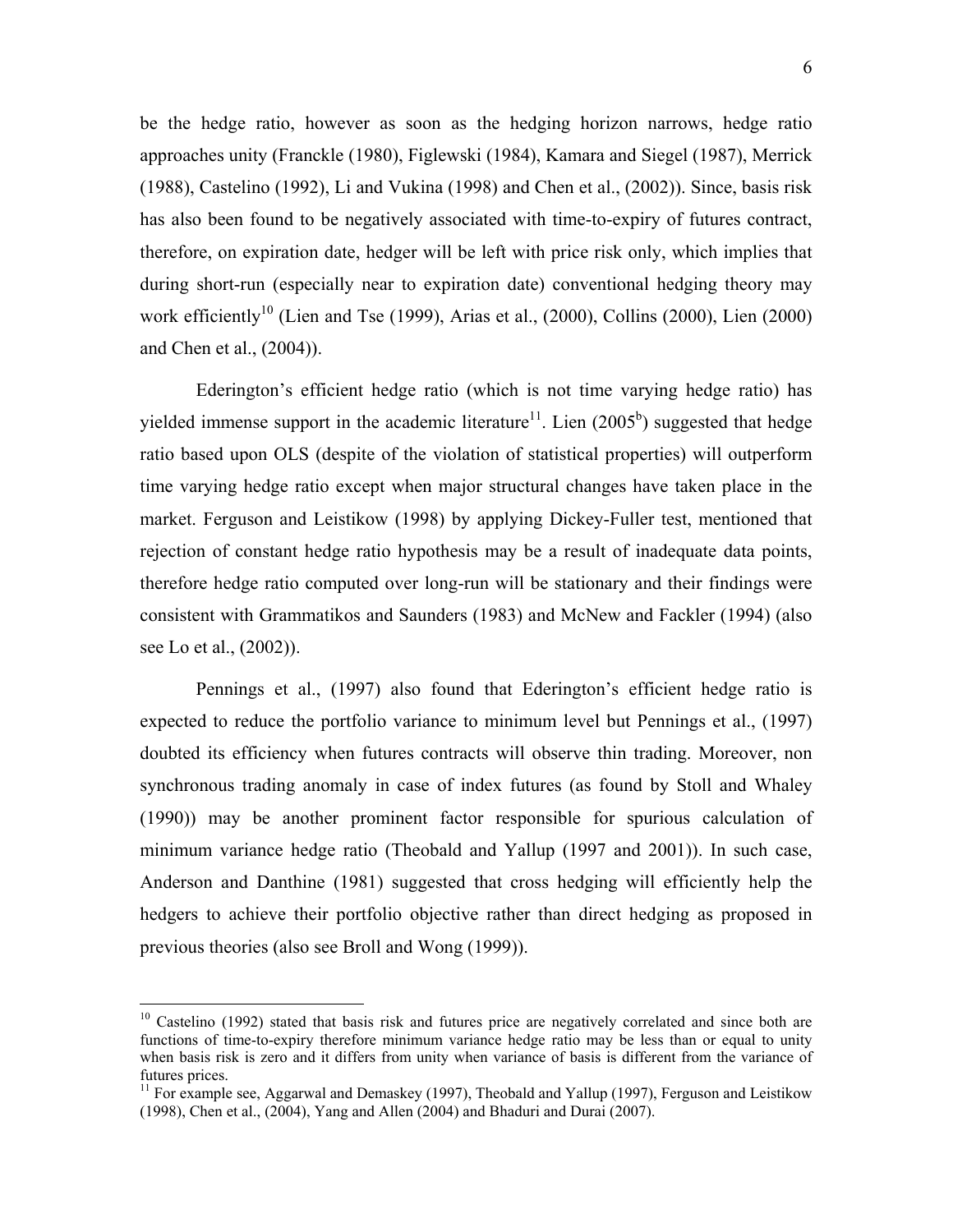Many empirical findings have further suggested that Ederington's hedging theory performs efficiently in the ex post setting rather than in ex ante setting, which implies that Ederington's efficient hedge ratio should be calculated by considering data for futures as well as cash markets of same periods. However, Ederington's hedge ratio computed on the basis of historical data fails to minimize the portfolio variance (Figlewski (1984), Kamara and Siegel (1987), Myers (1991), Holmes (1995), Alexander (1999) Neuberger (1999), Arias et al., (2000), Lien (2000), Giaccotto et al., (2001) and Lo et al., (2002)). Kamara and Siegel (1987), Myers (1991) and Holmes (1995) suggested that since traders lack perfect foresight with respect to cash and futures price relationship and the hedge ratio varies with time-to-expiry<sup>12</sup> therefore hedge ratio estimated in ex ante setting may be more efficient than the hedge ratio estimated in ex post setting.

Furthermore, Franckle (1980) commented that since an efficient portfolio is expected to generate risk free return plus risk premium (as per Capital Asset Pricing Model), hence, Ederington's hedge ratio must be interpreted very cautiously because a risk free nominal rate can be obtained for a predetermined investment horizon only. Therefore, if at the time of opening positions in both markets, hedging horizon is unknown then change in the hedge ratio may result into large gains or losses. This empirical observation should not be surprising because time varying basis risk won't allow hedge ratio to be constant over hedging horizon (also see Figlewski (1984) and Myers (1991)).

 In addition, the trader has been assumed to be risk averter, which seems unreal because his/her prime objective is to maximize portfolio value, therefore trader acts as loss averter rather than risk avoider (Lien and Tse (1998)). Therefore, if the portfolio objective of trader is utility maximization, the utility function will always be concave if there are gains and convex when there are losses (Myers and Hanson (1996) and Lien (2001<sup>a</sup>)). Howard and D'Antonio (1984) developed a model, which emphasize upon the portfolio utility maximization objective and suggested that holding position in futures market does not depend only upon the correlation between futures and cash market but

<u>.</u>

<sup>&</sup>lt;sup>12</sup> See Kroner and Sultan (1993), Park and Switzer (1995), Lien and Tse (1998), Harris and Shen (2003), Poomimars et al., (2003), Floros and Vougas (2004), Pattarin and Ferretti (2004), Yang and Allen (2004), Kofman and McGlenchy (2005), Floros and Vougas (2006), Hatemi-J and Roca (2006), Bhaduri and Durai (2007) and Lee and Yoder (2007).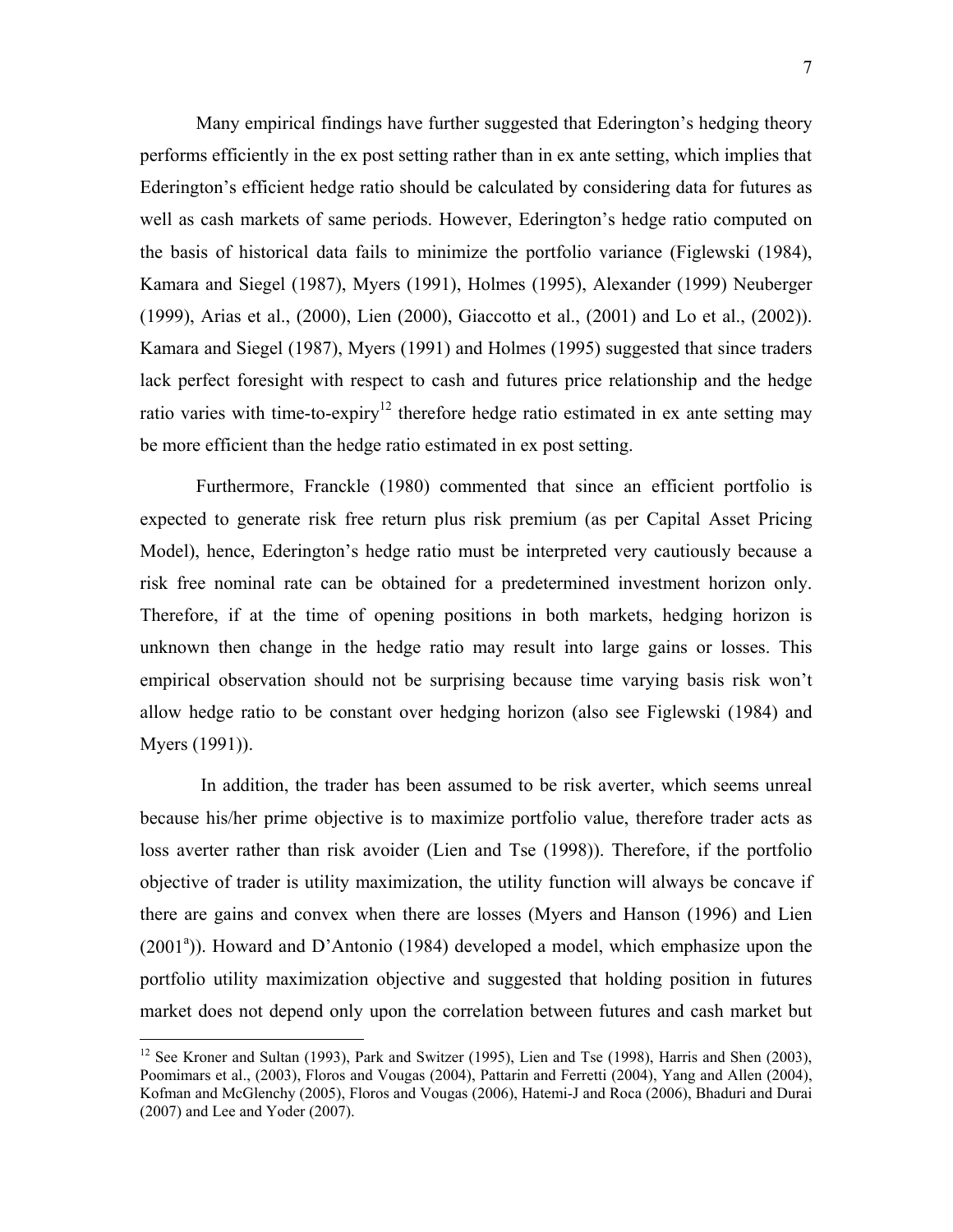risk-return relative also affects the portfolio utility because trader is more interested in the change of wealth locked in portfolio rather than the absolute value of wealth (Myers  $(1991)$ , Lien  $(2001<sup>a</sup>)$  and Theobald and Yallup  $(2001)$ ).

Furthermore, besides the theoretical progress on account of suggesting optimum hedging strategy through futures contracts (as discussed above), the empirical literature of futures hedging has been progressively benefited from recent developments in the literature of financial econometrics (Lien and Tse (2002)). Various hedging theories including conventional, Working's and Ederington's hedging theory assumes constant hedging ratio, however, large body of literature (see table I) has found that time varying hedge ratio is more efficient than constant hedge ratio (for example see, Myers (1991), Aggarwal and Demaskey (1997), Theobald and Yallup (1997), Ferguson and Leistikow (1998), Koutmos and Pericli (1998), Lien and Tse (1998), Chen et al., (2004), Yang and Allen (2004) and Bhaduri and Durai (2007)).

In addition, voluminous empirical literature is available, which suggests that since both markets observe long-run relationship and are integrated of same order, therefore, hedge ratio computed through error correction methodology developed by Engle and Granger (1987) may be more efficient than others (Park and Switzer (1995), Castelino (1992), Koutmos and Pericli (1998), Alexander (1999), Poomimars et al., (2003), Alizadeh and Nomikos (2004), Floros and Vougas (2004), Pattarin and Ferretti (2004), Yang and Allen (2004), Lien and Shrestha (2005), Floros and Vougas (2006), Bhaduri and Durai (2007) and Bhargava and Malhotra (2007)).

The statistical criticism of Conventional, Working's and Ederington's hedging strategies can be drawn from the fact that hedge ratios in these hedging models are slope coefficients, which reflects the ratio of unconditional covariance of futures and cash price series to the unconditional variance of futures prices, however the optimal hedging rule requires conditional moments that depend upon the information available at the time when hedging decision is made (Myers (1991), Lien and Luo (1994) and Myers and Hanson (1996)). Moreover, it is an established fact that financial time series observes time varying patterns and volatility clustering is their innate feature<sup>13</sup>, therefore time

<sup>&</sup>lt;sup>13</sup> See Engle (1982), Bollerslev (1986), Lo and Mackinlay (1988) and Bollerslev et al., (1992).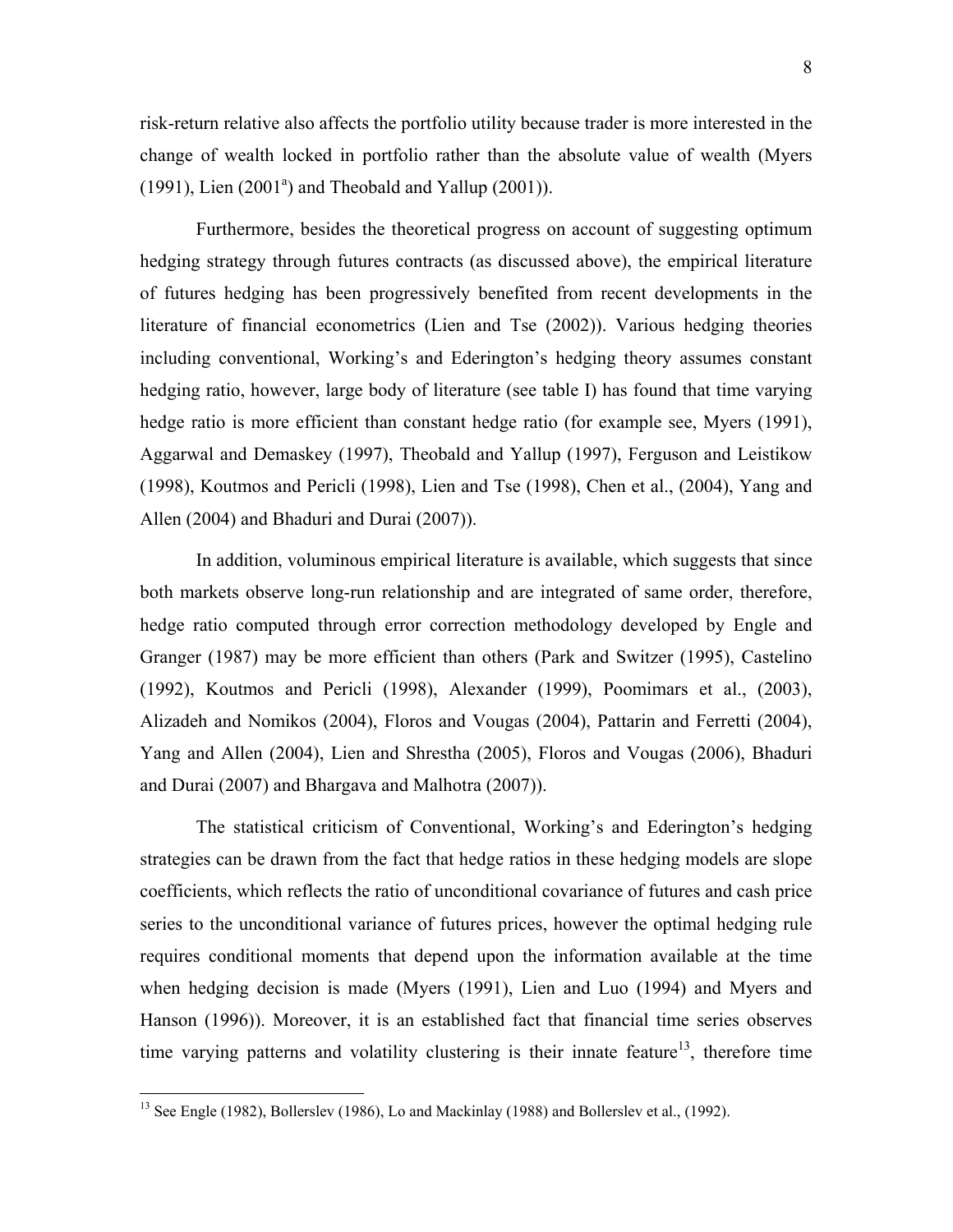varying hedge ratio may be statistically as well as economically more appropriate and reliable than others (Myers (1991), Kroner and Sultan (1993), Park and Switzer (1995), Koutmos and Pericli (1998), Harris and Shen (2003), Floros and Vougas (2004), Pattarin and Ferretti (2004), Kofman and McGlenchy (2005), Hatemi-J and Roca (2006), Bhaduri and Durai (2007) and Lee and Yoder (2007)).

Furthermore, Alexander (1999) established that in ex ante setting (where historical prices contain significant information for the prospective price movements in two markets (Holmes (1995)), and bidirectional causal relationship between these is an established fact<sup>14</sup>), error correction methodology proposed by Engle and Granger (1987) may provide better estimate of efficient hedge ratio than other methodologies. These findings were further tested by Kroner and Sultan (1993), Lien and Luo (1994), Park and Switzer (1995), Koutmos and Pericli (1998), Lien and Tse (1999), Poomimars et al., (2003), Alizadeh and Nomikos (2004), Floros and Vougas (2004), Pattarin and Ferretti (2004), Yang and Allen (2004), Lien and Shrestha (2005), Floros and Vougas (2006), Hatemi-J and Roca (2006) and Bhaduri and Durai (2007) and they all found that hedge ratio computed through error correction methodology provides better results than constant hedge ratio, but it could not out perform the hedge ratio estimated through different models of GARCH Methodology (except Lien and Tse (1999) and Lien and Shrestha (2005)).

Moreover, Telser (1981), Neuberger (1999), Giaccotto et al., (2001) and Lo et al., (2002) appreciated the coexistence of multiple futures contracts with varied expiry dates having same or different underlying asset because it will help traders to hedge through liquid futures contracts<sup>15 and 16</sup>. In order to mitigate the impact of illiquidity on hedging

<sup>&</sup>lt;sup>14</sup> For example see, Kawaller et al., (1987), Stoll and Whaley (1990), Chan (1992) and Wahab and Lashgari (1993).

<sup>&</sup>lt;sup>15</sup> In academic literature, it has been widely documented that futures contracts near the expiry date are more liquid as compared to the futures contracts with far maturity date (See Moschini and Myers (2002) and Thomas (2006)).

 $16$  Lien (2003) mentioned that liquidity constraint in either or both markets is a critical factor, which forces the hedger to partially hedge the undiversifiable risk components so that hedger can avoid additional transaction cost due to mark-to-market losses. Therefore, optimal futures position increases with the size of capital allocation in underlying asset, which implies that if the capital allocation is small, the hedger tends to completely hedge as per conventional hedging theory. However, the optimal futures position decreases with the increase in capital allocation (also see Arias et al., (2000), Frechette (2001) and Haigh and Holt (2002)).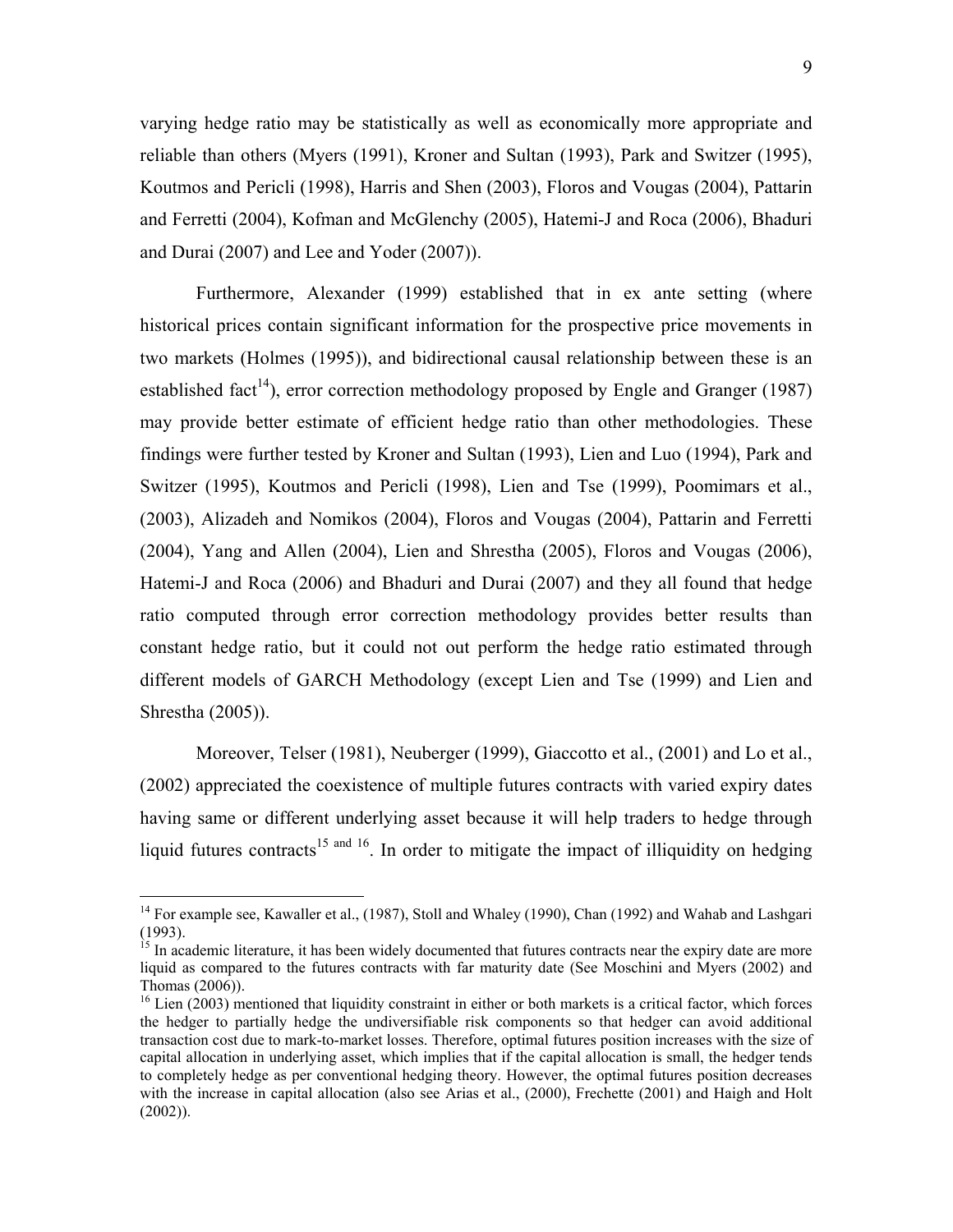activity, traders prefer to hedge through near to expiry futures contracts and achieve the long-term hedging objective by rolling positions to the next contract. Harris and Shen (2003) and Kofman and McGlenchy (2005) examined same hypothesis and found that rolling window methodology outperforms the constant hedge ratio but still failed to provide better forecast than hedge ratio estimated through different models of GARCH Methodology. Therefore, time varying hedge ratio estimated through appropriate version of GARCH family (such as, BGARCH, EGARCH, MGARCH etc.) has been found both statistically as well as economically a robust hedge ratio, which outperforms other hedge ratios.

On the basis of above discussion, two empirical issues can be extracted, which are equally important for policy markers, market markers, traders, practitioners and academicians. Firstly, if two markets observe stable long-run relationship, can it be economically translated to help traders in optimizing their portfolio value? Secondly, till date it is a debatable issue that which hedge ratio can help traders to achieve their portfolio objectives? Both issues have been widely examined in developed markets like U.S.A. and U.K. etc., whereas in emerging markets (which hold prominent position among different derivative markets of the world) these issues are still unexplored (see table I). In India, to the best of our knowledge Bhaduri and Durai (2007) has been the only attempt to address the second issue but that study suffers with two limitations.

Firstly, the scope of Bhaduri and Durai (2007) is limited to hedging through Nifty futures only. Although Nifty futures holds good reputation in the market (in terms of trading volume) but Bhaduri and Durai (2007) did not address the issue whether an index whose all constituent stocks are not allowed to trade in the futures and options segment can provide same hedging efficiency. Secondly, Bhaduri and Durai (2007) restricted the scope of study to hedging efficiency of index portfolio whereas it has been widely documented that index portfolio suffer from the problem of non synchronous trading of constituent stocks (see Stoll and Whaley (1990)). Therefore, it would be rather more useful if hedging efficiency of individual stock futures is examined. The present study is an attempt to plug both limitations of Bhaduri and Durai (2007).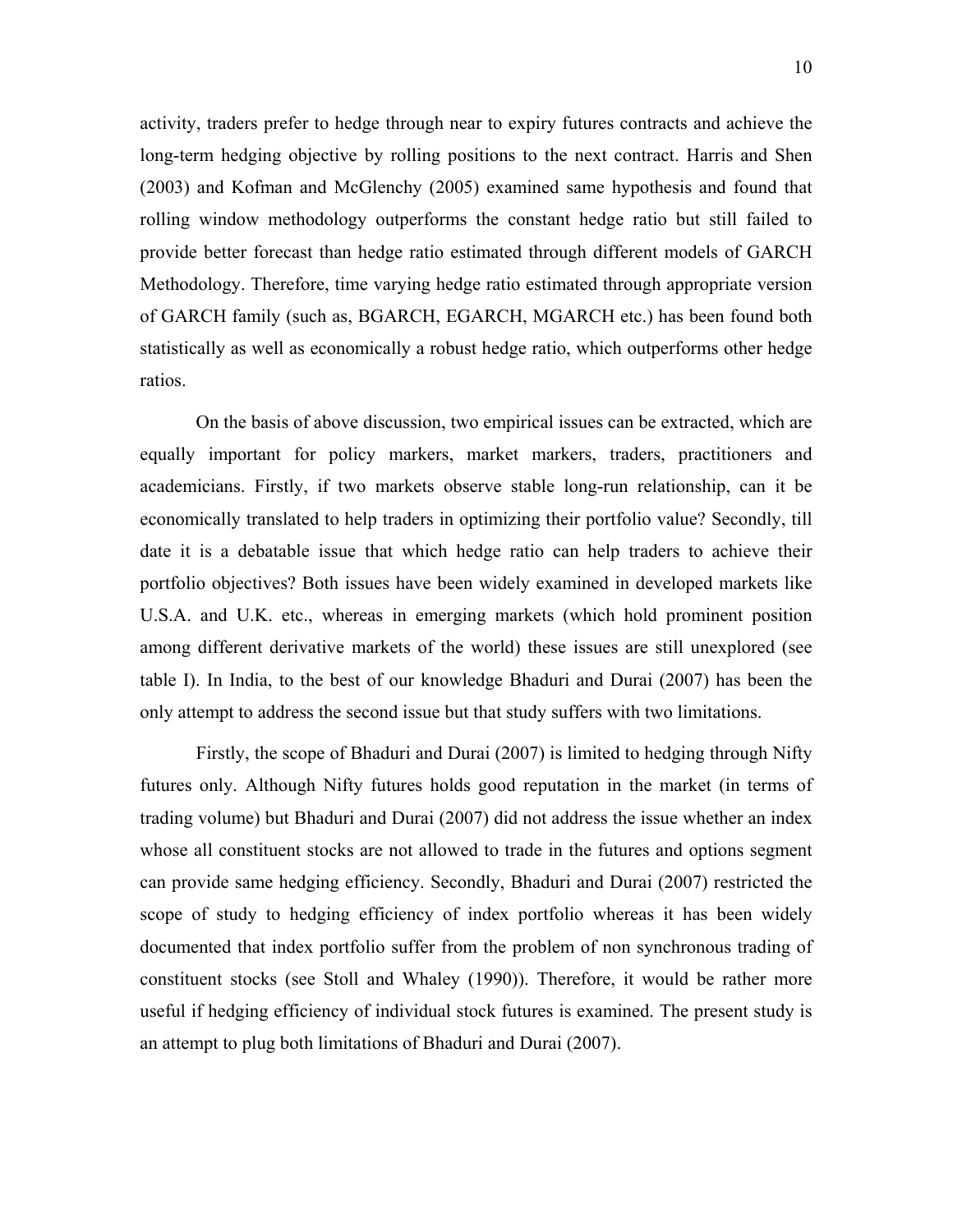Further discussion in the study has been organized into three sections, where section II discusses the research design including data base and research methodology employed for estimating optimum hedge ratio, section III discusses the hedged portfolio variance results for different hedge ratios estimated from various methodologies employed and section IV will conclude the study.

#### **Section II: Data Base and Research Methodology**

Since the present study aims to examine the hedging efficiency of the Indian equity futures both in terms of index as well as individual stock portfolios, therefore, (in order to secure sufficient data points<sup>17</sup>) the hedging efficiency of all those indices and individual stock futures, which have observed at least one continued trading year history in the Futures and Options (F&O) segment of National Stock Exchange of India as on  $31<sup>st</sup>$  Dec. 2006. The sample period starts on  $1<sup>st</sup>$  Jan. 2003 i.e. the period when F&O segment in India began observing immense success shown in the phenomenal growth of their trading volume. Therefore, because of insufficient liquidity, initial trading/inception period for both index as well as individual stock futures contracts have been excluded from the sample period.

Moreover, as the scope of the study has been restricted to examine whether equity futures contracts traded in India provides optimum hedging benefit? If yes, then which statistical methodology will help hedgers to compute optimal hedge ratio so that they can minimize portfolio variance to the minimum level at minimum trading as well as transaction cost to execute such strategy, resulting into increased portfolio value. Therefore, the study includes only those stocks whose prices have not been adjusted due to any corporate action (such as stock splits or issue of bonus shares) in order to avoid the potential bias of these on information dissemination efficiency of stock as well as stock futures contracts, because in the literature of Efficient Market Hypothesis<sup>18</sup>, it is an established fact that in addition to the price adjustment on record date, these corporate actions affect the portfolio value due to information leakage and other pricing anomalies prior to the record date as well. As a result of the above mentioned sample selection

 $17$  For reference, see Nath (2003).

 $18$  See Fama (1970 and 1991) and Dimson and Mussavian (1998).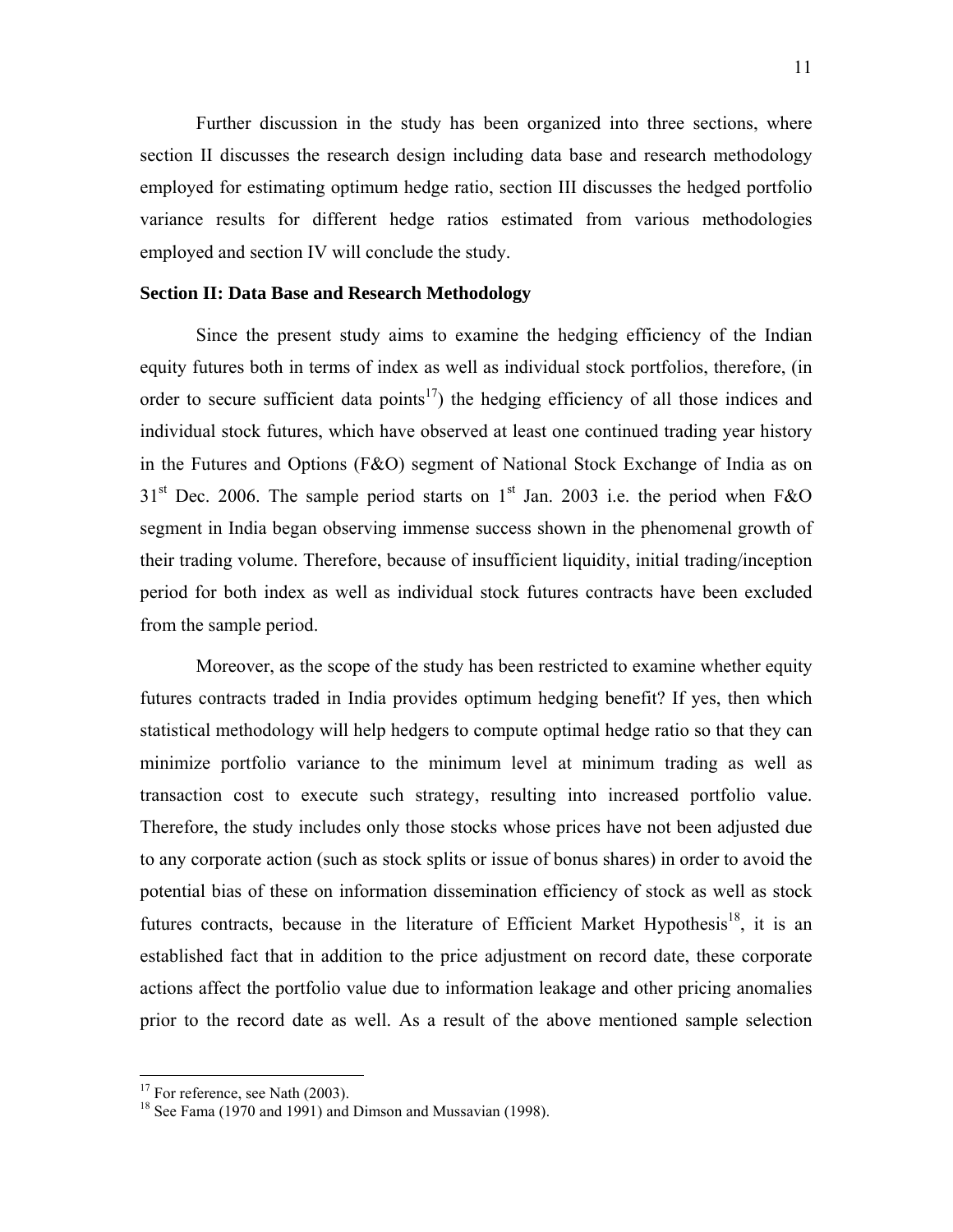criterion, the sample size of the study restricts to three indices (i.e. Nifty, Bank Nifty and CNX IT) and eighty four individual stocks.

Hedging theory requires that trader has to take simultaneous trading positions in two markets but opposite in sign (refer to detailed discussion in section I) with the magnitude of prediction of one market (cash market) through other (futures market), which is known as hedge ratio. Since, estimation of hedge ratio is a statistical process, which involves regressing cash market returns on futures returns, therefore, prior to undertake any statistical procedures, it will be more important to examine the time series properties of data under investigation. Very first step in any econometric investigation of a time series is to examine whether the time series under examination contains unit roots, if yes, then series needs to be transformed for further examination, otherwise the statistical results will be spurious. Therefore two econometric test procedures (i.e. Augmented Dickey Fuller (ADF) and Philips Peron (PP) Tests) have been undertaken to investigate whether the prices of three indices and eighty four individual stocks in cash and futures markets are stationary.

The results in table II are consistent with findings in the literature of financial econometrics that financial time series contains unit roots, therefore, both series are transformed by taking first log difference, which has later been found stationery. The rationale of taking first log difference instead of first difference draws from the fact that stock prices are always significantly skewed because of the divergent trading interests of different traders and different perception(s) to same information. For instance, every dip in a rising market is considered as buying opportunity, which causes jumps in the trading volume of such stocks and stock prices start wandering away from their intrinsic value. Taking log of the series help researchers to avoid skewness to an extent, therefore, for further examination, first log difference of both series will be used (Karpoff (1987) and Moolman (2004))

As already mentioned that both cash and futures markets are linked through arbitrage process and the price of futures contract determined through cost-of-carry model in long-run is not expected to be different from spot price plus risk premium to hold positions in the cash market. Therefore, appreciating the stationary and stable long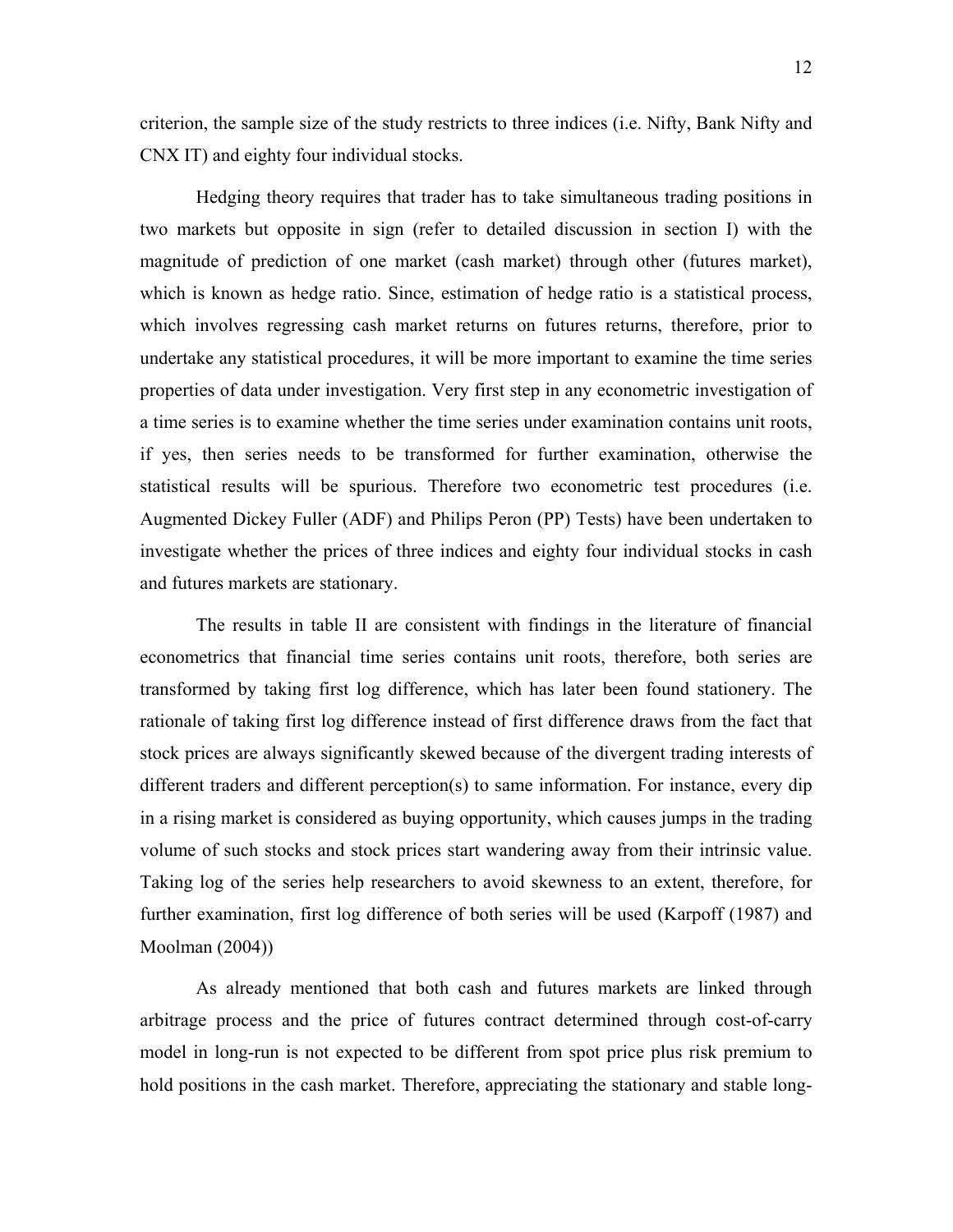run relationship between two markets, different models have been constructed to hedge the portfolio risk. Six econometrical procedures have been undertaken, which addresses various economic as well as statistical issues involved in estimating the hedge ratio and the efficient hedge ratio will be one which will help hedgers to minimize portfolio variance to minimum level.

Ederington (1979) suggested an optimum hedge ratio, which presumes stable and strong long run relationship between two markets and hedging effectiveness will depend upon the coefficient of  $\mathbb{R}^2$ , thus, higher the  $\mathbb{R}^2$ , more efficient will be the hedge ratio and vice versa. Equation (1) explains the procedure suggested by Ederington (1979), which will work efficiently when futures returns are unbiased predictor of prospective cash market returns. In equation (1),  $R_{s,t}$  is cash market returns,  $R_{f,t}$  is futures market returns,  $\alpha_0$  is intercept term and  $\epsilon_t$  is error term. As already mentioned that futures contract price as per the cost-of-carry model is assumed to be unbiased predictor of prospective cash market price, therefore intercept and error term should not be significantly different from 0, consequently  $R^2$  will improve, hence the hedging effectiveness.

$$
R_{s,t} = \alpha_0 + \beta_1 R_{f,t} + \varepsilon_t \dots \dots \dots \dots \dots \dots \dots \dots \dots \dots \dots \dots \tag{1}
$$

Equation (1) though may be economically justifiable but until the statistical properties of the estimation procedure are satisfied, the estimated value of  $\beta_1$  won't be reliable. In addition to containing unit roots, another feature of financial time series is that these are autocorrelated, which implies that successive returns of one speculative asset are significantly predictable and it has been evidenced in the huge literature on Efficient Market Hypothesis, which suggests that successive stock and/or futures returns are not random rather are function of previous information set(s) due to mean reversion, volatility clustering, information asymmetry or inefficient microstructure system<sup>19</sup>. Therefore, if stock returns are autocorrelated then avoidance of it may bias the estimated hedge ratio. Hence, equation (1) repealed to equation (2) (to include autoregressive terms<sup>20</sup> of cash market returns), may provide better results, hence improved  $R^2$ , which

 $19$  For detailed discussion, see Fama (1970 and 1991) and Dimson and Mussavian (1998).

 $^{20}$  Order of autoregression has been determined on the basis of Schwartz criteria. The Schwartz criterion uses a function of the residual sum of squares together with a penalty for large number of parameters.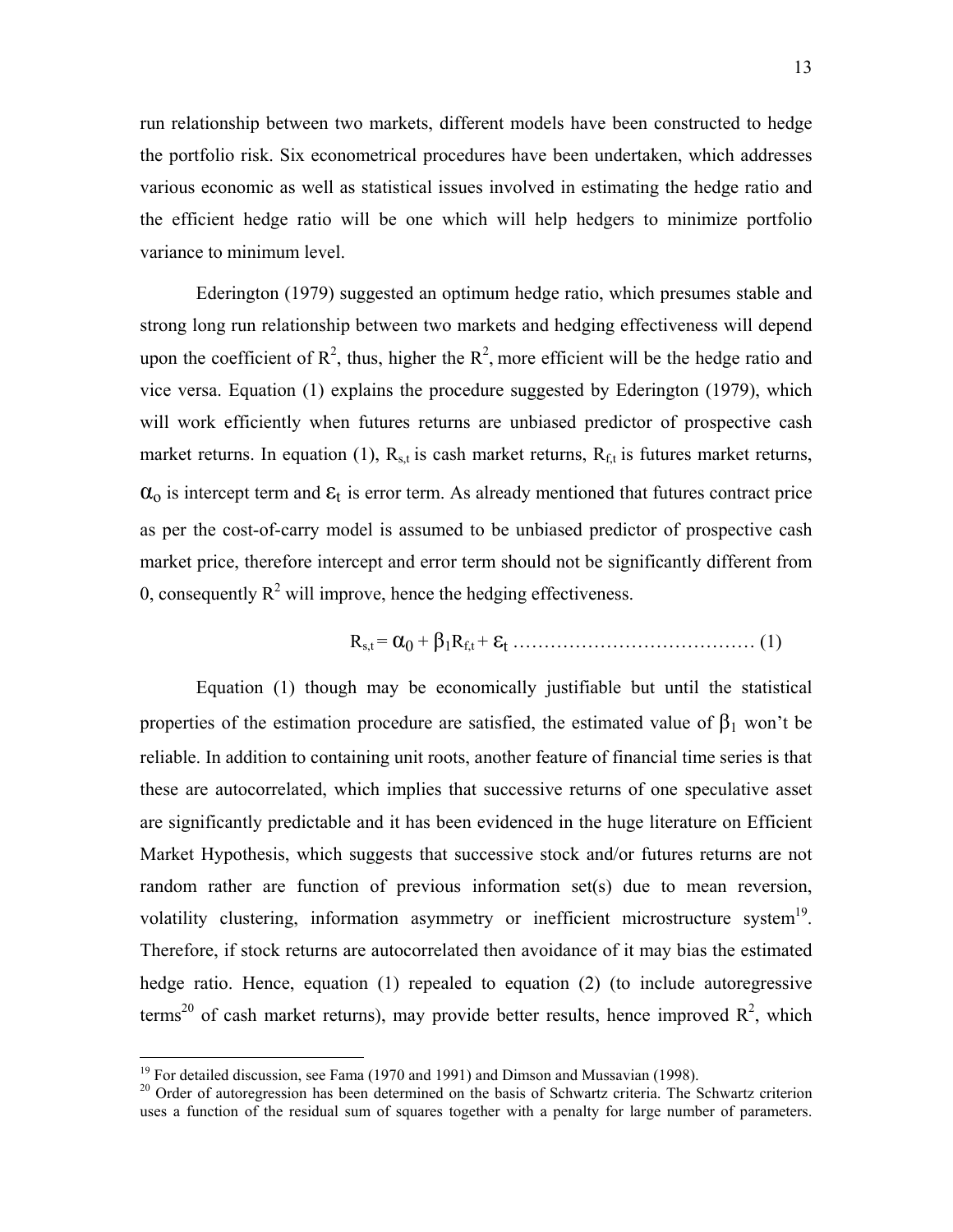otherwise could have been biased on account of significant serial correlation. In equation (2),  $R_{s,t}$  is cash market returns,  $R_{ft}$  is futures market returns,  $R_{s,t-i}$  is autoregressive term(s) whose order varies between i to p determined as per Schwartz criteria,  $\alpha_0$  is intercept term and  $\epsilon_t$  is error term.

$$
R_{s,t} = \alpha_0 + \sum_{i=1}^{p} \alpha_i R_{s,t-i} + \beta_1 R_{f,t} + \epsilon_t \dots \dots \dots \dots \dots \dots \dots \dots \dots \dots \dots \dots \tag{2}
$$

Although inclusion of autoregressive terms of cash market returns as shown in equation (2) may improve statistical output, but still on theoretical grounds, equation (2) requires two more variables, which are lagged futures returns and joint dynamics of both markets i.e. lagged basis. Unbiased prediction of prospective cash market price is a strong theoretical property of futures contract; therefore, until the lagged futures prices are included in the model, an efficient hedge ratio can't be estimated. In addition, Fama and French  $(1986)^{21}$  appreciated the function of basis as error correction term, which corrects the deviation between current cash market price from its equilibrium price (i.e. forward price assuming futures markets are efficient price discovery vehicles). Therefore, equation (4) improves upon equation (2) by including lagged futures returns and lagged basis. First lag of both futures returns and lagged basis has been included in equation (4) because, the current study employs daily data, whereas arbitrage opportunities in a highly liquid market like India<sup>22</sup> are not expected to persist for longer duration. Therefore, first lag of both variables will be sufficient to capture arbitrage opportunities between two

Where,

Specifically, the Schwartz information criterion minimizes the expression:  $T * log (RSS) + K * (log T)$ , where T is the number of observations, RSS is the sum of the squared residuals and K is the number of regressors. Lagged terms provide an explanation of the short-run deviations from the long-run equilibrium for the two test equations.

 $21$  Fama and French (1986) stated that if mispricing is governed by market factors only then actual basis (i.e.  $F_t - S_t$ ) should predict the theoretical basis (i.e.  $S_{t,T} - S_t$ ) and if  $\beta$  is positive and significant in equation (3), it implies that variance of actual basis results in correcting the spot price deviation from its equilibrium. St, T - St = α + β (Ft - St) + µt, T …………………………….(3)

 $S_{t,T}$  = Theoretical futures price of the underlying asset at time t with maturity date T.

 $S_t$  = Current market price of the underlying asset.

 $\alpha$  = Constant term.

 $F_t =$  Current futures price.<br>  $\mu_{t, T} =$ Random error term.

See Monthly Derivatives Market Updates Published by National Stock Exchange of India (www.nseindia.com).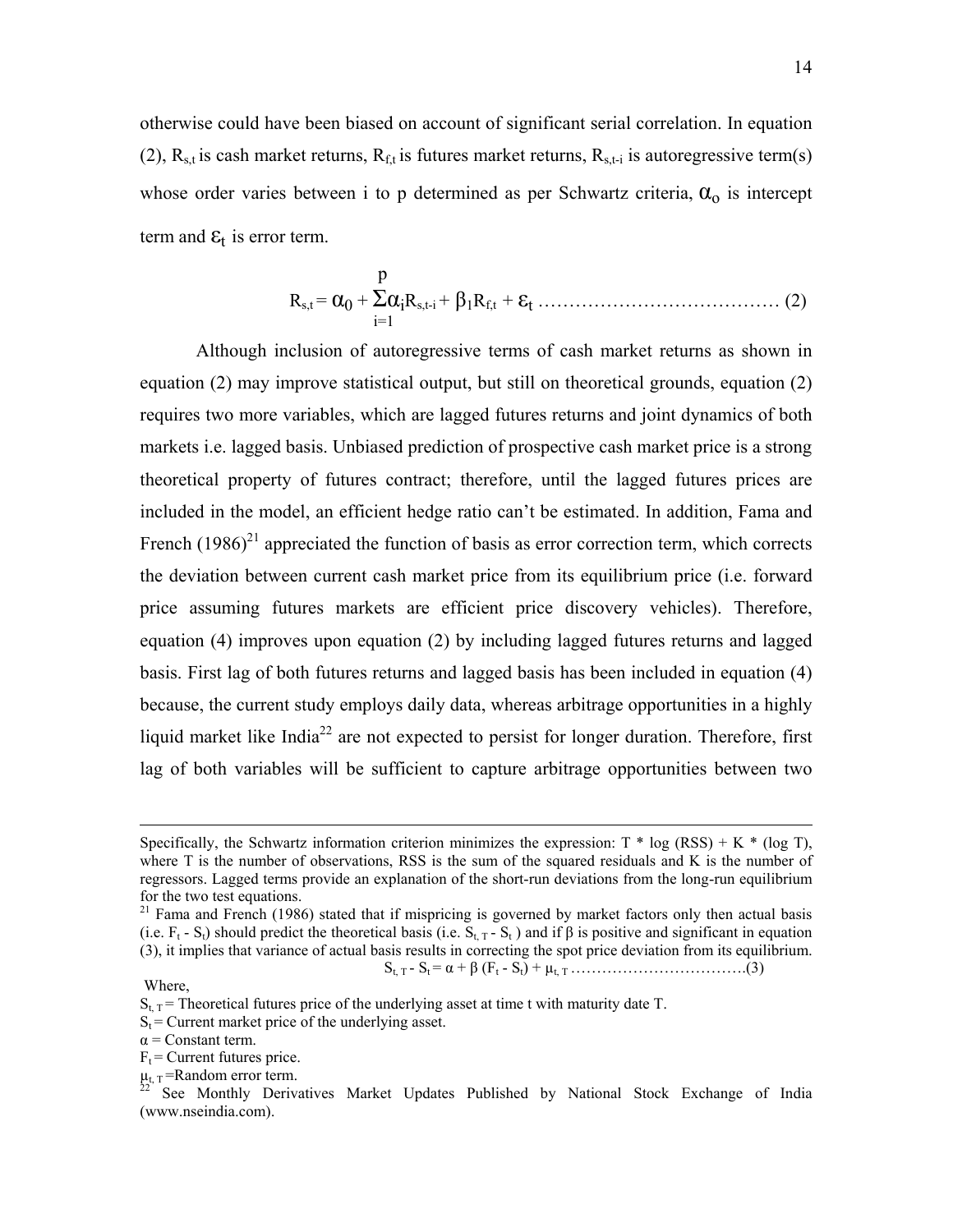markets. In equation (4) in addition to variables as defined in equation (2),  $R_{f-1}$ represents lagged futures returns and  $(R<sub>f,t-1</sub> - R<sub>s,t-1</sub>)$  symbolizes lagged basis.

 p Rs,t = α0 + ΣαiRs,t-i + <sup>β</sup>1Rf,t + β2Rf,t-1 + β3(Rf,t-1 - Rs,t-1) + <sup>ε</sup>t …………….(4) i=1

Estimated value of  $\beta_1$  will be the hedge ratio, which will guide hedgers to decide upon the optimum amount of position in futures market in order to hedge current cash market holdings. In the presence of efficient trading system, the strong and stable longrun relationship between two markets will help the hedge ratio to be equal to or less than one (providing partial hedging) assuming that hedger is loss averter not risk averter. The estimation procedure as laid down in equation (4) may be economically justifiable because Kamara and Siegel (1987), Myers (1991) and Holmes (1995) suggested that as traders lack perfect foresight with respect to cash and futures price relationship and the hedge ratio varies with time-to-expiry<sup>23</sup>, therefore the hedge ratio estimated in ex ante setting<sup>24</sup> may be more efficient than the hedge ratio estimated in ex post setting.

However, the literature on financial econometrics has observed that stock returns suffer with the problem of volatility clustering, which implies that an information set continues to affect stock return volatility of few periods ahead. In other words, volatility clustering implies that large price changes will be followed by large price changes and small price changes will be followed by small price changes.

In equation (4) if the variance of error term is constant<sup>25</sup>, the hedge ratio estimation through Ordinary Least Square (OLS) method will be valid, however, large body of literature has evidenced that stock returns are heteroscedastic in nature. Therefore, Autoregressive Conditional Heteroscedasticity model (ARCH) may be a better procedure to make robust statistical estimations. In ARCH model (first introduced by Engle  $(1982)$ ), the mean equation is specified in the baseline scenario by an  $AR(p)$ 

1

<sup>&</sup>lt;sup>23</sup> See Kroner and Sultan (1993), Park and Switzer (1995), Lien and Tse (1998), Harris and Shen (2003), Poomimars et al., (2003), Floros and Vougas (2004), Pattarin and Ferretti (2004), Yang and Allen (2004), Kofman and McGlenchy (2005), Floros and Vougas (2006), Hatemi-J and Roca (2006), Bhaduri and Durai (2007) and Lee and Yoder (2007).

 $^{24}$  In ex ante setting, historical returns contain significant information for the prospective price movements in the market. (see, Holmes (1995)).

<sup>&</sup>lt;sup>25</sup> Langrage Multiplier Test whose null hypothesis states that variance of error term is homoscedastic. Therefore rejection of null hypothesis will ask researcher to apply appropriate model out of GARCH family.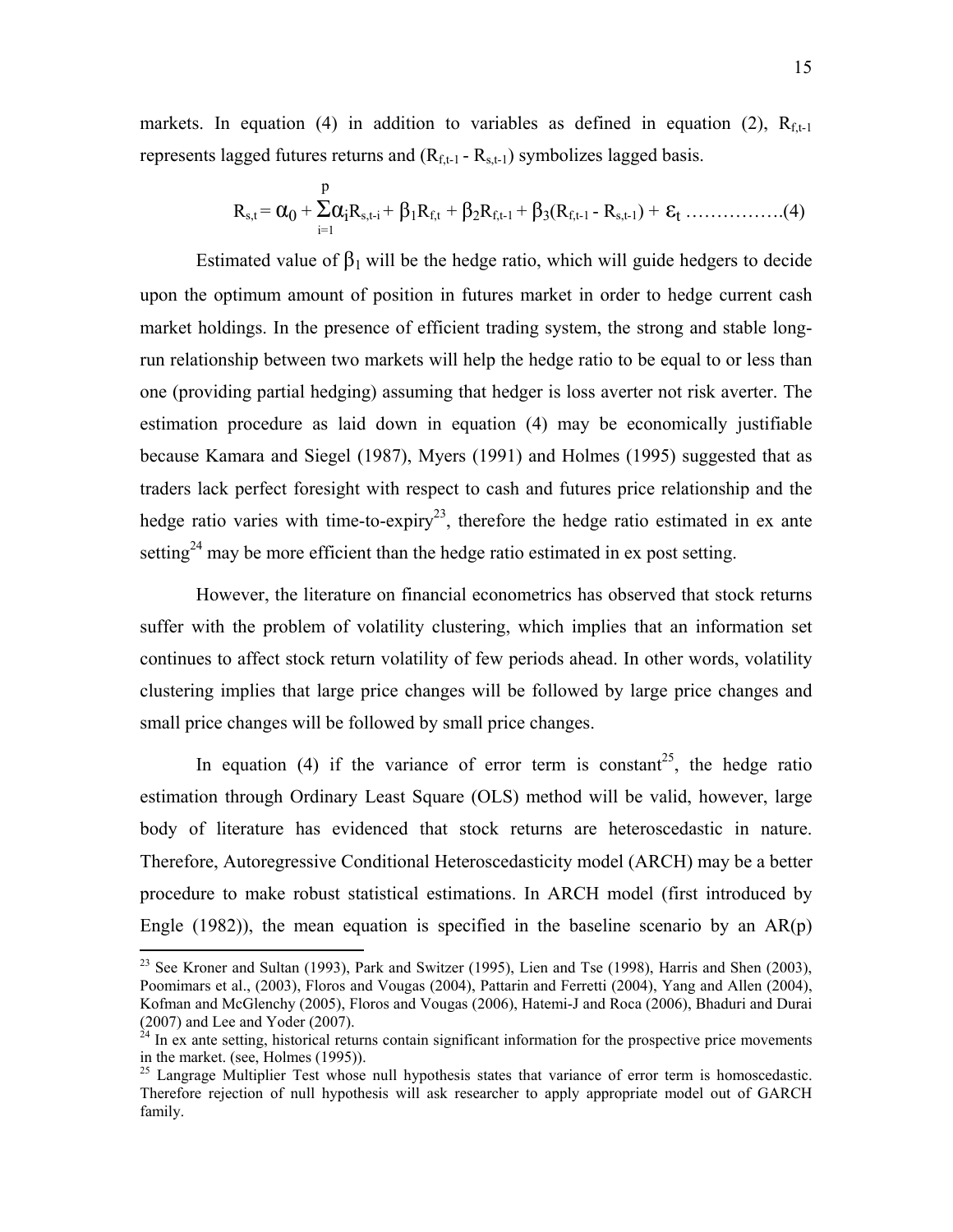process and other endogenous variables such as in equation (4) and the conditional variance is regressed on constant and lagged values of squared error terms as shown in equation (5)

$$
h_{t} = \omega + \alpha_{1} \varepsilon^{2}_{t-1} + \alpha_{2} \varepsilon^{2}_{t-2} + \ldots + \alpha_{p} \varepsilon^{2}_{t-p} \ldots \ldots \ldots \ldots \ldots \ldots (5)
$$

This ARCH model was generalized by Bollerslev (1986) leading to generalized ARCH class of models called GARCH in which the conditional variance depends not only on the squared residuals of the mean equation but also on its own past values. The GARCH (p, q) model is given by equation (6)

 p q ht = ω + Σαiε<sup>2</sup> t-i + Σβjht-j + υt ……………..…..(6) i=1 j=1

Where,  $h_t$  is the conditional volatility,  $\alpha_i$  is the coefficient of ARCH term with order i to p and  $\beta_i$  is the coefficient of GARCH term with order j to q. The conditional volatility as defined in equation (6) is determined by three effects namely the intercept term given by  $\omega$ , the ARCH term expressed by  $\alpha_i \varepsilon^2_{t-i}$  and the forecasted volatility from the previous period called GARCH component expressed by  $\beta_i h_{t-i}$ . Parameters  $\omega$  and  $\alpha$ should be higher than 0 and  $\beta$  should be positive in order to ensure conditional variance h<sub>t</sub> to be non negative. Besides this, it is necessary that  $\alpha_i + \beta_i \leq 1$ , which secures covariance stationarity of conditional variance. A straightforward interpretation of the estimated coefficients in equation (6) is that the constant term is the long term average volatility whereas  $\alpha_i$  and  $\beta_i$  represents how volatility is affected by current and past information set(s) respectively. Moreover, the magnitude of parameters  $\alpha_i$  and  $\beta_i$  determines the short-run dynamics of the resulting time series volatility. Large  $\beta_i$  shows that shocks to the conditional variance takes long time to die out, thus volatility will persist for longer time periods. Large GARCH error coefficient indicates that volatility reacts quite intensely to market movements. Therefore, if variance of error term in equation (4) is not constant, equation (6) will be attached to equation (4), hence the estimation of hedge ratio  $(\beta_1)$  will be subject to the nature of stock/index return's volatility.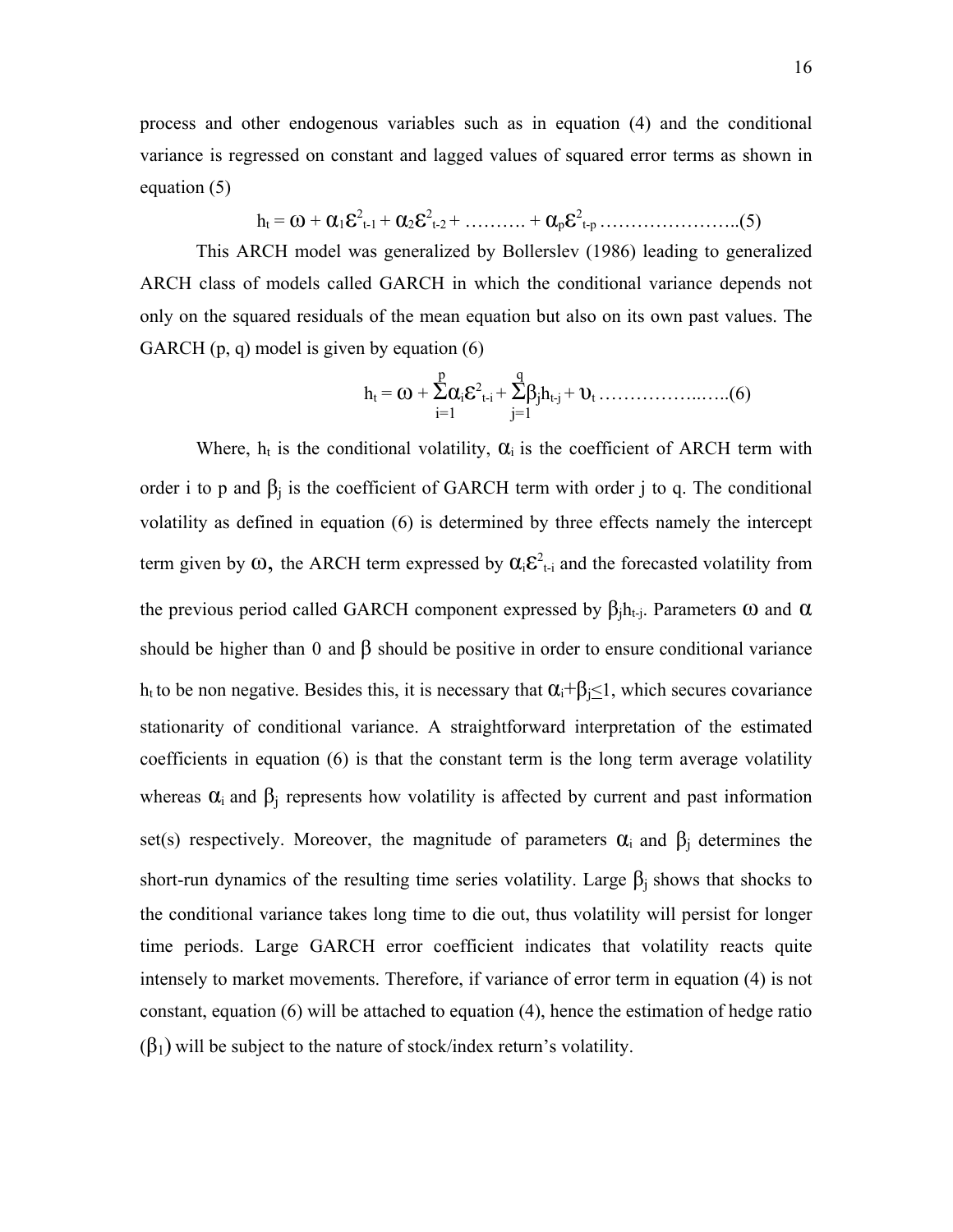Furthermore, Nelson (1991) by taking into account the asymmetric relationship between conditional volatility and conditional mean, proposed an Exponential GARCH (EGARCH) model, which is based upon the logarithmic expression of conditional volatility in cash and futures market returns. Therefore, if the stock returns are asymmetric and the interaction between old and new information observes leverage affect, EGARCH model (i.e. equation (7)) may improve the hedge ratio estimation as compared to that estimated through GARCH process in equation (6).

 <sup>γ</sup> h ................................(7) <sup>h</sup> ε <sup>γ</sup> <sup>h</sup> <sup>ε</sup> <sup>h</sup> <sup>γ</sup> <sup>γ</sup> <sup>4</sup> t -1 t 1 t 1 3 t 1 t 1 <sup>t</sup> = <sup>1</sup> + <sup>2</sup> + + − − − −

Equation (7) reports the leverage relationship between old and new information but in the speculative markets besides the leverage effect, it has been observed that traders react heterogeneously to positive and negative news. For instance, Karpoff (1987) in a survey on relationship between information arrival (trading volume as proxy for information arrival) and behavior of stock market volatility has reported that volatility in the declining market was always higher than in the rising market. Therefore, it would be more appropriate (if conditional volatility behaves differently to positive and negative news) to segregate the impact of both positive and negative news, which can be done by specifying the variance equation in TARCH (Threshold Autoregressive Conditional Heteroscedasticity) framework and then estimate the optimal hedge ratio in the mean equation.

Equation (8) lays down the variance equation of TARCH model where, equation (6) is modified to include  $\mathcal{E}^2_{t-i} \xi_{t-i}$ , which is a dummy for negative news having value 1 if there is negative news and 0 otherwise. Therefore, appropriate GARCH methodology would be able to capture the stylized behaviour of conditional volatility of cash market returns hence the estimated hedge ratio will be statistically robust.

$$
h_{t} = \omega + \sum_{i=1}^{p} \alpha_{i} \varepsilon^{2}{}_{t-i} + \sum_{i=1}^{p} \alpha_{k} \varepsilon^{2}{}_{t-i} \xi_{t-i} + \sum_{j=1}^{q} \beta_{j} h_{t-j} + \upsilon_{t} \dots \dots \dots \dots \dots (8)
$$
  
where,  
(a)  $\xi_{t-i} = 1$ , if  $\varepsilon_{t-i} < 0$   
(b)  $\xi_{t-i} = 0$ , if  $\varepsilon_{t-i} > 0$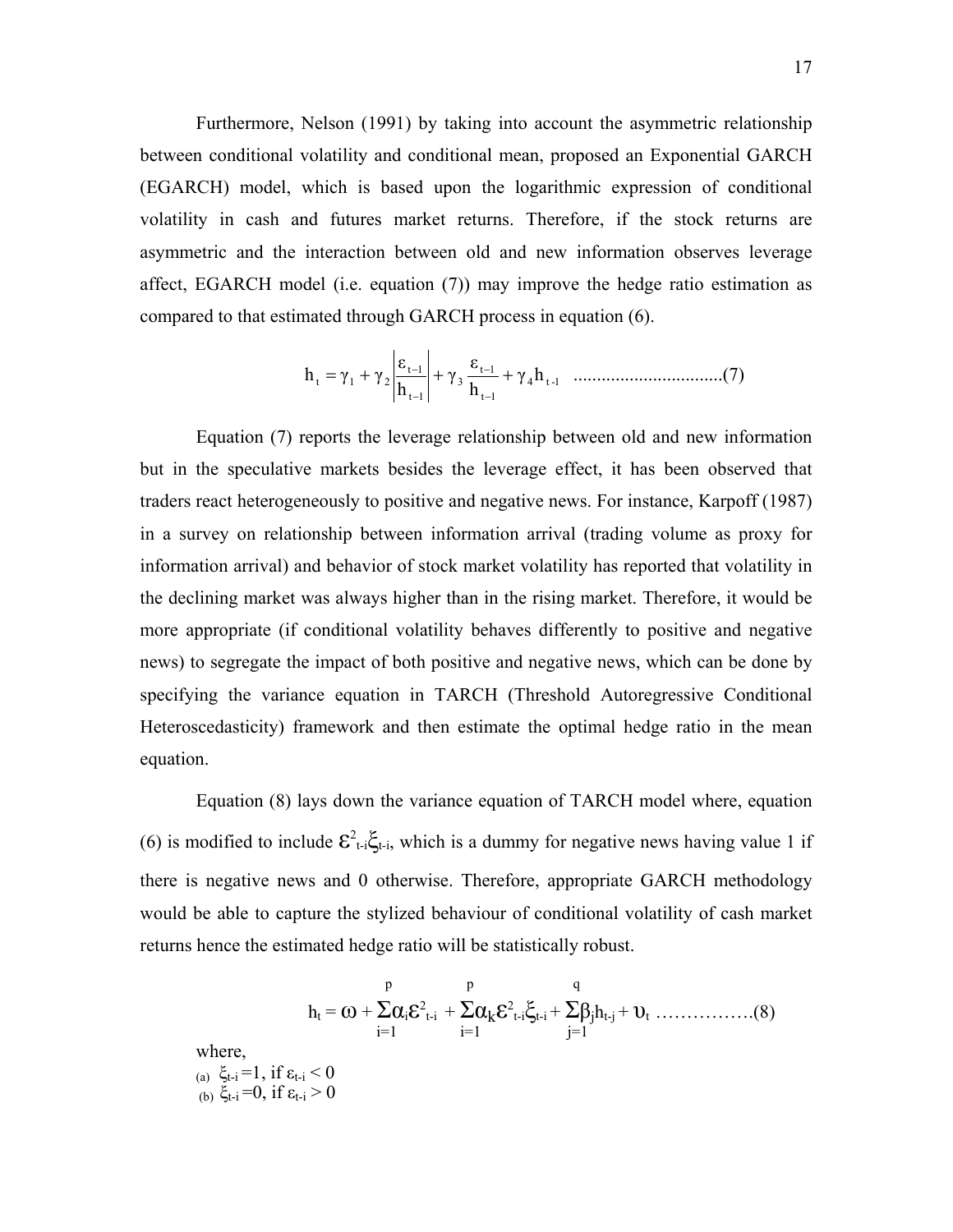The equation (4) estimated through OLS, GARCH or EGARCH process may provide better estimate of the hedge ratio but optimality of hedge ratio will still be doubtful because both markets observes significant lead-lag relationship in terms of volatility spillover and information dissemination. Therefore, estimating an optimal hedge ratio by regressing only the cash market returns on lagged returns of both futures and cash market may be biased because other way round is also true as volatility spillover is bidirectional and continuous.

Therefore, in the present case, either Vector Autoregression Model (VAR) (when the returns of both markets under consideration are significantly autocorrelated) or Vector Error Correction Methodology (VECM) (when both markets are cointegrated) may provide efficient speculative forecasts hence robust hedge ratio may be estimated. VAR model simultaneously regress the lagged returns of both variables, whereas, VECM in addition to lagged returns also considers the error correction term (if both series are cointegrated). Hence both methodologies estimate the optimal hedge ratio by considering theoretical relationship between two markets (i.e. lead-lag in short-run and cointegration in long-run), which confirms the volatility spillover between two markets through arbitrage process. Equations (9) and (10) specify the estimation process of VAR methodology and equations (11) and (12) stimulate the estimation procedure of VECM. The hedge ratio on the basis of VAR and VECM will be computed as  $\sigma_{s,f}/\sigma_f^2$  where  $\sigma_{s,f}$  =  $cov(\varepsilon_{\text{ft},\varepsilon_{\text{st}}})$  and  $\sigma^2_f = var(\varepsilon_{\text{ft}})$ .

$$
R_{s,t} = \sum_{i=1}^{M} \alpha_i R_{s,t-i} + \sum_{j=1}^{N} \beta_j R_{f,t-j} + \epsilon_{st} \dots \dots \dots \dots (9)
$$
  
\n
$$
R_{f,t} = \sum_{k=1}^{O} \alpha_k R_{s,t-k} + \sum_{l=1}^{P} \beta_l R_{f,t-l} + \epsilon_{ft} \dots \dots \dots \dots \dots (10)
$$
  
\n
$$
R_{f,t} = \alpha_{0f} + \sum_{i=1}^{P} \alpha_{if} (F_{t-i} - S_{t-i}) + \sum_{j=1}^{Q} \beta_f R_{f,t-j} + \sum_{k=1}^{P} \beta_f R_{s,t-k} + \epsilon_{ft} \dots \dots \dots \dots (11)
$$
  
\n
$$
R_{s,t} = \alpha_{0s} + \sum_{i=1}^{P} \alpha_{is} (F_{t-i} - S_{t-i}) + \sum_{l=1}^{P} \beta_s R_{s,t-l} + \sum_{l=1}^{P} \beta_s R_{f,t-h} + \epsilon_{st} \dots \dots \dots \dots (12)
$$

In nutshell, the present study estimates optimal hedge ratio in different statistical and economic theory framework, hence aims to propose efficient hedge ratio estimation methodology, which is both statistically as well as theoretically robust. After estimating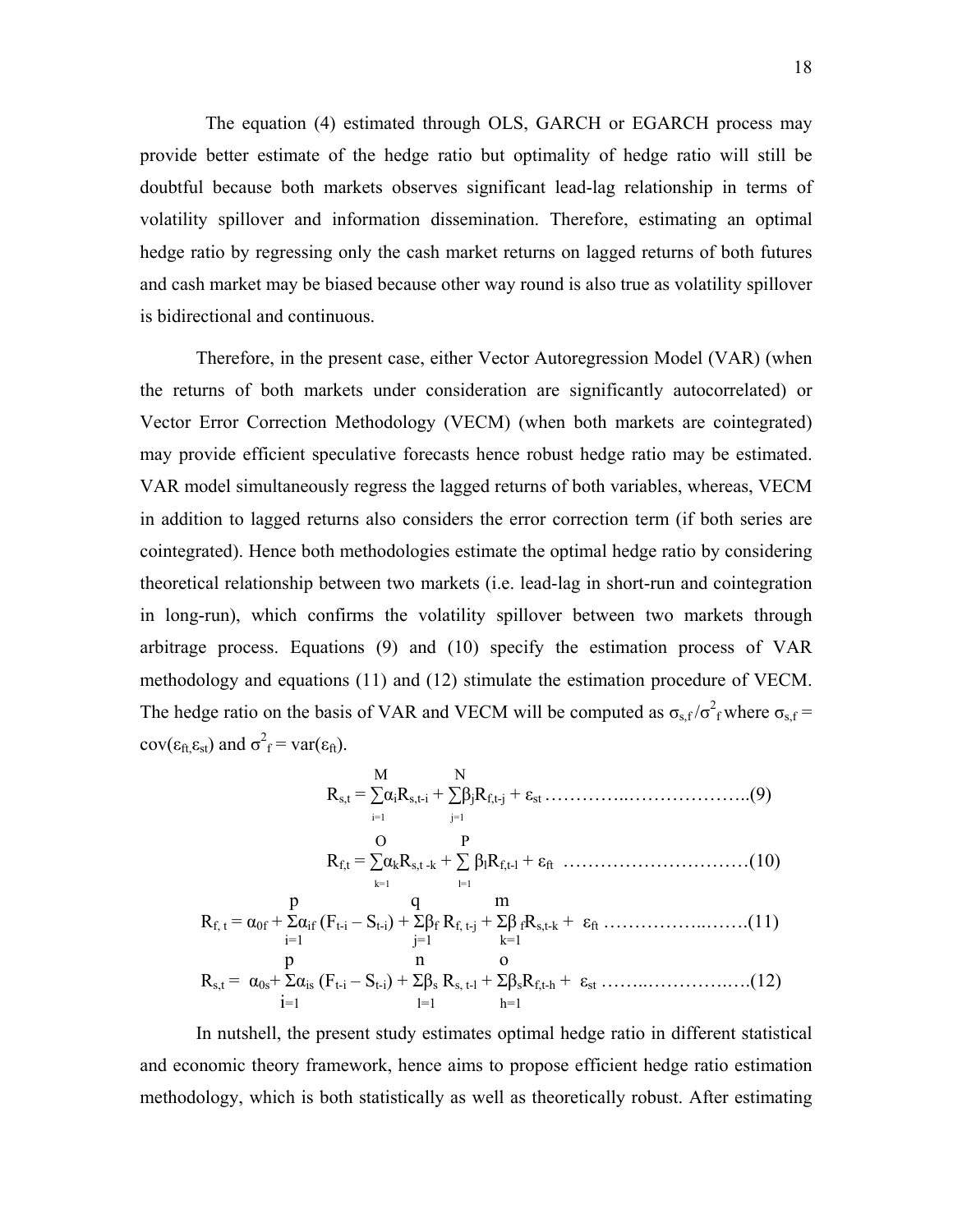the optimal hedge ratio through above mentioned six statistical procedures (i.e. OLS, GARCH, EGARCH, TARCH, VAR and VECM), the hedging effectiveness of all hedge ratios will be compared and the optimal hedge ratio, which reduces the portfolio variance to minimum level will be proposed as efficient hedge ratio. The efficiency of optimal hedge ratio will be measured through equation (13). Where Var (U) and Var (H) represents variance of un-hedged and hedged portfolios respectively.  $\sigma_s$  and  $\sigma_f$  are standard deviation of the cash and futures returns respectively,  $\sigma_{\rm sf}$  represents the covariability of the cash and futures returns and h\* is the optimal hedge ratio.

| Var(U) |  |
|--------|--|
|        |  |
|        |  |

#### **Section III: Analysis and Discussion**

Prior to discussing the optimal hedge ratio estimation results through various econometric procedures proposed in section II and comparing their efficiency in reducing the portfolio risk, it is more important first to discuss the time series properties of series under examination. Table III provides important information relating to the summary statistics of futures and cash markets and for joint movement in two markets (i.e. Basis). Table III provides that returns of both futures and cash markets are significantly skewed (negatively skewed in most of cases) and their coefficient of kurtosis is significantly different from three, which implies that futures and cash market returns does not conform to normal distribution. The null hypothesis that futures and cash market returns follow normal distribution is further tested through Jarque-Bera test, but Jarque-Bera coefficient significantly rejects the null hypothesis for all indices as well as individual stock futures and cash market returns. Finding asymmetric returns in futures and cash market is not a new observation and summary statistics in the current study are consistent with the findings of Kendall (1953), Fama (1965), Stevenson and Bear (1970), Chen (1996), Reddy (1997) and Kamath (1998).

Rejecting the null hypothesis that returns of speculative assets does not follow normal distribution, suggests that information dissemination process may not be efficient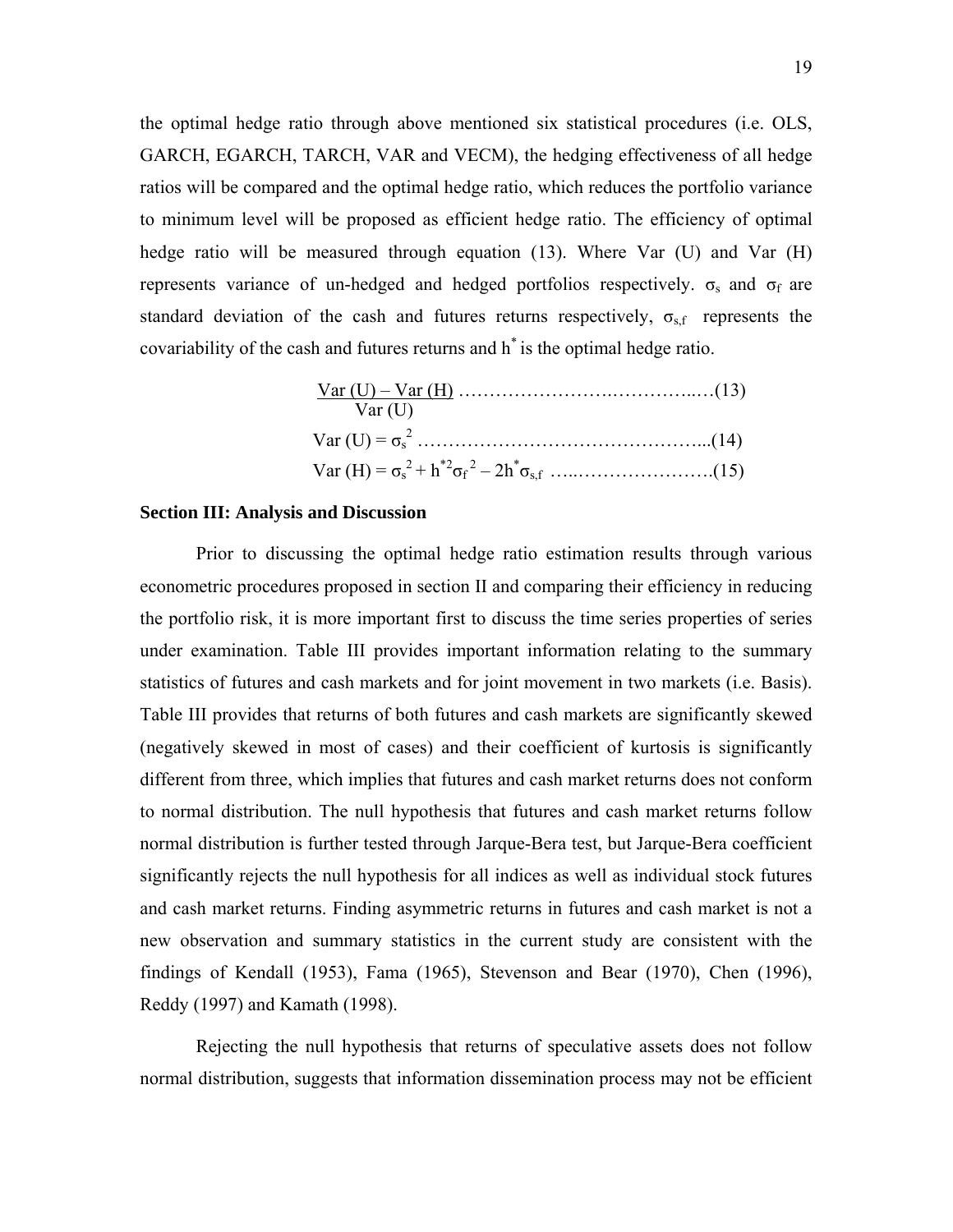and the return are not symmetrically distributed among buyers and sellers. Significantly skewed returns implies that extremely divergent risk perceptions for same information set persists in the market, which may not allow futures and cash market returns to represent their intrinsic value and indicates that markets do not adequately discount the risk premium included in the new information set traveled to the market. Asymmetry in the cash and futures market returns is not an unexpected phenomenon because traders with varied trading interests, interact in the market and react heterogeneously to different news. For instance, the risk averse nature of traders in the market may be a prominent cause for the asymmetric returns (Moolman (2004)) because due to high degree of volatility in speculative markets, both optimistic and pessimistic views of traders to new information causes unexpected variations in prices (Diagler and Wiley (1999)). Furthermore, in speculative markets like stock, derivatives and commodity markets, it has been observed that volume on uptick (positive news) is always higher than the volume on downtick (pessimistic news), because in bull market traders consider every dip in the stock/index as an opportunity to buy, which in turn causes speculative asset's returns to behave asymmetrically (for detail see, Karpoff (1987)).

In addition, basis (which is a proxy for joint dynamics between futures and cash markets) also observes asymmetric behavior, where basis is significantly skewed and coefficient of kurtosis significantly differs from three. An important observation in the summary statistics of basis is that it is negatively skewed for all indices and individual stocks (except for DIVISLAB, JINDALSTEL and NDTV), which implies that more or less futures are in backwardation state, which may offer significant arbitrage opportunities to traders as found by Vipul (2005) but as the mean value of basis is meager (approximately close to zero), therefore available arbitrage opportunities seems not to persist for longer time duration. This observation supports the sample selection criterion because sample understudy covers the period when Indian equity futures market began observing phenomenal growth in trading volume thus sample selection criterion conforms to market completion hypothesis, which suggests that in a liquid market arbitrage opportunities does not last long.

In addition, the negatively skewed basis provides important information relating to the exploitation of arbitrage opportunities and reestablishment of equilibrium between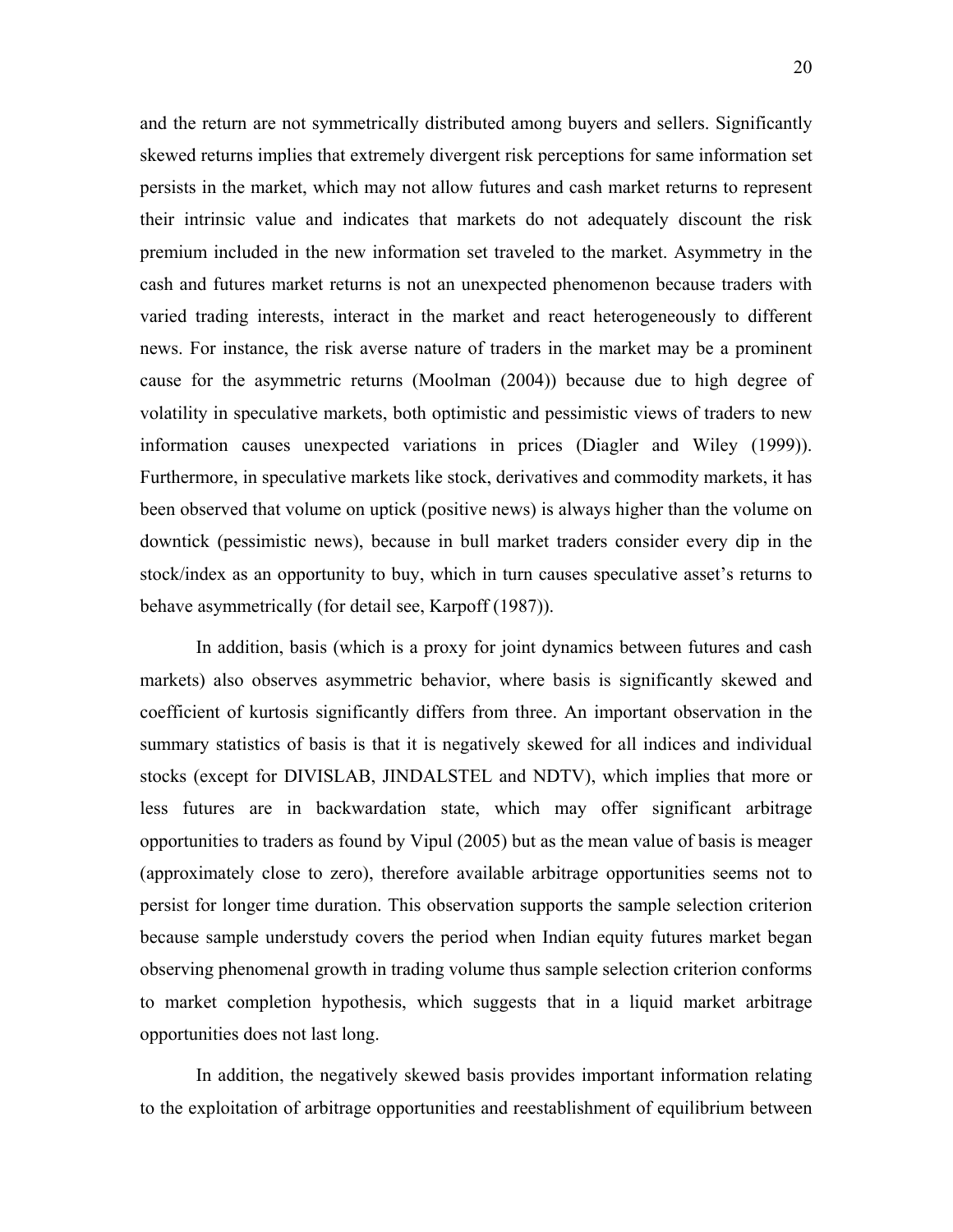two markets. Kawaller et al., (1987), Ng (1987), Stoll and Whaley (1990), Chan (1992), Wahab and Lashgari (1993), Martikainen et al., (1995), Arshanapalli and Doukas (1997), Jong and Donders (1998), Pizzi et al., (1998), Booth et al., (1999), Min and Najand (1999), Tse (1999), Frino et al., (2000), Chan and lien (2001), Chen et al., (2002), Lin et al., (2002), Thenmozhi (2002), Lin et al., (2003), Lien et al., (2003), Covrig et al., (2004), Kenourgios (2004), Pattarin and Ferretti (2004), So and Tse (2004), Zong et al., (2004), Mukherjee and Mishra (2006) and Thomas (2006) were few prominent works, which have found that during long-run both markets are in equilibrium however exploitable arbitrage opportunities were available during short-run, reflected in the form of lead-lag relationship between two markets as a result of the presence various market frictions as observed by Stoll and Whaley (1990).

Types of traders in the market may be a potential factor affecting the theoretical distribution of speculative asset's returns. It is an admitted fact that Indian cash market is predominantly run by foreign as well as domestic institutional investors and retail investors plays little role in the market movements. On the other hand, in futures market retail investors participation is very significant and institutional investors have little role to play<sup>26</sup>. Therefore asymmetric profile of investors in both markets may be a strong determinant for significant asymmetry in basis because institutional investors base their trading decision on sophisticated analysis undertaken by a team of professional whereas retail traders base their decision on firm-specific or insider information (Thomas (2006)), which will be little stale or late resultantly timing of trading by two group of investors will be different, hence new information will take time to die out and will cause asymmetric jumps in the conditional volatility of both markets.

Moreover, exploitation of available arbitrage opportunities to secure reward out of market disequilibrium causes mean reversion in basis, which implies that increase in spread on account of reaction by different market agents reverts back to its intrinsic value because basis like any financial time series possesses asymptotic property. Therefore, stationary basis is presumed to observe mean reverting behavior because when spread between two prices is different from cost-of-carry, arbitrageur's activity will correct the

<sup>&</sup>lt;sup>26</sup> For reference, see Monthly Derivatives Market Update published by National Stock Exchange of India (www.nseindia.com).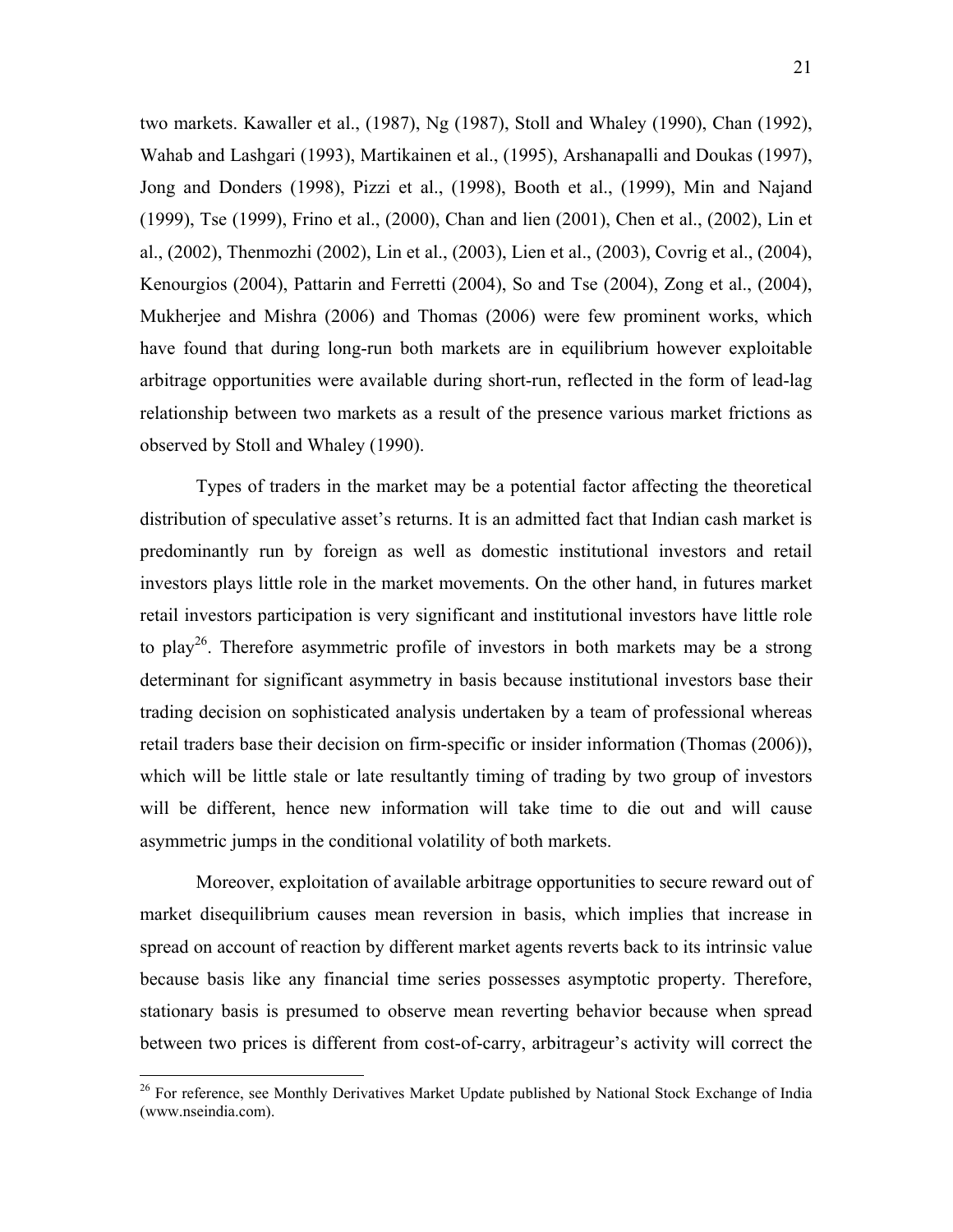22

deviation and basis will start representing cost-of-carry of the underlying asset (Zeng (2001), Theobald and Yallup (2001), Monoyios and Sarno (2002) and Pattarin and Ferretti (2004)). Thus, mean reverting behavior and negative correlation between basis and time-to-expiry of a contract may be another potential reason for basis to be negatively skewed.

In addition, positive mean value of returns for all indices and individual stocks in both markets may be due to the sample selection bias because the sample period understudy observed steady bull-run in the Indian equity market and this was the period when major sources of FDI and FII (viz, USA, UK and Japan) were aggressively attracted towards the mushroom growth in the Indian economy, consequently there was huge buying pressure in the market, which reflected into the phenomenal growth of Indian stock market indices like SENSEX and NIFTY, which grew from 3400 to 13800 and 1100 to 4000 respectively during the sample period<sup>27</sup>.

In addition to the theoretical distributional properties of futures and cash markets, another important observation can be drawn from unit root test results, which suggests that returns in both futures and cash markets are significantly predictable, thus refuting the null hypothesis of Efficient Market Theory that returns in speculative markets follow random walk model<sup>28</sup>. Random walk model requires that price changes in speculative markets should be a function of new information set and asset prices immediately discounts all relevant information as it becomes available, which implies weak form efficiency of the speculative asset (for detail, see Fama (1970)). However, stationery futures and cash market returns suggests that information dissemination efficiency in Indian equity futures and cash markets is weak and informed traders can frame market strategies to exploit arbitrage and/or speculative opportunities as these become available. These findings are consistent with early works on similar hypothesis in Indian capital market by Barua (1981), Sharma (1983), Gupta (1985), Rao (1988), Chaudhuri (1991), Reddy (1997), Mishra (1999), Anshuman and Goswami (2000), Ranjan and Padhye

<sup>&</sup>lt;sup>27</sup> Source, www.bseindia.com for SENSEX and www.nseindia.com for NIFTY.<br><sup>28</sup> For reference on testing the Random Walk Hypothesis by applying Stationarity Tests, see Crowder and Phengpis (2005) and Evans (2006).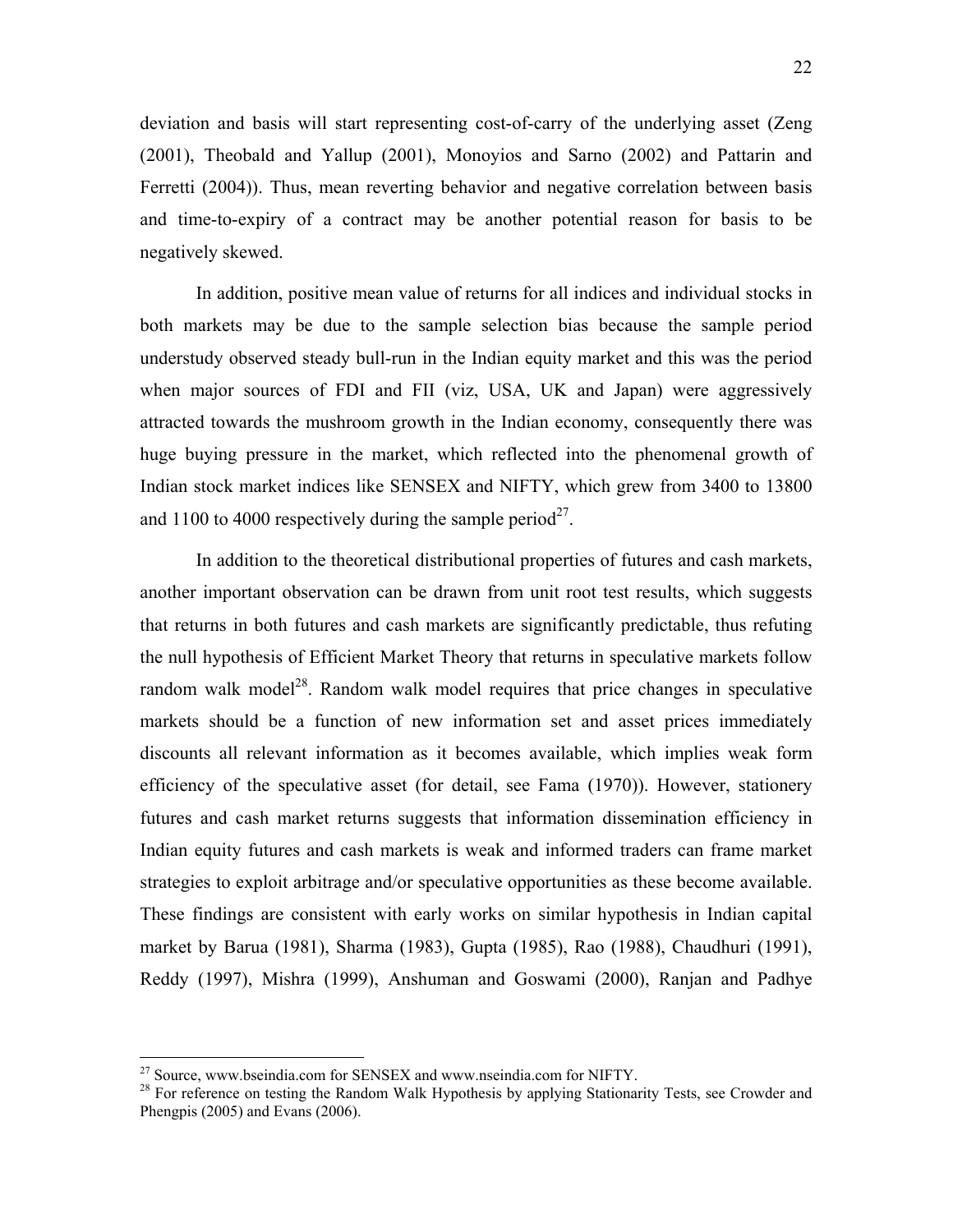(2000), Pant and Bishnoi (2001), Nath (2002), Marisetty (2003), Mangala and Mittal (2005) and Gupta and Singh (2006b).

Furthermore, stationary behavior of one additional variable that is "Basis" provides important information relating to the joint dynamics of Indian futures and cash markets. As the cost-of-carry model (which is followed to determine the price of futures contracts) suggests that price of a futures contract at any time should be sum of the spot price of underlying asset traded in cash market and risk premium to hold such asset. Therefore on maturity date when risk premium ceases, both markets will converge. Stationery behavior and low mean of basis in table II and III respectively confirms that both markets observe stable and strong comovement over the contract cycle, which implies that both markets are in long-run equilibrium however exploitable arbitrage opportunities may be available during very short-run. These findings are consistent with Fortenbery and Zapata (1997), Alexander (1999), Neuberger (1999), Sahadevan (2002), Lin et al., (2003), Pattarin and Ferretti (2004) and Kumar (2004). Fortenbery and Zapata (1997) and Kumar (2004) further mentioned that absence of stationary and predictable basis may be a result of either immaturity of the market(s) and/or inappropriate regulatory framework.

Stationery basis and strong comovement between futures and cash markets during long-run<sup>29</sup> motivates the authors to modify the minimum variance hedge ratio estimation model, which was proposed by Ederington (1979) (as given in equation (1)) to include first lag of futures returns and basis, thus the original model was repealed to equation (4), which will help traders to predict future spot price movements on the basis of current futures price and lags of spot price itself. Hedge ratio estimation through equation (4) (with appropriate estimation procedure like OLS, GARCH, EGARCH and TARCH) though theoretically seems better than that proposed in Ederington (1979) but the results of variance reduction through different optimal hedge ratios estimated by applying six econometric methodologies in the present study favors the estimation of optimal hedge ratio through either VAR or VECM.

 $29$  In order to determine the long-run relationship between futures and cash markets, the cointegration procedure proposed by Johansen and Juselius (1990) has been undertaken and the results of  $\lambda_{\text{Max}}$  and  $\lambda_{\text{Trace}}$ tests suggests that both markets are in equilibrium during long-run. In order to save the space, results of cointegration tests are not attached with this paper but are available on demand.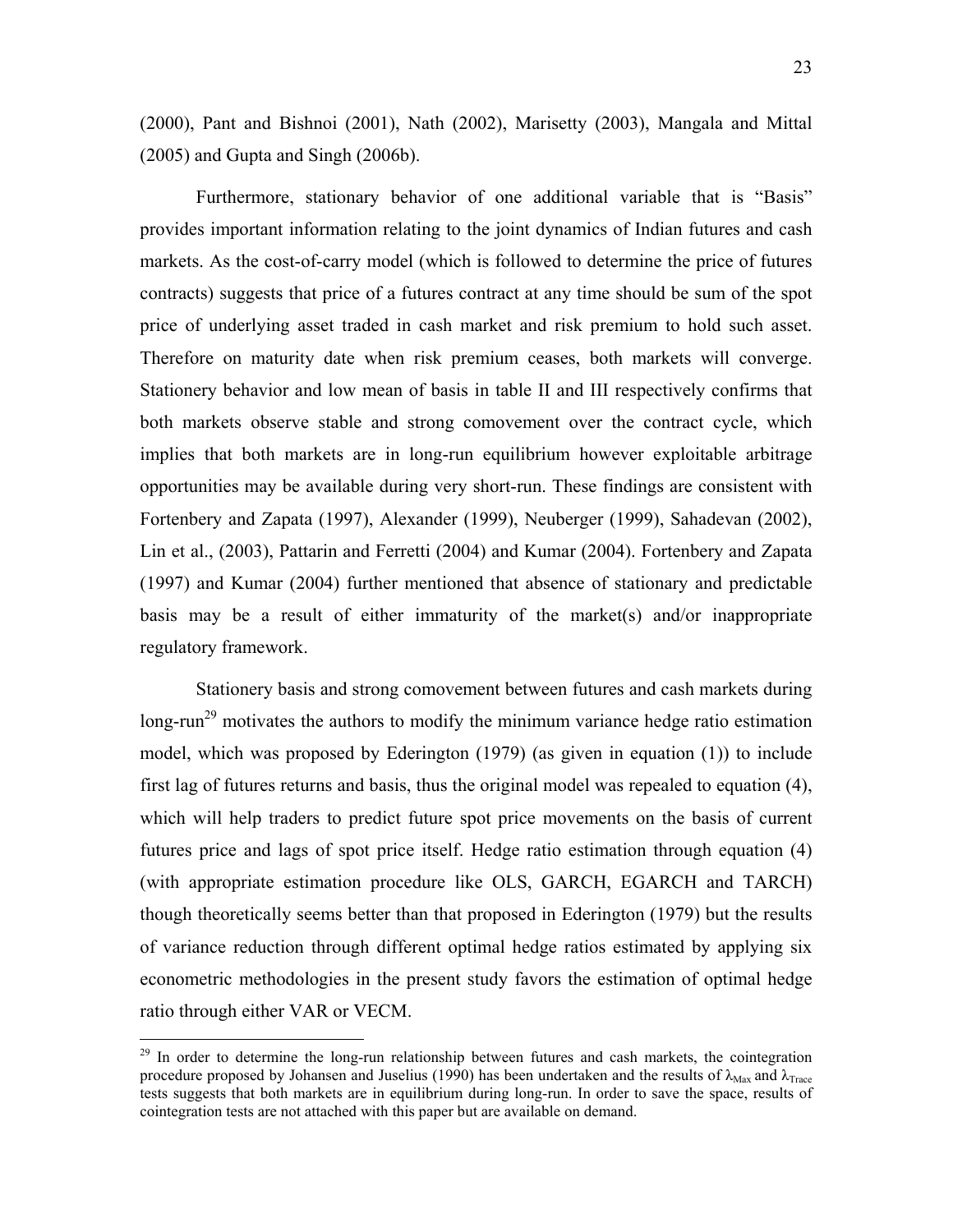Hedge ratios estimated through VAR methodology was lowest for three indices (namely Bank Nifty, CNXIT and Nifty) as compared to that estimated through other methodologies and the time varying hedge ratios estimated through GARCH, EGARCH or TARCH methodologies was highest, which implies that ignoring the theoretical relationship between series under examination escalates the hedging cost, which is later reflected in the lower portfolio value. These findings support the theoretical relationship between two markets, because CNXIT and Nifty observes significant bidirectional causality where as, cash market returns significantly caused futures returns for BankNifty. Moreover, the causal relationship between two markets with the aid of Impulse Response Analysis could be further interpreted in terms of lead-lag relationship between two markets.

It was observed that in case of Bank Nifty and Nifty, cash market leads futures market and in case of CNXIT futures market leads cash market. Furthermore, in case of Bank Nifty, it depends upon futures market to correct the disequilibrium whereas in case of Nifty, the error correction term is significant for both markets but the magnitude of the coefficient of error correction term suggests that in order to reestablish market equilibrium, futures market has to make double adjustment as compared to that by cash market. The findings that cash market leads futures market in India are not new observations and are consistent with the early findings of Gupta and Singh (2006c), Mukherjee and Mishra (2006) and Thomas (2006).

The theoretical relationship between two markets seems to be a significant factor contributing to the efficiency of the optimal hedge ratio. Thus finding VAR or VECM hedge ratios better than time varying hedge ratios estimated through GARCH, TARCH and EGARCH is justifiable and these results are consistent with the findings of Castelino (1992), Park and Switzer (1995), Koutmos and Pericli (1998), Alexander (1999), Poomimars et al., (2003), Alizadeh and Nomikos (2004), Floros and Vougas (2004), Pattarin and Ferretti (2004), Yang and Allen (2004), Lien and Shrestha (2005), Floros and Vougas (2006), Bhaduri and Durai (2007) and Bhargava and Malhotra (2007).

Furthermore, out of eighty four individual stocks under examination, fifty four (64.28%) and nine (10.71%) stocks favour the optimal hedge ratio estimated through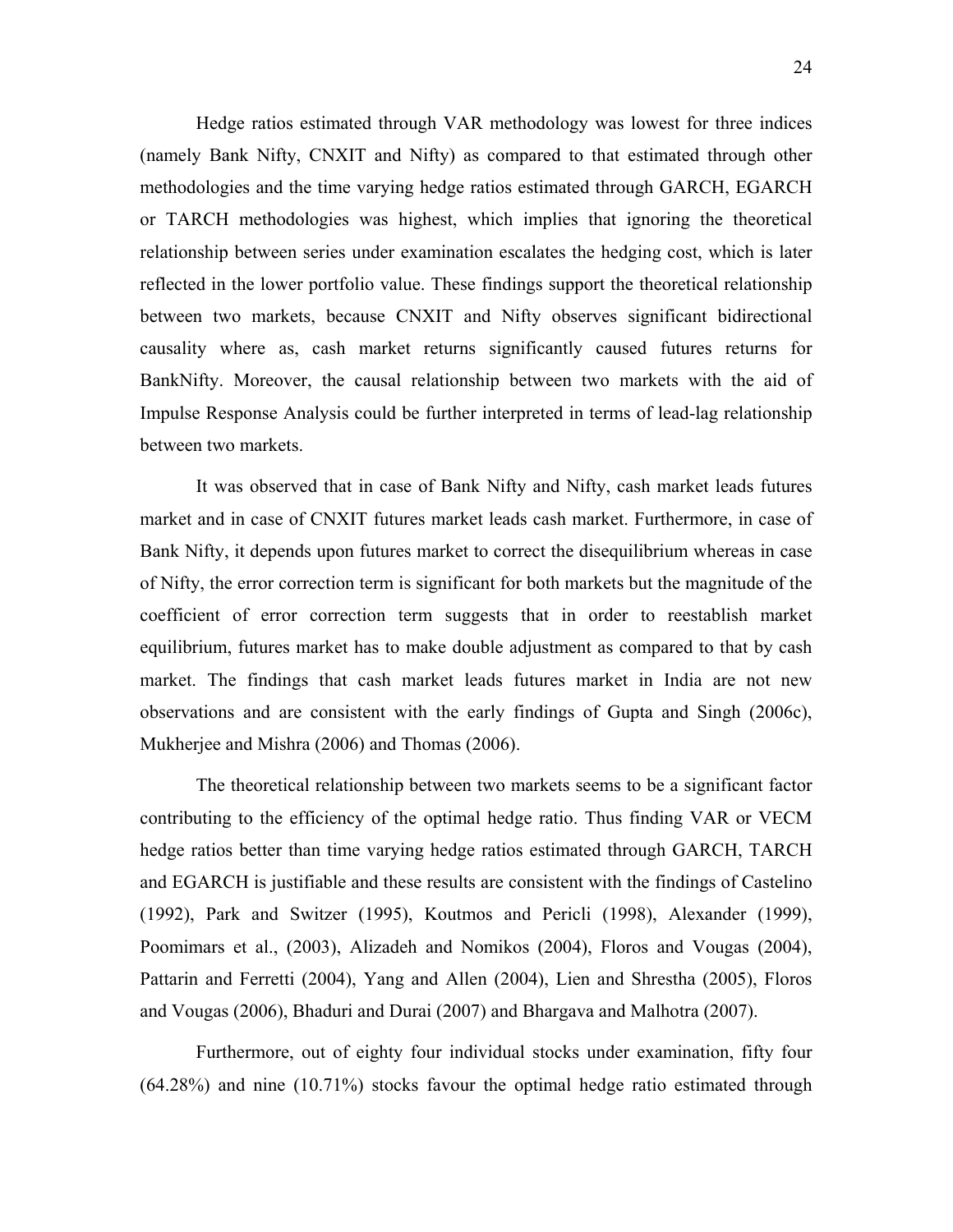VAR and VECM respectively, fifteen (17.86%) and four (4.76%) stocks supports OLS and GARCH hedge ratio respectively, whereas five (5.95%) stocks each favours the hedge ratio estimated through EGARCH and TARCH methodology respectively<sup>30</sup>. Out of total number of stocks under examination, approximately 93% stocks favors constant hedge ratio and out of total stocks favoring constant hedge ratio, 81% stocks favor the optimal hedge ratio estimated through VAR or VECM, which is consistent with the results of optimal hedge ratio for indices as discussed above.

Therefore, overall results in the current study favors constant hedge ratio, which are consistent with Lien  $(2005<sup>b</sup>)$  who suggested that hedge ratio based upon OLS (despite of violation of statistical properties) will outperform time varying hedge ratio except when major structural changes have taken place in the market. Moreover, Ferguson and Leistikow (1998) by applying Dickey-Fuller test, mentioned that rejection of constant hedge ratio hypothesis may be result of inadequate data points, therefore hedge ratio computed over long-run will be stationary. Since the sample period did not observe any structural change in the Indian cash or futures market and the sample period contains sufficient data points (see Nath (2003)) drawn out of liquid market, thus our results (as discussed above) are consistent with the findings of Grammatikos and Saunders (1983), McNew and Fackler (1994), Ferguson and Leistikow (1998), Lo et al., (2002) and Lien  $(2005^{\rm b})$ .

Furthermore, many empirical findings have suggested that Ederington's optimal hedge ratio performs better in the ex post setting rather than in ex ante setting, which implies that Ederington's efficient hedge ratio should be calculated by considering data for futures as well as cash markets of same periods. However, as already mentioned that in equation (4), optimal number of lags of cash market returns (on the basis of Schwarz Information Criteria), one lag of both futures returns and basis was included to efficiently forecast the cash market changes. Therefore, the optimal OLS hedge ratio (in table IV) does not suffer from the criticism of Ederington's hedge ratio by Figlewski (1984),

 $30$  The total number of optimal hedge ratios (92) exceeds the total number of stocks (84) because seven stocks (namely, HEROHONDA, IDBI, IPCL, KTKBANK, ORIENTBANK, RELCAPITAL and SCI) have optimal hedge ratio for more than one methodology.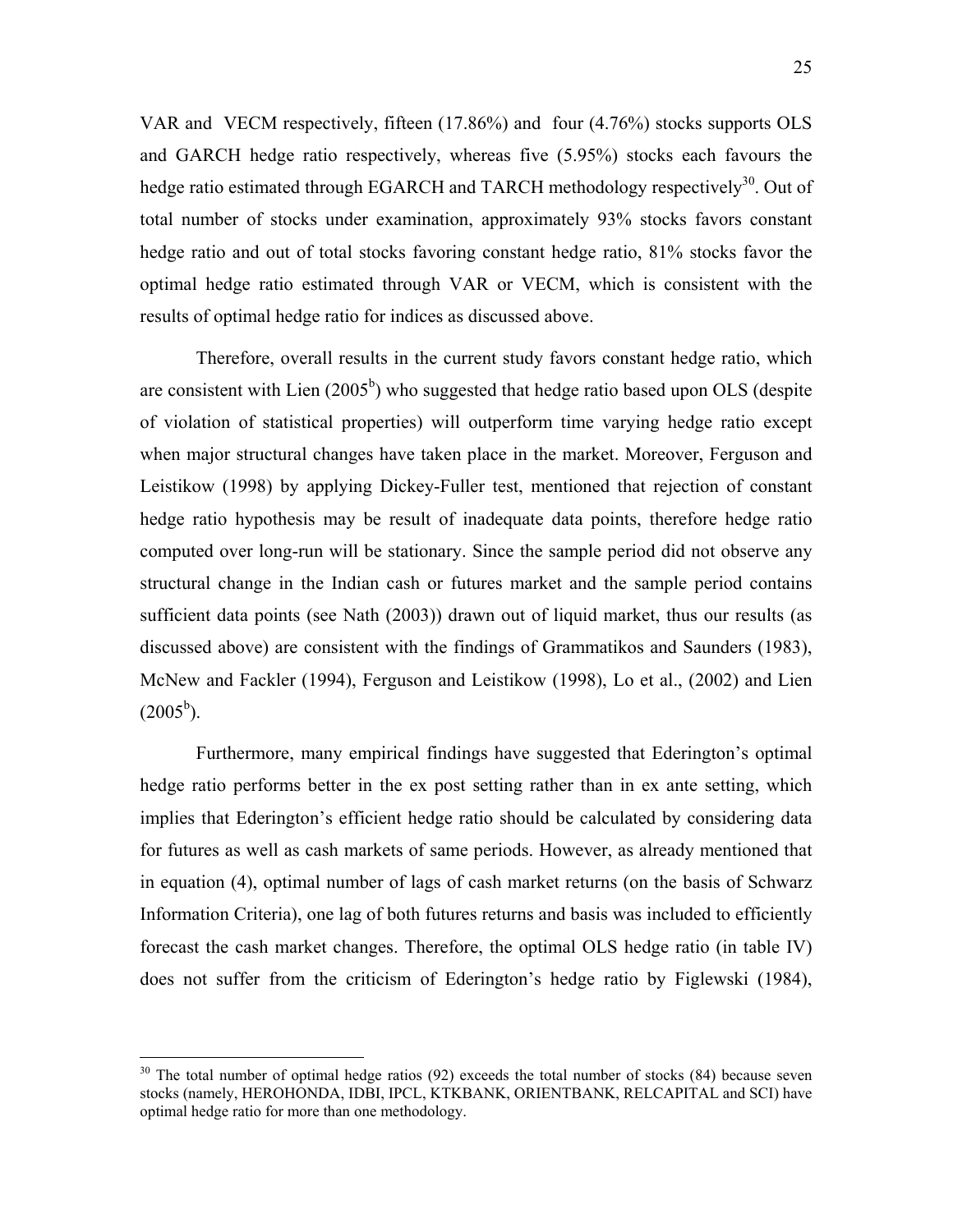Kamara and Siegel (1987), Myers (1991), Holmes (1995), Alexander (1999) Neuberger (1999), Arias et al., (2000), Lien (2000), Giaccotto et al., (2001) and Lo et al., (2002).

Findings in the study are equally important for traders, regulatory bodies, practitioners and academicians because it comments upon the theoretical relationship between two markets and interpret such relationship in economic terms to reduce the portfolio risk. The authors have found that hedging through index futures reduces portfolio variance by approximately 96% where as in case of individual stocks, the reduction in portfolio variance ranges between 79% for SUNPHARMA and 98.50% in case of TITAN. Therefore, it is evident from above discussion that strong and stable comovement between Indian equity futures and cash markets will be helpful for traders to significantly reduce portfolio variance subject to the coefficient of determinant between two markets as suggested by Ederington (1979).

Since the efficiency of optimal hedge ratio is subject to strong and stable comovement between futures and cash markets, therefore, these results can help The Securities and Exchange Board of India (SEBI) in policy framing<sup>31</sup>. Therefore, prior to announce any policy changes, SEBI should give due consideration to their potential impact upon the cost-of-carry relationship between two markets because any reform in the Indian capital market will affect the hedging efficiency of derivatives market. Thus SEBI should make efforts to strengthen the relationship between two markets by removing various imperfections in the Indian derivatives markets like restriction on institutional traders to participate in futures market, large lot sizes in case of individual stock futures, underdevelopment of equity options market etc.

#### **Section IV: Conclusion**

1

Last one and half decade has brought sea change in the Indian capital market such as, screen based trading replaced open out cry trading system, demat accounts replaced

<sup>&</sup>lt;sup>31</sup> Reduction in tick size of TSE 35 Index Participation Units from 0.60% to 0.25% of the prevailing price improved its price discovery efficiency in Canada, which implies that improvements in contract specifications improve price discovery efficiency of the asset. Furthermore, Jiang et al., (2001) found that contemporaneous relationship between futures and cash market strengthened with removal of short selling restrictions in the Hong Kong cash market particularly when the market was undergoing bear phase and the underlying asset was relatively overpriced. Therefore, irrational trading specifications of the futures contracts will be responsible for violation of the common notion that an asset which involves zero investment will always be better price discovery vehicle (Beaulieu et al., (2003)).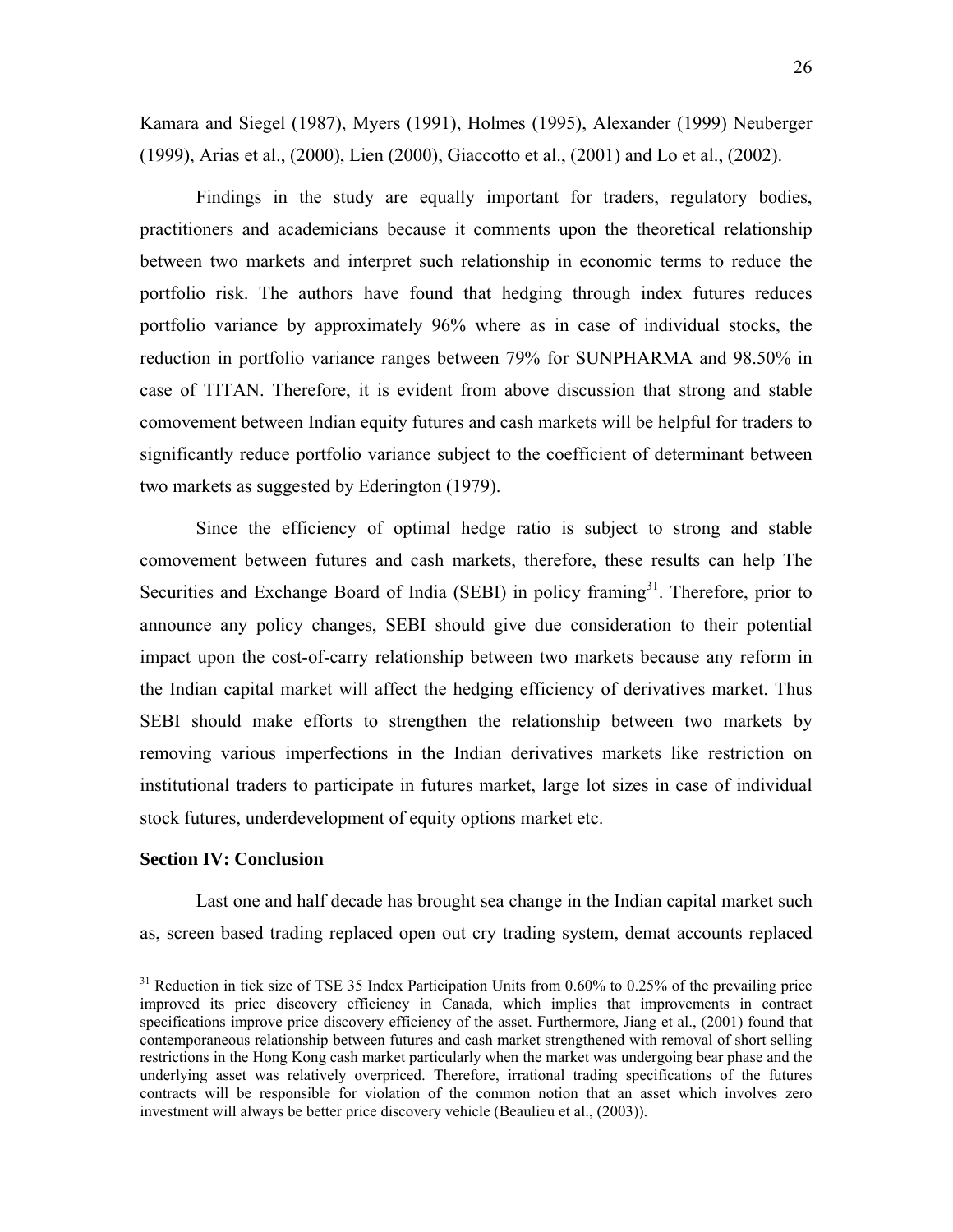share certificates, floor trading replaced by internet trading, badla trading has been banned, compulsory rolling settlement was introduced, fixed price issues were replaced by partial or complete book building issues in primary issue market, establishment of interconnected stock exchange etc. One of the most important reforms in the Indian capital market had been to introduce equity derivatives (futures and options) as efficient price discovery and hedging instrument.

 The success of derivatives trading in Indian capital market can be adjudged from the fact that index and individual stock futures contracts have been continuously rated amongst top five exchanges (in terms of trading volume) in the world $32$ . Volume explosion in the futures market has been a subject of interest for practitioners, traders, regulatory bodies and academicians because huge volume in the market especially through retail traders (because retail traders contributes to approximately 60% of total trading volume in Indian derivatives market) raises many questions relating to the information dissemination efficiency of futures markets as well as the change in price discovery efficiency of cash market after the introduction of futures trading, hedging, arbitrage efficiency of futures market and another important question whether futures trading has stabilized or destabilized the cash market.

All these issues have been adequately answered in the developed markets as well as emerging markets but hedging efficiency of the Indian equity futures market has not yet been given due attention. To the best of researcher's knowledge, Bhaduri and Durai (2007) has been the only work (see section I), which examined the hedging efficiency of Indian equity futures market but the scope of that study as well (like studies conducted in developed markets) is restricted to the investigation of hedging efficiency of Index (i.e. Nifty) futures only. Therefore, present study has been an attempt to fill the literature gap by examination of the hedging efficiency of both index as well as individual stock futures contracts traded on National Stock Exchange of India over the sample period Jan. 2003 to Dec. 2006.

<sup>&</sup>lt;sup>32</sup> For reference see Monthly Derivatives Market Updates Published by National Stock Exchange of India (www.nseindia.com).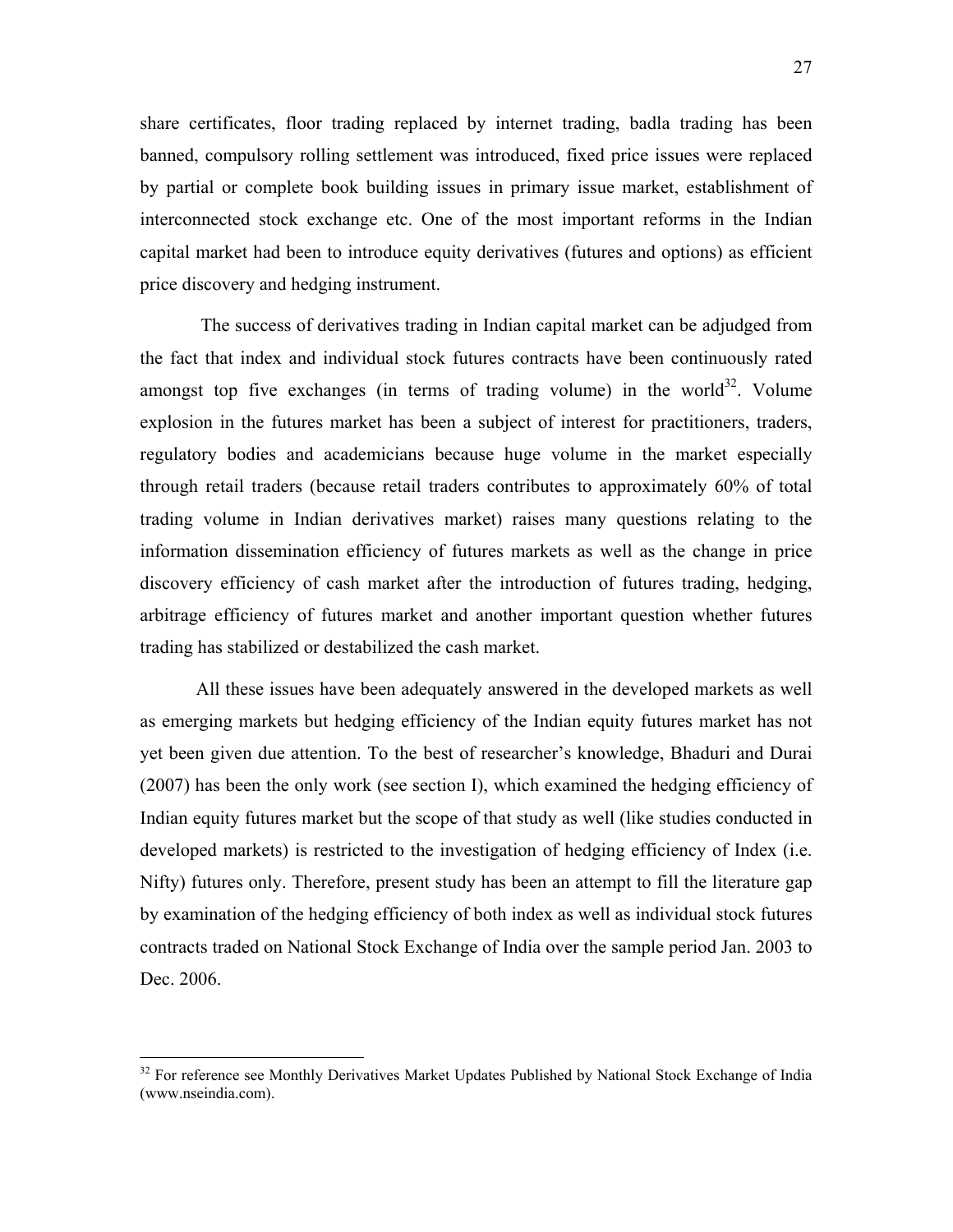The study finds asymmetric and significantly kurtic futures and cash market returns, which refutes the null hypothesis that in an efficient speculative market returns are symmetrically distributed among buyers and sellers. Furthermore, both futures and cash market returns have been found stationery, which rejects the hypothesis that in a liquid stock market successive price movements follows random walk model, which implies that information dissemination process in both futures and cash markets is not efficient. In addition, joint dynamics of both markets (i.e. Basis) has been found stationery, which implies that stable long-run relationship between two markets persist, which was later confirmed through Johansen and Juselius (1990) cointegration test results (Cointegration results are not reported but are available on demand).

After examining the nature of series under consideration and the relationship between two markets, the hedging efficiency of both index as well as individual stock futures contracts has been investigated in the minimum variance hedge ratio framework as suggested by Ederington (1979). The original model was repealed to accommodate the theoretical relationship between two markets (for detail see section II) and the final model was estimated through six econometric procedures (subject to the fitness of model) namely, OLS, GARCH, TARCH, EGARCH, VAR and VECM. The study finds that hedge ratio estimated through VAR or VECM reduced the portfolio variance by maximum extent, whereas other methodologies by considering the stylized features of futures and cash markets, estimated higher hedge ratios, requiring higher initial investment, which was later shown in the reduced portfolio value.

Results in the present study are consistent with the findings of Castelino (1992), Park and Switzer (1995), Koutmos and Pericli (1998), Alexander (1999), Poomimars et al., (2003), Alizadeh and Nomikos (2004), Floros and Vougas (2004), Pattarin and Ferretti (2004), Yang and Allen (2004), Lien and Shrestha (2005), Floros and Vougas (2006), Bhaduri and Durai (2007) and Bhargava and Malhotra (2007), who found that ignoring the theoretical relationship between futures and cash markets will escalate the hedge ratio. In addition, the hedge ratio estimated through OLS (despite of the violation of statistical properties) provides better hedging than the hedge ratios estimated through either of conditional heteroscedasticity model applied in the study.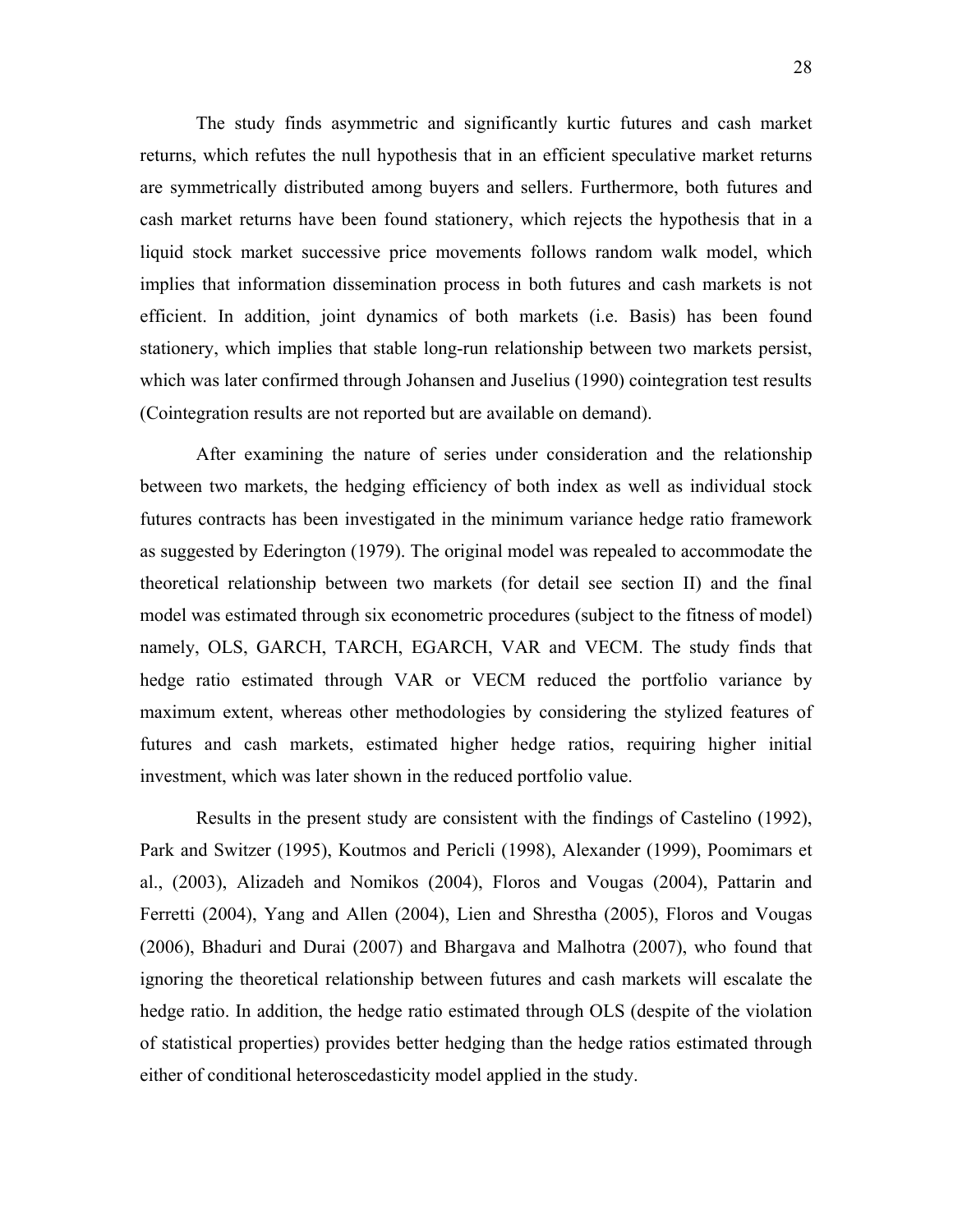The study also finds that hedging through index futures in India reduces portfolio variance by 96% however hedging through individual stock futures reduces portfolio variance in the range of 79% for SUNPHARMA and 98.50% in case of TITAN subject to the strength of liaison and stable comovement between two markets, which is consistent with the findings of Ederington (1979). Findings of the study are important for traders because it suggests that hedgers should hedge (either straight or cross hedge) through liquid futures contracts so that they can avoid hedging cost escalations and they should estimate the long-run hedge ratio on the basis of cost-of-carry relationship between two markets.

#### **References**

- Aggarwal, R. and Demaskey, A. L. (1997),"Using Derivatives in Major Currencies for Cross-Hedging Currency Risks in Asian Emerging Markets", The Journal of Futures Markets, Vol. 17, No. 7, 781-796.
- Alexander, C. (1999),"Optimal Hedging Using Cointegration", Philosophical Transactions: Mathematical, Physical and Engineering Sciences, Vol. 357, No. 1758, Mathematics of Finance, 2039-2058.
- Alizadeh, A. and Nomikos, N. (2004),"A Markov Regime Switching Approach for Hedging Stock Futures", The Journal of Futures Markets, Vol. 24, No. 7, 649- 674.
- Anderson, R. W. and Danthine, J. P. (1981),"Cross Hedging", The Journal of Political Economy, Vol. 89, No. 6, 1182-1196.
- Anshuman, R. and Goswami, R. (2000),"Day of the Week Effects on the Bombay Stock Exchange," Research Paper Presented in UTI Capital Market Conference Proceedings, 1-33.
- Arias, J., Brorsen, B. W. and Harri, A. (2000),"Optimal Hedging Under Nonlinear Borrowing Cost, Progressive Tax Rates, and Liquidity Constraints", The Journal of Futures Markets, Vol. 20, No. 4, 375-396.
- Arshanapalli, B. and Doukas, J. (1997),"The Linkages of S&P 500 Stock Index and S&P 500 Stock Index Futures Prices During October 1987", Journal of Economics and Business, Vol. 49, 253-266.
- Barua, S. K. (1981),"The Short-run Price Behaviour of Securities: Some Evidence on Efficiency of Indian Capital Market," Vikalpa, Vol. 16, No. 2, 93-100.
- Beaulieu, M. C., Ebrahim, S. K. and Morgan, I. G. (2003),"Does Tick Size Influence Price Discovery? Evidence from the Toronto Stock Exchange", The Journal of Futures Markets, Vol. 23, No. 1, 49-66.
- Bessembinder, H. and Seguin, P.J. (1992),"Futures-Trading Activity and Stock Price Volatility", The Journal of Finance, Vol. XLVII, No. 5, 2015-2034.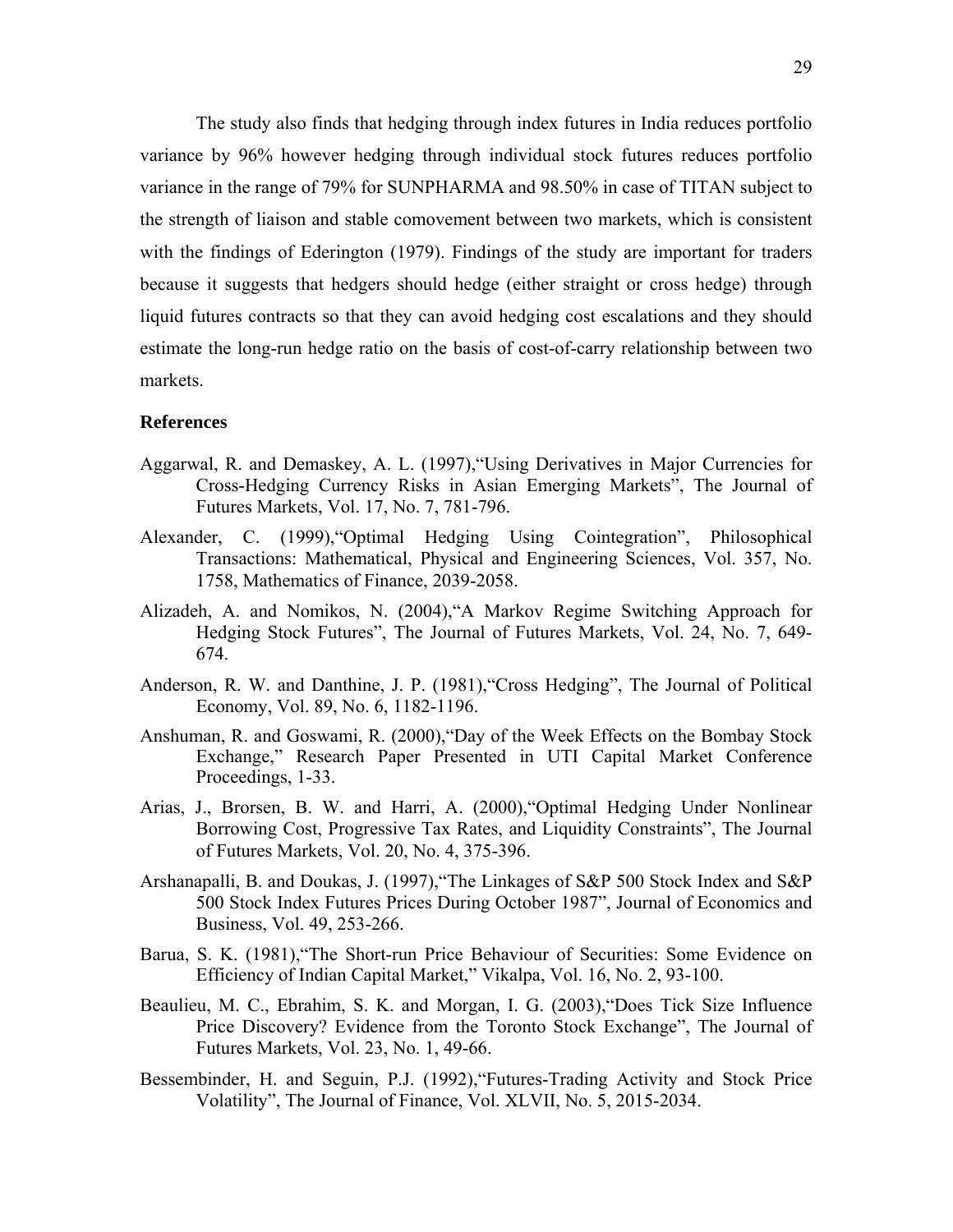- Bhaduri, S. N. and Durai, S. R. S. (2007),"Optimal Hedge Ratio and Hedging Effectiveness of Stock Index Futures: Evidence from India", NSE Research Paper, NSE India.
- Bhargava, V. and Malhotra, D. K. (2007),"Determining the Optimal Hedge Ratio: Evidence from Cotton and Soybean Markets", Journal of Business and Economics Studies, Vol. 13, No. 1, 38-57.
- Bollerslev, T. (1986),"Generalized Autoregressive Conditional Heteroscedasticity", Journal of Econometrics, Vol. 31, 307-327.
- Bollerslev, T., Chou, R. and Kroner, K. (1992),"ARCH Modeling in Finance: A Review of the Theory and Empirical Evidence", Journal of Econometrics, Vol. 52, 5-59.
- Booth, G. G., So, R. W. and Tse, Y. (1999),"Price Discovery in the German Equity Index Derivatives Markets", The Journal of Futures Markets, Vol. 19, No. 6, 619-643.
- Broll, U. and Wong, K. P. (1999),"Hedging with Mismatched Currencies", The Journal of Futures Markets, Vol. 19, No. 8, 859-875.
- Carlton, D. W. (1984),"Futures Markets: Their Purpose, Their History, Their Successes and Failures", The Journal of Futures Markets, Vol. 4, No. 3, 237-271.
- Castelino, M. G. (1992),"Hedging Effectiveness: Basis Risk and Minimum-Variance Hedging", The Journal of Futures Markets, Vol. 20, No. 1, 89-103.
- Chan, K. (1992),"A Further Analysis of the Lead-Lag Relationship Between the Cash Market and Stock Index Futures Market", The Review of Financial Studies, Vol. 5, No. 1, 123-152.
- Chan, L. and Lien, D. (2001),"Cash Settlement and Price Discovery in Futures Markets", Quarterly Journal of Business and Economics, Vol. 40, Nos. 3-4, 65-77.
- Chatrath, A., Song, F. and Adrangi, B. (2003),"Futures Trading Activity and Stock Price Volatility: Some Extensions", Applied Financial Economics, Vol. 13, 655-664.
- Chaudhuri, S. K. (1991),"Short-Run Behaviour of Industrial Share Price Indices: An Empirical Investigation," Prajnan, Vol. 22, No. 2, 169-183.
- Chen, Ping (1996),"A Random-Walk or Color-Chaos on the Stock Market?- Time-Frequency Analysis of S & P Indexes," Studies in Nonlinear Dynamics & Econometrics, Vol. 1, No. 2, 87-103.
- Chen, S. S., Lee, C. F. and Shrestha, K. (2004),"An Empirical Analysis of the Relationship Between the Hedge Ratio and Hedging Horizon: A Simultaneous Estimation of the Short and Long Run Hedge Ratio", The Journal of Futures Markets, Vol. 24, No. 4, 359-386.
- Chen, S. Y., Lin, C. C., Chou, P. H. and Hwang, D. Y. (2002),"A Comparison of Hedge Effectiveness and Price Discovery Between TAIFEX TAIEX Index Futures and SGX MSCI Taiwan Index Futures", Review of Pacific Basin Financial Markets and Policies, Vo. 5, No. 2, 277-300.
- Chung, Y. P. (1991),"A Transactions Data Test of Stock Index Futures Market Efficiency and Index Arbitrage Profitability," The Journal of Finance, Vol. 46, No. 5, 1791- 1809.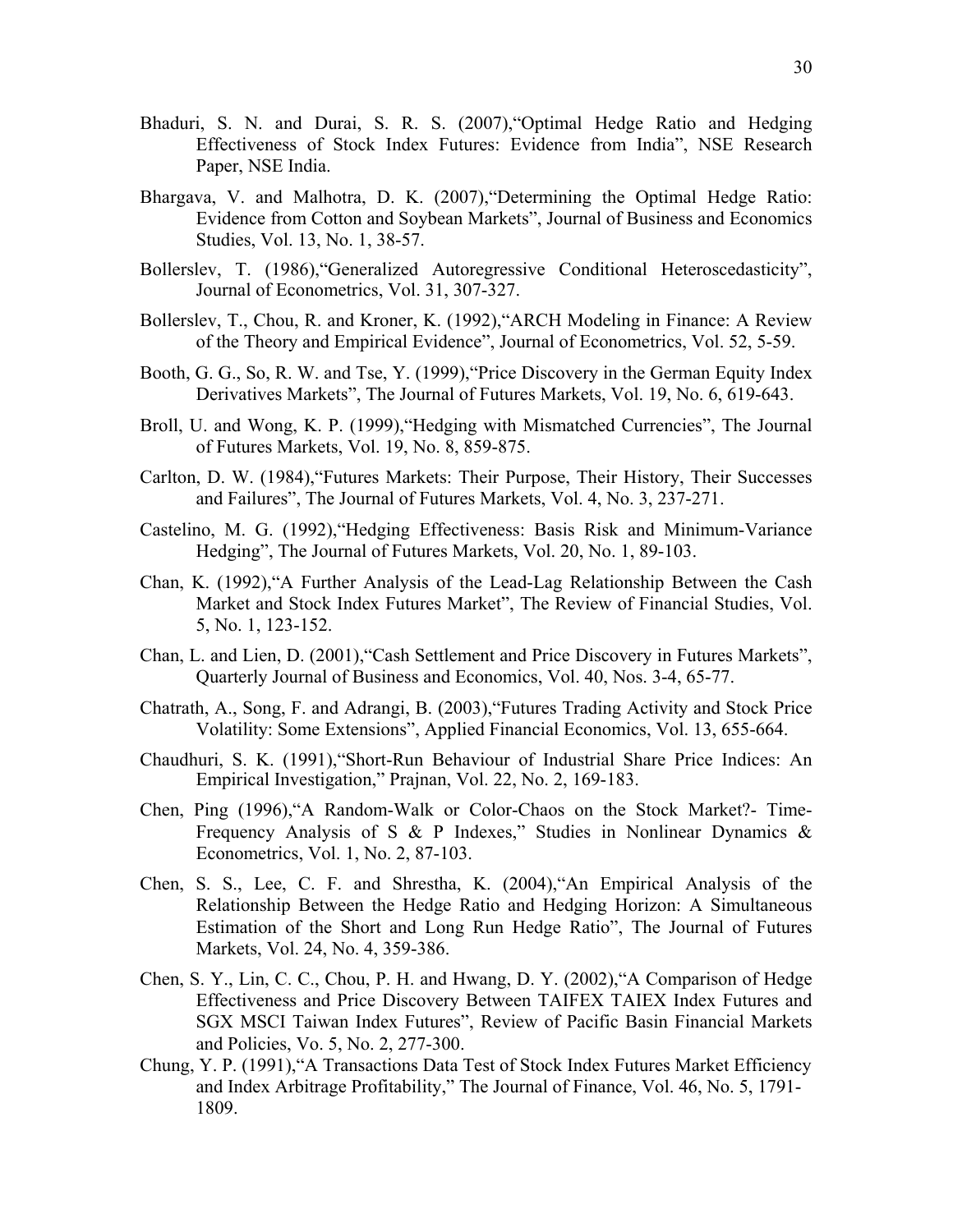- Collins, R. A. (2000),"The Risk Management Effectiveness of Multivariate Hedging Models in the U.S. Soy Complex", The Journal of Futures Markets, Vol. 20, No. 2, 189-204.
- Cornell, B. and French, K. R. (1983),"The Pricing of Stock Index Futures," The Journal of Futures Markets, Vol. 3, No. 1, 1-14.
- Covrig, V., Ding, D. V. and Low, B. S. (2004),"The Contribution of a Satellite Market to Price Discovery: Evidence from the Singapore Exchange", The Journal of Futures Market, Vo. 24, No. 10, 981-1004.
- Cox, C. C. (1976),"Futures Trading and Market Information", The Journal of Political Economy, Vol. 84, No. 6, 1215-1237.
- Crowder, W. J. and Phengpis, C. (2005),"Stability of the S&P 500 Futures Market Efficiency Conditions", Applied Financial Economics, Vol. 15, 855-866.
- Danthine, J. P. (1978),"Information, Futures Prices and Stabilizing Speculation", Journal of Economic Theory, Vol. 17, 79-98.
- Diagler, R. T. and Wiley, M. K. (1999), The Impact of Trader Type on the Futures Volatility-Volume Relation", The Journal of Finance, Vol. 54, No. 6, 2297-2316.
- Dimson, E. and Mussavian, M. (1998),"A Brief History of Market Efficiency," European Financial Management, Vol. 4, No. 1, 91-104.
- Ederington, L. H. (1979),"The Hedging Performance of the New Futures Markets", The Journal of Finance, Vol. 34, No. 1, 157-170.
- Engle, R. (1982),"Autoregressive Conditional Heteroskedasticity with Estimates of United Kingdom Inflation", Econometrica, Vol. 50, 1987-1008.
- Engle, R. F. & Granger, C. W. J. (1987),"Cointegration and Error Correction: Representation, Estimation and Testing," Econometrica, Vol. 55, No. 2, 251-276.
- Evans, T. (2006),"Efficiency Tests of the U.K. Financial Futures Markets and the Impact of Electronic Trading Systems", Applied Financial Economics, Vol. 16, 1273- 1283.
- Fama, E. F. (1965),"The Behavior of Stock-Market Prices," The Journal of Business, Vol. 38, No. 1, 34-105.
- Fama, E. F. (1970),"Efficient Capital Markets: A Review of Theory and Empirical Work," Journal of Finance, Vol. 25, No. 2, 383-417.
- Fama, E. F. (1991), "Efficient Capital Market: II," The Journal of Finance, Vol. 46, No. 5, 1575-1617.
- Fama, E. F. and French, K. R. (1986),"Commodity Futures Prices: Some Evidence on Forecast Power, Premiums and the Theory of Storage," Journal of Business, Vol. 60, No. 1, 55-73.
- Ferguson, R. and Leistikow, D. (1998),"Are Regression Approach Futures Hedge Ratios Stationary?", The Journal of Futures Markets, Vol. 18, No. 7, 851-866.
- Figlewski, S. (1984),"Hedging Performance and Basis Risk in Stock Index Futures", The Journal of Finance, Vol. 39, No. 3, 657-669.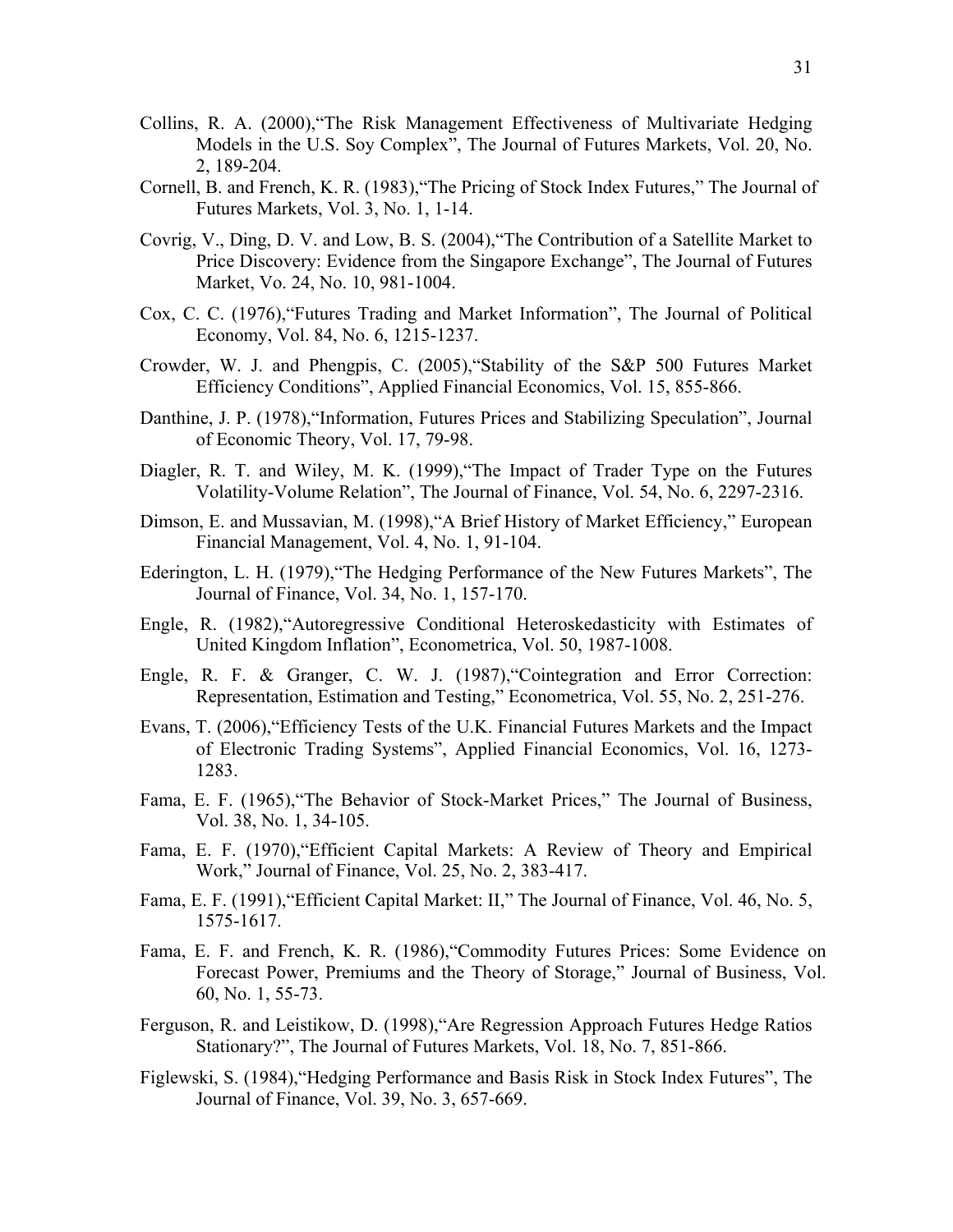- Floros, C. and Vougas, D. V. (2004),"Hedge Ratio in Greek Stock Index Futures Market", Applied Financial Economics, Vol. 14, 1125-1136.
- Floros, C. and Vougas, V. D. (2006),"Index Futures Trading, Information and Stock Market Volatility: The Case of Greece", Derivatives Use, Trading and Regulations, Vol. 12, No. 1 / 2, 146-166.
- Fortenbery, R. T. and Zapata, H. O. (1997),"An Evaluation of Price Linkages Between Futures and Cash Markets for Cheddar Cheese", The Journal of Futures Markets, Vol. 17, No. 3, 279-301.
- Franckle, C. T. (1980),"The Hedging Performance of the New Futures Markets: Comment", The Journal of Finance, Vol. 35, No. 5, 1273-1279.
- Frechette, D. L. (2001),"The Demand for Hedging with Futures and Options", The Journal of Futures Markets, Vol. 21, No. 8, 693-712.
- Frino, A., Walter, T. and West, A. (2000),"The Lead-Lag Relationship Between Equities and Stock Index Futures Markets Around Information Releases", The Journal of Futures Markets, vol. 20, No. 5, 467-487.
- Garebade, K. D. and Sibler, W. L. (1983b),"Price Movement and Price Discovery in Futures and Cash Markets", The Review of Economics and Statistics, Vol. 65, No. 2, 289-297.
- Giaccotto, C., Hegde, S. P. and Mcdermott, J. B. (2001),"Hedging Multiple Price and Quantity Exposures", The Journal of Futures Markets, Vol. 21, No. 2, 145-172.
- Giaccotto, C., Hegde, S. P. and Mcdermott, J. B. (2001),"Hedging Multiple Price and Quantity Exposures", The Journal of Futures Markets, Vol. 21, No. 2, 145-172.
- Grammatikos, T. and Saunders, A. (1983),"Stability and Hedging Performance of Foreign Currency Futures", The Journal of Futures Markets, Vol. 3, 295-305.
- Gulen, H. and Mayhew, S. (2000),"Stock Index Futures Trading and Volatility in International Equity Markets", The Journal of Futures Markets, Vol. 20, No. 7, 661-685.
- Gupta, K. and Singh, B. (2006a),"Random Walk and Indian Equity Futures Market," ICFAI Journal of Derivatives Market, Vol. III, No.3, 23-42.
- Gupta, K. and Singh, B. (2006b),"Investigating the Price Discovery Efficiency of Indian Equity Futures Market", PARADIGM, Vol. X, No. 2, 33-45.
- Gupta, K. and Singh, B. (2006c),"Price Discovery through Indian Equity Futures Market", The ICFAI Journal of Applied Finance, Vol. 12, No. 12, 70-86.
- Gupta, O. P. (1985),"Behaviour of Share Prices in India: A Test of Market Efficiency," National Publications, New Delhi.
- Haigh, M. S. and Holt, M. T. (2002),"Hedging Foreign Currency, Freight and Commodity Futures Portfolios-A Note", The Journal of Futures Markets, Vol. 22, No. 12, 1205-1221.
- Harris, R. D. F. and Shen, J. (2003),"Robust Estimation of the Optimal Hedge Ratio", The Journal of Futures Markets, Vol. 23, No. 8, 799-816.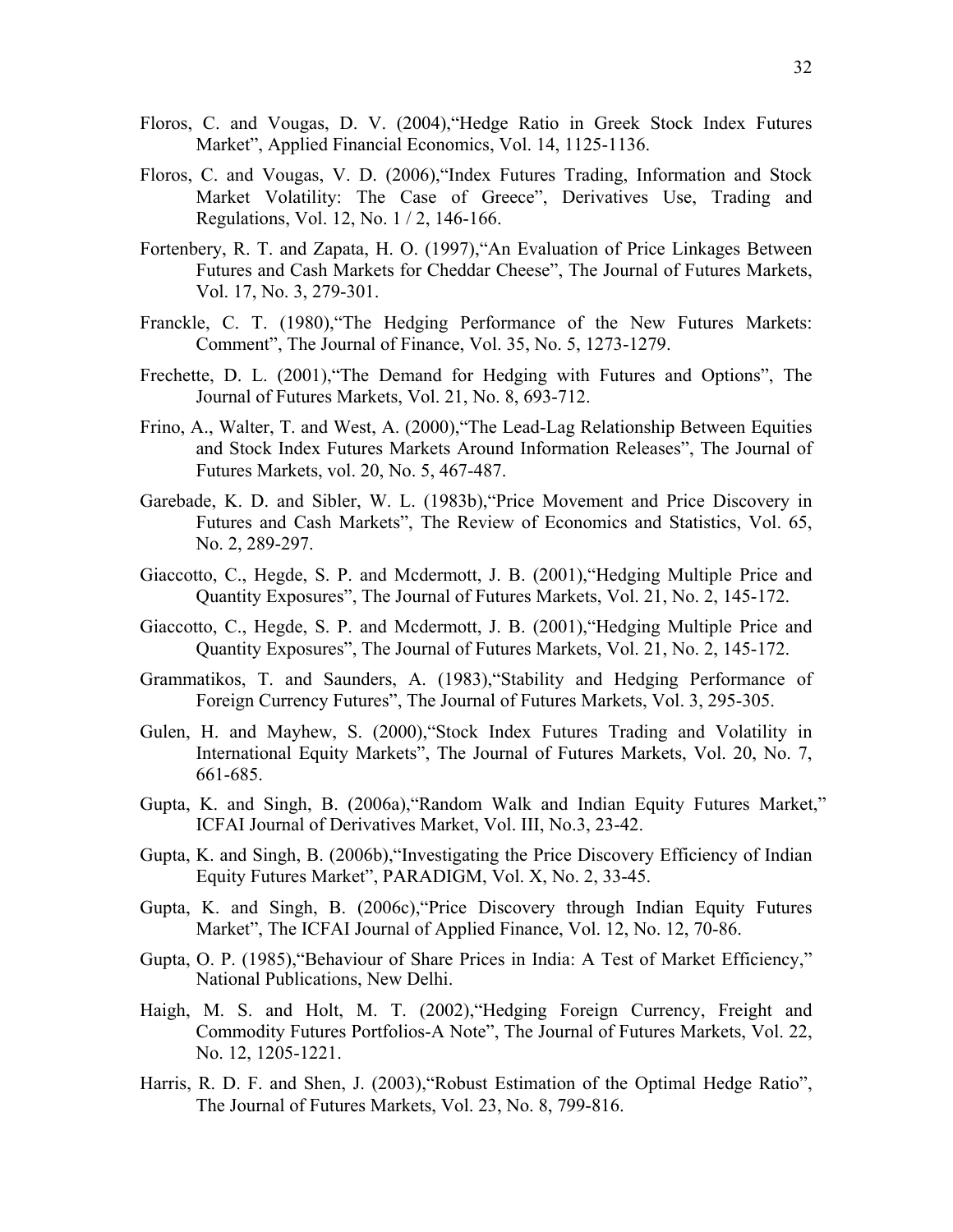- Hatemi-J, A. and Roca, E. (2006),"Calculating the Optimal Hedge Ratio: Constant, Time Varying and the Kalman Filter Approach", Applied Economics Letters, Vol. 13, 293-299.
- Hodgson, A. and Nicholls, D. (1991),"The Impact of Index Futures Markets on Australian Share Market Volatility", Journal of Business Finance & Accounting, Vol. 18, No. 2, 267-280.
- Holmes, P. (1995),"Ex Ante Hedge Ratios and the Hedging Effectiveness of the FTSE-100 Stock Index Futures Contracts", Applied Economics Letters, Vol. 2, 56-59.
- Howard, C. T. and D'Antonio, L. J. (1984),"A Risk-Return Measure of Hedging Effectiveness", Journal of Financial and Quantitative Analysis, Vol. 19, No. 1, 101-112.
- Hsu, H. and Wang, J. (2004),"Price Expectation and the Pricing of Stock Index Futures," Review of Quantitative Finance and Accounting," Vol. 23, 167-184.
- Illueca, M. and Lafuente, J. A. (2003),"The Effect of Spot and Futures Trading on Stock Index Market Volatility: A Nonparametric Approach", The Journal of Futures Markets, Vol. 23, No. 9, 841-858.
- In, F. and Kim, S. (2006),"The Hedge Ratio and the Empirical Relationship Between the Stock and Futures Markets: A New Approach Using Wavelet Analysis", The Journal of Business, Vol. 79, No. 2, 799-820.
- Jensen, G. R., Johnson, R. R. and Mercer, J. M. (2000),"Efficient Use of Commodity Futures in Diversified Portfolios", The Journal of Futures Markets, Vol. 20, No. 5, 489-506.
- Jensen, G. R., Johnson, R. R. and Mercer, J. M. (2000),"Efficient Use of Commodity Futures in Diversified Portfolios", The Journal of Futures Markets, Vol. 20, No. 5, 489-506.
- Jiang, L., Fung, J. K. W. and Cheng, L. T. W. (2001),"The Lead-Lag Relation Between Spot and Futures Markets Under Different Short-Selling Regimes", The Financial Review, Vol. 38, 63-88.
- Johansen, S. and Juselius, K. (1990),"Maximum Likelihood Estimation and Inference on Cointegration-with Applications to the Demand for Money," Oxford Bulletin of Economics and Statistics, Vol. 52, 169-210.
- Johnson, L. (1960),"The Theory of Hedging and Speculation in Commodity Futures", Review of Economic Studies", Vol. 27, 139-151.
- Jong, F. D. and Donders, M. W. M. (1998),"Intraday Lead-Lag Relationships Between the Futures, Options and Stock Market", European Finance Review, Vol. 1, 337- 359.
- Kamara, A. and Siegel, A. F. (1987),"Optimal Hedging in Futures Markets with Multiple Delivery Specifications", The Journal of Finance, Vol. 42, No. 4, 1007-1021.
- Kamath R. R. et al., (1998),"Return Distribution and the Day-of-the-Week Effects in the Stock Exchange of Thailand," Journal of Economics and Finance, Vol. 22, No. 2- 3, 97-106.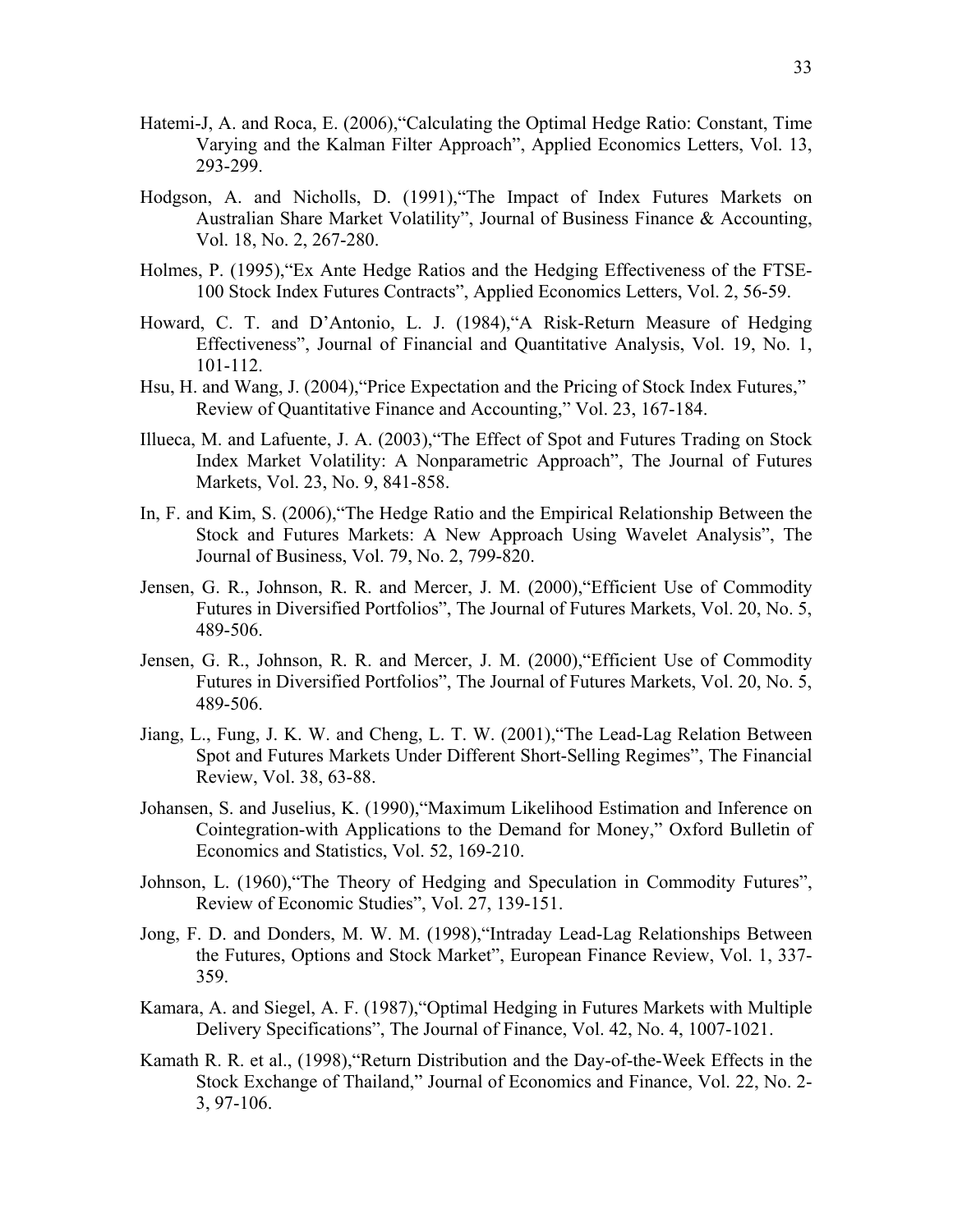- Karpoff, J. M. (1987),"The Relation Between Price Changes and Trading Volume: A Survey," Journal of Financial and Quantitative Analysis, Vol. 22, No. 1, 109-126.
- Kawaller, I. G., Koch, P. D. and Koch, T. W. (1987),"The Temporal Price Relationship Between S&P500 Futures and the S&P500 Index", The Journal of Finance, Vol. 42, No. 5, 1309-1329.
- Kendall, M. G. and Hill, B. A. (1953),"The Analysis of Economic Time Series Part I. Prices," Journal of Royal Statistical Society, Vol. 96, 11-25.
- Kenourgios, D. F. (2004),"Price Discovery in the Athens Derivatives Exchange: Evidence for the FTSE/ASE-20 Futures Market", Economic and Business Review, vol. 6, No. 3, 229-243.
- Kofman, P. and McGlenchy, P. (2005),"Structurally Sound Dynamic Index Futures Hedging", The Journal of Futures Markets, Vol. 25, No. 12, 1173-1202.
- Koutmos, G. and Pericli, A. (1998),"Dynamic Hedging of Commercial Paper with T-Bill Futures", The Journal of Futures Markets, Vol. 18, No. 8, 925-938.
- Kroner, K. F. and Sultan, J. (1993),"Time-Varying Distributions and Dynamics Hedging with Foreign Currency Futures", The Journal of Financial and Quantitative Analysis, Vol. 28, No. 4, 535-551.
- Kumar, S. (2004),"Price Discovery and Market Efficiency: Evidence from Agricultural Commodities Futures Markets", South Asian Journal of Management, Vol. 11, No. 2, 32-47.
- Lee, H. T. and Yoder, J. K. (2007),"A Bivariate Markov Regime Switching GARCH Approach to Estimate Time Varying Minimum Variance Hedge Ratios", Applied Economics, Vol. 39, 1253-1265.
- Lee, J. (2005), "Index Arbitrage With the KOSPI 200 Futures," Downloaded on 10<sup>th</sup> March 2006, From http://www.fma.org/Chicago/Papers/jaehalee-FMA-2005.pdf, 1-28.
- Li, D. F. and Vukina, T. (1998),"Effectiveness of Dual Hedging with Price and Yield Futures", The Journal of Futures Markets, Vol. 18, No. 5, 541-561.
- Lien, D. (2000),"Production and Hedging Under Knightian Uncertainity", The Journal of Futures Markets, Vol. 20, No. 4, 397-404.
- Lien, D. (2001<sup>a</sup>), "A Note on Loss Aversion and Futures Hedging", The Journal of Futures Markets, Vol. 21, No. 7, 681-692.
- Lien, D. (2003),"The Effect of Liquidity Constraints on Futures Hedging", The Journal of Futures Markets, Vol. 23, No. 6, 603-613.
- Lien, D. (2005<sup>b</sup>), "A Note on the Superiority of the OLS Hedge Ratio", The Journal of Futures Markets, Vol. 25, No. 11, 1121-1126.
- Lien, D. and Li, A. (2003),"Futures Hedging Under Mark-to-Market Risk", The Journal of Futures Markets, Vol. 23, No. 4, 389-398.
- Lien, D. and Luo, X. (1994),"Multiperiod Hedging in the Presence of Conditional Heteroskedasticity", The Journal of Futures Markets, Vol. 14, No. 8, 927-956.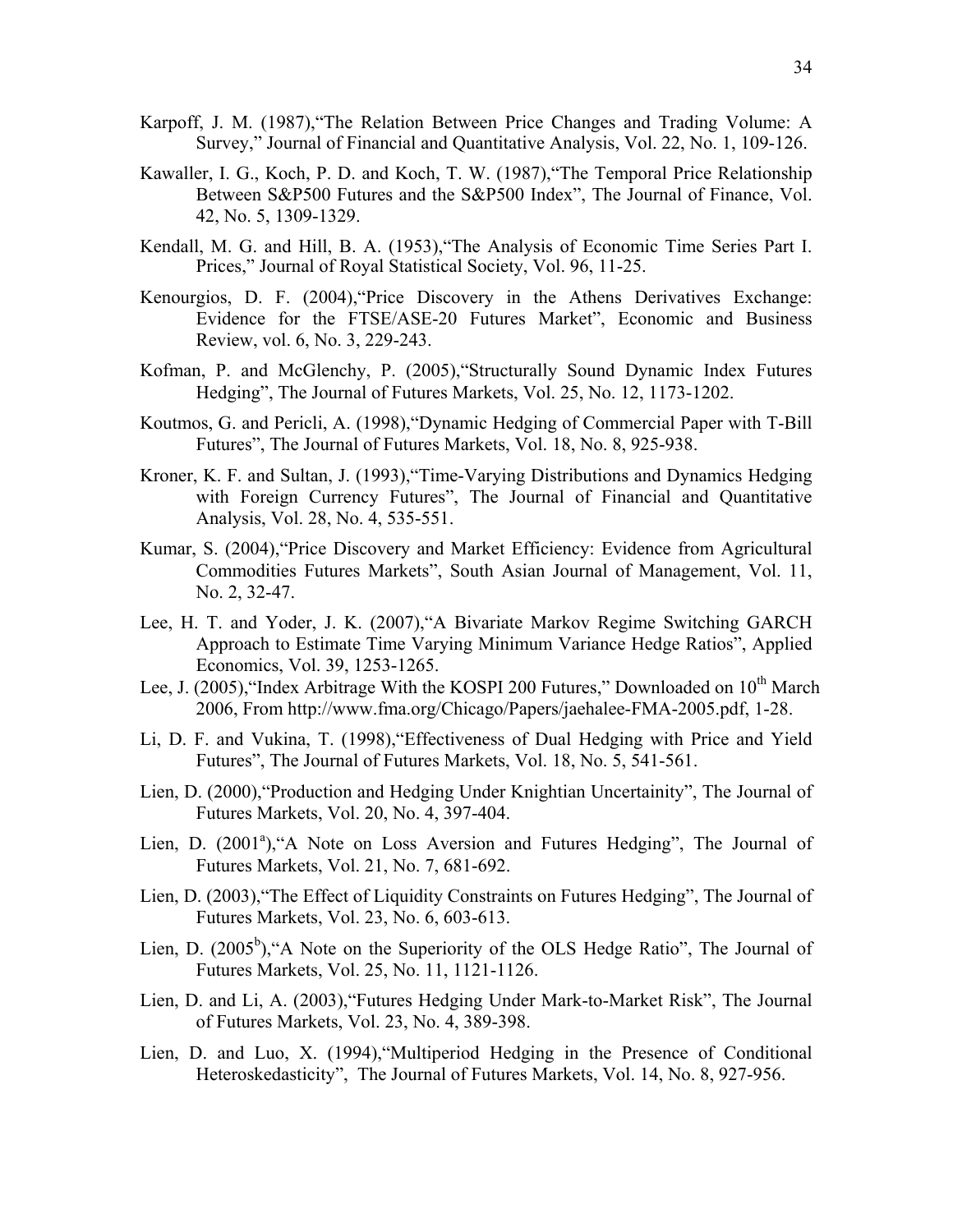- Lien, D. and Shrestha, K. (2005),"Estimating the Optimal Hedge Ratio with Focus Information Criterion", The Journal of Futures Markets, Vol. 25, No. 10, 1011- 1024.
- Lien, D. and Tse, Y. K. (1998),"Hedging Time-Varying Downside Risk", The Journal of Futures Markets, Vol. 18, No. 6, 705-722.
- Lien, D. and Tse, Y. K. (1999),"Fractional Cointegration and Futures Hedging", The Journal of Futures Markets, Vol. 19, No. 4, 457-474.
- Lien, D. and Wang, Y. (2004),"Hedging Long-Term Commodity Risk: A Comment", The Journal of Futures Markets, Vol. 24, No. 11, 1093-1099.
- Lien, D., and Tse, Y. K. (2002),"Some Recent Developments in Futures Hedging", Journal of Economic Surveys, 16, 357 – 396.
- Lien, D., Tse, Y. K. and Zhang, X. (2003),"Structural Change and Lead-Lag Relationship Between the NIKKEI Spot Index and Futures Price: A Genetic Programming Approach", Quantitative Finance, Vol. 3, 136-144.
- Lin, C. C., Chen, S. Y. and Hwang, D. Y. (2003),"An Application of Threshold Cointegration to Taiwan Stock Index Futures and Spot Markets", Review of Pacific Basin Financial Markets and Policies, Vol. 6, No. 3. 291-304.
- Lin, C. C., Chen, S. Y., Hwang, D. Y. and Lin, C. F. (2002),"Does Index Futures Dominates Index Spot? Evidence from Taiwan Market", Review of Pacific Basin Financial Markets and Policies, Vol. 5, No. 2, 255-275.
- Lo, A. W. and MacKinlay, A. C. (1988),"Stock Market Prices Do Not Follow Random Walks: Evidence from a Simple Specification Test", The Review of Financial Studies, Vol. 1, No. 1, 41-66.
- Lo, A., Muthuswamy, J., Sakar, S. and Terry, E. (2002),"Multiperiod Hedging With Futures Contracts", The Journal of Futures Markets, Vol. 22, No. 12, 1179-1203.
- Mackinlay, A. C. and Ramaswamy, K. (1988),"Index-Futures Arbitrage and the Behavior of Stock Index Futures Prices," The Review of Financial Studies, Vol. 1, No. 2, 137-158.
- Mangala, D. and Mittal, R. K (2005),"Efficiency of Indian Stock Market: An Evidence of Day-of-the-Week Effect," Gyan – A Bi-Annual Journal of Management & Technology, Vol. 1, Issue 1, 3-8.
- Marisetty, V. B. (2003),"Measuring Productive Efficiency of Stock Exchanges using Price Adjustment Coefficients," International Review of Finance, Vol. 4, No. 1-2, 79-99.
- Markowitz, H. M. (1952), "Portfolio Selection," The Journal of Finance, Vol. 1 No. 1, 77-91.
- Martikainen, T., Perttunen, J. and Puttonen, V. (1995),"On The Dynamics of Stock Index Futures and Individual Stock Returns", Journal of Banking Finance and Accounting, Vol. 22, No. 1, 87-100.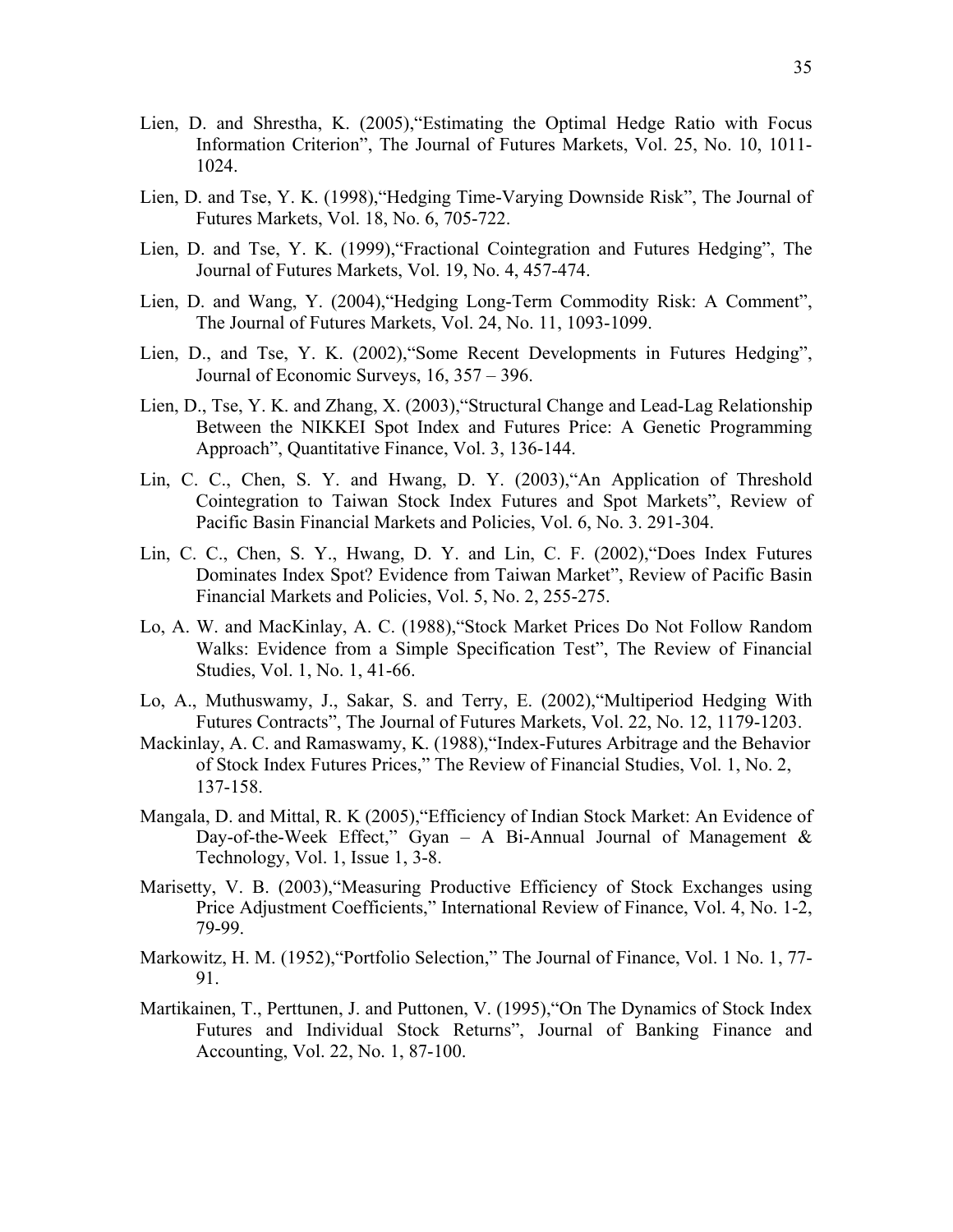- Mckenzie, M. D., Brailsford, T. J. and Faff, R. W. (2001),"New Insights into the Impact of the Introduction of Futures Trading on Stock Price Volatility", The Journal of Futures Markets, Vol. 21, No. 3, 237-255.
- McNew, K. and Fackler, P. (1994),"Nonconstant Optimal Hedge Ratio Estimation and Nested Hypotheses Tests", The Journal of Futures Markets, Vol. 14, 619-635.
- Merrick, Jr J.J. (1988),"Hedging with Mispriced Futures", The Journal of Financial and Quantitative Analysis, Vol. 23, No. 4, 451-464.
- Min, J. H. and Najand, M. (1999),"A Further Investigation of the Lead-Lag Relationship Between The Spot Market and Stock Index Futures: Early Evidence from Korea", The Journal of Futures Markets, Vol. 19, No. 2, 217-232.
- Mishra, B. (1999),"Presence of Friday Effect in Indian Stock Market," Paradigm, Vol. 3, No. 2, 57-64.
- Monoyios, M. and Sarno, L. (2002),"Mean Reversion in Stock Index Futures Markets: A Nonlinear Analysis", The Journal of Futures Markets, Vol. 22, No. 4, 285-314.
- Moolman, H. C. (2004),"An Asymmetric Econometric Model of the South African Stock Market," Ph. D Thesis Submitted to Faculty of Economics and Management Science at University of Pretoria, 1-195.
- Moschini, G. C. and Myers, R. J. (2002),"Testing for Constant Hedge Ratios in Commodity Markets: A Multivariate GARCH Approach", Journal of Empirical Finance, Vol. 9, 589-603.
- Mukherjee, K. N. and Mishra, R. K. (2006),"Lead-Lag Relationship Between Equities and Stock Index Futures Market and It's Variation Around Information Release: Empirical Evidence from India", NSE Research Paper, NSE India.
- Myers, R. J. (1991),"Estimating Time-Varying Optimal Hedge Ratios on Futures Markets", The Journal of Futures Markets, Vol. 20, No. 1, 73-87.
- Myers, R. J. and Hanson, S. D. (1996),"Optimal Dynamic Hedging in Unbiased Futures Markets", American Journal of Agricultural Economics, Vol. 78, no. 1, 13-20.
- Nath G. C. (2002),"Long Memory and Indian Stock Market An Empirical Evidence," Research Paper Presented in UTI Capital Market Conference Proceedings, 1-20.
- Nath, G. C. (2003),"Behavior of Stock Market Volatility after Derivatives", NSE News Letter, NSE Research Initiative, Paper No. 19.
- Neal, R. (1996),"Direct Tests of Index Arbitrage Models," The Journal of Financial and Quantitative Analysis, Vol. 31, No. 4, 541-562.
- Nelson, D. B. (1991),"Conditional Heteroskedasticity in Asset Returns: A New Approach," Econometrica, Vol. 59, 347-370.
- Neuberger, A. (1999),"Hedging Long-Term Exposures with Multiple Short-Term Futures Contracts", The Review of Financial Studies, Vol. 12, No. 3, 429-459.
- Ng, N. (1987)," Detecting Spot Price Forecasts in Futures Prices Using Causality Tests", Review of Futures Markets, Vol. 6, 250-267.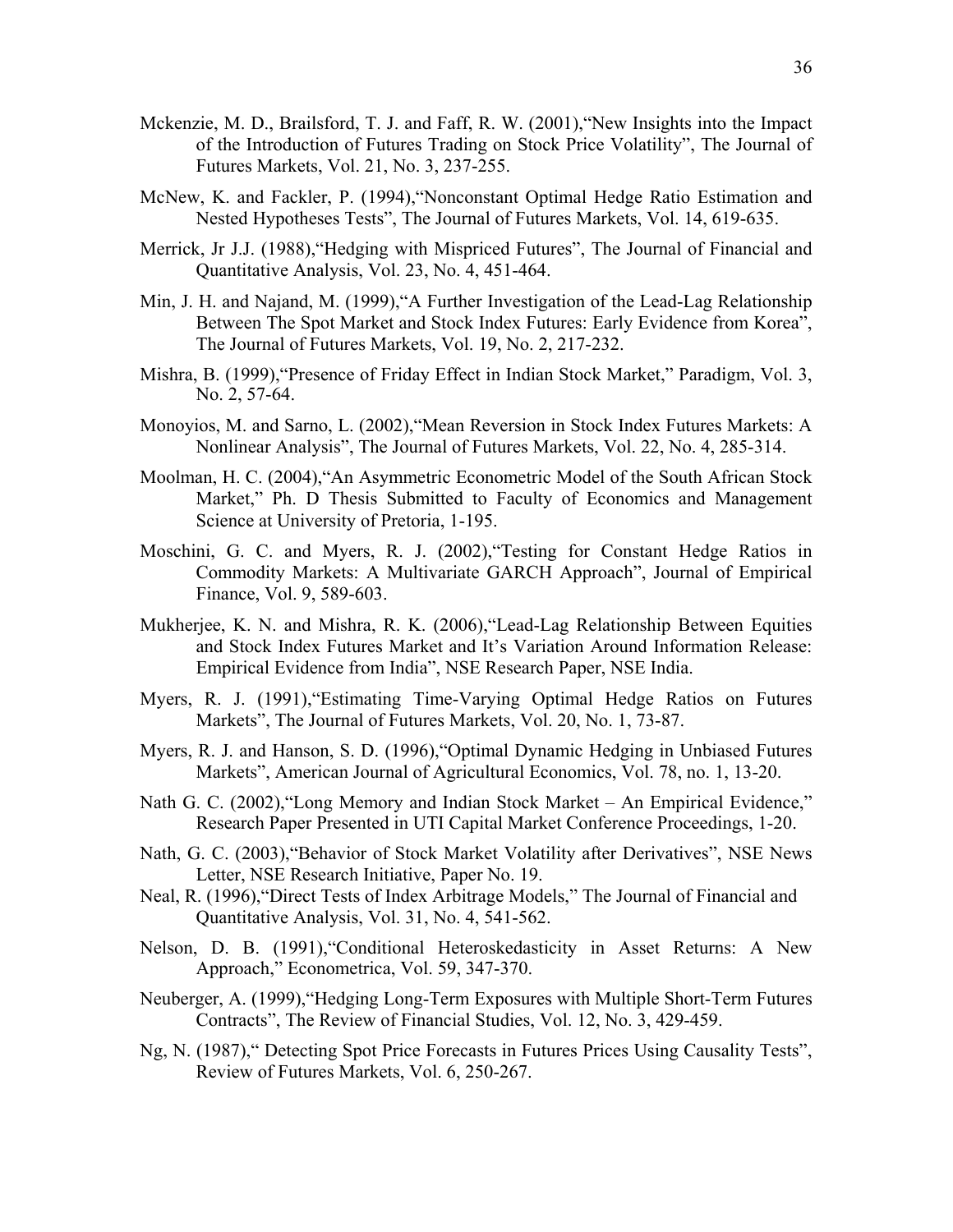- Pant, B. and Bishnoi, R. T. (2001),"Testing Random Walk Hypothesis for Indian Stock Market Indices," Research Paper Presented in UTI Capital Market Conference Proceedings, 1-15.
- Park, T. H. and Switzer, L. N. (1995),"Time-Varying Distributions and the Optimal Hedge Ratios for Stock Index Futures", Applied Financial Economics, Vol. 5, 131-137.
- Pattarin, F. and Ferretti, R. (2004),"The Mib30 Index and Futures Relationship: Econometric Analysis and Implications for Hedging", Applied Financial Economics, Vol. 14, 1281-1289.
- Peck, A. E. (1976),"Futures Markets, Supply Response and Price Stability", The Quarterly Journal of Economics, Vol. 90, no. 3, 407-423.
- Pennings, J. M. E. and Leuthold, R. M. (2000),"The Motivation for Hedging Revisited", The Journal of Futures Markets, Vol. 20, No. 9, 865-885.
- Pennings, J. M. E. and Meulenberg, M. T. G. (1997),"Hedging Efficiency: A Futures Exchange Management Approach", The Journal of Futures Markets, Vol. 17, No. 5, 599-615.
- Persson, S. A. and Trovik, T. (2000),"Optimal Hedging of a Contingent Exposures: The Importance of a Risk Premium", The Journal of Futures Markets, Vol. 20, No. 9, 823-841.
- Pizzi, M. A., Economopoulos, A. J., O'Neill H. M. (1998),"An Examination of the Relationship Between Stock Index Cash and Futures Markets: A Cointegration Approach", The Journal of Futures Markets, Vol. 18, No. 3, 297-305.
- Poomimars, P., Cadle, J. and Throbald, M. (2003),"Futures Hedging Using Dynamic Models of the Variance/Covariance Structure", The Journal of Futures Markets, Vol. 23, No. 3, 241-260.
- Ranjan, R. and Padhye, A. (2000),"Market Anomalies in emerging Markets: Revisiting the Calendar Effect in Stock Prices," ICICI Research Centre. Org., 1-19.
- Rao, K. N. (1988),"Stock Market Efficiency: Indian Experience," Proceedings of National Seminars on Indian Securities Markets: Thrust and Challenges, March 24-26, University of Delhi, 1988: New Delhi.
- Reddy, S. Y. (1997),"Efficiency of Indian Stock Markets: An Empirical Analysis of Weak-Form EMH of the BSE," Research Paper Presented in UTI Capital Market Conference Proceedings, 91-115.
- Sahadevan, K. G. (2002),"Price Discovery, Return and Market Conditions: Evidence from Commodity Futures Markets", The ICFAI Journal of Applied Finance, Vol 8, No. 5, 25-39.
- Sharma, J. L. (1983),"Efficient Capital Markets and Random Character of Stock Price Behaviour in Developing Economy," Indian Journal of Economics, Vol. 63, 395- 419.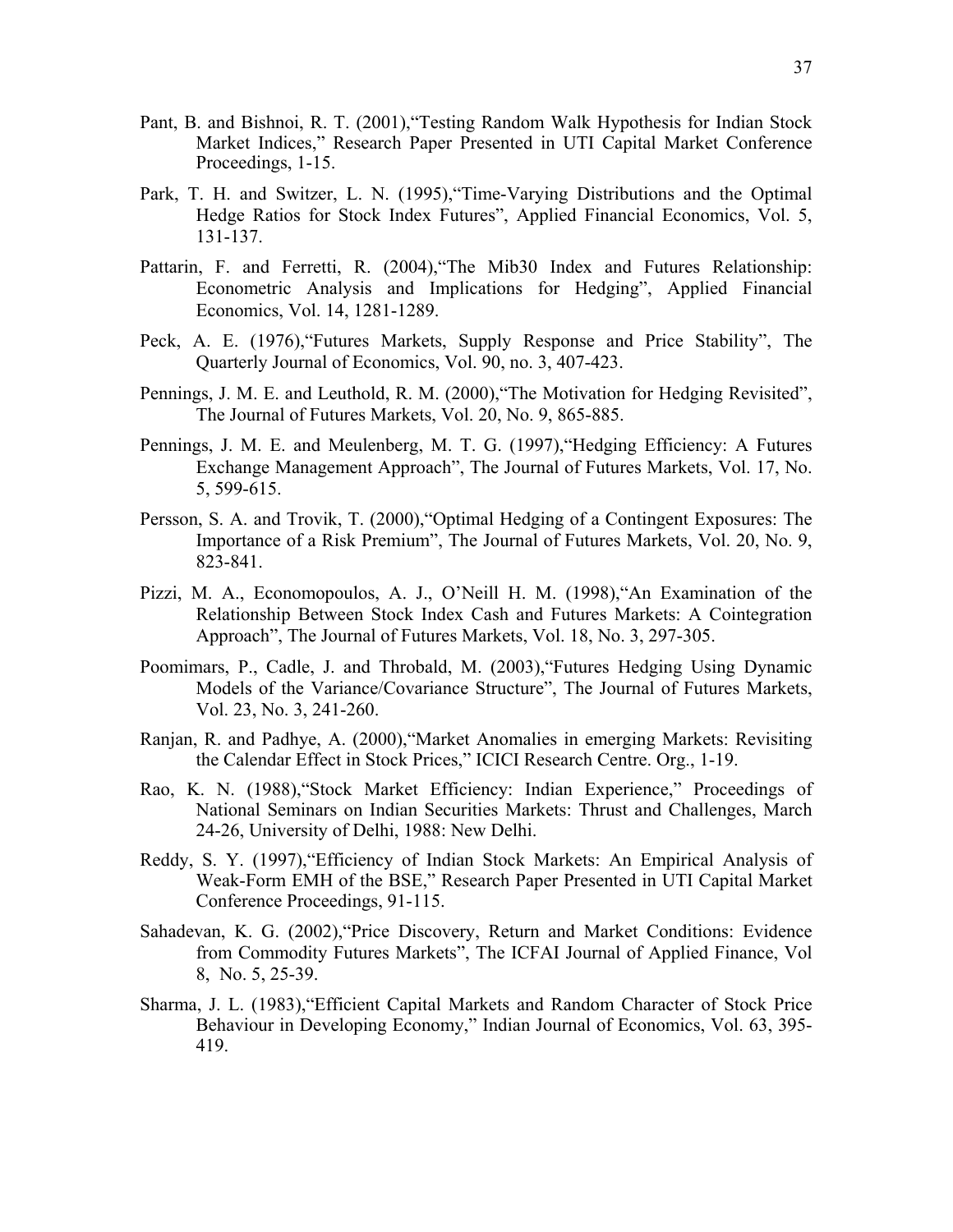- So, R. W. and Tse, Y. (2004),"Price Discovery in the Hang Seng Index Markets: Index, Futures and the Tracker Fund", The Journal of Futures Markets, Vol. 24, No. 9, 887-907.
- Stein, J. L. (1961),"The Simultaneous Determination of Spot and Futures Prices", The American Economic Review, Vol. 51, No. 5, 1012-1025.
- Stevenson, A. R. and Bear, M. R. (1970),"Commodity Futures: Trends or Random Walks?," The Journal of Finance, Vol. 25, No. 1, 65-81.
- Stoll, H. R. and Whaley, R. E. (1990),"The Dynamics of Stock Index and Stock Index Futures Returns", Journal of Financial and Quantitative Analysis, Vol. 25, No. 4, 441-468.
- Telser, G. L. (1981),"Why there Are Organized Futures Markets," Journal of Law and Economics, Vol. 24, No. 1, 1-22.
- Terry, E. (2005),"Minimum-Variance Futures Hedging Under Alternative Return Specifications", The Journal of Futures Markets, Vol. 25, No. 6, 537-552.
- Thenmozhi, M. (2002),"Futures Trading, Information and Spot Price Volatility of NSE-50 Index Futures Contract", NSE Research Paper, NSE India.
- Theobald, M. and Yallup, P. (1997),"Hedging Ratios and Cash/Futures Market Linkages", The Journal of Futures Markets, Vol. 17, No. 1, 101-115.
- Theobald, M. and Yallup, P. (2001),"Mean Reversion and Basis Dynamics", The Journal of Futures Markets, Vol. 21, No. 9, 797-818.
- Thomas, S. (2006),"Interdependence and Dynamic Linkages Between S&P CNX Nifty Futures and Spot Market: with Specific Reference to Volatility, Expiration Effects and Price Discovery Mechanism," PhD Thesis, Department of Management Studies, IIT Madras.
- Tse, Y. (1999),"Price Discovery and Volatility Spillovers in the DJIA Index and Futures Markets", The Journal of Futures Markets, Vol.19, No. 8, 911-930.
- Vipul (2005),"Temporal Variation in Futures Mispricing," Vikalpa, Vol., 30, No. 4, 25-38.
- Wahab, M. and Lashgari, M. (1993),"Price Dynamics and Error Correction in Stock Index and Stock Index Futures Markets: A Cointegration Approach", The Journal of Futures Markets, Vol. 13, No. 7, 711-742.
- Working, H. (1953),"Futures Trading and Hedging", American Economic Review, Vol. 43, 314-343.
- Yadav, P. K. and Pope, P. F. (1990),"Stock Index Futures Arbitrage: International Evidence," The Journal of Futures Markets, Vol. 10, No. 6, 573-603.
- Yang, W. and Allen, D. E. (2004),"Multivariate GARCH Hedge Ratios and Hedging Effectiveness in Australian Futures Markets", Accounting and Finance, Vol. 45, 301-321.
- Zeng, T. (2001),"Mean Reversion and the Comovement of Equilibrium Spot and Futures Prices: Implications from Alternative Data-Generating Processes", The Journal of Futures Markets, Vol. 21, No. 8, 769-796. Lien, D.  $(2005^b)$ , A Note on the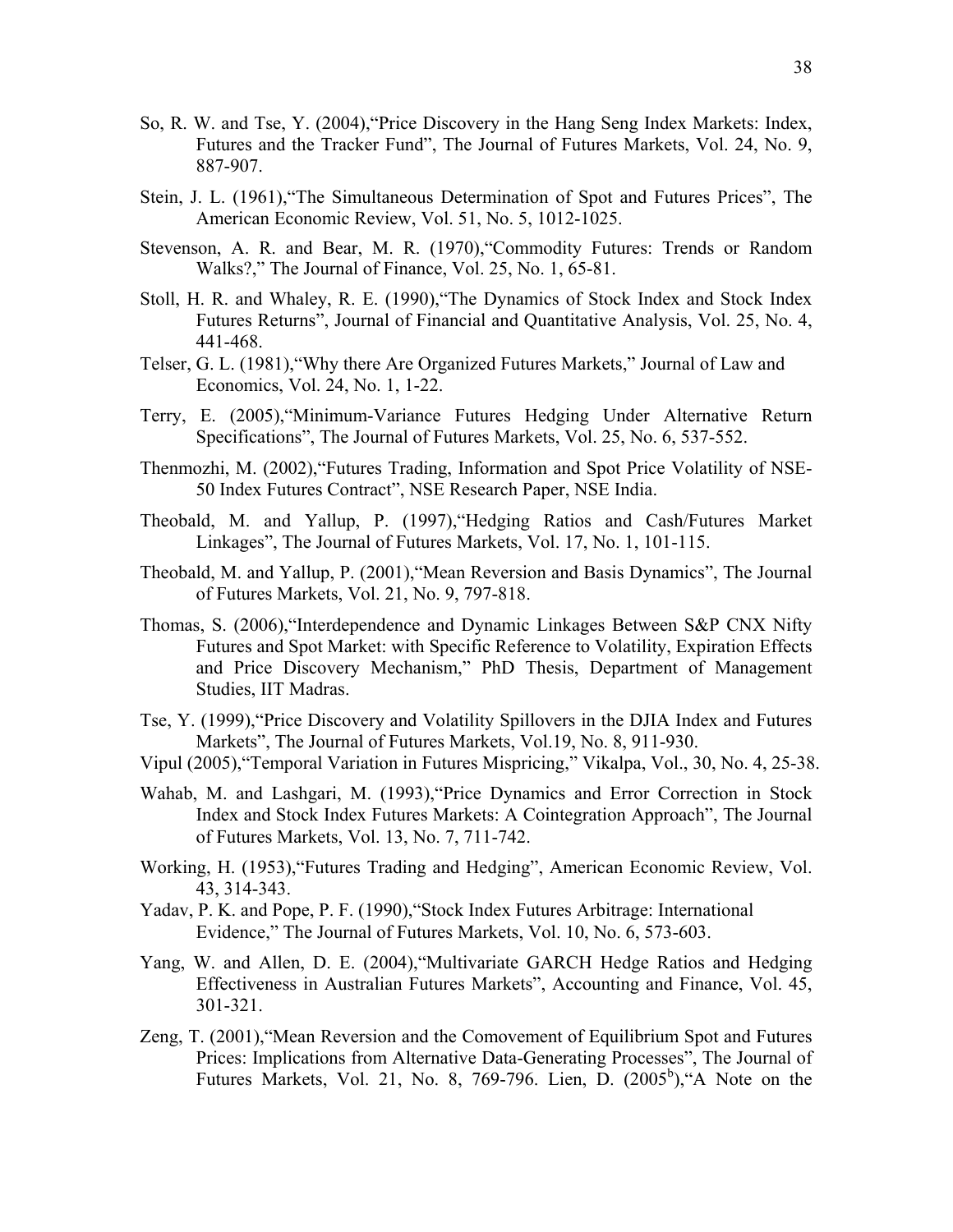Superiority of the OLS Hedge Ratio", The Journal of Futures Markets, Vol. 25, No. 11, 1121-1126.

Zong, M., Darrat, A. F. and Otero, R. (2004),"Price Discovery and Volatility Spillovers in Index Futures Markets: Some Evidence from Mexico", Journal of Banking and Finance, Vol. 28, Issue, 12, 3037-3054.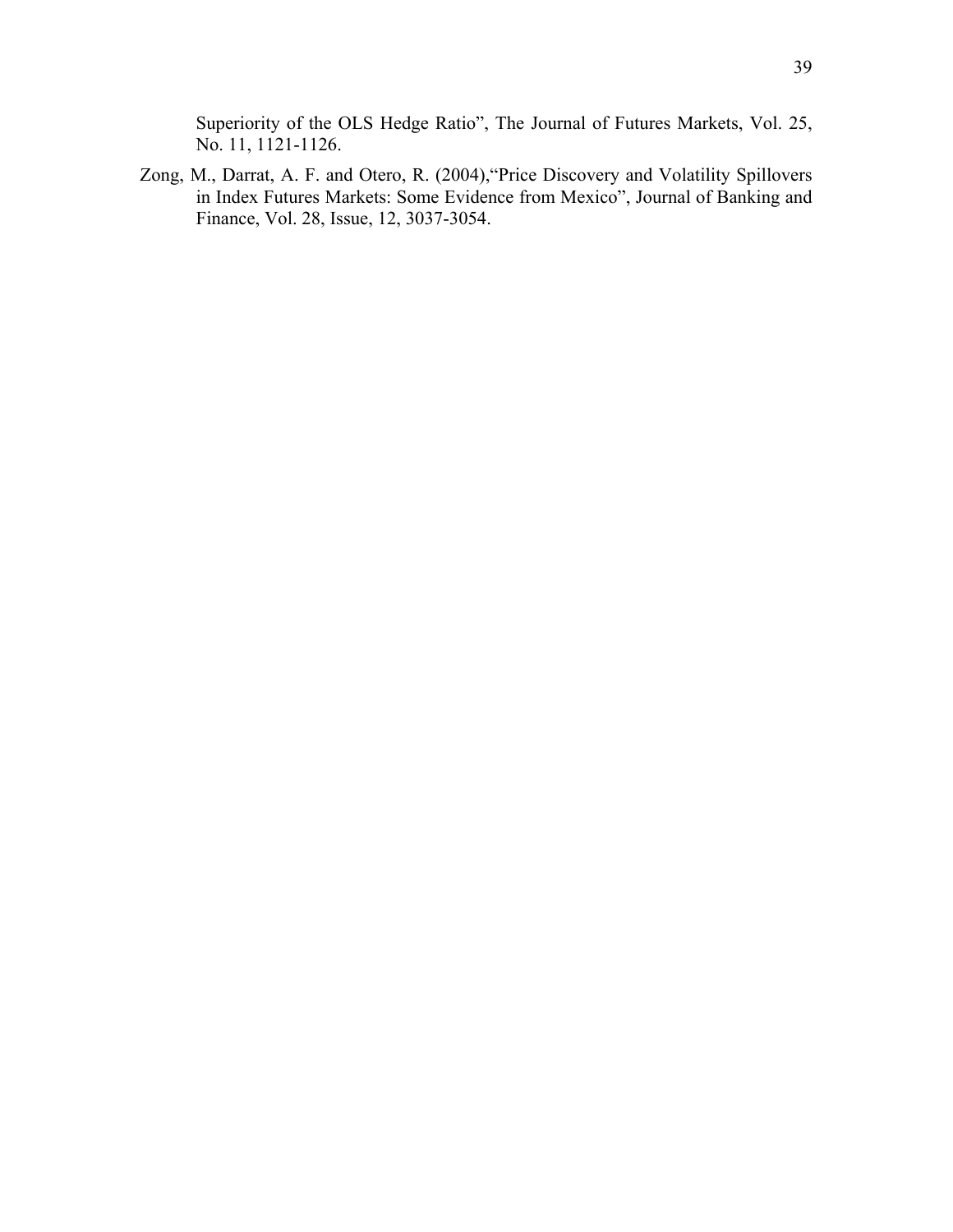| Table I Empirical Evidence on Hedging Efficiency of Futures Markets |                             |                                              |                                                            |                                                                  |                                                                                                                                                                                                                               |  |
|---------------------------------------------------------------------|-----------------------------|----------------------------------------------|------------------------------------------------------------|------------------------------------------------------------------|-------------------------------------------------------------------------------------------------------------------------------------------------------------------------------------------------------------------------------|--|
| <b>Author</b><br>(Year of Study)                                    | <b>Market</b><br>Understudy | <b>Symbols</b>                               | <b>Sample Period</b>                                       | <b>Methodology</b><br><b>Applied</b>                             | Hedging<br><b>Effectiveness</b>                                                                                                                                                                                               |  |
| Ederington (1979)                                                   | U.S.A.                      | GNMA and T-Bill<br><b>Futures Markets</b>    | Jan. 1976 to<br>Dec. 1977 and<br>Mar. 1976 to<br>Dec. 1977 | <b>OLS</b>                                                       | Futures hedging is<br>better for longer<br>period than short<br>period                                                                                                                                                        |  |
| Figlewski (1984)                                                    | U.S.A.                      | S&P500, NYSE,<br>AMEX, NASDAQ,<br><b>DOW</b> | June 1982 to<br>Sept 1983                                  | <b>OLS</b>                                                       | Basis risk disturbs<br>the hedging<br>effectiveness<br>therefore one<br>week hedging is<br>better than<br>overnight hedging.                                                                                                  |  |
| Kamara and Siegel<br>(1987)                                         | U.S.A.                      | Soft Wheat and<br>Hard Wheat                 | Jan. 1970 to<br>March 1981                                 | <b>OLS</b>                                                       | Far period hedging<br>is better than near<br>to expiration<br>period                                                                                                                                                          |  |
| <b>Myers</b> (1991)                                                 | U.S.A.                      | <b>Wheat Futures</b>                         | June 1977 to<br>May 1983                                   | OLS and<br><b>BGARCH</b>                                         | Time varying<br>hedge ratio is<br>better that constant<br>hedge ratio                                                                                                                                                         |  |
| Kroner and Sultan<br>(1993)                                         | U.S.A.                      | BP, CD, GM, JY<br>and SF                     | Feb. 1985 to<br>Feb. 1990                                  | Naïve, OLS,<br>ECM and<br>ECM-<br><b>GARCH</b>                   | Time varying error<br>correction<br>methodology takes<br>care of transaction<br>cost thus<br>outperforms other<br>methodologies.                                                                                              |  |
| Lien and Luo (1994)                                                 | U.S.A.                      | BP, CD, GM, JY<br>and SF                     | March 1980 to<br>Dec. 1988                                 | OLS,<br><b>BGARCH,</b><br><b>ECM</b>                             | If trader is<br>extremely risk<br>averter, both<br>constant and time<br>varying hedge<br>ratios are equally<br>efficient whereas<br>to achieve utility<br>maximization<br>objective GARCH<br>hedge ratio is most<br>efficient |  |
| Holmes (1995)                                                       | U.K.                        | FTSE100 Futures<br>and FTSE100<br>Index      | July 1984 to<br>June 1992                                  | Ex Post<br>MVHR, Ex<br>Ante MVHR<br>and Beta                     | <b>MVHR</b> based<br>upon historical<br>data is better                                                                                                                                                                        |  |
| Park and Switzer<br>(1995)                                          | U.S.A. and<br>Canada        | S&P500, MMI and<br><b>TSE35</b>              | June 1988 to<br>Dec. 1991                                  | Naïve, OLS,<br>OLS with<br>Cointegration<br>and<br><b>BGARCH</b> | Time varying<br>hedge ratio is<br>superior to<br>constant hedge<br>ratios                                                                                                                                                     |  |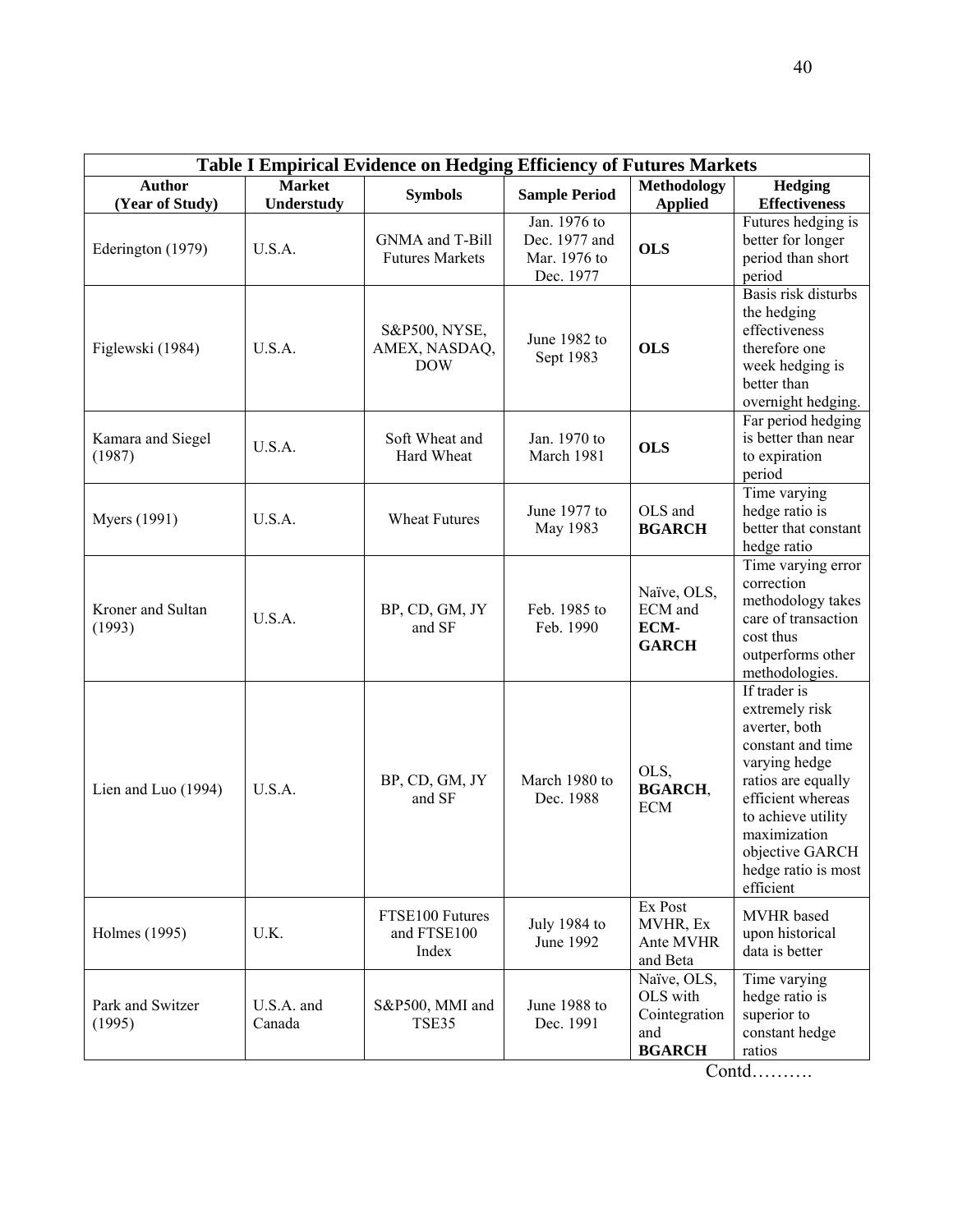| Aggarwal and<br>Demaskey (1997)  | Hong Kong,<br>South Korea,<br>Singapore,<br>Taiwan,<br>Indonesia,<br>Philippines and<br>Thailand | BP, CD, GM, JY<br>and SF                                                 | Jan. 1983 to<br>Dec. 1992                                                                                                                                                                | Naïve and<br><b>OLS</b>                     | Cross hedging is<br>beneficial                                                                                                                                                                                                                                |
|----------------------------------|--------------------------------------------------------------------------------------------------|--------------------------------------------------------------------------|------------------------------------------------------------------------------------------------------------------------------------------------------------------------------------------|---------------------------------------------|---------------------------------------------------------------------------------------------------------------------------------------------------------------------------------------------------------------------------------------------------------------|
| Theobald and Yallup<br>(1997)    | U.K.                                                                                             | <b>FTSE100</b><br>Futures<br><b>FTSE100</b><br>and<br>Index              | Jan. 1985 to<br>Dec. 1995                                                                                                                                                                | <b>OLS</b>                                  | Futures contracts<br>can provide<br>hedging benefit<br>only when both<br>markets do not<br>suffer with the<br>problem of non<br>synchronous<br>trading.                                                                                                       |
| Li and Vukina (1998)             | U.S.A.                                                                                           | Corn Yield Futures                                                       | Jan. 1951 to Dec.<br>1994                                                                                                                                                                | <b>OLS</b>                                  | Dual hedging<br>through price as<br>well as yield<br>futures contracts<br>can be more<br>effective than<br>through price<br>futures only                                                                                                                      |
| Lien and Shaffer<br>(1999)       | Japan, U.S.A.,<br>South Korea,<br>Hong Kong and<br>Spain                                         | Nikkei, S&P500,<br>TOPIX, KOSPI,<br>Hang Seng and<br><b>IBEX Futures</b> | Sept. 1986 to<br>Sept. 1989,<br>April 1982 to<br>April 1985,<br>April 1990 to<br>Dec. 1993,<br>May 1996 to<br>Dec. 1996,<br>Jan. 1987 to<br>Dec. 1989 and<br>April 1993 to<br>March 1995 | Minimum-<br>Extended<br>Gini Hedge<br>Ratio | The extended Gini<br>coefficient as an<br>alternative<br>measure of<br>dispersion has<br>strong theoretical<br>promise for use in<br>futures hedging<br>because it does not<br>require the<br>restrictive<br>requirement of<br>quadratic utility<br>functions |
| Lien and Tse (1999)              | Singapore                                                                                        | Nikkei Futures                                                           | Jan. 1989 to<br>Aug. 1997                                                                                                                                                                | ARFIMA-<br>GARCH,<br>OLS, VAR,<br>EC, FIEC  | Consideration of<br>cointegration<br>framework<br>improves the<br>hedging<br>performance                                                                                                                                                                      |
| Neuberger (1999)                 | U.S.A.                                                                                           | Crude oil futures                                                        | July 1986 to<br>Dec. 1994                                                                                                                                                                | Ex ante OLS                                 | Rollover of futures<br>contracts adds to<br>hedging<br>effectiveness.                                                                                                                                                                                         |
| Kavussanos and<br>Nomikos (2000) | U.K.                                                                                             | <b>BIFFEX</b>                                                            | Aug. 1988 to<br>Oct. 1997                                                                                                                                                                | OLS, VECM-<br><b>GARCH</b>                  | Structural changes<br>helps in improving<br>hedging efficiency<br>of futures market                                                                                                                                                                           |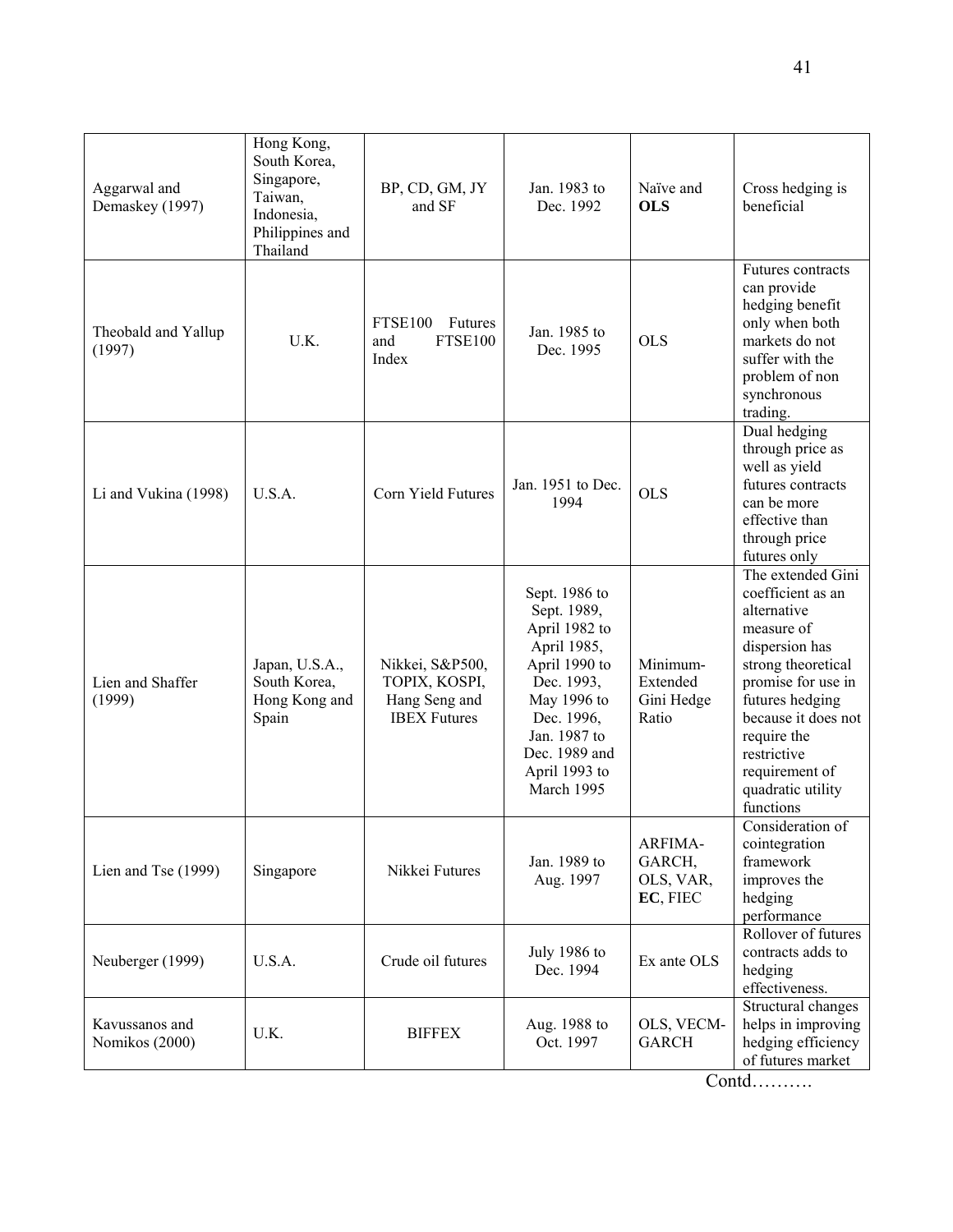| Chen et al., (2001)                | U.S.A.                                      | S&P500 Futures                                                                            | April 1982 to<br>Dec. 1991                                                          | M-GSV,<br>MEG, Sharpe,<br>OLS and<br>Standard<br>Mean<br>Variance                             | M-GSV minimizes<br>the portfolio<br>variance by<br>maximum.                                                                                                             |
|------------------------------------|---------------------------------------------|-------------------------------------------------------------------------------------------|-------------------------------------------------------------------------------------|-----------------------------------------------------------------------------------------------|-------------------------------------------------------------------------------------------------------------------------------------------------------------------------|
| Haigh and Holt (2002)              | U.K.                                        | Corn, Soybean,<br>Wheat and BIFFEX                                                        | May 1985 to Jan.<br>1998                                                            | OLS, SUR<br>and <b>BEKK</b>                                                                   | Though time<br>varying hedge ratio<br>is more expensive<br>but reward in terms<br>of reduced<br>volatility<br>considerable<br>outweigh the extra<br>transaction costs.  |
| Moschini and Myers<br>(2002)       | U.S.A.                                      | Corn Futures                                                                              | Jan. 1976 to June<br>1997                                                           | BEKK,<br>GARCH and<br><b>OLS</b>                                                              | Supports time<br>varying hedge ratio                                                                                                                                    |
| Chen et al., (2002)                | Taiwan                                      | TAIFEXTAIEX-<br><b>TAIEX</b><br>and<br>SGXMSCI <sup>b</sup> -MSCI <sup>b</sup>            | July 1998 to July<br>2000                                                           | OLS,<br><b>Bayesian</b><br>Approach                                                           | Hedging<br>effectiveness<br>observes positive<br>relationship with<br>hedging horizon                                                                                   |
| Harris and Shen (2003)             | U.K.                                        | FTSE100 Futures<br>and FTSE100 Index                                                      | May 1984 to May<br>2002                                                             | EWMA,<br>Rolling<br>Window<br><b>ROHR</b>                                                     | Time varying<br>hedge ratio is better<br>but ROHR which<br>accounts for non<br>normality of data<br>proves better hedge<br>ratio.                                       |
| Veld-Merkoulova and<br>Roon (2003) | U.S.A.                                      | Crude oil, orange<br>juice and lumber                                                     | Feb. 1984 to June<br>1998<br>Jan. 1973 to<br>May 1998<br>Jan. 1974 to<br>March 1998 | Naïve and<br><b>One Factor</b><br><b>Model</b>                                                | Presence of<br>multiple maturity<br>contracts helps to<br>efficiently achieve<br>the objective of<br>mean-variance<br>portfolio                                         |
| Alizadeh and Nomikos<br>(2004)     | U.S.A., U.K.                                | S&P 500 Futures<br>and S&P500 Index<br>and<br>FTSE100 Futures<br>and FTSE100 Index        | May 1984 to<br>March 2001                                                           | OLS, ECM,<br><b>GARCH</b> and<br><b>Markov</b><br><b>Regime</b><br>Switching<br><b>Models</b> | By allowing the<br>hedge ratio to be<br>dependent upon the<br>state of market, one<br>may obtain more<br>efficient hedge<br>ratio.                                      |
| Chen et al., (2004)                | U.S.A., U.K.<br>Canada, Japan,<br>Australia | 7 Stock Market<br>Index futures, 11<br>Commodity futures,<br>2 metals and 5<br>currencies | June 1982 to Dec.<br>1997                                                           | <b>OLS</b>                                                                                    | Short-run hedge<br>ratio is significantly<br>$<$ 1 but as the<br>hedge horizon<br>increases it<br>approaches to 1 and<br>the hedging<br>effectiveness also<br>improves. |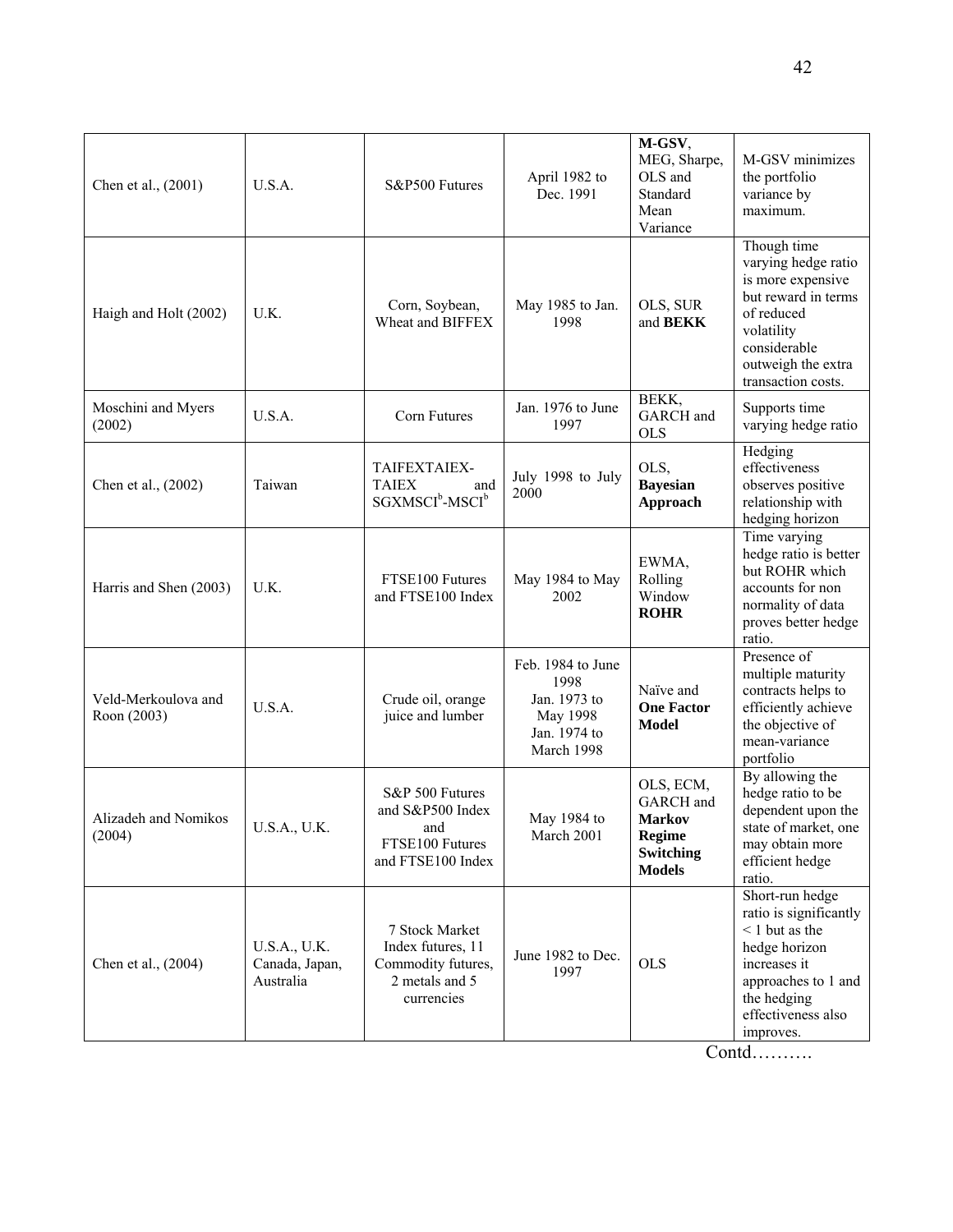| Pattarin and Ferretti,<br>(2004) | Italy                                       | Fib <sub>30</sub> and Mib <sub>30</sub><br>Index                                                | Nov. 1994 to<br>Sept. 2002                                | NAÏVE,<br>OLS, ECM,<br>GARCH,<br><b>EWMA</b>                                   | Time varying<br>hedge ratio based<br>upon EWMA is<br>better                                                                                                                                                                                                        |
|----------------------------------|---------------------------------------------|-------------------------------------------------------------------------------------------------|-----------------------------------------------------------|--------------------------------------------------------------------------------|--------------------------------------------------------------------------------------------------------------------------------------------------------------------------------------------------------------------------------------------------------------------|
| Yang and Allen (2004)            | Australia                                   | AOI and SPI                                                                                     | June 1992 to<br>Dec. 2000                                 | OLS, VAR,<br>VECM and<br><b>MGARCH</b>                                         | Risk minimization<br>theory prefers time<br>varying hedge<br>ratio however<br>when return<br>effects are also<br>considered, the<br>utility based<br>measure prefers<br>OLS. During out-<br>of-sample hedging<br>dynamic hedge<br>ratio proves better<br>than OLS. |
| Kofman and<br>McGlenchy (2005)   | Hong Kong                                   | HSIF and HIS                                                                                    | Jan. 1994 to July<br>2003                                 | Naïve,<br>Expanding<br>window,<br>Rolling<br>Window,<br>EWLS and<br><b>ROC</b> | Dynamic hedging<br>is better than<br>constant hedging                                                                                                                                                                                                              |
| Lien and Shrestha<br>(2005)      | U.S.A., U.K.<br>Canada, Japan,<br>Australia | Seven Stock Index<br>Futures, Two<br>precious metals,<br>five currencies and<br>Ten commodities | 1982 to 1997                                              | ECM(AIC)<br>and<br><b>ECM(FIC)</b>                                             | Both are equally<br>fruitful but<br>ECM(AIC) is little<br>bit better than<br>other.                                                                                                                                                                                |
| Floros and Vougas<br>(2006)      | Greece                                      | FTSE/ASE20<br>Index Futures and<br>FTSE/ASE Mid 40<br><b>Index Futures</b>                      | Aug. 1999 to<br>Aug. 2001 and<br>Jan. 200 to<br>Aug. 2001 | OLS, ECM,<br>VECM and<br><b>BGARCH</b>                                         | Time varying<br>hedge ratio is<br>superior to<br>constant hedge<br>ratios                                                                                                                                                                                          |
| In and Kim $(2006)$              | U.S.A.                                      | S&P500 Futures<br>and S&P500 Index                                                              | April 1982 to<br>Dec. 2001                                | Wavelet<br><b>Analysis</b>                                                     | Hedging<br>effectiveness does<br>not only depends<br>upon hedging<br>horizon but risk<br>aversion of hedger<br>also affects the<br>hedging<br>effectiveness.<br>Investor with low<br>risk aversion have<br>short run HE and<br>vice versa.                         |
| Bhaduri and Durai<br>(2007)      | India                                       | Nifty Futures and<br>Nifty                                                                      | Sept. 2000 to<br>Aug. 2005                                | OLS, ECM,<br><b>BVAR</b> and<br><b>MGARCH</b>                                  | <b>GARCH</b> model<br>performs better in<br>the long run<br>whereas OLS is a<br>better measure<br>during short-run.                                                                                                                                                |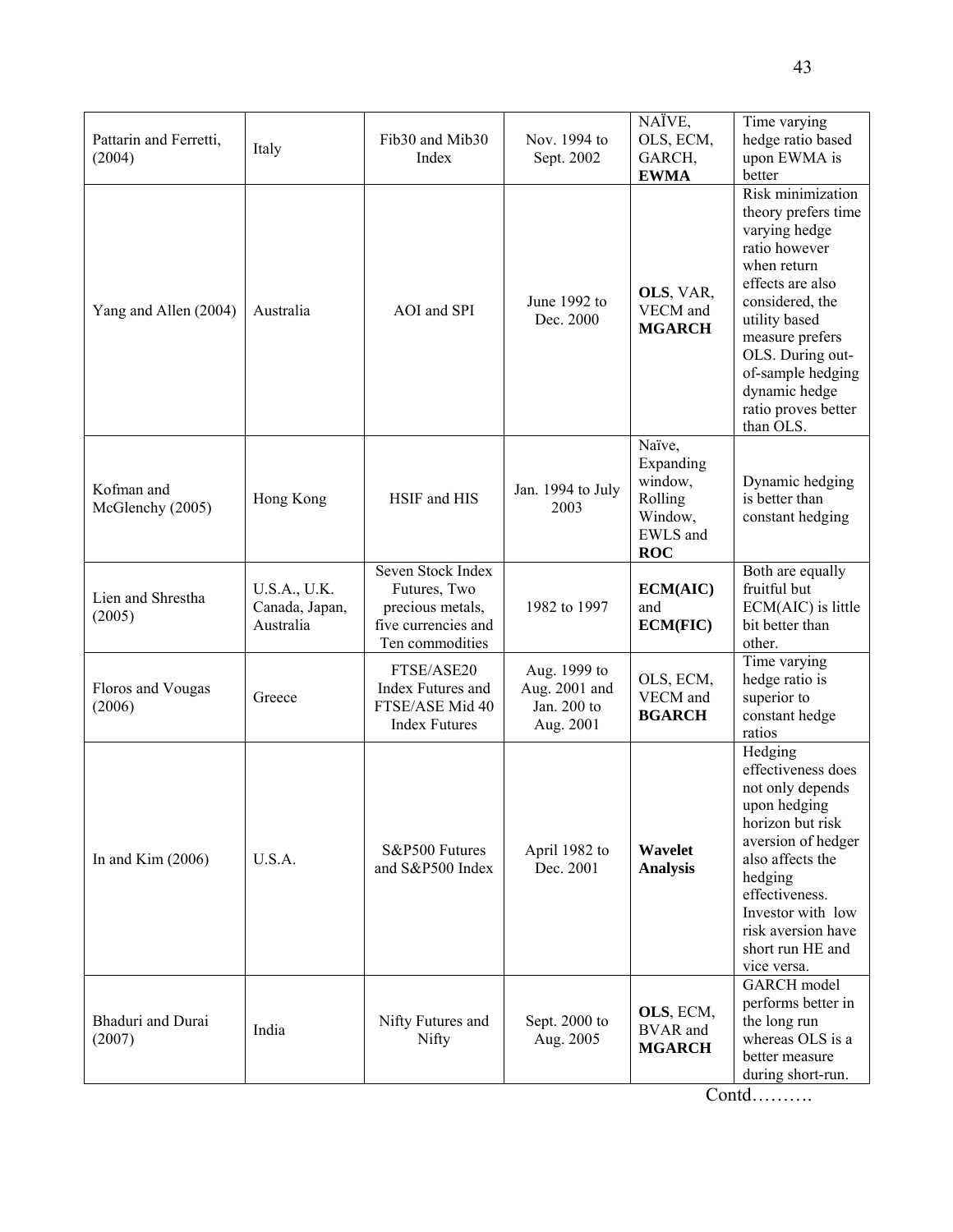| Bhargava and<br>Malhotra (2007)                                                                               | U.S.A.                                                                                                   | Cotton and<br>Soybeans Futures                        | Jan. $1994$ to Dec.<br>1999 and<br>Jan. 1995 to<br>Dec. 2000 | Traditional<br>regression<br>method.<br>Modified<br>regression<br>method and<br><b>ECM</b> | Traditional<br>regression method<br>performs better<br>than others |  |  |  |
|---------------------------------------------------------------------------------------------------------------|----------------------------------------------------------------------------------------------------------|-------------------------------------------------------|--------------------------------------------------------------|--------------------------------------------------------------------------------------------|--------------------------------------------------------------------|--|--|--|
| Lee and Yoder $(2007)$                                                                                        | U.K.                                                                                                     | Corn and Nickel<br>Futures and Spot<br><b>Markets</b> | Jan. 1991 to Dec.<br>2004                                    | <b>RS-BEKK.</b><br><b>BEKK</b> and<br><b>OLS</b>                                           | Time varying<br>hedge ratio<br>performs better.                    |  |  |  |
| Source: Compiled from various empirical studies.                                                              |                                                                                                          |                                                       |                                                              |                                                                                            |                                                                    |  |  |  |
| Where, AIC= Akaike Information Criteria, AOI= All Ordinary Share Price Index, BP= British Pound, CD= Canadian |                                                                                                          |                                                       |                                                              |                                                                                            |                                                                    |  |  |  |
|                                                                                                               | Dollar, ECM= Error Correction Methodology, EWMA= Exponential Weighted Moving Average, GARCH= Generalized |                                                       |                                                              |                                                                                            |                                                                    |  |  |  |
| Autoregressive Conditional Heteroscedasticity, GM= German Mark, HIS= Hang Seng Index, HSIF= Hang Seng Index   |                                                                                                          |                                                       |                                                              |                                                                                            |                                                                    |  |  |  |
| Futures, MVHR= Minimum Variance Hedge Ratio, SF=Swiss Franc, SPI= Share Price Index Futures, OLS= Ordinary    |                                                                                                          |                                                       |                                                              |                                                                                            |                                                                    |  |  |  |

Least Square, U.S.A.= United States of America, U.K.= United Kingdom, VAR=Vector Autoregression.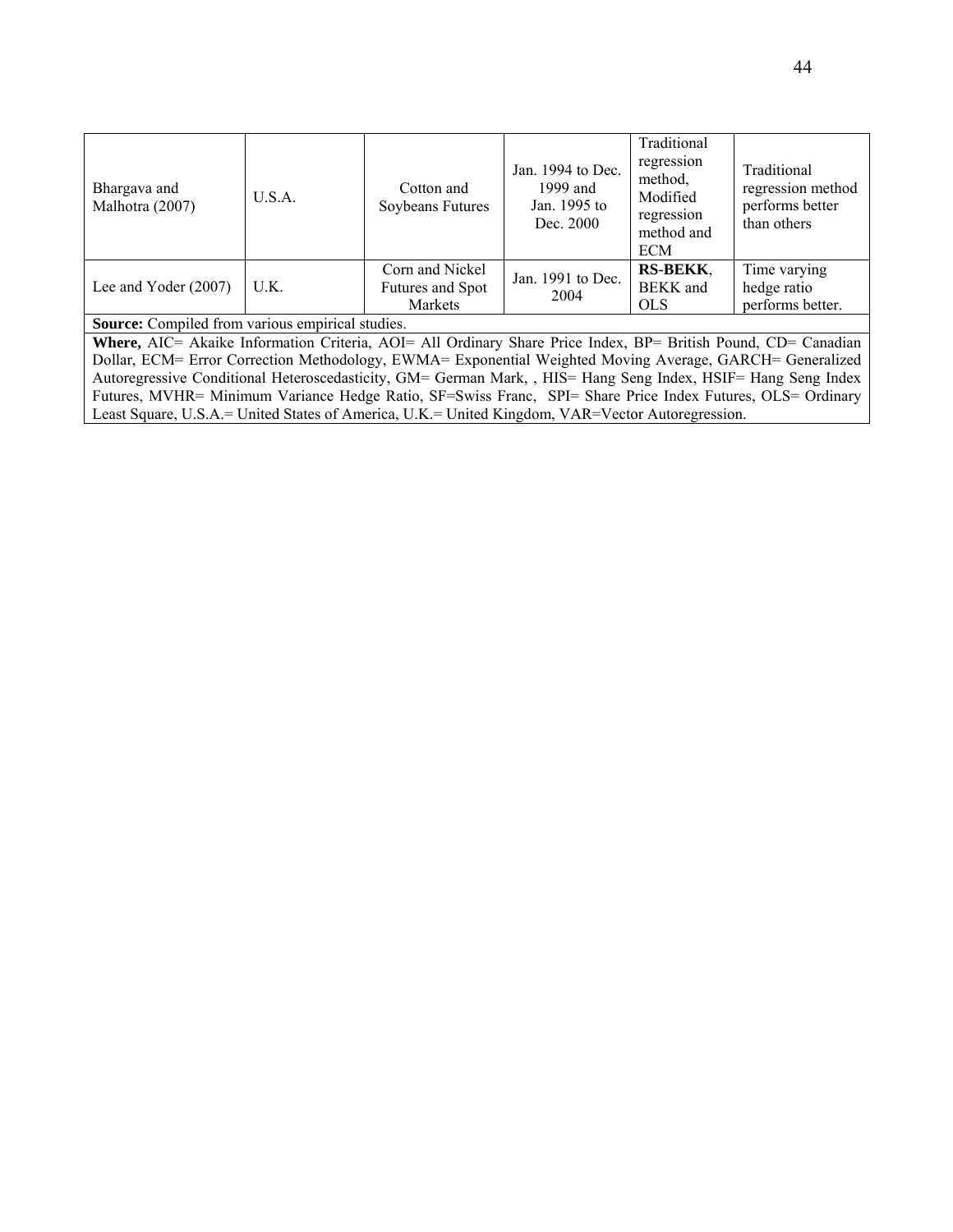|                    | <b>Variables</b>              |                             | <b>Augmented Dickey Fuller</b> | <b>Philips Perron Test</b> |                                  |  |
|--------------------|-------------------------------|-----------------------------|--------------------------------|----------------------------|----------------------------------|--|
| <b>Symbols</b>     |                               |                             | <b>Test</b>                    |                            |                                  |  |
|                    |                               | <b>Without</b>              | <b>With Drift</b>              | Without                    | <b>With Drift</b>                |  |
|                    |                               | <b>Drift</b>                | and Trend                      | <b>Drift</b>               | and Trend                        |  |
|                    | <b>FUTURES</b>                | $-16.73$                    | $-16.76$                       | $-16.74$                   | $-16.65$                         |  |
| <b>BANKNIFTY</b>   | <b>CASH</b>                   | $-14.19*$                   | $-14.26$                       | $-16.24$                   | $-16.20$                         |  |
|                    | <b>BASIS</b>                  | $-6.32$ <sup>*</sup>        | $-6.34$ <sup>*</sup>           | $-10.21$                   | $-10.22$ <sup>*</sup>            |  |
|                    | <b>FUTURES</b>                | $-30.17$                    | $-30.34$                       | $-30.48$                   | $-31.03$                         |  |
| <b>CNXIT</b>       | <b>CASH</b>                   | $-29.04$                    | $-29.21$                       | $-29.30$                   | $-29.75$                         |  |
|                    | <b>BASIS</b>                  | $-6.49$ <sup>*</sup>        | $-6.58$                        | $-16.15$                   | $-16.36$                         |  |
|                    | <b>FUTURES</b>                | $-31.16$                    | $-24.31$                       | $-31.16$                   | $-31.33$                         |  |
| <b>NIFTY</b>       | <b>CASH</b>                   | $-23.77$                    | $-24.01$                       | $-28.52$                   | $-28.72$                         |  |
|                    | <b>BASIS</b>                  | $-7.76$                     | $-8.61$                        | $-12.25$                   | $-13.80$                         |  |
|                    | <b>FUTURES</b>                | $-18.74$                    | $-18.94$                       | $-18.97$                   | $-19.05$                         |  |
| <b>ABB</b>         | <b>CASH</b>                   | $-17.77$                    | $-17.97$                       | $-17.93$                   | $-18.06$ <sup>*</sup>            |  |
|                    | <b>BASIS</b>                  | $-8.24$                     | $-8.35$                        | $-8.09$                    | $-8.19$ <sup>*</sup>             |  |
|                    | <b>FUTURES</b>                | $-31.38$                    | $-31.61$                       | $-31.39$ <sup>*</sup>      | $-31.62$                         |  |
| <b>ACC</b>         | <b>CASH</b>                   | $-30.82$                    | $-31.06$                       | $-30.82$                   | $-31.07$                         |  |
|                    | <b>BASIS</b>                  | $-10.24$ <sup>*</sup>       | $-10.78$                       | $-10.29$                   | $-10.82$ <sup>*</sup>            |  |
|                    | <b>FUTURES</b>                | $-18.95$                    | $-18.92$                       | $-18.95$                   | $-18.92$ <sup>*</sup>            |  |
| <b>ALBK</b>        | <b>CASH</b>                   | $-18.53$                    | $-18.49$                       | $-18.54$                   | $-18.50^{*}$                     |  |
|                    | <b>BASIS</b>                  | $-3.34$                     | $-3.38$ <sup>*</sup>           | $-4.02$ <sup>*</sup>       | $-4.10^{\circ}$                  |  |
|                    | <b>FUTURES</b>                | $-15.98$                    | $-15.94$ <sup>*</sup>          | $-18.98$ <sup>*</sup>      | $-18.93$ <sup>*</sup>            |  |
| <b>ALOKTEXT</b>    | <b>CASH</b>                   | $-16.16$                    | $-16.12$                       | $-18.30$<br>$-7.55$        | $-18.25$                         |  |
|                    | <b>BASIS</b>                  | $-5.70^{\circ}$<br>$-21.84$ | $-5.80^{\circ}$<br>$-21.84$    | $-25.35$                   | $-7.72$ <sup>*</sup><br>$-25.34$ |  |
|                    | <b>FUTURES</b><br><b>CASH</b> | $-21.53$                    | $-21.53$                       | $-24.86$                   | $-24.85$                         |  |
| <b>ANDHRABANK</b>  | <b>BASIS</b>                  | $-7.31$                     | $-9.09$                        | $-12.46$                   | $-13.35$                         |  |
|                    | <b>FUTURES</b>                | $-20.34$                    | $-20.45$                       | $-24.89$                   | $-24.94$                         |  |
| <b>ARVINDMILLS</b> | <b>CASH</b>                   | $-20.27$                    | $-20.40$                       | $-24.65$                   | $-24.71$                         |  |
|                    | <b>BASIS</b>                  | $-31.06$                    | $-31.02$                       | $-77.93$                   | $-77.95$                         |  |
|                    | <b>FUTURES</b>                | $-15.58$                    | $-15.66$                       | $-18.57$                   | $-18.62$                         |  |
| <b>ASHOKLEY</b>    | <b>CASH</b>                   | $-18.24$                    | $-18.29$                       | $-18.15$                   | $-18.19$                         |  |
|                    | <b>BASIS</b>                  | $-6.37$                     | $-7.03$                        | $-7.59$                    | $-8.23$                          |  |
|                    | <b>FUTURES</b>                | $-19.65$                    | $-19.73$                       | $-19.66$                   | $-19.73$                         |  |
| <b>AUROPHARMA</b>  | <b>CASH</b>                   | $-19.70^*$                  | $-19.79$ <sup>*</sup>          | $-19.70$ <sup>*</sup>      | $-19.79$ <sup>*</sup>            |  |
|                    | <b>BASIS</b>                  | $-5.07$                     | $-6.87$                        | $-12.73$                   | $-15.13$                         |  |
|                    | <b>FUTURES</b>                | $-31.07$ <sup>*</sup>       | $-31.26$ <sup>*</sup>          | $-31.07$                   | $-31.26$                         |  |
| <b>BAJAJAUTO</b>   | <b>CASH</b>                   | $-31.29$                    | $-31.48$                       | $-31.29$                   | $-31.48$                         |  |
|                    | <b>BASIS</b>                  | $-6.84$                     | $-6.92$                        | $-13.16$                   | $-13.26$                         |  |
|                    | <b>FUTURES</b>                | $-22.19$ <sup>*</sup>       | $-22.18$                       | $-26.05$                   | $-26.06^*$                       |  |
| <b>BANKBARODA</b>  | <b>CASH</b>                   | $-21.67$                    | $-21.66$                       | $-24.90$                   | $-24.91$                         |  |
|                    | <b>BASIS</b>                  | $-7.33$ <sup>*</sup>        | $-7.60^{\circ}$                | $-12.83$ <sup>*</sup>      | $-13.29$ <sup>*</sup>            |  |
|                    | <b>FUTURES</b>                | $-25.86$ <sup>*</sup>       | $-25.89$ <sup>*</sup>          | $-25.72"$                  | $-25.74$                         |  |
| <b>BANKINDIA</b>   | <b>CASH</b>                   | $-25.83$ <sup>*</sup>       | $-25.86$                       | $-25.69$ <sup>*</sup>      | $-25.71$                         |  |
|                    | <b>BASIS</b>                  | $-7.82$ <sup>*</sup>        | $-9.71$ <sup>*</sup>           | $-13.78$ <sup>*</sup>      | $-14.77$                         |  |
|                    | <b>FUTURES</b>                | $-28.87$                    | $-29.01$                       | $-28.78$                   | $-28.93$ <sup>*</sup>            |  |
| <b>BEL</b>         | <b>CASH</b>                   | $-28.54$ <sup>*</sup>       | $-28.69$ <sup>*</sup>          | $-28.44$ <sup>*</sup>      | $-28.59$ <sup>*</sup>            |  |
|                    | <b>BASIS</b>                  | $-6.96$ <sup>*</sup>        | $-8.62^{\circ}$                | $-14.67$ <sup>*</sup>      | $-17.68$ <sup>*</sup>            |  |
|                    | <b>FUTURES</b>                | $-24.97$                    | $-25.41$                       | $-29.68"$                  | $-30.03$ <sup>*</sup>            |  |
| <b>BHEL</b>        | <b>CASH</b>                   | $-24.72$ <sup>*</sup>       | $-25.16$                       | $-29.28$ <sup>*</sup>      | $-29.65$                         |  |
|                    | <b>BASIS</b>                  | $-8.31$ <sup>*</sup>        | $-8.42$ <sup>*</sup>           | $-20.03$ <sup>*</sup>      | $-20.03$ <sup>*</sup>            |  |
|                    | <b>FUTURES</b>                | $-20.82^{\degree}$          | $-20.78$ <sup>*</sup>          | $-20.82$ <sup>*</sup>      | $-20.78$ <sup>*</sup>            |  |
| <b>BILT</b>        | <b>CASH</b>                   | $-16.37$ <sup>*</sup>       | $-16.35$ <sup>*</sup>          | $-20.66$ <sup>*</sup>      | $-20.63$ <sup>*</sup>            |  |
|                    | <b>BASIS</b>                  | $-6.47$                     | $-7.85$ <sup>*</sup>           | $-9.78$ <sup>*</sup>       | $-11.40^{\circ}$                 |  |

## **Table II Unit Root Test Results**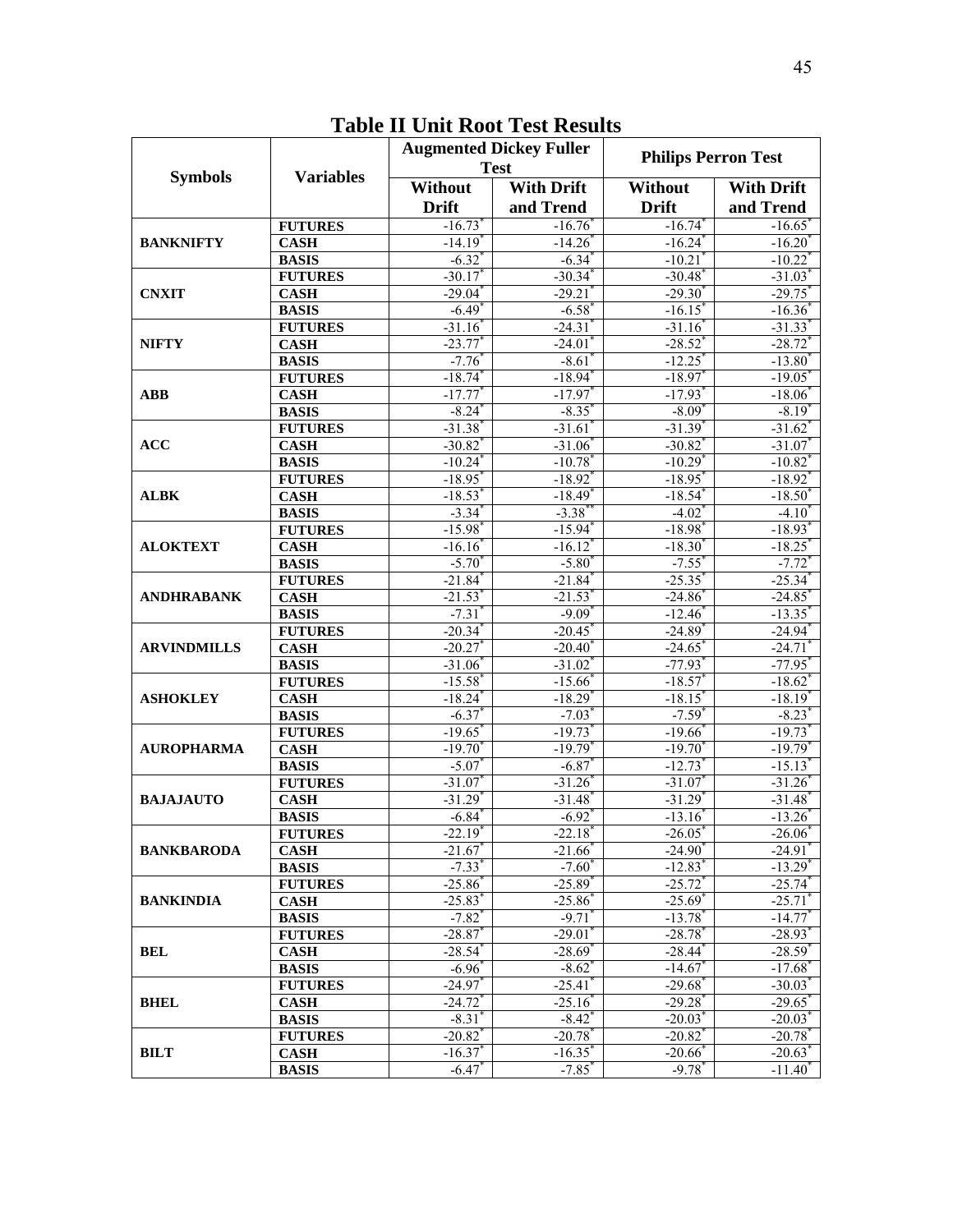| <b>BONGAIREFN</b>  | <b>FUTURES</b> | $-18.26$ <sup>*</sup> | $-18.29$ <sup>*</sup> | $-18.26$ <sup>*</sup> | $-18.28$ <sup>*</sup> |
|--------------------|----------------|-----------------------|-----------------------|-----------------------|-----------------------|
|                    | <b>CASH</b>    | $-17.71$              | $-17.74$ <sup>*</sup> | $-17.71$              | $-17.75$ <sup>*</sup> |
|                    | <b>BASIS</b>   | $-5.05$               | $-5.08^{\circ}$       | $-5.27$               | $-5.31$               |
|                    | <b>FUTURES</b> | $-29.69$              | $-29.70$ <sup>*</sup> | $-29.74$ <sup>*</sup> | $-29.75$              |
| <b>BPCL</b>        | <b>CASH</b>    | $-30.61$              | $-30.63$              | $-30.62$              | $-30.66$              |
|                    | <b>BASIS</b>   | $-7.12$ <sup>*</sup>  | $-7.37$               | $-16.25$              | $-16.45$              |
|                    | <b>FUTURES</b> | $-22.24$ <sup>*</sup> | $-22.24$ <sup>*</sup> | $-26.75$              | $-26.80^*$            |
| <b>CANBANK</b>     | <b>CASH</b>    | $-22.15$              | $-22.15$ <sup>*</sup> | $-27.34$ <sup>*</sup> | $-27.40^{\degree}$    |
|                    | <b>BASIS</b>   | $-7.11$ <sup>*</sup>  | $-7.21$               | $-13.32$ <sup>*</sup> | $-13.55$ <sup>*</sup> |
|                    | <b>FUTURES</b> | $-21.73$ <sup>*</sup> | $-21.82$              | $-21.69$ <sup>*</sup> | $-21.79$ <sup>*</sup> |
| <b>CENTURYTEXT</b> | <b>CASH</b>    | $-21.47$              | $-21.57$              | $-21.44$ <sup>*</sup> | $-21.54$ <sup>*</sup> |
|                    | <b>BASIS</b>   | $-3.06$ <sup>*</sup>  | $-6.08$ <sup>*</sup>  | $-6.84$ <sup>*</sup>  | $-12.04$ <sup>*</sup> |
|                    | <b>FUTURES</b> | $-19.21$              | $-19.21$              | $-19.21$              | $-19.20$              |
| <b>CESC</b>        | <b>CASH</b>    | $-19.34$ <sup>*</sup> | $-19.35$              | $-19.34$              | $-19.35$              |
|                    | <b>BASIS</b>   | $-4.74$ <sup>*</sup>  | $-5.96$               | $-10.32$              | $-12.62$ <sup>*</sup> |
|                    |                | $-19.59$ <sup>*</sup> |                       |                       |                       |
|                    | <b>FUTURES</b> |                       | $-19.56$              | $-19.59$ <sup>*</sup> | $-19.56$              |
| <b>CHAMBLFERT</b>  | <b>CASH</b>    | $-18.96$ <sup>*</sup> | $-18.94$ <sup>*</sup> | $-18.97$ <sup>*</sup> | $-18.94$ <sup>*</sup> |
|                    | <b>BASIS</b>   | $-4.13$ <sup>*</sup>  | $-4.13$ <sup>*</sup>  | $-4.98$ <sup>*</sup>  | $-4.99$ <sup>*</sup>  |
|                    | <b>FUTURES</b> | $-20.46$ <sup>*</sup> | $-20.52$ <sup>*</sup> | $-20.46$              | $-20.53$ <sup>*</sup> |
| <b>COLGATE</b>     | <b>CASH</b>    | $-20.59$ <sup>*</sup> | $-20.67$              | $-20.59$ <sup>*</sup> | $-20.68$ <sup>*</sup> |
|                    | <b>BASIS</b>   | $-6.59^*$             | $-11.23$              | $-11.20$ <sup>*</sup> | $-11.78$ <sup>*</sup> |
|                    | <b>FUTURES</b> | $-17.64$ <sup>*</sup> | $-17.59$ <sup>*</sup> | $-17.61$              | $-17.56^{\circ}$      |
| <b>CORPBANK</b>    | <b>CASH</b>    | $-17.14$ <sup>*</sup> | $-17.10$ <sup>*</sup> | $-17.08$              | $-17.04$ <sup>*</sup> |
|                    | <b>BASIS</b>   | $-6.27$               | $-6.85$               | $-8.98$ <sup>*</sup>  | $-9.80^*$             |
|                    | <b>FUTURES</b> | $-19.76$ <sup>*</sup> | $-19.80$ <sup>*</sup> | $-19.76$              | $-19.81$              |
| <b>CUMMINSIND</b>  | <b>CASH</b>    | $-19.58$              | $-19.62$              | $-19.58$              | $-19.62$              |
|                    | <b>BASIS</b>   | $-5.45^{\circ}$       | $-7.05$               | $-8.96$               | $-11.50$              |
|                    | <b>FUTURES</b> | $-18.68$              | $-18.83$              | $-18.71$              | $-18.83$ <sup>*</sup> |
| <b>DIVISLAB</b>    | <b>CASH</b>    | $-18.21$              | $-18.36$              | $-18.25$              | $-18.37$              |
|                    | <b>BASIS</b>   | $-5.56$               | $-8.29$               | $-11.27$              | $-15.07$              |
|                    | <b>FUTURES</b> | $-19.70$ <sup>*</sup> | $-19.66$              | $-19.71$              | $-19.67$              |
| <b>ESCORTS</b>     | <b>CASH</b>    | $-19.36$ <sup>*</sup> | $-19.32$ <sup>*</sup> | $-19.35$ <sup>*</sup> | $-19.31$              |
|                    | <b>BASIS</b>   | $-18.69$ <sup>*</sup> | $-19.10$              | $-18.69$ <sup>*</sup> | $-19.09$ <sup>*</sup> |
|                    | <b>FUTURES</b> | $-20.53$              | $-20.49$              | $-20.62$              | $-20.59$ <sup>*</sup> |
| <b>ESSAROIL</b>    | <b>CASH</b>    | $-20.36^*$            | $-20.32$              | $-20.48$ <sup>*</sup> | $-20.44$              |
|                    | <b>BASIS</b>   | $-2.82$ <sup>*</sup>  | $-9.00^{\circ}$       | $-7.63$ <sup>*</sup>  | $-13.69*$             |
|                    | <b>FUTURES</b> | $-16.78$ <sup>*</sup> | $-16.76$              | $-20.21$              | $-20.18$ <sup>*</sup> |
| <b>FEDERALBANK</b> | <b>CASH</b>    | $-17.37$ <sup>*</sup> | $-17.35$ <sup>*</sup> | $-20.51$              | $-20.54^{\circ}$      |
|                    | <b>BASIS</b>   | $-6.17$               | $-6.94$               | $-9.13$ <sup>*</sup>  | $-10.26$              |
|                    | <b>FUTURES</b> | $-22.78$ <sup>*</sup> | $-22.79$ <sup>*</sup> | $-28.56$              | $-28.57$              |
| <b>GAIL</b>        | <b>CASH</b>    | $-22.62$              | $-22.63$              | $-27.92$              | $-27.93$ <sup>*</sup> |
|                    | <b>BASIS</b>   | $-6.74$               | $-7.51$               | $-9.21$               | $-10.33$              |
|                    | <b>FUTURES</b> | $-20.47$ *            | $-20.54$ <sup>*</sup> | $-20.48$              | $-20.57$ <sup>*</sup> |
| <b>GLAXO</b>       | <b>CASH</b>    | $-16.45$ <sup>*</sup> | $-16.56$              | $-20.06$              | $-20.16$ <sup>*</sup> |
|                    | <b>BASIS</b>   | $-5.98^*$             | $-5.99$ <sup>*</sup>  | $-9.80^{\circ}$       | $-9.83$ <sup>*</sup>  |
|                    | <b>FUTURES</b> | $-19.62$ <sup>*</sup> | $-19.61$ <sup>*</sup> | $-19.67$              | $-19.66$ <sup>*</sup> |
| <b>GNFC</b>        | <b>CASH</b>    | $-19.63$ <sup>*</sup> | $-19.62$              | $-19.67$              | $-19.70$              |
|                    | <b>BASIS</b>   | $-4.39$ <sup>*</sup>  | $-4.97$               | $-5.47$               | $-6.43$               |
|                    | <b>FUTURES</b> | $-30.81$ <sup>*</sup> | $-31.09$ <sup>*</sup> | $-30.85$ <sup>*</sup> | $-31.09$ <sup>*</sup> |
| <b>GRASIM</b>      | <b>CASH</b>    | $-30.67$              | $-30.96$              | $-30.73$              | $-30.96$ <sup>*</sup> |
|                    | <b>BASIS</b>   | $-9.36^{\circ}$       | $-9.74$ <sup>*</sup>  | $-13.78$ <sup>*</sup> | $-14.39*$             |
|                    | <b>FUTURES</b> | $-32.26$ <sup>*</sup> | $-32.31'$             | $-32.66$ <sup>*</sup> | $-32.99^{\circ}$      |
| <b>HCLTCH</b>      | <b>CASH</b>    | $-31.61$ <sup>*</sup> | $-31.66$              | $-32.02$ <sup>*</sup> | $-32.28$ <sup>*</sup> |
|                    | <b>BASIS</b>   | $-5.45$               | $-6.10$               | $-23.73$              | $-23.89$ <sup>*</sup> |
|                    | <b>FUTURES</b> | $-24.58$ <sup>*</sup> | $-24.75$              | $-31.90$ <sup>*</sup> | $-32.26$ <sup>*</sup> |
| <b>HDFC</b>        | <b>CASH</b>    | $-24.69$ <sup>*</sup> | $-24.86$              | $-32.06$ <sup>*</sup> | $-32.43$ <sup>*</sup> |
|                    | <b>BASIS</b>   | $-9.23$ <sup>*</sup>  | $-9.38$               | $-17.95$ <sup>*</sup> | $-18.14$ <sup>*</sup> |
|                    |                |                       |                       |                       |                       |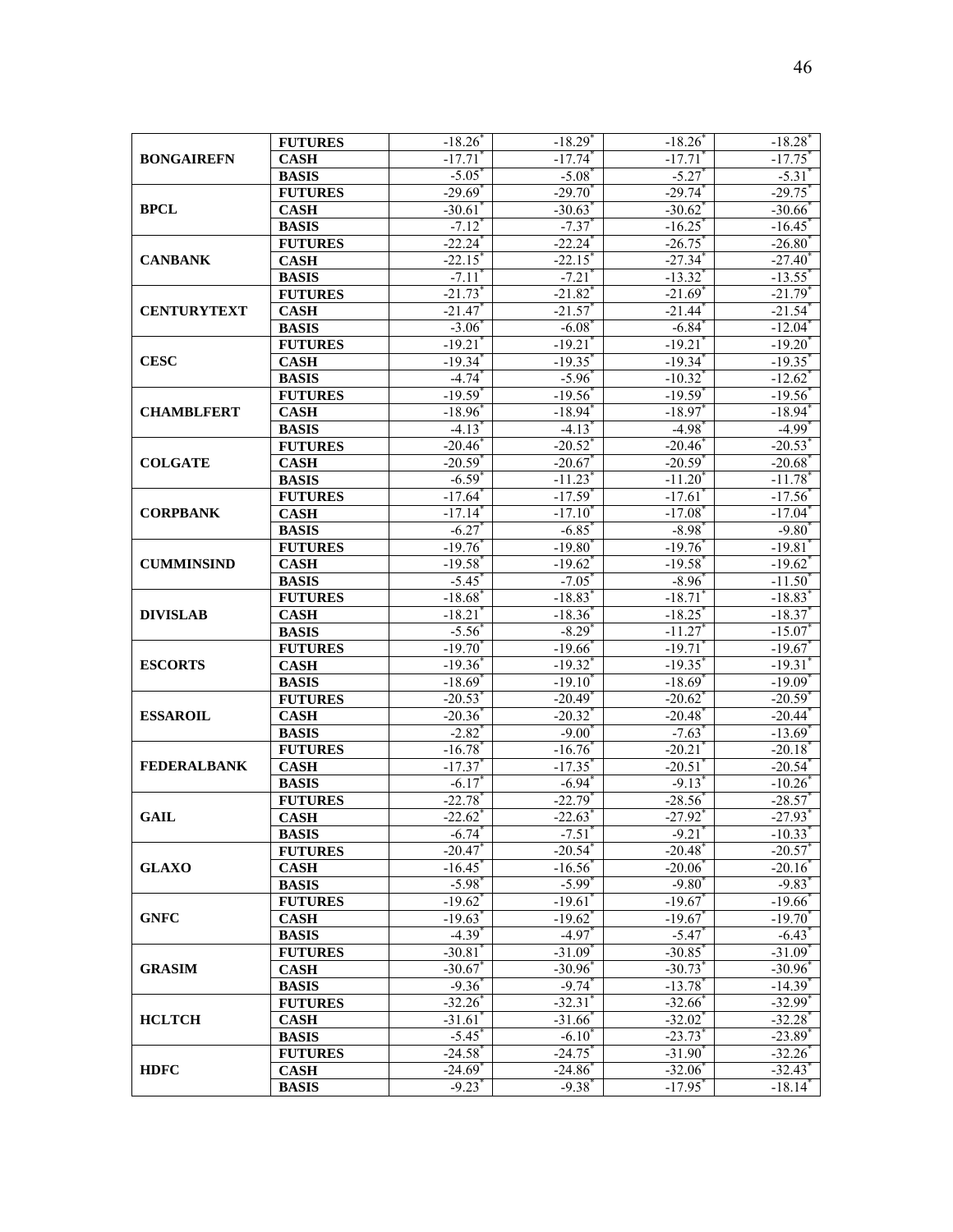| <b>HDFCBANK</b>     | <b>FUTURES</b>                 | $-30.64$ <sup>*</sup>       | $-22.96$              | $-30.71$ <sup>*</sup>            | $-31.00$                  |
|---------------------|--------------------------------|-----------------------------|-----------------------|----------------------------------|---------------------------|
|                     | <b>CASH</b>                    | $-23.07$                    | $-23.26$              | $-31.06$                         | $-31.44$ <sup>*</sup>     |
|                     | <b>BASIS</b>                   | $-7.88$ <sup>*</sup>        | $-8.19^{*}$           | $-18.06$                         | $-18.51'$                 |
|                     | <b>FUTURES</b>                 | $-30.33$ <sup>*</sup>       | $-30.39$ <sup>*</sup> | $-30.40$                         | $-30.55$                  |
| <b>HEROHONDA</b>    | <b>CASH</b>                    | $-30.63$                    | $-30.69$ <sup>*</sup> | $-30.81$                         | $-31.00$                  |
|                     | <b>BASIS</b>                   | $-7.86$ <sup>*</sup>        | $-8.08^*$             | $-9.55$ <sup>*</sup>             | $-9.85$ <sup>*</sup>      |
|                     | <b>FUTURES</b>                 | $-30.68$ <sup>*</sup>       | $-30.67$              | $-30.68$ <sup>*</sup>            | $-30.67$                  |
| <b>HINDLEVER</b>    | <b>CASH</b>                    | $-29.54$ <sup>*</sup>       | $-29.53$              | $-29.52$                         | $-29.50^*$                |
|                     | <b>BASIS</b>                   | $-7.85$ <sup>*</sup>        | $-7.88$ <sup>*</sup>  | $-10.08$ <sup>*</sup>            | $-10.11'$                 |
|                     | <b>FUTURES</b>                 | $-29.48$ <sup>*</sup>       | $-29.46$              | $-29.46$                         | $-29.44$ <sup>*</sup>     |
| <b>HINDPETRO</b>    | <b>CASH</b>                    | $-28.60"$                   | $-28.58$              | $-28.57$                         | $-28.54$ <sup>*</sup>     |
|                     | <b>BASIS</b>                   | $-9.32$ <sup>*</sup>        | $-9.42$ <sup>*</sup>  | $-12.42$                         | $-12.58$ <sup>*</sup>     |
|                     | <b>FUTURES</b>                 | $-22.92$ <sup>*</sup>       | $-23.11$              | $-28.09$ <sup>*</sup>            | $-28.40$                  |
| <b>ICICIBANK</b>    | <b>CASH</b>                    | $-22.72$                    | $-22.90$              | $-27.75$                         | $-28.06$ <sup>*</sup>     |
|                     | <b>BASIS</b>                   | $-5.65$ <sup>*</sup>        | $-7.05$               | $-14.67$                         | $-15.69$ <sup>*</sup>     |
|                     | <b>FUTURES</b>                 | $-18.90$                    | $-18.86$              | $-18.88$                         | $-18.84$ <sup>*</sup>     |
| <b>IDBI</b>         | <b>CASH</b>                    | $-18.70^{*}$                | $-18.66$ <sup>*</sup> | $-18.68$ <sup>*</sup>            | $-18.64$ <sup>*</sup>     |
|                     | <b>BASIS</b>                   | $-3.75$ <sup>*</sup>        | $-6.32$ <sup>*</sup>  | $-7.41$                          | $-9.55$ <sup>*</sup>      |
|                     | <b>FUTURES</b>                 | $-14.65$ <sup>*</sup>       | $-14.64$ <sup>*</sup> | $-18.48$ <sup>*</sup>            | $-18.45$ <sup>*</sup>     |
| <b>IDFC</b>         | $\overline{\textbf{CASH}}$     | $-14.61$                    | $-14.60^{\circ}$      | $-18.75$                         | $-18.71$                  |
|                     | <b>BASIS</b>                   | $-4.85$                     | $-4.98$ <sup>*</sup>  | $-6.10^{\circ}$                  | $-6.30^{\circ}$           |
|                     | <b>FUTURES</b>                 | $-18.27$                    | $-18.23$ <sup>*</sup> | $-18.24$                         | $-18.19"$                 |
| <b>IFCI</b>         | <b>CASH</b>                    | $-17.93$ <sup>*</sup>       | $-17.89$ <sup>*</sup> | $-17.85$ <sup>*</sup>            | $-17.80$ <sup>*</sup>     |
|                     | <b>BASIS</b>                   | $-2.57$                     | $-9.34$ <sup>*</sup>  | $-6.45$                          | $-13.97$                  |
|                     | <b>FUTURES</b>                 | $-18.90^*$                  | $-18.86$ <sup>*</sup> | $-18.91'$                        | $-18.86$ <sup>*</sup>     |
| <b>INDUSINDBANK</b> | <b>CASH</b>                    | $-18.92$                    | $-18.88$              | $-18.93$                         | $-18.88$                  |
|                     | <b>BASIS</b>                   | $-4.58$ <sup>*</sup>        | $-7.05$               | $-8.16$                          | $-10.85$ <sup>*</sup>     |
|                     | <b>FUTURES</b>                 | $-17.73$                    | $-17.71$              | $-17.78$                         | $-17.78$ <sup>*</sup>     |
| <b>IOB</b>          | <b>CASH</b>                    | $-15.53$                    | $-15.52$              | $-17.93$                         | $-17.93$ <sup>*</sup>     |
|                     | <b>BASIS</b>                   | $-6.29$ <sup>*</sup>        | $-6.65$               | $-7.74$ <sup>*</sup>             | $-7.83$ <sup>*</sup>      |
|                     | <b>FUTURES</b>                 | $-24.42^{\degree}$          | $-20.07$              | $-24.38$                         | $-24.35$                  |
| <b>IOC</b>          | <b>CASH</b>                    | $-23.53$ <sup>*</sup>       | $-23.50$              | $-23.52$ <sup>*</sup>            | $-23.49$ <sup>*</sup>     |
|                     | <b>BASIS</b>                   | $-7.13$ <sup>*</sup>        | $-7.16$               | $-15.13$ <sup>*</sup>            | $-15.18$ <sup>*</sup>     |
|                     | <b>FUTURES</b>                 | $-25.19"$                   | $-25.25$              | $-33.22$                         | $-33.32$ <sup>*</sup>     |
| <b>IPCL</b>         | <b>CASH</b>                    | $-25.29$                    | $-25.35$ <sup>*</sup> | $-32.82$ <sup>*</sup>            | $-32.93$ <sup>*</sup>     |
|                     | <b>BASIS</b><br><b>FUTURES</b> | $-7.10^{\circ}$<br>$-20.06$ | $-8.62$<br>$-20.10^*$ | $-8.08$ <sup>*</sup><br>$-20.05$ | $-8.80^{*}$<br>$-20.10^*$ |
| <b>JETAIRWAYS</b>   | <b>CASH</b>                    | $-19.19*$                   | $-19.23$ <sup>*</sup> | $-19.13$ <sup>*</sup>            | $-19.21$                  |
|                     | <b>BASIS</b>                   | $-5.87$                     | $-6.16$               | $-13.36$                         | $-13.69$ <sup>*</sup>     |
|                     | <b>FUTURES</b>                 | $-9.09^{\circ}$             | $-9.21$               | $-18.32$                         | $-18.35$ <sup>*</sup>     |
| <b>JINDALSTEL</b>   | <b>CASH</b>                    | $-9.03$ <sup>*</sup>        | $-9.16$               | $-18.12$                         | $-18.16$                  |
|                     | <b>BASIS</b>                   | $-4.59$ <sup>*</sup>        | $-7.51$               | $-10.25$                         | $-13.50$                  |
|                     | <b>FUTURES</b>                 | $-19.25$                    | $-19.20$ <sup>*</sup> | $-19.22$ <sup>*</sup>            | $-19.17$                  |
| <b>JPHYDRO</b>      | <b>CASH</b>                    | $-18.78$ <sup>*</sup>       | $-18.74$ <sup>*</sup> | $-18.74$                         | $-18.69$ <sup>*</sup>     |
|                     | <b>BASIS</b>                   | $-4.60^{\degree}$           | $-8.05^*$             | $-7.11$                          | $-12.28$ <sup>*</sup>     |
|                     | <b>FUTURES</b>                 | $-21.01$ <sup>*</sup>       | $-20.97$ *            | $-21.01$                         | $-20.97$                  |
| <b>JSTAINLESS</b>   | <b>CASH</b>                    | $-21.54$ <sup>*</sup>       | $-21.49$ <sup>*</sup> | $-21.55$                         | $-21.50^{\degree}$        |
|                     | <b>BASIS</b>                   | $-6.01$ <sup>*</sup>        | $-8.68$ <sup>*</sup>  | $-8.38^{*}$                      | $-11.82$ <sup>*</sup>     |
|                     | <b>FUTURES</b>                 | $-20.04$ <sup>*</sup>       | $-20.04^*$            | $-20.04$ <sup>*</sup>            | $-20.04$ <sup>*</sup>     |
| <b>KTKBANK</b>      | <b>CASH</b>                    | $-19.74$ <sup>*</sup>       | $-19.74$              | $-19.74$                         | $-19.74$ <sup>*</sup>     |
|                     | <b>BASIS</b>                   | $-3.94^{\degree}$           | $-4.09*$              | $-4.87$ <sup>*</sup>             | $-5.15^*$                 |
|                     | <b>FUTURES</b>                 | $-18.65$ <sup>*</sup>       | $-18.65^{\circ}$      | $-18.61$                         | $-18.61$ <sup>*</sup>     |
| <b>LICHSGFIN</b>    | <b>CASH</b>                    | $-18.46^*$                  | $-18.46$              | $-18.46$                         | $-18.46$                  |
|                     | <b>BASIS</b>                   | $-4.68$ <sup>*</sup>        | $-4.93$ <sup>*</sup>  | $-5.89$ <sup>*</sup>             | $-6.41$                   |
|                     | <b>FUTURES</b>                 | $-29.41$                    | $-29.59$ <sup>*</sup> | $-29.41$                         | $-29.60^{\degree}$        |
| <b>MARUTI</b>       | <b>CASH</b>                    | $-29.31$ <sup>*</sup>       | $-29.49$ <sup>*</sup> | $-29.31$                         | $-29.51$ <sup>*</sup>     |
|                     | <b>BASIS</b>                   | $-8.11$                     | $-8.58$ <sup>*</sup>  | $-16.10^{*}$                     | $-17.05$ <sup>*</sup>     |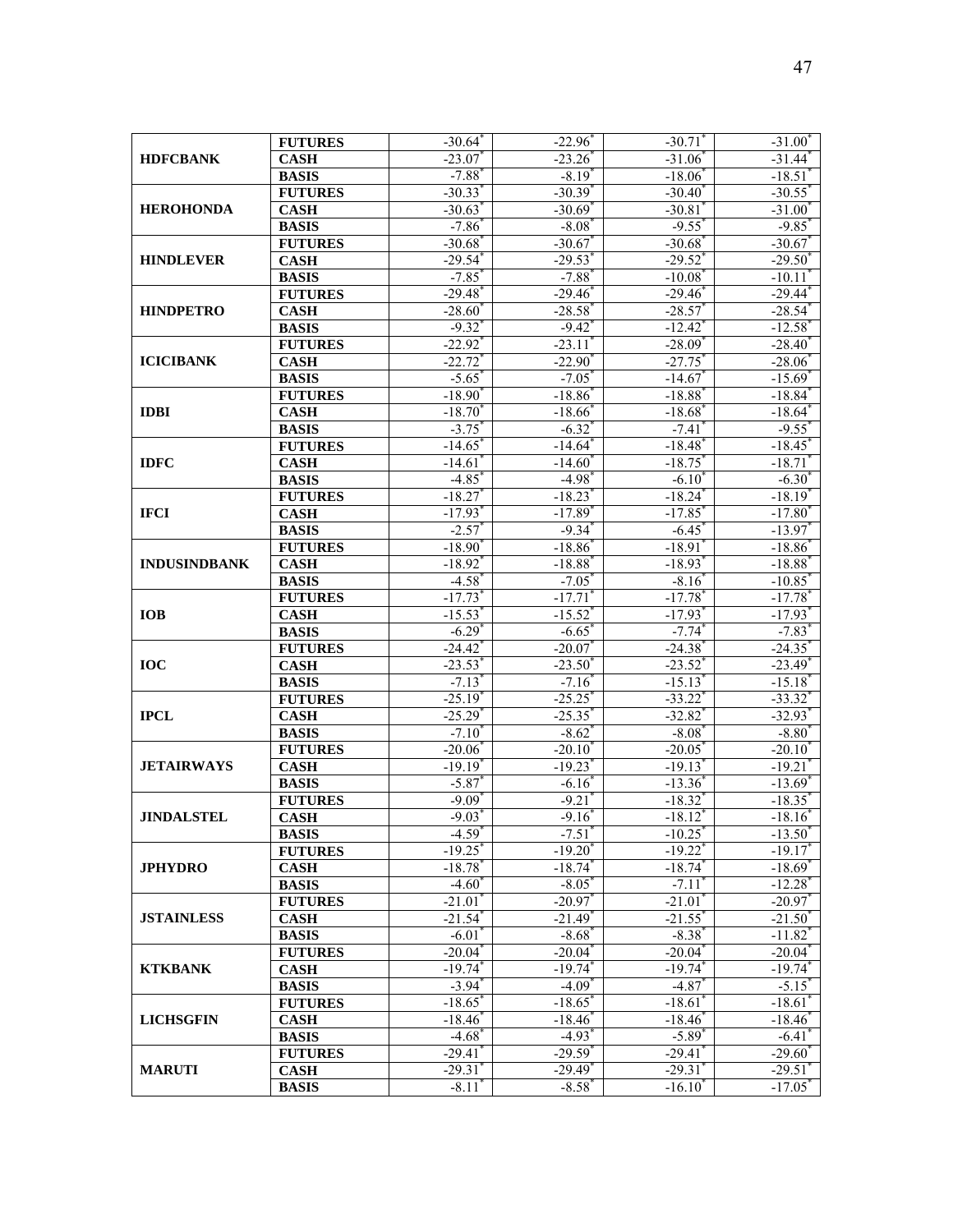| <b>MATRIXLABS</b> | <b>FUTURES</b>              | $-16.79$ <sup>*</sup> | $-16.83$ <sup>*</sup> | $-21.10$              | $-21.10$              |
|-------------------|-----------------------------|-----------------------|-----------------------|-----------------------|-----------------------|
|                   | <b>CASH</b>                 | $-16.88$ <sup>*</sup> | $-16.94$ <sup>*</sup> | $-21.10^{\degree}$    | $-21.15$ <sup>*</sup> |
|                   | <b>BASIS</b>                | $-6.12$ <sup>*</sup>  | $-6.56$               | $-4.77$               | $-5.04^{\degree}$     |
| <b>MRPL</b>       | <b>FUTURES</b>              | $-19.82$ <sup>*</sup> | $-19.78$ <sup>*</sup> | $-19.81$              | $-19.76$              |
|                   | <b>CASH</b>                 | $-19.74$ <sup>*</sup> | $-19.69$ <sup>*</sup> | $-19.74$              | $-19.69$ <sup>*</sup> |
|                   | <b>BASIS</b>                | $-3.95$ <sup>*</sup>  | $-6.22$ <sup>*</sup>  | $-5.98^*$             | $-8.63^{\circ}$       |
|                   | <b>FUTURES</b>              | $-23.84$ <sup>*</sup> | $-23.84$ <sup>*</sup> | $-29.73$              | $-29.72$ *            |
| <b>MTNL</b>       | <b>CASH</b>                 | $-23.81'$             | $-23.80^*$            | $-30.09$ <sup>*</sup> | $-30.08"$             |
|                   | <b>BASIS</b>                | $-8.84^{\circ}$       | $-9.57$               | $-11.33$              | $-12.33$ <sup>*</sup> |
|                   | <b>FUTURES</b>              | $-17.96$ <sup>*</sup> | $-17.92$              | $-17.87$              | $-17.82$ <sup>*</sup> |
| <b>NAGARFERT</b>  | <b>CASH</b>                 | $-17.73$              | $-17.69$ <sup>*</sup> | $-17.62$              | $-17.57$              |
|                   | <b>BASIS</b>                | $-3.57$               | $-7.23$ <sup>*</sup>  | $-7.09$ <sup>*</sup>  | $-14.01$              |
|                   | <b>FUTURES</b>              | $-29.07$              | $-29.07$              | $-29.02$              | $-29.02$              |
| <b>NATIONALUM</b> | <b>CASH</b>                 | $-28.17$              | $-28.18$              | $-28.09$ <sup>*</sup> | $-28.09$ <sup>*</sup> |
|                   | <b>BASIS</b>                | $-5.73$               | $-6.77$               | $-11.98$              | $-13.95$ <sup>*</sup> |
|                   | <b>FUTURES</b>              | $-18.38$ <sup>*</sup> | $-18.34$              | $-18.39$ <sup>*</sup> | $-18.35$              |
| <b>NDTV</b>       | <b>CASH</b>                 | $-18.28$ <sup>*</sup> | $-18.24$ <sup>*</sup> | $-18.25$ <sup>*</sup> | $-18.21$              |
|                   | <b>BASIS</b>                | $-2.88$ <sup>*</sup>  | $-9.66$ <sup>*</sup>  | $-9.54$ <sup>*</sup>  | $-15.24$ <sup>*</sup> |
|                   | <b>FUTURES</b>              | $-18.68$ <sup>*</sup> | $-18.66$              | $-18.64$              | $-18.62$ <sup>*</sup> |
| <b>NEYVELILIG</b> | $\overline{\textbf{C}}$ ASH | $-17.80^{*}$          | $-17.78$              | $-17.71$              | $-17.69$ <sup>*</sup> |
|                   | <b>BASIS</b>                | $-5.58$ <sup>*</sup>  | $-7.44$ <sup>*</sup>  | $-10.43'$             | $-13.43$ <sup>*</sup> |
|                   | <b>FUTURES</b>              | $-19.58$ <sup>*</sup> | $-19.53$ <sup>*</sup> | $-19.56$ <sup>*</sup> | $-19.52$ <sup>*</sup> |
| <b>NICOLAPIR</b>  | <b>CASH</b>                 | $-19.01$ <sup>*</sup> | $-18.97$              | $-18.98$ <sup>*</sup> | $-18.93$ <sup>*</sup> |
|                   | <b>BASIS</b>                | $-5.21$               | $-5.57$               | $-11.29$ <sup>*</sup> | $-11.93$ <sup>*</sup> |
|                   | <b>FUTURES</b>              | $-22.51$ <sup>*</sup> | $-22.55$              | $-22.53$ <sup>*</sup> | $-22.60^{\circ}$      |
| <b>NTPC</b>       | <b>CASH</b>                 | $-18.19$ <sup>*</sup> | $-18.27$              | $-22.25$              | $-22.31$              |
|                   | <b>BASIS</b>                | $-4.99$ <sup>*</sup>  | $-5.90^{\circ}$       | $-9.62$ <sup>*</sup>  | $-11.05$              |
|                   | <b>FUTURES</b>              | $-21.91$              | $-21.91$              | $-24.89$ <sup>*</sup> | $-24.88$ <sup>*</sup> |
| <b>ORIENTBANK</b> | <b>CASH</b>                 | $-22.46$              | $-22.46$              | $-24.61$              | $-24.60$ <sup>*</sup> |
|                   | <b>BASIS</b>                | $-8.81$               | $-9.06$               | $-10.77$              | $-11.12$              |
|                   | <b>FUTURES</b>              | $-15.70^{\degree}$    | $-15.69$ <sup>*</sup> | $-18.89$ <sup>*</sup> | $-18.86$              |
| <b>PATNI</b>      | <b>CASH</b>                 | $-19.63$              | $-19.60^{\degree}$    | $-19.60^*$            | $-19.58$ <sup>*</sup> |
|                   | <b>BASIS</b>                | $-8.37$ <sup>*</sup>  | $-9.84$ <sup>*</sup>  | $-13.86$              | $-14.48$ <sup>*</sup> |
|                   | <b>FUTURES</b>              | $-26.68$              | $-26.71$              | $-26.61$              | $-26.64$ <sup>*</sup> |
| <b>PNB</b>        | <b>CASH</b>                 | $-25.98$ <sup>*</sup> | $-26.01$              | $-25.91$              | $-25.92$ <sup>*</sup> |
|                   | <b>BASIS</b>                | $-4.83$ <sup>*</sup>  | $-4.98$ <sup>*</sup>  | $-9.02$               | $-9.19^*$             |
|                   | <b>FUTURES</b>              | $-29.54$ <sup>*</sup> | $-29.52$ <sup>*</sup> | $-29.50$              | $-29.49"$             |
| <b>POLARIS</b>    | <b>CASH</b>                 | $-29.04$ <sup>*</sup> | $-29.03$ <sup>*</sup> | $-28.99$ <sup>*</sup> | $-28.97$              |
|                   | <b>BASIS</b>                | $-5.21$               | $-7.92$ <sup>*</sup>  | $-8.95$               | $-14.77$              |
|                   | <b>FUTURES</b>              | $-22.08$ <sup>*</sup> | $-22.07$              | $-28.34$              | $-28.33$ <sup>*</sup> |
| <b>REL</b>        | <b>CASH</b>                 | $-21.52$ <sup>*</sup> | $-21.51$              | $-27.60$              | $-27.57$              |
|                   | <b>BASIS</b>                | $-4.45$               | $-4.48$               | $-10.55$              | $-10.60$              |
|                   | <b>FUTURES</b>              | $-19.62$ <sup>*</sup> | $-19.74$ <sup>*</sup> | $-19.70^{\degree}$    | $-19.77$ <sup>*</sup> |
| <b>RELCAPITAL</b> | <b>CASH</b>                 | $-19.29$ <sup>*</sup> | $-19.41$              | $-19.37$              | $-19.43$ <sup>*</sup> |
|                   | <b>BASIS</b>                | $-3.18$ <sup>*</sup>  | $-7.54$ <sup>*</sup>  | $-6.62$               | $-11.88$ <sup>*</sup> |
|                   | <b>FUTURES</b>              | $-31.77$ <sup>*</sup> | $-31.90$ <sup>*</sup> | $-31.78$ <sup>*</sup> | $-31.90^{\degree}$    |
| <b>RELIANCE</b>   | <b>CASH</b>                 | $-32.65$ <sup>*</sup> | $-32.78$ <sup>*</sup> | $-32.64$ <sup>*</sup> | $-32.80$ <sup>*</sup> |
|                   | <b>BASIS</b>                | $-6.55$ <sup>*</sup>  | $-8.79^{^{\circ}}$    | $-14.54$ <sup>*</sup> | $-17.05$ <sup>*</sup> |
|                   | <b>FUTURES</b>              | $-30.31$ <sup>*</sup> | $-30.40$ <sup>*</sup> | $-30.28$ <sup>*</sup> | $-30.39$ <sup>*</sup> |
| <b>SBIN</b>       | <b>CASH</b>                 | $-23.64$ <sup>*</sup> | $-23.78$              | $-29.70$              | $-29.81$              |
|                   | <b>BASIS</b>                | $-6.58$ <sup>*</sup>  | $-7.88$ <sup>*</sup>  | $-9.22$ <sup>*</sup>  | $-11.73$ <sup>*</sup> |
|                   | <b>FUTURES</b>              | $-28.86^{\circ}$      | $-28.87$              | $-28.79$ <sup>*</sup> | $-28.80^*$            |
| <b>SCI</b>        | <b>CASH</b>                 | $-29.40$ <sup>*</sup> | $-29.41$ <sup>*</sup> | $-29.36$              | $-29.37$ <sup>*</sup> |
|                   | <b>BASIS</b>                | $-8.63$ <sup>*</sup>  | $-9.20$               | $-12.44$ <sup>*</sup> | $-13.13$ <sup>*</sup> |
|                   | <b>FUTURES</b>              | $-18.56$              | $-18.67$              | $-18.64$ <sup>*</sup> | $-18.71$              |
| <b>SRF</b>        | <b>CASH</b>                 | $-18.37$ <sup>*</sup> | $-18.49$ <sup>*</sup> | $-18.45$ <sup>*</sup> | $-18.52$ <sup>*</sup> |
|                   | <b>BASIS</b>                | $-4.81$               | $-6.51$               | $-6.58$ <sup>*</sup>  | $-9.41$ <sup>*</sup>  |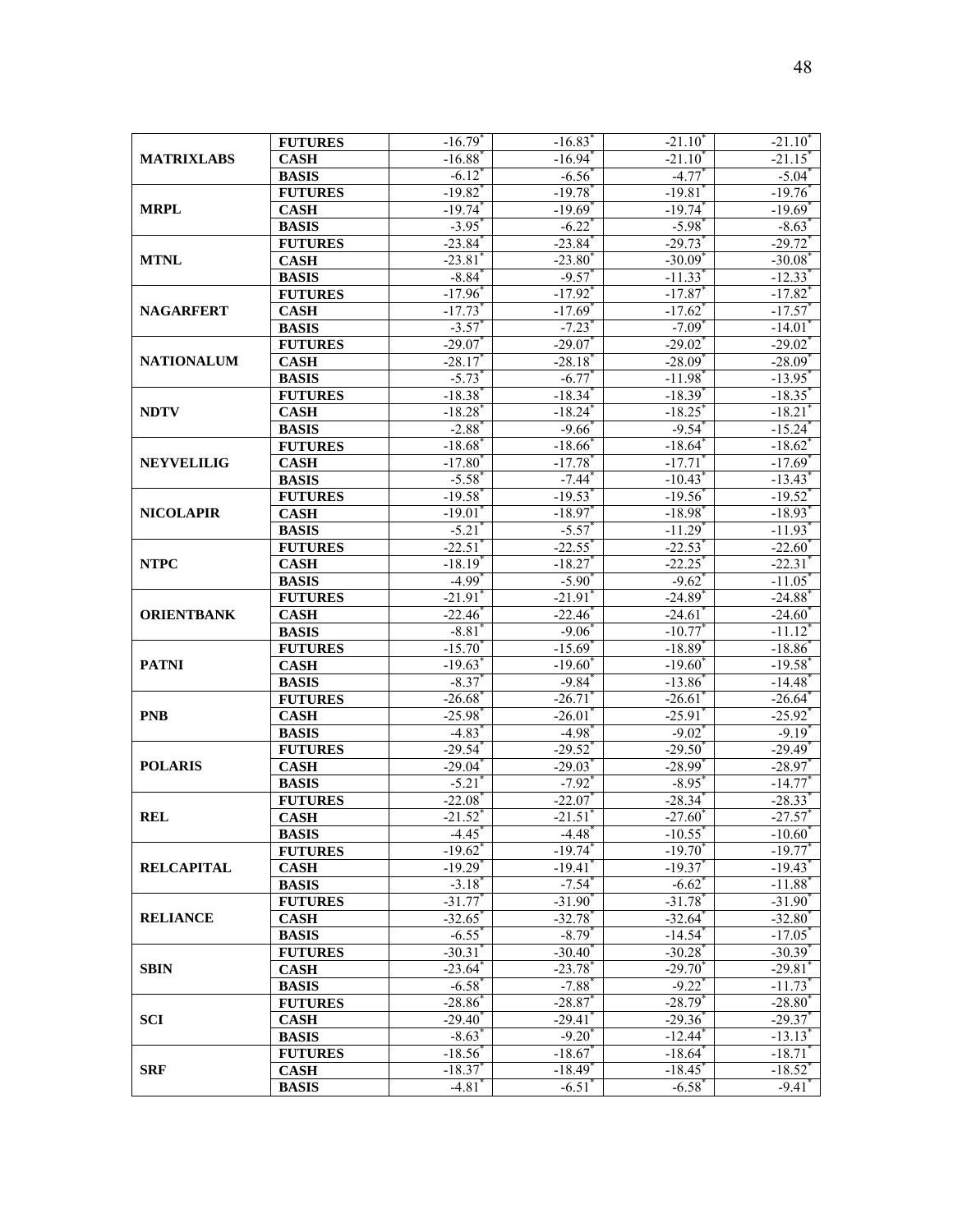| <b>STAR</b>                                                        | <b>FUTURES</b>           | $-20.08^{\degree}$    | $-20.04^{\degree}$    | $-20.10^{\degree}$    | $-20.07$              |  |  |  |  |
|--------------------------------------------------------------------|--------------------------|-----------------------|-----------------------|-----------------------|-----------------------|--|--|--|--|
|                                                                    | <b>CASH</b>              | $-18.68$ <sup>*</sup> | $-18.65$ <sup>*</sup> | $-18.63$ <sup>*</sup> | $-18.60^*$            |  |  |  |  |
|                                                                    | <b>BASIS</b>             | $-4.57$ <sup>*</sup>  | $-5.10^{\degree}$     | $-12.44$ <sup>*</sup> | $-13.06$              |  |  |  |  |
|                                                                    | <b>FUTURES</b>           | $-20.97$ <sup>*</sup> | $-21.11$              | $-20.97$              | $-21.16$              |  |  |  |  |
| <b>SUNPHARMA</b>                                                   | <b>CASH</b>              | $-20.57$              | $-20.70^{*}$          | $-20.58$ <sup>*</sup> | $-20.78$ <sup>*</sup> |  |  |  |  |
|                                                                    | <b>BASIS</b>             | $-3.11$ <sup>*</sup>  | $-10.56$ <sup>*</sup> | $-7.54$ <sup>*</sup>  | $-10.57$              |  |  |  |  |
|                                                                    | <b>FUTURES</b>           | $-20.70$              | $-20.72$              | $-24.29$ <sup>*</sup> | $-24.29$ <sup>*</sup> |  |  |  |  |
| <b>SYNDIBANK</b>                                                   | <b>CASH</b>              | $-20.71$              | $-20.73$ <sup>*</sup> | $-24.55$ <sup>*</sup> | $-24.56$ <sup>*</sup> |  |  |  |  |
|                                                                    | <b>BASIS</b>             | $-6.07$ <sup>*</sup>  | $-6.20^*$             | $-9.50^*$             | $-9.77$               |  |  |  |  |
|                                                                    | <b>FUTURES</b>           | $-21.80$              | $-21.85$              | $-21.80$              | $-21.88$ <sup>*</sup> |  |  |  |  |
| <b>TATACHEM</b>                                                    | <b>CASH</b>              | $-21.16$              | $-21.24$ <sup>*</sup> | $-21.15$              | $-21.24$ <sup>*</sup> |  |  |  |  |
|                                                                    | <b>BASIS</b>             | $-2.58$               | $-2.58$               | $-5.45$               | $-5.49$ <sup>*</sup>  |  |  |  |  |
|                                                                    | <b>FUTURES</b>           | $-31.41'$             | $-31.55$ <sup>*</sup> | $-31.44$              | $-31.65$              |  |  |  |  |
| <b>TATAMOTORS</b>                                                  | <b>CASH</b>              | $-24.07$              | $-24.27$              | $-30.73$              | $-30.90^*$            |  |  |  |  |
|                                                                    | <b>BASIS</b>             | $-6.18$               | $-6.33$               | $-14.80$              | $-15.44$ <sup>*</sup> |  |  |  |  |
|                                                                    | <b>FUTURES</b>           | $-24.69$              | $-24.87$              | $-30.26$              | $-30.39$ <sup>*</sup> |  |  |  |  |
| <b>TATAPOWER</b>                                                   | <b>CASH</b>              | $-24.57$              | $-24.76$              | $-29.52$ <sup>*</sup> | $-29.65$              |  |  |  |  |
|                                                                    | <b>BASIS</b>             | $-7.25$ <sup>*</sup>  | $-7.75$ <sup>*</sup>  | $-11.54$ <sup>*</sup> | $-12.38$ <sup>*</sup> |  |  |  |  |
|                                                                    | <b>FUTURES</b>           | $-28.31$              | $-28.43$ <sup>*</sup> | $-28.19$ <sup>*</sup> | $-28.27$              |  |  |  |  |
| <b>TATATEA</b>                                                     | <b>CASH</b>              | $-28.08$              | $-28.22$              | $-27.96$ <sup>*</sup> | $-28.04$ <sup>*</sup> |  |  |  |  |
|                                                                    | <b>BASIS</b>             | $-7.01$               | $-7.58$ <sup>*</sup>  | $-10.77$              | $-11.95$              |  |  |  |  |
|                                                                    | <b>FUTURES</b>           | $-18.14"$             | $-18.27$              | $-18.15$              | $-18.24$ <sup>*</sup> |  |  |  |  |
| <b>TITAN</b>                                                       | <b>CASH</b>              | $-18.00$              | $-18.13$              | $-18.01$              | $-18.09$ <sup>*</sup> |  |  |  |  |
|                                                                    | <b>BASIS</b>             | $-4.24$ <sup>*</sup>  | $-7.62$ <sup>*</sup>  | $-6.50^*$             | $-10.19*$             |  |  |  |  |
|                                                                    | <b>FUTURES</b>           | $-18.92$ <sup>*</sup> | $-18.96$              | $-18.90^*$            | $-18.92$ <sup>*</sup> |  |  |  |  |
| <b>TVSMOTORS</b>                                                   | <b>CASH</b>              | $-18.44$ <sup>*</sup> | $-18.48$ <sup>*</sup> | $-18.39$ <sup>*</sup> | $-18.42$ <sup>*</sup> |  |  |  |  |
|                                                                    | <b>BASIS</b>             | $-4.99$ <sup>*</sup>  | $-5.67$               | $-9.06$               | $-10.49$ <sup>*</sup> |  |  |  |  |
|                                                                    | <b>FUTURES</b>           | $-25.56$              | $-20.94$ <sup>*</sup> | $-25.38$              | $-25.39$ <sup>*</sup> |  |  |  |  |
| <b>UNIONBANK</b>                                                   | $\overline{\text{CASH}}$ | $-21.29$              | $-21.32$              | $-25.69"$             | $-25.71$              |  |  |  |  |
|                                                                    | <b>BASIS</b>             | $-7.87$               | $-8.22$               | $-12.00$              | $-12.50$              |  |  |  |  |
|                                                                    | <b>FUTURES</b>           | $-19.68$ <sup>*</sup> | $-19.74$ <sup>*</sup> | $-19.69$ <sup>*</sup> | $-19.72$ <sup>*</sup> |  |  |  |  |
| <b>UTIBANK</b>                                                     | <b>CASH</b>              | $-20.04$ <sup>*</sup> | $-20.08$              | $-20.04$ <sup>*</sup> | $-20.11$              |  |  |  |  |
|                                                                    | <b>BASIS</b>             | $-8.45$ <sup>*</sup>  | $-8.79*$              | $-13.21$ <sup>*</sup> | $-13.68$ <sup>*</sup> |  |  |  |  |
|                                                                    | <b>FUTURES</b>           | $-19.21$              | $-19.17$ <sup>*</sup> | $-19.21$              | $-19.17$              |  |  |  |  |
| <b>VIJAYABANK</b>                                                  | <b>CASH</b>              | $-19.35$              | $-19.31$              | $-19.38$ <sup>*</sup> | $-19.34$ <sup>*</sup> |  |  |  |  |
|                                                                    | <b>BASIS</b>             | $-5.13$ <sup>*</sup>  | $-8.30^{*}$           | $-9.62$ <sup>*</sup>  | $-12.64$ <sup>*</sup> |  |  |  |  |
|                                                                    | <b>FUTURES</b>           | $-18.52$ <sup>*</sup> | $-18.56$ <sup>*</sup> | $-18.48$ <sup>*</sup> | $-18.50^{*}$          |  |  |  |  |
| <b>WOCKPHARMA</b>                                                  | <b>CASH</b>              | $-17.76$              | $-17.80^*$            | $-17.66$ <sup>*</sup> | $-17.68$ <sup>*</sup> |  |  |  |  |
|                                                                    | <b>BASIS</b>             | $-4.81$ <sup>*</sup>  | $-6.06$ <sup>*</sup>  | $-9.30^{\circ}$       | $-12.21$              |  |  |  |  |
| * and ** Significant at 1% and 5% significance level respectively. |                          |                       |                       |                       |                       |  |  |  |  |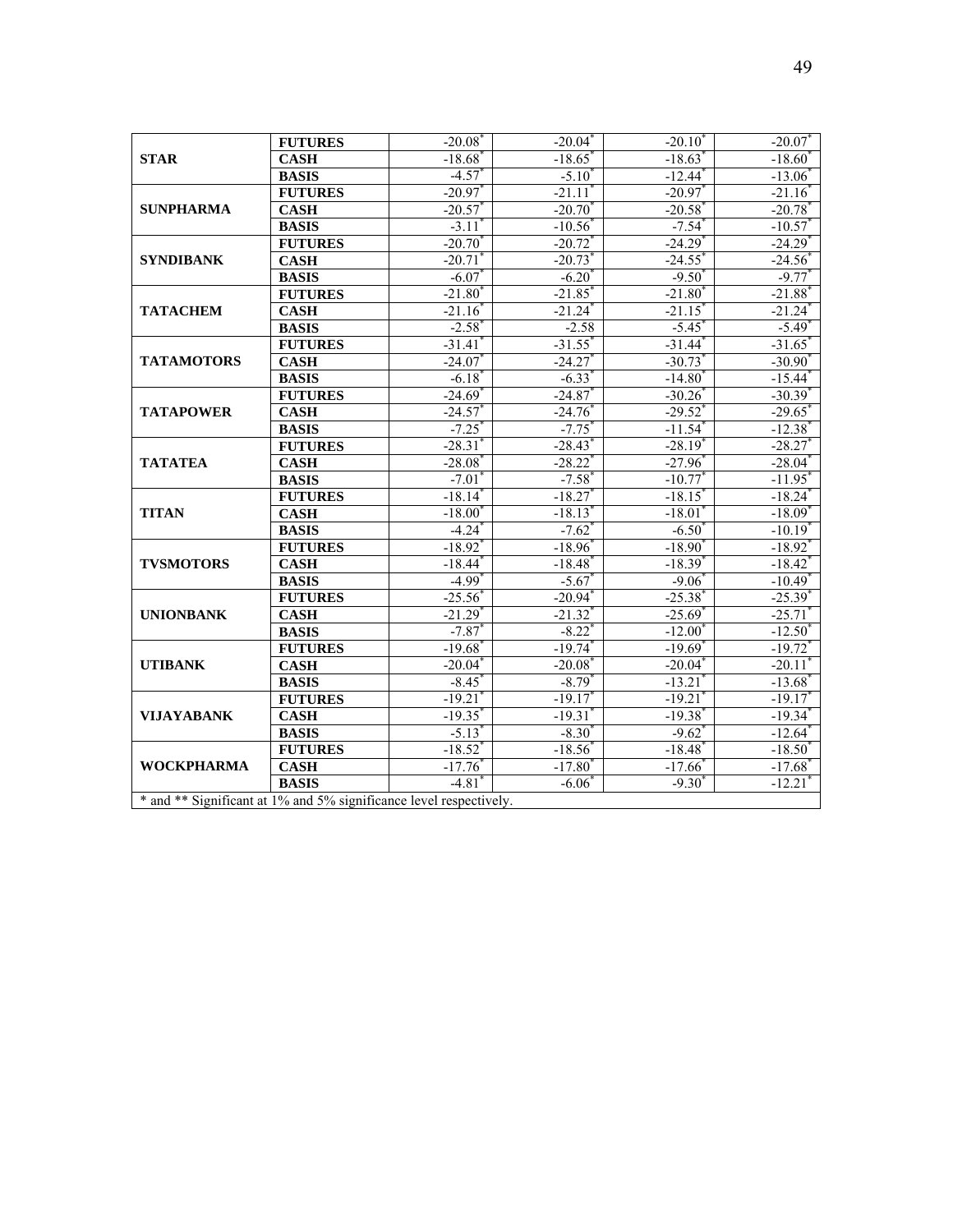| <b>Symbols</b>     | <b>Variables</b>               | Count      | <b>Mean</b>             | Std. Dev.            | <b>Skewness</b>            | <b>Kurtosis</b>       | Jarque-Bera          |
|--------------------|--------------------------------|------------|-------------------------|----------------------|----------------------------|-----------------------|----------------------|
|                    | <b>FUTURES</b>                 | 385        | 0.001335                | 0.018441             | $-0.402322$                | 4.926330              | 69.73120             |
| <b>BANKNIFTY</b>   | <b>CASH</b>                    | 385        | 0.001303                | 0.017815             | $-0.342960$                | 4.806104              | 59.71997             |
|                    | <b>BASIS</b>                   | 385        | 0.000145                | 0.004792             | $-1.331375$                | 7.626209              | 455.8728             |
|                    | <b>FUTURES</b>                 | 833        | 0.001543                | 0.018978             | $-0.453098$                | 16.48191              | 6337.159             |
| <b>CNXIT</b>       | <b>CASH</b>                    | 833        | 0.001540                | 0.018263             | $-0.150685$                | 10.59900              | 2007.378             |
|                    | <b>BASIS</b>                   | 833        | 9.52E-05                | 0.004863             | $-0.971186$                | 10.69806              | 2187.767             |
|                    | <b>FUTURES</b>                 | 998        | 0.001283                | 0.016032             | $-1.335249$                | 16.58976              | 7976.229             |
| <b>NIFTY</b>       | <b>CASH</b>                    | 998        | 0.001285                | 0.014715             | $-1.118830$                | 12.02216              | 3593.070             |
|                    | <b>BASIS</b>                   | 998        | $-0.001852$             | 0.004742             | $-1.336837$                | 7.776468              | 1245.969             |
|                    | <b>FUTURES</b>                 | 417        | 0.002772                | 0.022791             | $-0.339925$                | 7.085139              | 297.9909*            |
| <b>ABB</b>         | <b>CASH</b>                    | 417        | 0.002768                | 0.021458             | $-0.280058$                | 5.979046              | 159.6492             |
|                    | <b>BASIS</b>                   | 417        | 0.003975                | 0.038626             | $-0.995076$                | 10.68534              | 1095.062             |
|                    | <b>FUTURES</b>                 | 998        | 0.002074                | 0.022250             | $-0.250975$                | 6.084294              | 397.9166             |
| <b>ACC</b>         | <b>CASH</b>                    | 998        | 0.001858                | 0.021621             | $-0.183568$                | 5.662628              | 294.3933             |
|                    | <b>BASIS</b>                   | 998        | 0.012291                | 0.046800             | $-0.793499$                | 9.895391              | 2040.148             |
|                    | <b>FUTURES</b>                 | 423        | 0.000294                | 0.021564             | $-0.223252$                | 4.700786              | 54.36834             |
| <b>ALBK</b>        | <b>CASH</b>                    | 423        | 0.000232                | 0.021425             | $-0.405819$                | 5.169430              | 94.33782             |
|                    | <b>BASIS</b>                   | 423        | 0.001232                | 0.014579             | $-3.247397$                | 13.33929              | 2621.382             |
|                    | <b>FUTURES</b>                 | 395        | 0.000134                | 0.026311             | 0.065873                   | 5.190530              | 79.25971             |
|                    | <b>CASH</b>                    | 395        | 0.000137                | 0.026282             | 0.017793                   | 5.279955              | 85.57444             |
| <b>ALOKTEXT</b>    | <b>BASIS</b>                   | 395        | 0.001771                | 0.010369             | $-2.754389$                | 15.91163              | 3243.228             |
|                    | <b>FUTURES</b>                 | 833        | 0.000810                | 0.029950             | $-0.338393$                | 8.411993              | 1032.493             |
| <b>ANDHRABANK</b>  | <b>CASH</b>                    | 833        | 0.000827                | 0.029366             | $-0.283542$                | 8.193922              | 947.4825             |
|                    | <b>BASIS</b>                   | 833        | 0.002679                | 0.007080             | $-1.767211$                | 8.270047              | 1397.549             |
|                    | <b>FUTURES</b>                 | 813        | 0.000146                | 0.030516             | $-0.279557$                | $\overline{5.144003}$ | 166.3044             |
| <b>ARVINDMILLS</b> |                                | 813        | 0.000154                | 0.029736             | $-0.298970$                | 5.452913              | 215.9300             |
|                    | <b>CASH</b>                    | 813        | 0.004382                |                      | $-0.294555$                |                       |                      |
|                    | <b>BASIS</b>                   | 422        | 0.001817                | 0.004635<br>0.025420 | $-0.181066$                | 5.244214<br>5.608429  | 182.3676<br>121.9411 |
|                    | <b>FUTURES</b><br><b>CASH</b>  | 422        | 0.001824                | 0.025064             | $-0.127605$                | 5.270487              | 91.78925             |
| <b>ASHOKLEY</b>    |                                | 422        |                         |                      |                            |                       |                      |
|                    | <b>BASIS</b><br><b>FUTURES</b> |            | 0.003194                | 0.008299             | $-3.217242$                | 15.92440              | 3665.116             |
|                    |                                | 406        | 0.002081                | 0.025001             | 0.479721                   | 4.715901              | 65.38025             |
| <b>AUROPHARMA</b>  | <b>CASH</b>                    | 406        | 0.002089                | 0.024749             | 0.678356                   | 6.310551              | 216.5403             |
|                    | <b>BASIS</b><br><b>FUTURES</b> | 406<br>998 | 0.004288<br>0.001639    | 0.006542<br>0.019676 | -2.809096                  | 27.34115<br>6.148982  | 10556.94             |
| <b>BAJAJAUTO</b>   |                                | 998        |                         |                      | $-0.104925$                |                       | 414.1751             |
|                    | <b>CASH</b><br><b>BASIS</b>    | 998        | 0.001642<br>$-0.001049$ | 0.019678<br>0.008782 | $-0.040934$<br>$-1.911327$ | 5.004078<br>8.652267  | 167.2910<br>1936.154 |
|                    | <b>FUTURES</b>                 | 833        | 0.000597                | 0.033301             | $-0.823895$                | 17.86207              | 7760.657             |
| <b>BANKBARODA</b>  | <b>CASH</b>                    | 833        | 0.000612                | 0.031868             | $-0.490668$                | 11.58042              | 2588.779             |
|                    | <b>BASIS</b>                   | 833        | 0.001931                | 0.008273             | $-2.815133$                | 18.32002              | 9246.403             |
|                    | <b>FUTURES</b>                 | 833        | 0.001596                | 0.034389             | $-0.166660$                | 6.004010              | 317.0668             |
| <b>BANKINDIA</b>   | <b>CASH</b>                    | 833        | 0.001621                | 0.034037             | $-0.074083$                | 5.676542              | 249.4081             |
|                    | <b>BASIS</b>                   | 833        | 0.002404                | 0.006736             | -1.585889                  | 8.524413              | 1408.440             |
|                    | <b>FUTURES</b>                 | 976        | 0.001947                | 0.025039             | 0.060880                   | 7.305953              | 754.6129             |
| <b>BEL</b>         | <b>CASH</b>                    | 976        | 0.001950                | 0.024119             | 0.138879                   | 7.309824              | 758.5037             |
|                    | <b>BASIS</b>                   | 976        | 0.003505                | 0.005707             | $-0.755653$                | 5.499208              | 346.8902             |
|                    | <b>FUTURES</b>                 | 998        | 0.002589                | 0.024581             | $-1.186682$                | 23.85182              | 18314.60             |
| <b>BHEL</b>        | <b>CASH</b>                    | 998        | 0.002591                | 0.024130             | $-0.620137$                | 14.83131              | 5884.793             |
|                    | <b>BASIS</b>                   | 998        | $-0.000248$             | 0.006504             | $-1.562464$                | 11.29107              | 3264.584             |
|                    | <b>FUTURES</b>                 | 406        | $-2.81E-05$             | 0.025048             | $-0.579796$                | 8.185470              | 477.6210             |
| <b>BILT</b>        | <b>CASH</b>                    | 406        | $-3.29E-50$             | 0.024139             | $-0.678891$                | 8.284907              | 503.6737             |
|                    | <b>BASIS</b>                   | 406        | 0.003183                | 0.005823             | $-1.154101$                | 6.462803              | 292.9764*            |
|                    | <b>FUTURES</b>                 | 406        | $-0.001709$             | 0.025518             | $-0.442867$                | 8.706698              | 564.1865             |
| <b>BONGAIREFN</b>  | <b>CASH</b>                    | 406        | $-0.001716$             | 0.024594             | $-0.564479$                | 9.040376              | 638.7851             |
|                    | <b>BASIS</b>                   | 406        | 0.001834                | 0.014850             | -3.319707                  | 13.76468              | 2705.992*            |
|                    | <b>FUTURES</b>                 | 998        | 0.000383                | 0.024143             | $-0.185078$                | 6.791118              | 603.3571             |
| <b>BPCL</b>        | <b>CASH</b>                    | 998        | 0.000410                | 0.023929             | 0.084930                   | 5.798982              | 326.9726             |
|                    | <b>BASIS</b>                   | 998        | $-0.001918$             | 0.010126             | $-3.209833$                | 26.26418              | 24219.55*            |
|                    |                                |            |                         |                      |                            |                       |                      |

 **Table III Descriptive Statistics**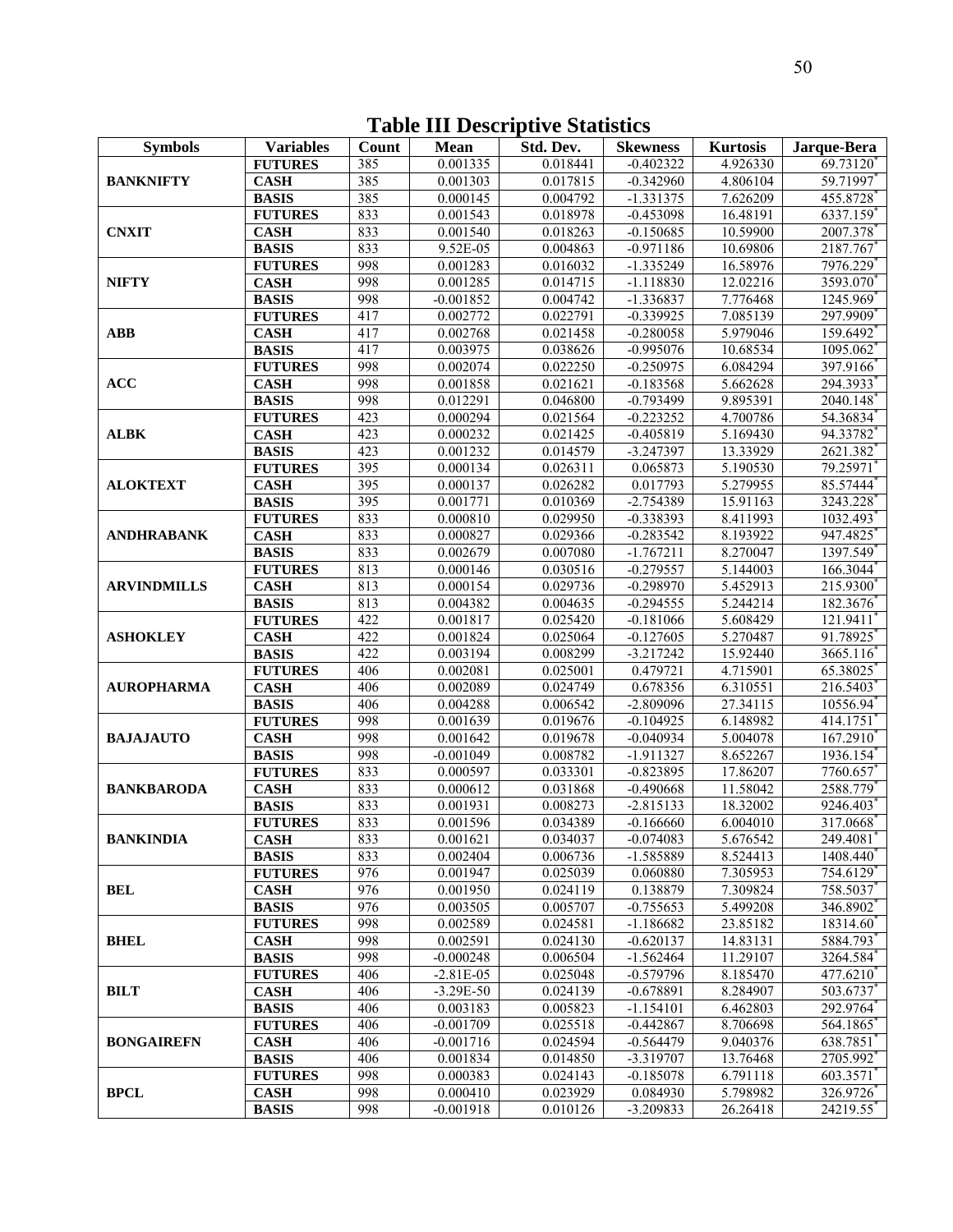| <b>CANBANK</b>     | <b>FUTURES</b> | 833 | 0.000936      | 0.030764 | $-0.250610$ | 6.433211 | 417.8244  |
|--------------------|----------------|-----|---------------|----------|-------------|----------|-----------|
|                    | <b>CASH</b>    | 833 | 0.000957      | 0.030920 | $-0.065459$ | 6.402834 | 402.4923  |
|                    | <b>BASIS</b>   | 833 | 0.001075      | 0.008502 | $-2.692085$ | 15.37631 | 6322.552  |
|                    | <b>FUTURES</b> | 422 | 0.002684      | 0.035582 | $-0.369469$ | 6.724674 | 253.5381  |
| <b>CENTURYTEXT</b> | <b>CASH</b>    | 422 | 0.002677      | 0.034392 | $-0.396010$ | 6.884538 | 276.3560  |
|                    | <b>BASIS</b>   | 422 | 0.004385      | 0.004284 | $-0.641326$ | 5.113970 | 107.5056  |
|                    | <b>FUTURES</b> | 406 | 0.001330      | 0.027587 | $-0.869823$ | 9.273369 | 716.9542  |
| <b>CESC</b>        | <b>CASH</b>    | 406 | 0.001326      | 0.027025 | $-1.006838$ | 10.94087 | 1135.317  |
|                    | <b>BASIS</b>   | 406 | 0.003612      | 0.005945 | $-1.289694$ | 6.360096 | 303.5440  |
|                    | <b>FUTURES</b> | 406 | 0.000521      | 0.024639 | $-0.390165$ | 6.468803 | 213.8522  |
| <b>CHAMBLFERT</b>  | <b>CASH</b>    | 406 | 0.000525      | 0.023743 | $-0.586453$ | 6.953154 | 287.6363  |
|                    | <b>BASIS</b>   | 406 | 0.000951      | 0.014609 | $-2.478882$ | 8.652594 | 956.3200  |
|                    | <b>FUTURES</b> | 422 | 0.001556      | 0.024736 | 0.873068    | 11.77748 | 1408.303  |
| <b>COLGATE</b>     | <b>CASH</b>    | 422 | 0.001528      | 0.023366 | 1.124075    | 12.49708 | 1674.791  |
|                    | <b>BASIS</b>   | 422 | 0.002442      | 0.006500 | $-2.458244$ | 14.08489 | 2585.568  |
|                    | <b>FUTURES</b> | 385 | $-9.56E - 05$ | 0.029089 | $-0.310687$ | 8.409757 | 475.6606  |
| <b>CORPBANK</b>    | <b>CASH</b>    | 385 | $-9.44E-05$   | 0.028359 | $-0.231358$ | 7.591893 | 341.6809  |
|                    | <b>BASIS</b>   | 385 | 0.002224      | 0.007254 | $-0.899296$ | 4.416888 | 85.01406  |
|                    | <b>FUTURES</b> | 380 | 0.001888      | 0.029101 | 0.340740    | 5.301170 | 91.19684  |
| <b>CUMMINSIND</b>  | <b>CASH</b>    | 380 | 0.001888      | 0.027654 | 0.349189    | 5.177467 | 82.79397  |
|                    | <b>BASIS</b>   | 380 | 0.003775      | 0.005524 | $-0.891310$ | 6.370101 | 230.1425  |
|                    |                |     |               |          |             |          |           |
|                    | <b>FUTURES</b> | 406 | 0.002855      | 0.027671 | $-0.156406$ | 6.595236 | 220.3154  |
| <b>DIVISLAB</b>    | <b>CASH</b>    | 406 | 0.002849      | 0.026382 | $-0.243415$ | 7.151616 | 295.5836  |
|                    | <b>BASIS</b>   | 406 | 0.005037      | 0.006216 | 1.429376    | 26.81189 | 9730.106  |
|                    | <b>FUTURES</b> | 395 | 0.000763      | 0.038772 | $-0.039455$ | 4.863097 | 57.23151  |
| <b>ESCORTS</b>     | <b>CASH</b>    | 395 | 0.000773      | 0.037868 | 0.051479    | 5.058868 | 69.94029  |
|                    | <b>BASIS</b>   | 395 | 0.006151      | 0.038586 | $-0.134932$ | 5.234083 | 83.34425  |
|                    | <b>FUTURES</b> | 406 | 0.001044      | 0.041188 | 0.138441    | 7.144109 | 291.8176  |
| <b>ESSAROIL</b>    | <b>CASH</b>    | 406 | 0.001034      | 0.040439 | 0.167222    | 7.628565 | 364.3084  |
|                    | <b>BASIS</b>   | 406 | 0.005228      | 0.004320 | $-0.135010$ | 3.921563 | 15.60036  |
|                    | <b>FUTURES</b> | 406 | 0.000814      | 0.027951 | $-0.343400$ | 7.535135 | 355.9122  |
| <b>FEDERALBANK</b> | <b>CASH</b>    | 406 | 0.000790      | 0.027611 | $-0.271982$ | 8.000690 | 428.0390  |
|                    | <b>BASIS</b>   | 406 | 0.002999      | 0.007755 | $-2.182783$ | 11.18824 | 1456.617  |
|                    | <b>FUTURES</b> | 813 | 0.000730      | 0.029285 | $-0.076069$ | 29.40212 | 23614.10  |
| <b>GAIL</b>        | <b>CASH</b>    | 813 | 0.000787      | 0.028511 | $-0.096079$ | 24.97598 | 16360.97  |
|                    | <b>BASIS</b>   | 813 | $-0.001980$   | 0.010168 | $-1.724453$ | 7.245408 | 1013.487  |
|                    | <b>FUTURES</b> | 422 | 0.001218      | 0.023397 | $-0.068218$ | 6.968143 | 277.1973  |
| <b>GLAXO</b>       | <b>CASH</b>    | 422 | 0.001169      | 0.021536 | $-0.144371$ | 5.917356 | 151.1171  |
|                    | <b>BASIS</b>   | 422 | 0.000309      | 0.008384 | $-1.374097$ | 5.874785 | 278.1149  |
|                    | <b>FUTURES</b> | 406 | 0.000642      | 0.029120 | $-0.021057$ | 7.329326 | 317.1002  |
| <b>GNFC</b>        | <b>CASH</b>    | 406 | 0.000638      | 0.028522 | 0.015836    | 7.404770 | 328.2341  |
|                    | <b>BASIS</b>   | 406 | 0.003714      | 0.008721 | $-3.572083$ | 18.46984 | 4911.842  |
|                    | <b>FUTURES</b> | 998 | 0.002180      | 0.022067 | 0.279324    | 7.077563 | 704.3638  |
| <b>GRASIM</b>      | <b>CASH</b>    | 998 | 0.002198      | 0.021803 | 0.359303    | 7.023161 | 694.5339  |
|                    | <b>BASIS</b>   | 998 | 0.001351      | 0.005973 | $-0.736194$ | 4.074133 | 138.1268  |
|                    | <b>FUTURES</b> | 976 | 0.001387      | 0.027283 | $-0.396541$ | 9.931323 | 1979.337  |
| <b>HCLTCH</b>      | <b>CASH</b>    | 976 | 0.001409      | 0.026749 | $-0.516477$ | 8.857187 | 1438.528  |
|                    | <b>BASIS</b>   | 976 | $-0.000405$   | 0.007440 | -4.659567   | 62.55508 | 147768.57 |
|                    | <b>FUTURES</b> | 998 | 0.001524      | 0.021535 | 0.457972    | 10.87127 | 2611.263  |
| <b>HDFC</b>        | <b>CASH</b>    | 998 | 0.001522      | 0.021993 | 0.325851    | 6.623006 | 563.4911  |
|                    | <b>BASIS</b>   | 998 | $-0.001091$   | 0.006983 | $-1.932181$ | 9.850296 | 2572.338  |
|                    | <b>FUTURES</b> | 833 | 0.001627      | 0.021293 | $-0.900584$ | 33.22990 | 31830.71  |
| <b>HDFCBANK</b>    | <b>CASH</b>    | 833 | 0.001626      | 0.021872 | 0.163143    | 31.95491 | 29102.70  |
|                    | <b>BASIS</b>   | 833 | $-0.001394$   | 0.007019 | $-1.926467$ | 16.23957 | 6599.142  |
|                    | <b>FUTURES</b> | 976 | 0.001120      | 0.021874 | $-0.037283$ | 4.855592 | 140.2505  |
| <b>HEROHONDA</b>   | <b>CASH</b>    | 976 | 0.001124      | 0.022953 | $-0.059975$ | 4.401217 | 80.43041* |
|                    | <b>BASIS</b>   | 976 | $-0.002607$   | 0.011626 | $-2.880215$ | 14.44140 | 6672.918  |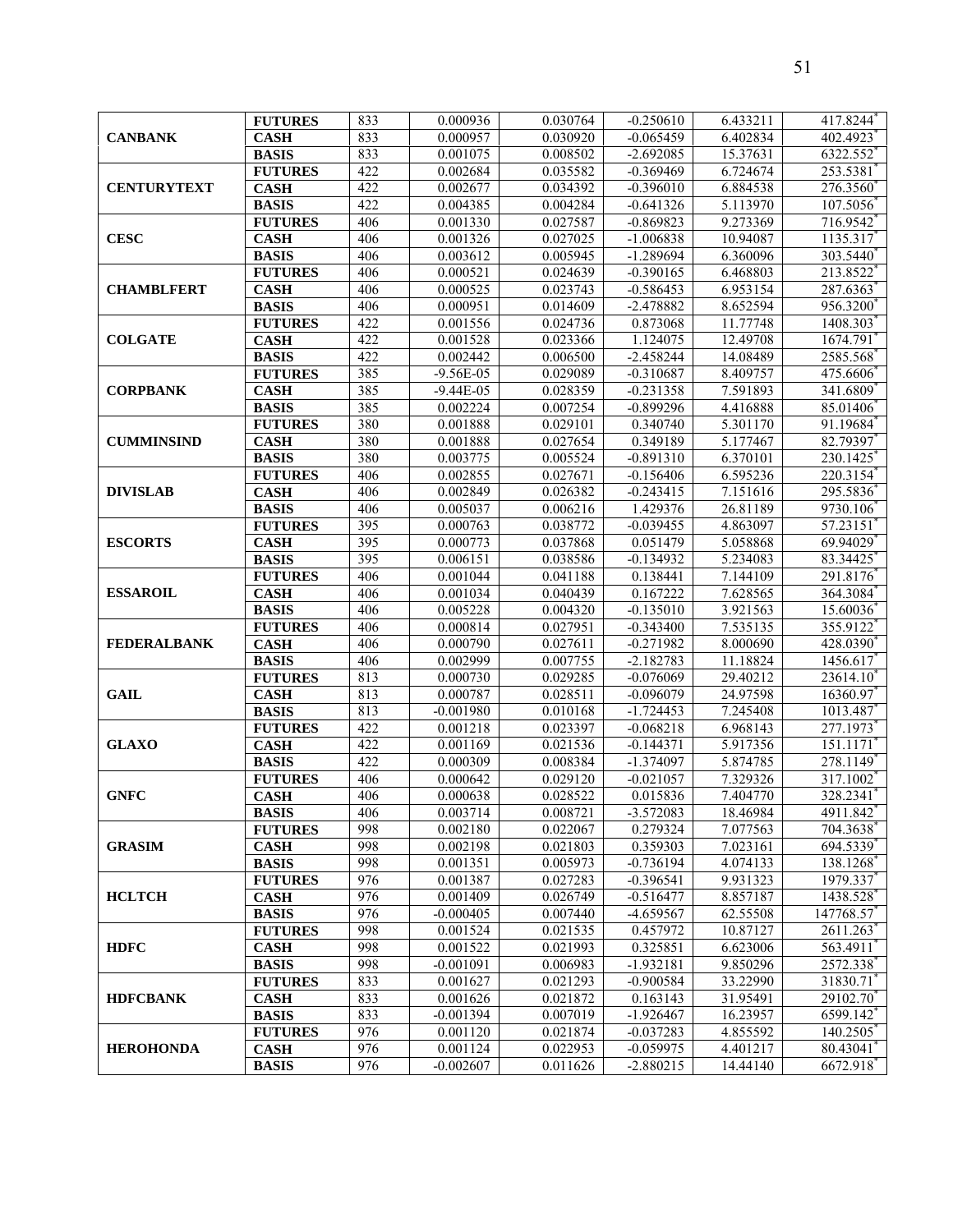| <b>HINDLEVER</b>    | <b>FUTURES</b>                 | 998        | 0.000174                | 0.020556             | $-0.411778$             | 8.205080             | 1154.815              |
|---------------------|--------------------------------|------------|-------------------------|----------------------|-------------------------|----------------------|-----------------------|
|                     | <b>CASH</b>                    | 998        | 0.000175                | 0.020382             | $-0.300527$             | 7.919760             | 1021.507              |
|                     | <b>BASIS</b>                   | 998        | $-0.000350$             | 0.009383             | $-3.797757$             | 22.52323             | 18248.77              |
|                     | <b>FUTURES</b>                 | 998        | $-9.67E-05$             | 0.024773             | $-0.247158$             | 7.106269             | 711.3159              |
| <b>HINDPETRO</b>    | <b>CASH</b>                    | 998        | $-9.14E-05$             | 0.023750             | $-0.291095$             | 6.565608             | 542.7666              |
|                     | <b>BASIS</b>                   | 998        | 0.001062                | 0.009080             | $-3.424464$             | 19.64624             | 13473.21              |
|                     | <b>FUTURES</b>                 | 976        | 0.001825                | 0.022797             | $-0.003587$             | 6.651226             | 542.1477              |
| <b>ICICIBANK</b>    | <b>CASH</b>                    | 976        | 0.001827                | 0.022909             | 0.125677                | 5.805752             | 322.7072              |
|                     | <b>BASIS</b>                   | 976        | $-0.002242$             | 0.010131             | $-1.508705$             | 5.872128             | 705.7246              |
|                     | <b>FUTURES</b>                 | 422        | $-0.000251$             | 0.030504             | $-0.000706$             | 6.125992             | 171.8213              |
| <b>IDBI</b>         | <b>CASH</b>                    | 422        | $-0.000242$             | 0.029766             | 0.018229                | 6.363526             | 198.9491              |
|                     | <b>BASIS</b>                   | 422        | 0.003765                | 0.005785             | $-2.061354$             | 11.10935             | 1455.165              |
|                     | <b>FUTURES</b>                 | 341        | 0.000337                | 0.025504             | 0.519285                | 6.892131             | 230.5630              |
| <b>IDFC</b>         | <b>CASH</b>                    | 341        | 0.000335                | 0.025223             | 0.578860                | 6.718258             | 215.4802              |
|                     | <b>BASIS</b>                   | 341        | 0.001789                | 0.008195             | $-2.317441$             | 10.57766             | 1121.082              |
|                     | <b>FUTURES</b>                 | 395        | $-0.000170$             | 0.040209             | 0.206555                | 6.082381             | 159.1806              |
| <b>IFCI</b>         | <b>CASH</b>                    | 395        | $-0.000182$             | 0.038698             | 0.139327                | 6.106062             | 160.0617              |
|                     | <b>BASIS</b>                   | 395        | 0.008117                | 0.005607             | $-0.311999$             | 3.920426             | 20.35169              |
|                     | <b>FUTURES</b>                 | 406        | $-0.000437$             | 0.037144             | $-0.301624$             | 7.088246             | 288.8971              |
| <b>INDUSINDBANK</b> | <b>CASH</b>                    | 406        | $-0.000453$             | 0.036060             | $-0.237605$             | 7.189613             | 300.7560              |
|                     | <b>BASIS</b>                   | 406        | 0.004320                | 0.005991             | $-1.431988$             | 6.732466             | 374,4277              |
|                     | <b>FUTURES</b>                 | 422        | 0.001046                | 0.029337             | $-0.206758$             | 5.348146             | 99.95746              |
| <b>IOB</b>          | <b>CASH</b>                    | 422        | 0.001059                | 0.028689             | 0.039968                | 5.312882             | 94.17304*             |
|                     | <b>BASIS</b>                   | 422        | 0.002506                | 0.009047             | $-2.329941$             | 11.05953             | 1523.955              |
|                     | <b>FUTURES</b>                 | 813        | 0.000257                | 0.026377             | $-0.741857$             | 14.01838             | 4187.158              |
| <b>IOC</b>          | <b>CASH</b>                    | 813        | 0.000267                | 0.025008             | $-0.300557$             | 9.565449             | 1472.426              |
|                     | <b>BASIS</b>                   | 813        | 0.000806                | 0.008691             | $-3.783534$             | 30.40557             | 27382.03              |
|                     | <b>FUTURES</b>                 | 976        | 0.001188                | 0.028615             | $-0.348666$             | 21.74013             | 14301.60              |
| <b>IPCL</b>         | <b>CASH</b>                    | 976        | 0.001196                | 0.027993             | $-0.264025$             | 20.89999             |                       |
|                     | <b>BASIS</b>                   | 976        | 0.003118                | 0.008364             | $-4.065384$             | 29.14024             | 13041.33              |
|                     | <b>FUTURES</b>                 | 447        | $-0.001671$             | 0.024585             | $-0.966197$             | 11.33246             | 30476.48<br>1362.680  |
|                     | <b>CASH</b>                    | 447        | $-0.001673$             | 0.023963             | $-0.292208$             | 8.809893             | 635.0454              |
| <b>JETAIRWAYS</b>   |                                |            |                         |                      |                         |                      |                       |
|                     | <b>BASIS</b><br><b>FUTURES</b> | 447<br>422 | $-0.000706$<br>0.001886 | 0.007656<br>0.027820 | $-1.420026$             | 6.720142             | 407.9871              |
| <b>JINDALSTEL</b>   |                                | 422        |                         |                      | $-1.290973$             | 13.93283             | 2218.899              |
|                     | <b>CASH</b>                    | 422        | 0.001911<br>0.004215    | 0.027083<br>0.005885 | $-1.226843$<br>0.293948 | 12.89687<br>6.778386 | 1828.113<br>257.1004* |
|                     | <b>BASIS</b><br><b>FUTURES</b> | 424        | $-0.000108$             | 0.025078             | $-0.222276$             | 7.423126             | 349.1229              |
| <b>JPHYDRO</b>      |                                | 424        | $-0.000116$             | 0.024048             | $-0.414247$             | 7.518913             | 372.8900              |
|                     | <b>CASH</b>                    | 424        |                         |                      |                         | 5.494220             |                       |
|                     | <b>BASIS</b>                   | 406        | 0.005721<br>0.000387    | 0.005045<br>0.035912 | $-0.267651$<br>0.308638 | 8.646619             | 114.9690<br>545.8220  |
|                     | <b>FUTURES</b>                 | 406        | 0.000410                | 0.035034             | 0.373328                | 9.414194             | 705.4145              |
| <b>JSTAINLESS</b>   | <b>CASH</b>                    | 406        | 0.004630                | 0.005711             | $-1.290295$             | 7.801603             | 502.6760              |
|                     | <b>BASIS</b><br><b>FUTURES</b> | 395        | 0.001534                | 0.032399             | 0.742804                | 8.116029             | 467.1004              |
| <b>KTKBANK</b>      | <b>CASH</b>                    | 395        | 0.001539                | 0.031147             | 0.760213                | 7.596209             | 385.7311              |
|                     | <b>BASIS</b>                   | 395        | 0.002609                | 0.010235             | $-2.662576$             | 10.47427             | 1386.153              |
|                     | <b>FUTURES</b>                 | 422        | $-0.000959$             | 0.022164             | $-0.353068$             | 6.924634             | 279.5993              |
|                     | <b>CASH</b>                    | 422        | $-0.001005$             | 0.021463             | $-0.366455$             | 6.390991             | 211.6326              |
| <b>LICHSGFIN</b>    | <b>BASIS</b>                   |            |                         |                      |                         |                      |                       |
|                     |                                | 422        | 0.002956<br>0.001992    | 0.009162             | $-2.581933$             | 11.74453             | 1813.410              |
| <b>MARUTI</b>       | <b>FUTURES</b><br><b>CASH</b>  | 869<br>869 | 0.001994                | 0.025530<br>0.025618 | 0.143740<br>0.219604    | 5.475066<br>5.094221 | 224.8030              |
|                     |                                |            |                         |                      |                         |                      | 165.7859              |
|                     | <b>BASIS</b>                   | 869        | 0.000990                | 0.005719             | $-0.766788$             | 5.023050             | 233.3479              |
|                     | <b>FUTURES</b>                 | 422        | 0.000493                | 0.028562             | 0.516713                | 9.585583             | 781.3660 <sup>*</sup> |
| <b>MATRIXLABS</b>   | <b>CASH</b>                    | 422        | 0.000486                | 0.027217             | 0.954753                | 10.80431             | 1135.065              |
|                     | <b>BASIS</b>                   | 422        | 0.000521                | 0.020014             | $-5.562085$             | 36.57705             | 21999.66              |
|                     | <b>FUTURES</b>                 | 422        | $-0.000298$             | 0.028653             | $-0.124371$             | 7.606824             | 374.2559              |
| <b>MRPL</b>         | <b>CASH</b>                    | 422        | $-0.000271$             | 0.027545             | $-0.047958$             | 7.832747             | 410.8282              |
|                     | <b>BASIS</b>                   | 422        | 0.004505                | 0.005729             | $-1.228438$             | 5.230728             | 193.6344              |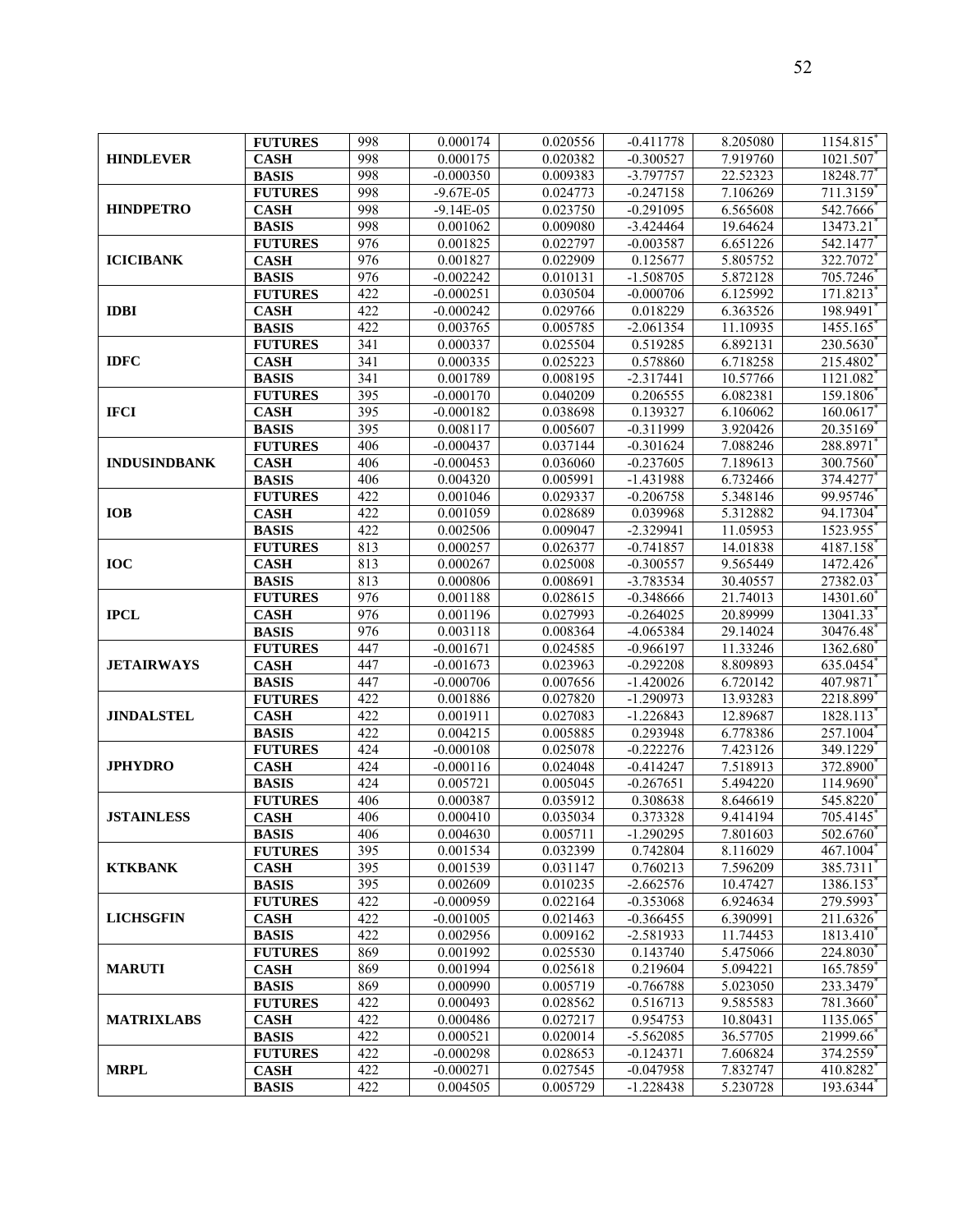| <b>MTNL</b>       | <b>FUTURES</b> | 998 | 0.000395    | 0.026942 | $-0.004390$ | 6.994797 | 663.6067  |
|-------------------|----------------|-----|-------------|----------|-------------|----------|-----------|
|                   | <b>CASH</b>    | 998 | 0.000395    | 0.026911 | 0.103027    | 6.617215 | 545.8520  |
|                   | <b>BASIS</b>   | 998 | 0.002487    | 0.006506 | $-2.130174$ | 11.43759 | 3715.198  |
| <b>NAGARFERT</b>  | <b>FUTURES</b> | 395 | $-0.000324$ | 0.032234 | $-0.466661$ | 8.717735 | 552.4005  |
|                   | <b>CASH</b>    | 395 | $-0.000328$ | 0.030799 | $-0.380586$ | 8.194810 | 453.6811  |
|                   | <b>BASIS</b>   | 395 | 0.007119    | 0.005592 | $-1.255557$ | 9.429140 | 784.0674  |
|                   | <b>FUTURES</b> | 976 | 0.000882    | 0.028790 | $-0.637795$ | 9.188547 | 1623.626  |
| <b>NATIONALUM</b> | <b>CASH</b>    | 976 | 0.000915    | 0.027043 | $-0.614264$ | 7.778732 | 990.0529  |
|                   | <b>BASIS</b>   | 976 | $-0.000919$ | 0.011090 | $-1.996910$ | 9.643297 | 2443.416* |
|                   | <b>FUTURES</b> | 406 | 0.000423    | 0.035213 | $-0.698990$ | 5.914259 | 176.7327  |
| <b>NDTV</b>       | <b>CASH</b>    | 406 | 0.000426    | 0.034415 | $-0.702015$ | 5.918178 | 177.4061  |
|                   | <b>BASIS</b>   | 406 | 0.005304    | 0.004734 | 0.387026    | 8.847174 | 588.5072  |
|                   | <b>FUTURES</b> | 422 | $-0.000477$ | 0.029089 | $-0.372302$ | 11.01527 | 1139.382  |
| <b>NEYVELILIG</b> | <b>CASH</b>    | 422 | $-0.000473$ | 0.027605 | $-0.255497$ | 11.87559 | 1389.737  |
|                   | <b>BASIS</b>   | 422 | 0.004036    | 0.005690 | $-1.337218$ | 8.289599 | 617.7460  |
|                   | <b>FUTURES</b> | 422 | 0.000505    | 0.026606 | 0.358507    | 8.103587 | 467.0259  |
| <b>NICOLASPIR</b> | <b>CASH</b>    | 422 | 0.000490    | 0.024957 | 0.259100    | 7.086441 | 298.3457  |
|                   | <b>BASIS</b>   | 422 | 0.002254    | 0.007874 | $-1.570145$ | 7.258059 | 492.2012  |
|                   | <b>FUTURES</b> | 534 | 0.001108    | 0.018365 | 0.060440    | 4.909661 | 81.46655  |
| <b>NTPC</b>       | <b>CASH</b>    | 534 | 0.001108    | 0.018242 | 0.100341    | 4.681064 | 63.77407  |
|                   | <b>BASIS</b>   | 534 | 0.002581    | 0.004999 | $-0.770315$ | 4.737951 | 120.0169  |
|                   | <b>FUTURES</b> | 833 | 0.000296    | 0.030977 | $-0.995533$ | 18.05781 | 8007.277  |
| <b>ORIENTBANK</b> | <b>CASH</b>    | 833 | 0.000326    | 0.030432 | $-0.808975$ | 16.58796 | 6499.153  |
|                   | <b>BASIS</b>   | 833 | 0.001829    | 0.007996 | -3.585844   | 24.46533 | 17777.38  |
|                   | <b>FUTURES</b> | 422 | 0.000557    | 0.024456 | 0.774594    | 10.17715 | 947.9438* |
| <b>PATNI</b>      | <b>CASH</b>    | 422 | 0.000557    | 0.023896 | 1.170232    | 11.78044 | 1451.923  |
|                   | <b>BASIS</b>   | 422 | 0.003218    | 0.007121 | -5.897579   | 78.73916 | 103311.70 |
|                   | <b>FUTURES</b> | 833 | 0.001268    | 0.029463 | $-0.389100$ | 8.349188 | 1014.157  |
| <b>PNB</b>        | <b>CASH</b>    | 833 | 0.001289    | 0.028943 | $-0.294956$ | 7.392712 | 681.8077  |
|                   | <b>BASIS</b>   | 833 | $-0.000638$ | 0.011536 | $-3.226099$ | 16.89808 | 8149.084  |
|                   | <b>FUTURES</b> | 976 | 0.000140    | 0.034277 | $-0.519652$ | 7.174737 | 752.6825  |
| <b>POLARIS</b>    | <b>CASH</b>    | 976 | 0.000134    | 0.033443 | $-0.472296$ | 7.494669 | 857.8348  |
|                   | <b>BASIS</b>   | 976 | 0.004670    | 0.004816 | $-0.505143$ | 4.977865 | 200.5936  |
|                   | <b>FUTURES</b> | 699 | $-0.000499$ | 0.027611 | $-2.495871$ | 48.08156 | 59917.84  |
| <b>REL</b>        | <b>CASH</b>    | 699 | $-0.000505$ | 0.025437 | $-1.848650$ | 37.69288 | 35452.87  |
|                   | <b>BASIS</b>   | 699 | 0.000686    | 0.009461 | $-3.820795$ | 23.25176 | 13645.87  |
|                   | <b>FUTURES</b> | 422 | 0.002794    | 0.034957 | 0.148279    | 9.839599 | 824.0967  |
| <b>RELCAPITAL</b> | <b>CASH</b>    | 422 | 0.002788    | 0.034579 | 0.266310    | 10.28676 | 938.6079  |
|                   | <b>BASIS</b>   | 422 | 0.004377    | 0.004117 | $-1.300050$ | 8.519489 | 654.5444  |
|                   | <b>FUTURES</b> | 998 | 0.001450    | 0.021022 | $-1.941301$ | 23.32110 | 17798.58  |
| <b>RELIANCE</b>   | <b>CASH</b>    | 998 | 0.001453    | 0.021628 | $-2.891479$ | 40.21221 | 58973.11  |
|                   | <b>BASIS</b>   | 998 | 0.002935    | 0.005287 | $-2.573320$ | 25.21641 | 21625.69  |
|                   | <b>FUTURES</b> | 998 | 0.001474    | 0.022421 | $-0.845029$ | 9.828168 | 2057.551  |
| <b>SBIN</b>       | <b>CASH</b>    | 998 | 0.001479    | 0.021559 | $-0.760732$ | 8.368103 | 1294.547  |
|                   | <b>BASIS</b>   | 998 | 0.003286    | 0.005472 | $-1.691051$ | 9.358685 | 2156.990  |
|                   | <b>FUTURES</b> | 976 | 0.000979    | 0.029597 | $-0.681709$ | 12.87896 | 4044.408  |
| SCI               | <b>CASH</b>    | 976 | 0.000984    | 0.029558 | $-0.277285$ | 14.13659 | 5056.132  |
|                   | <b>BASIS</b>   | 976 | 0.002817    | 0.008808 | -3.570780   | 23.68975 | 19482.08  |
|                   | <b>FUTURES</b> | 395 | 0.000799    | 0.041022 | 0.135958    | 7.368090 | 315.2454  |
| <b>SRF</b>        | <b>CASH</b>    | 395 | 0.000791    | 0.040056 | 0.274910    | 7.632840 | 358.2240  |
|                   | <b>BASIS</b>   | 395 | 0.004205    | 0.005249 | $-1.509533$ | 7.621817 | 501.5835  |
|                   | <b>FUTURES</b> | 395 | 0.001083    | 0.032332 | 0.729723    | 9.359736 | 700.7337  |
| <b>STAR</b>       | <b>CASH</b>    | 395 | 0.001098    | 0.030201 | 0.793652    | 7.658975 | 398.7127  |
|                   | <b>BASIS</b>   | 395 | 0.003025    | 0.011056 | $-3.623565$ | 24.97127 | 8809.446  |
|                   | <b>FUTURES</b> | 422 | 0.001783    | 0.018775 | $-0.167620$ | 4.558419 | 44.68023  |
| <b>SUNPHARMA</b>  | <b>CASH</b>    | 422 | 0.001744    | 0.018986 | $-0.146669$ | 5.084428 | 77.90977  |
|                   | <b>BASIS</b>   | 422 | $-0.006860$ | 0.009731 | $-1.773672$ | 8.085354 | 675.9819  |
|                   |                |     |             |          |             |          |           |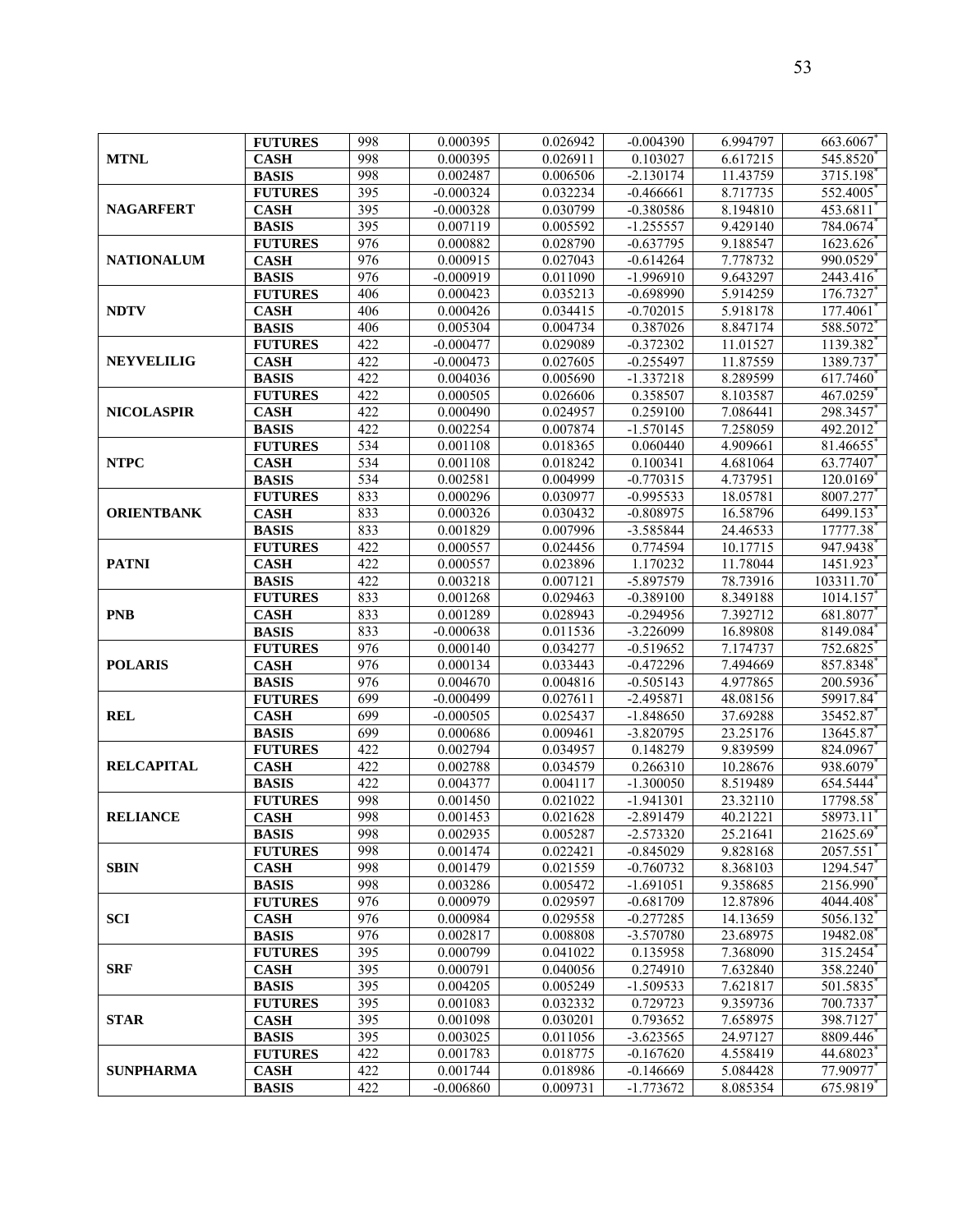| <b>SYNDIBANK</b>                       | <b>FUTURES</b> | 813 | 0.001240    | 0.032792 | $-0.214321$ | 12.09846 | 2810.463  |
|----------------------------------------|----------------|-----|-------------|----------|-------------|----------|-----------|
|                                        | <b>CASH</b>    | 813 | 0.001248    | 0.032233 | $-0.162561$ | 10.61696 | 1968.946  |
|                                        | <b>BASIS</b>   | 813 | 0.001916    | 0.009703 | $-2.613639$ | 13.82178 | 4892.747  |
|                                        | <b>FUTURES</b> | 422 | 0.000909    | 0.022666 | 0.114437    | 8.905212 | 614.0788  |
| <b>TATACHEM</b>                        | <b>CASH</b>    | 422 | 0.000891    | 0.020121 | 0.051186    | 6.830779 | 258.2174  |
|                                        | <b>BASIS</b>   | 422 | $-0.002017$ | 0.016568 | $-2.698518$ | 10.48717 | 1497.848  |
|                                        | <b>FUTURES</b> | 998 | 0.001705    | 0.024067 | $-0.391477$ | 5.661021 | 319.9444  |
| <b>TATAMOTORS</b>                      | <b>CASH</b>    | 998 | 0.001716    | 0.023699 | $-0.219446$ | 4.416916 | 91.49484  |
|                                        | <b>BASIS</b>   | 998 | 0.000807    | 0.007141 | $-2.113637$ | 9.452582 | 2474.443  |
|                                        | <b>FUTURES</b> | 998 | 0.001611    | 0.025291 | $-0.940810$ | 13.84204 | 5035.337  |
| <b>TATAPOWER</b>                       | <b>CASH</b>    | 998 | 0.001618    | 0.024284 | $-0.975664$ | 12.14387 | 3635.132  |
|                                        | <b>BASIS</b>   | 998 | 0.000236    | 0.009586 | $-3.064836$ | 17.89188 | 10784.26  |
|                                        | <b>FUTURES</b> | 998 | 0.001422    | 0.021926 | $-0.293821$ | 7.626037 | 904.2521  |
| <b>TATATEA</b>                         | <b>CASH</b>    | 998 | 0.001423    | 0.021389 | $-0.245959$ | 7.387312 | 810.4795  |
|                                        | <b>BASIS</b>   | 998 | 0.002475    | 0.006628 | $-1.322060$ | 6.407631 | 773.5881  |
|                                        | <b>FUTURES</b> | 406 | 0.002818    | 0.034111 | 0.611560    | 8.413550 | 521.0765  |
| <b>TITAN</b>                           | <b>CASH</b>    | 406 | 0.002810    | 0.033619 | 0.766275    | 9.415784 | 736.0610  |
|                                        | <b>BASIS</b>   | 406 | 0.004238    | 0.004833 | $-1.334417$ | 7.068273 | 400.4771  |
|                                        | <b>FUTURES</b> | 406 | 0.000505    | 0.030824 | 0.032698    | 5.198335 | 81.82514  |
| <b>TVSMOTORS</b>                       | <b>CASH</b>    | 406 | 0.000499    | 0.029622 | 0.033343    | 5.344065 | 93.02620  |
|                                        | <b>BASIS</b>   | 406 | 0.003239    | 0.007113 | $-2.239002$ | 11.24138 | 1488.208  |
|                                        | <b>FUTURES</b> | 833 | 0.001126    | 0.030345 | $-0.293890$ | 6.256172 | 379.9918  |
| <b>UNIONBANK</b>                       | <b>CASH</b>    | 833 | 0.001157    | 0.030585 | $-0.209484$ | 6.577444 | 450.2933  |
|                                        | <b>BASIS</b>   | 833 | 0.002051    | 0.007399 | -1.948479   | 9.848563 | 2155.009  |
|                                        | <b>FUTURES</b> | 422 | 0.001748    | 0.024848 | $-0.134632$ | 4.770174 | 56.37252  |
| <b>UTIBANK</b>                         | <b>CASH</b>    | 422 | 0.001702    | 0.025921 | $-0.163013$ | 4.990935 | 71.56621  |
|                                        | <b>BASIS</b>   | 422 | $-0.000649$ | 0.008231 | $-2.207599$ | 14.17195 | 2537.387  |
|                                        | <b>FUTURES</b> | 422 | $-0.000525$ | 0.025694 | 0.487474    | 7.548503 | 380.4929  |
| <b>VIJAYABANK</b>                      | <b>CASH</b>    | 422 | $-0.000541$ | 0.025697 | 0.822026    | 9.802587 | 861.1981  |
|                                        | <b>BASIS</b>   | 422 | 0.004378    | 0.005747 | $-0.701811$ | 4.744345 | 88.14346  |
|                                        | <b>FUTURES</b> | 422 | 9.87E-05    | 0.023289 | $-0.353951$ | 4.947124 | 75.47499  |
| <b>WOCKPHARMA</b>                      | <b>CASH</b>    | 422 | 5.37E-05    | 0.022064 | $-0.194878$ | 4.511717 | 42.85407* |
|                                        | <b>BASIS</b>   | 422 | 0.004169    | 0.006388 | $-2.119171$ | 11.27596 | 1520.168  |
| * Significant at 1% significance level |                |     |             |          |             |          |           |

Significant at 1% significance level.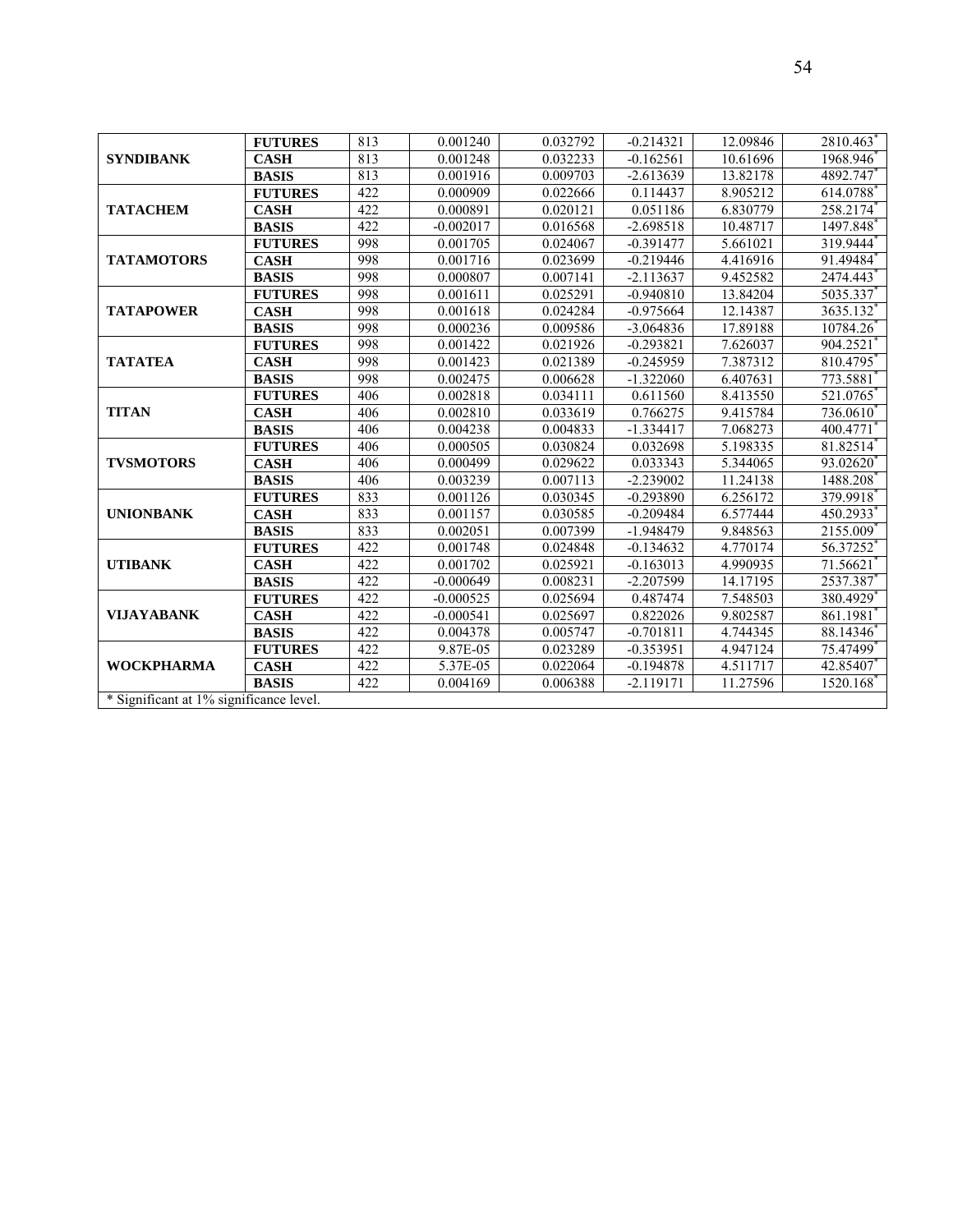# **Table IV Optimal Hedge Ratios**

| S.<br>No.        | <b>SYMBOL</b>                   | <b>OLS</b>                          | <b>GARCH</b>            | <b>TARCH</b>                         | <b>EGARCH</b>                                      | <b>VAR</b>                          | <b>VECM</b>                         |
|------------------|---------------------------------|-------------------------------------|-------------------------|--------------------------------------|----------------------------------------------------|-------------------------------------|-------------------------------------|
| $\mathbf{1}$     | <b>BANKNIFTY</b>                | 0.954325                            | 0.976778                | $0.979427$ <sup>H</sup>              | 0.976822                                           | $0.945011^L$                        | 0.954110                            |
| $\overline{2}$   | <b>CNXIT</b>                    | 0.958219                            | 0.982394                | 0.983521                             | $0.991445$ <sup>H</sup>                            | $0.956613^{\mathrm{L}}$             | 0.958691                            |
| 3                | <b>NIFTY</b>                    | 0.907241                            | 0.920750                | $0.921465$ <sup>H</sup>              | 0.921447                                           | $0.904111$ <sup>L</sup>             | 0.913727                            |
| 4                | <b>ABB</b>                      | 0.912704                            | 0.935855                | 0.952362                             | $0.953889$ <sup>H</sup>                            | $0.904726$ <sup>L</sup>             | 0.910182                            |
| 5                | <b>ACC</b>                      | 0.954642                            | 0.957348                | 0.975383                             | $0.976054$ <sup>H</sup>                            | $0.950969$ <sup>L</sup>             | 0.953824                            |
| 6                | <b>ALBK</b>                     | 0.946337                            | N.A.                    | N.A.                                 | N.A.                                               | $0.948235$ <sup>H</sup>             | 0.933401                            |
| $\overline{7}$   | <b>ALOKTEXT</b>                 | $0.958443^{\mathrm{L}}$             | 0.973128                | $0.981862$ <sup>H</sup>              | 0.980272                                           | 0.962647                            | 0.972321                            |
| 8                | <b>ANDHRABANK</b>               | 0.974391                            | 0.980668                | 0.982491                             | $0.982571$ <sup>H</sup>                            | $0.970474$ <sup>L</sup>             | 0.978616                            |
| $\boldsymbol{9}$ | <b>ARVINDMILLS</b>              | 0.969002                            | 0.970021                | $0.973318$ <sup>H</sup>              | 0.972296                                           | 0.963478                            | $0.963178$ <sup>L</sup>             |
| 10               | <b>ASHOKLEY</b>                 | 0.965287                            | $0.986265$ <sup>H</sup> | 0.982336                             | 0.976827                                           | $0.960472^{\mathrm{L}}$             | 0.962431                            |
| 11               | <b>AUROPHARMA</b>               | 0.943356                            | N.A.                    | N.A.                                 | N.A.                                               | $0.943692$ <sup>H</sup>             | $0.938530$ <sup>L</sup>             |
| 12               | <b>BAJAJAUTO</b>                | 0.960501                            | 0.997923                | $1.001164$ <sup>H</sup>              | 0.994442                                           | $0.955667^{\mathrm{L}}$             | 0.962976                            |
| 13               | <b>BANKBARODA</b>               | 0.945734                            | 0.962970                | $0.977531$ <sup>H</sup>              | 0.976293                                           | $0.945709$ <sup>L</sup>             | 0.951251                            |
| 14               | <b>BANKINDIA</b>                | 0.982385                            | 0.990092                | $0.994005$ <sup>H</sup>              | 0.993629                                           | $0.976964^{\mathrm{L}}$             | 0.985451                            |
| 15               | <b>BEL</b>                      | $0.953256$ <sup>H</sup>             | N.A.                    | N.A.                                 | N.A.                                               | $0.948546$ <sup>L</sup>             | 0.953236                            |
| 16               | <b>BHEL</b>                     | $0.958345$ <sup>H</sup>             | N.A.                    | $\overline{N}$ .A.                   | N.A.                                               | 0.957845                            | $0.953114$ <sup>L</sup>             |
| 17               | <b>BILT</b>                     | 0.941232                            | 0.952642                | $0.962219$ <sup>H</sup>              | 0.961004                                           | $0.936157^L$                        | 0.937734                            |
| 18               | <b>BONGAIREFN</b>               | 0.925423                            | 0.933928                | $0.908194^{\mathrm{L}}$              | 0.934694                                           | 0.919504                            | $0.943417$ <sup>H</sup>             |
| 19               | <b>BPCL</b>                     | 0.945423                            | 0.963960                | 0.987400                             | $0.998869$ <sup>H</sup>                            | $0.942187^{\mathrm{L}}$             | 0.958599                            |
| 20               | <b>CANBANK</b>                  | 0.984180                            | 0.991028                | 0.993827                             | $1.002752$ <sup>H</sup>                            | $0.980598$ <sup>L</sup>             | 0.981850                            |
| 21               | <b>CENTURYTEXT</b>              | $0.963095$ <sup>H</sup>             | N.A.                    | N.A.                                 | N.A.                                               | $0.960754^{\mathrm{L}}$             | 0.962317                            |
| 22               | <b>CESC</b>                     | 0.947205                            | 0.949122                | $0.958047$ <sup>H</sup>              | 0.954839                                           | 0.941882                            | $0.938909^{\mathrm{L}}$             |
| 23               | <b>CHAMBLFERT</b>               | 0.922341                            | N.A.                    | N.A.                                 | N.A.                                               | $0.916986$ <sup>L</sup>             | $0.933672$ <sup>H</sup>             |
| 24               | <b>COLGATE</b>                  | 0.927758                            | 0.956610                | $0.966530$ <sup>H</sup>              | $0.966530$ <sup>H</sup>                            | $0.916193^{\mathrm{L}}$             | 0.929679                            |
| 25               | <b>CORPBANK</b>                 | 0.962303                            | 0.968125                | $0.969\overline{059}^{\rm H}$        | 0.966842                                           | $0.951816$ <sup>L</sup>             | 0.957046                            |
| 26               | <b>CUMMINSIND</b>               | $0.938138$ <sup>H</sup>             | N.A.                    | N.A.                                 | N.A.                                               | $0.932345$ <sup>L</sup>             | 0.936126                            |
| 27               | <b>DIVISLAB</b>                 | 0.956411                            | 0.965586                | 0.973834                             | $0.976852$ <sup>H</sup>                            | $0.931019^{\mathrm{L}}$             | 0.953682                            |
| 28               | <b>ESCORTS</b>                  | $0.968391$ <sup>H</sup>             | N.A.                    | N.A.                                 | N.A.                                               | $0.964717^{\mathrm{L}}$             | 0.966340                            |
| 29               | <b>ESSAROIL</b>                 | $0.969641$ <sup>H</sup>             | N.A.                    | N.A.                                 | N.A.                                               | 0.968545                            | $0.966547^L$                        |
| 30               | <b>FEDERALBANK</b>              | 0.956336                            | $0.95947$ <sup>H</sup>  | 0.954741                             | 0.958261                                           | 0.951219                            | $0.938818$ <sup>L</sup>             |
| 31               | <b>GAIL</b>                     | 0.957567                            | $0.967431$ <sup>H</sup> | 0.965953                             | 0.960674                                           | $0.954746$ <sup>L</sup>             | 0.958083                            |
| 32               | <b>GLAXO</b>                    | 0.897584                            | 0.910195                | 0.939107                             | $0.942\overline{953}$ <sup>H</sup>                 | $0.887324$ <sup>L</sup>             | 0.888758                            |
| 33               | <b>GNFC</b>                     | 0.965649                            | N.A.                    | N.A.                                 | N.A.                                               | $0.960971$ <sup>L</sup>             | $0.968097$ <sup>H</sup>             |
| 34               | <b>GRASIM</b>                   | 0.970778                            | N.A.                    | N.A.                                 | N.A.<br>$0.997673$ <sup>H</sup>                    | $0.968321^{L}$                      | $0.973551$ <sup>H</sup>             |
| 35               | <b>HCLTCH</b>                   | 0.966956                            | 0.991114                | 0.992009                             |                                                    | $0.963477^{\mathrm{L}}$             | 0.971265                            |
| 36               | <b>HDFC</b>                     | 1.001205                            | 1.020666                | 1.020784                             | $1.028577$ <sup>H</sup><br>$1.019549$ <sup>H</sup> | $0.994144^L$                        | 0.995631                            |
| 37               | <b>HDFCBANK</b>                 | 1.009090                            | 1.015543                | 1.017352                             |                                                    | 1.004205<br>$0.999800$ <sup>H</sup> | 1.009169<br>$0.978935$ <sup>L</sup> |
| 38               | <b>HEROHONDA</b>                | 0.999769                            | N.A.                    | N.A.<br>$0.992936$ <sup>H</sup>      | N.A.                                               | $0.960892$ <sup>L</sup>             |                                     |
| 39               | <b>HINDLEVER</b>                | 0.965539                            | 0.987412<br>0.939642    |                                      | 0.988889<br>$1.000936^{\overline{H}}$              | $0.926845$ <sup>L</sup>             | 0.968040                            |
| 40<br>41         | <b>HINDPETRO</b>                | 0.932271<br>$0.953019^{\mathrm{L}}$ | $0.975379$ <sup>H</sup> | 0.938635<br>0.975163                 | 0.971114                                           | 0.954736                            | 0.939635<br>0.960489                |
| 42               | <b>ICICIBANK</b><br><b>IDBI</b> | 0.964884                            | 0.975507                | $0.977574$ <sup>H</sup>              | 0.975595                                           | $0.959912^L$                        | 0.964816                            |
| 43               | <b>IDFC</b>                     | 0.963684                            | 0.975763                | $0.978087$ <sup>H</sup>              | 0.975652                                           | 0.954968                            | $0.939510$ <sup>L</sup>             |
| 44               | <b>IFCI</b>                     | 0.957699                            | 0.960395                | 0.960784                             | $0.961568$ <sup>H</sup>                            | $0.951049^{\mathrm{L}}$             | 0.960012                            |
| 45               | <b>INDUSINDBANK</b>             | 0.958858                            | 0.960619                | $0.970\overline{285}^{\,\mathrm{H}}$ | 0.970269                                           | 0.954756                            | $0.953694^L$                        |
| 46               | <b>IOB</b>                      | 0.963501                            | $0.982740$ <sup>H</sup> | 0.976422                             | 0.969685                                           | $0.954705$ <sup>L</sup>             | 0.963392                            |
| 47               | <b>IOC</b>                      | 0.926873                            | 0.940523                | $0.942203$ <sup>H</sup>              | 0.928559                                           | $0.923865^{\mathrm{L}}$             | 0.929784                            |
| 48               | <b>IPCL</b>                     | $0.968143^{\mathrm{H}}$             | 0.963934                | 0.965591                             | 0.966184                                           | 0.965701                            | $0.960829$ <sup>L</sup>             |
| 49               | <b>JETAIRWAYS</b>               | 0.949671                            | $0.939650^{\mathrm{L}}$ | 0.964825                             | $0.975\overline{767}^{\,\rm{H}}$                   | 0.941893                            | 0.954784                            |
| 50               | <b>JINDALSTEL</b>               | $0.960258$ <sup>H</sup>             | N.A.                    | N.A.                                 | N.A.                                               | $0.952262^{\mathrm{L}}$             | 0.952657                            |
|                  |                                 |                                     |                         |                                      |                                                    |                                     |                                     |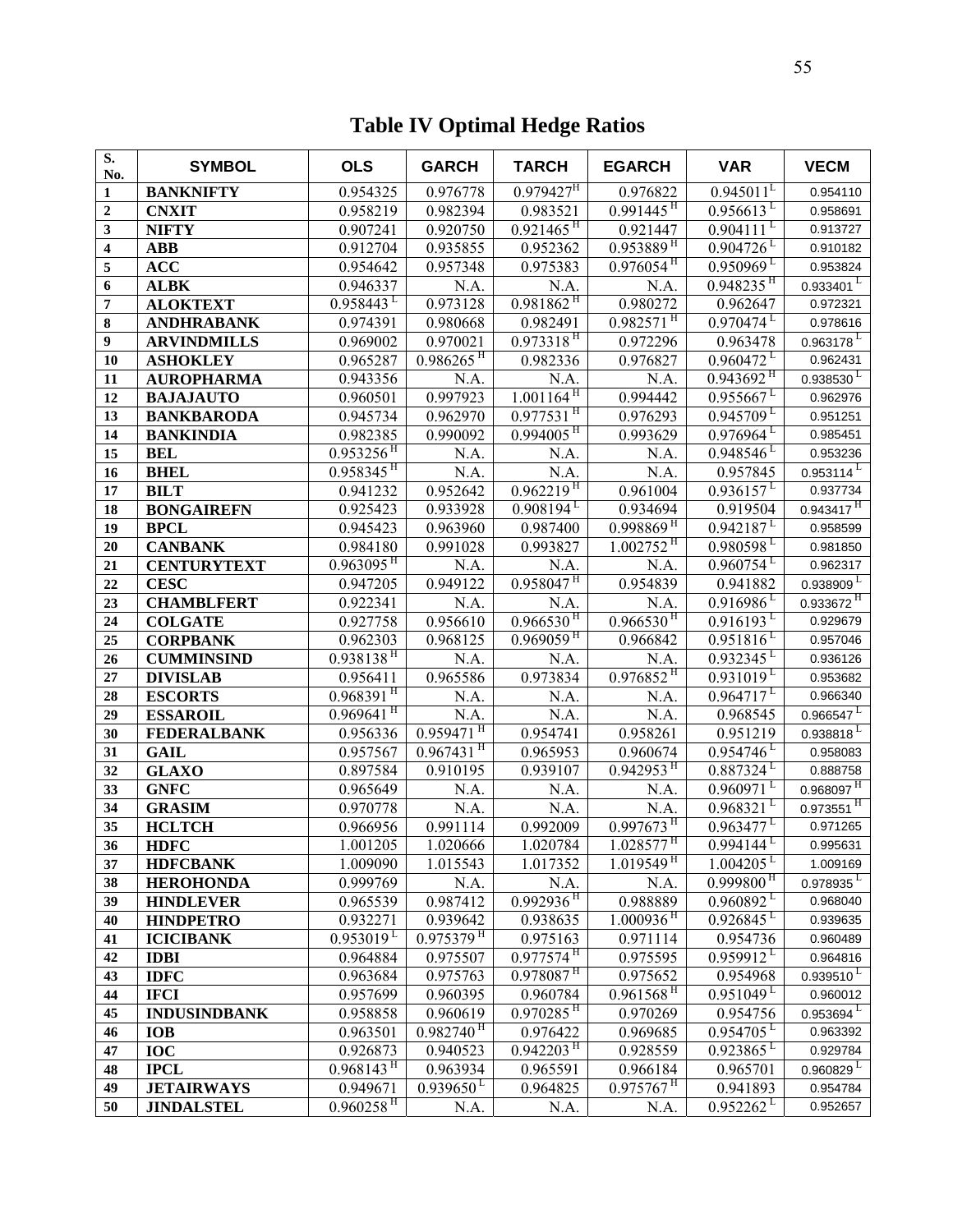| 51              | <b>JPHYDRO</b>                                                                             | $0.948162$ <sup>H</sup>              | N.A.                                 | N.A.                                 | N.A.                      | 0.937365                  | 0.936154                |
|-----------------|--------------------------------------------------------------------------------------------|--------------------------------------|--------------------------------------|--------------------------------------|---------------------------|---------------------------|-------------------------|
| 52              | <b>JSTAINLESS</b>                                                                          | 0.960963                             | 0.960704                             | $0.967\overline{406}^{\,\rm{H}}$     | 0.966743                  | $0.953477^{\mathrm{L}}$   | 0.955825                |
| 53              | <b>KTKBANK</b>                                                                             | $0.95\overline{0089}^{\,\rm{H}}$     | N.A.                                 | N.A.                                 | N.A.                      | 0.947965                  | 0.947531                |
| 54              | <b>LICHSGFIN</b>                                                                           | $0.935\overline{007}^{\,\rm H}$      | N.A.                                 | N.A.                                 | N.A.                      | 0.929800                  | $0.920178$ <sup>L</sup> |
| 55              | <b>MARUTI</b>                                                                              | 0.990548                             | 0.992219                             | $1.000960$ <sup>H</sup>              | 0.999270                  | $0.989256$ <sup>L</sup>   | 0.992867                |
| 56              | <b>MATRIXLABS</b>                                                                          | 0.899863                             | 0.922476                             | $0.940174$ <sup>H</sup>              | 0.906115                  | 0.903317                  | 0.899701                |
| 57              | <b>MRPL</b>                                                                                | 0.949350                             | 0.953326                             | 0.952727                             | $0.962575$ <sup>H</sup>   | $0.943742$ <sup>L</sup>   | 0.950182                |
| 58              | <b>MTNL</b>                                                                                | 0.984175                             | $0.992940$ <sup>H</sup>              | 0.985609                             | 0.987772                  | $0.981108$ <sup>L</sup>   | 0.984754                |
| 59              | <b>NAGARFERT</b>                                                                           | 0.948359                             | N.A.                                 | N.A.                                 | N.A.                      | $0.940287^{\mathrm{L}}$   | $0.954510$ <sup>H</sup> |
| 60              | <b>NATIONALUM</b>                                                                          | $0.92\overline{0248}^{\,\mathrm{H}}$ | 0.916345                             | 0.916534                             | 0.916414                  | $0.912\overline{135}^L$   | 0.918957                |
| 61              | <b>NDTV</b>                                                                                | 0.972484                             | 0.971805                             | $0.985647^{\mathrm{H}}$              | 0.981297                  | $0.964819$ <sup>L</sup>   | 0.970361                |
| 62              | <b>NEYVELILIG</b>                                                                          | $0.940307$ <sup>H</sup>              | N.A.                                 | N.A.                                 | N.A.                      | $0.932623^{\mathrm{L}}$   | 0.936333                |
| 63              | <b>NICOLASPIR</b>                                                                          | 0.911381                             | 0.920017                             | 0.934407                             | $0.948092$ <sup>H</sup>   | $0.905843^L$              | 0.908916                |
| 64              | <b>NTPC</b>                                                                                | $0.968335$ <sup>H</sup>              | N.A.                                 | N.A.                                 | N.A.                      | $0.963719^{\mathrm{L}}$   | 0.965639                |
| $\overline{65}$ | <b>ORIENTBANK</b>                                                                          | 0.969299                             | $0.953482$ <sup>L</sup>              | 0.968998                             | 0.968893                  | 0.961077                  | $0.970264$ <sup>H</sup> |
| 66              | <b>PATNI</b>                                                                               | $0.935187$ <sup>H</sup>              | N.A.                                 | N.A.                                 | N.A.                      | $0.920845$ <sup>L</sup>   | 0.929961                |
| 67              | <b>PNB</b>                                                                                 | 0.963860                             | 0.961331                             | 0.960765                             | 0.959728                  | $0.958686$ <sup>L</sup>   | $0.977065$ <sup>H</sup> |
| 68              | <b>POLARIS</b>                                                                             | 0.972154                             | 0.970692                             | 0.974387                             | $0.974904$ <sup>H</sup>   | 0.969881                  | $0.967509^{\ L}$        |
| 69              | <b>REL</b>                                                                                 | 0.907802                             | 0.960732                             | $0.972070$ <sup>H</sup>              | 0.970936                  | $0.901684^L$              | 0.913750                |
| 70              | <b>RELCAPITAL</b>                                                                          | 0.978211                             | $0.973013$ <sup>L</sup>              | 0.976443                             | $0.979334$ <sup>H</sup>   | 0.979300                  | 0.976862                |
| 71              | <b>RELIANCE</b>                                                                            | 0.994086                             | 0.980958                             | $0.978266$ <sup>L</sup>              | 0.980839                  | $0.995285$ <sup>H</sup>   | 0.988868                |
| 72              | <b>SBIN</b>                                                                                | 0.953816                             | 0.955742                             | 0.955413                             | 0.956528                  | $0.950890^{\mathrm{L}}$   | $0.958962$ <sup>H</sup> |
| 73              | <b>SCI</b>                                                                                 | 0.975516                             | $0.967939^L$                         | 0.970005                             | 0.970645                  | 0.972781                  | $0.978573$ <sup>H</sup> |
| 74              | <b>SRF</b>                                                                                 | 0.970648                             | 0.979503                             | 0.978219                             | $0.981196$ <sup>H</sup>   | 0.967064                  | 0.963270                |
| 75              | <b>STAR</b>                                                                                | 0.888055                             | N.A.                                 | N.A.                                 | N.A.                      | $0.893274$ <sup>H</sup>   | $0.881545^L$            |
| 76              | <b>SUNPHARMA</b>                                                                           | 0.911938                             | 0.932685                             | $0.933352$ <sup>H</sup>              | 0.929106                  | $0.907949$ <sup>L</sup>   | 0.926307                |
| 77              | <b>SYNDIBANK</b>                                                                           | 0.969323                             | 0.987456                             | $0.990526$ <sup>H</sup>              | 0.989387                  | $0.965842$ <sup>L</sup>   | 0.969212                |
| 78              | <b>TATACHEM</b>                                                                            | 0.837807                             | $\overline{0.918946}$                | 0.902495                             | $0.923732$ <sup>H</sup>   | $0.818968$ <sup>L</sup>   | 0.849541                |
| 79              | <b>TATAMOTORS</b>                                                                          | 0.967558                             | 0.988508                             | 0.981823                             | $0.992923$ <sup>H</sup>   | 0.961909                  | $0.955582$ <sup>L</sup> |
| 80              | <b>TATAPOWER</b>                                                                           | $0.932961$ <sup>L</sup>              | 0.955435                             | $0.961104$ <sup>H</sup>              | 0.958351                  | 0.934184                  | 0.941624                |
| 81              | <b>TATATEA</b>                                                                             | 0.958970                             | 0.962644                             | 0.964136                             | $0.965601$ <sup>H</sup>   | $0.954237$ <sup>L</sup>   | 0.960587                |
| 82              | <b>TITAN</b>                                                                               | $0.977876$ <sup>H</sup>              | N.A.                                 | N.A.                                 | N.A.                      | 0.975998                  | $0.972918$ <sup>L</sup> |
| 83              | <b>TVSMOTORS</b>                                                                           | 0.935610                             | 0.946936                             | 0.951129                             | $0.953403^{\frac{1}{11}}$ | 0.935741                  | $0.934675$ <sup>L</sup> |
| 84              | <b>UNIONBANK</b>                                                                           | 0.993981                             | 0.997009                             | $0.998\overline{034}^{\,\mathrm{H}}$ | 0.992475                  | $0.990109^{\mathrm{L}}$   | 0.995370                |
| 85              | <b>UTIBANK</b>                                                                             | 0.999688                             | $1.0239\overline{04}^{\overline{H}}$ | 1.017679                             | 1.019552                  | $0.994333^{\overline{L}}$ | 1.013133                |
| 86              | <b>VIJAYABANK</b>                                                                          | 0.985474                             | $0.974782^L$                         | 0.983783                             | $0.987734$ <sup>H</sup>   | 0.975170                  | 0.976661                |
| 87              | <b>WOCKPHARMA</b>                                                                          | 0.932771                             | 0.945409                             | 0.948700                             | $0.952743$ <sup>H</sup>   | $0.923674$ <sup>L</sup>   | 0.926119                |
|                 | $N.A. = Methodology$ not applicable, $H=$ Highest hedge ratio and $L=$ Lowest hedge ratio. |                                      |                                      |                                      |                           |                           |                         |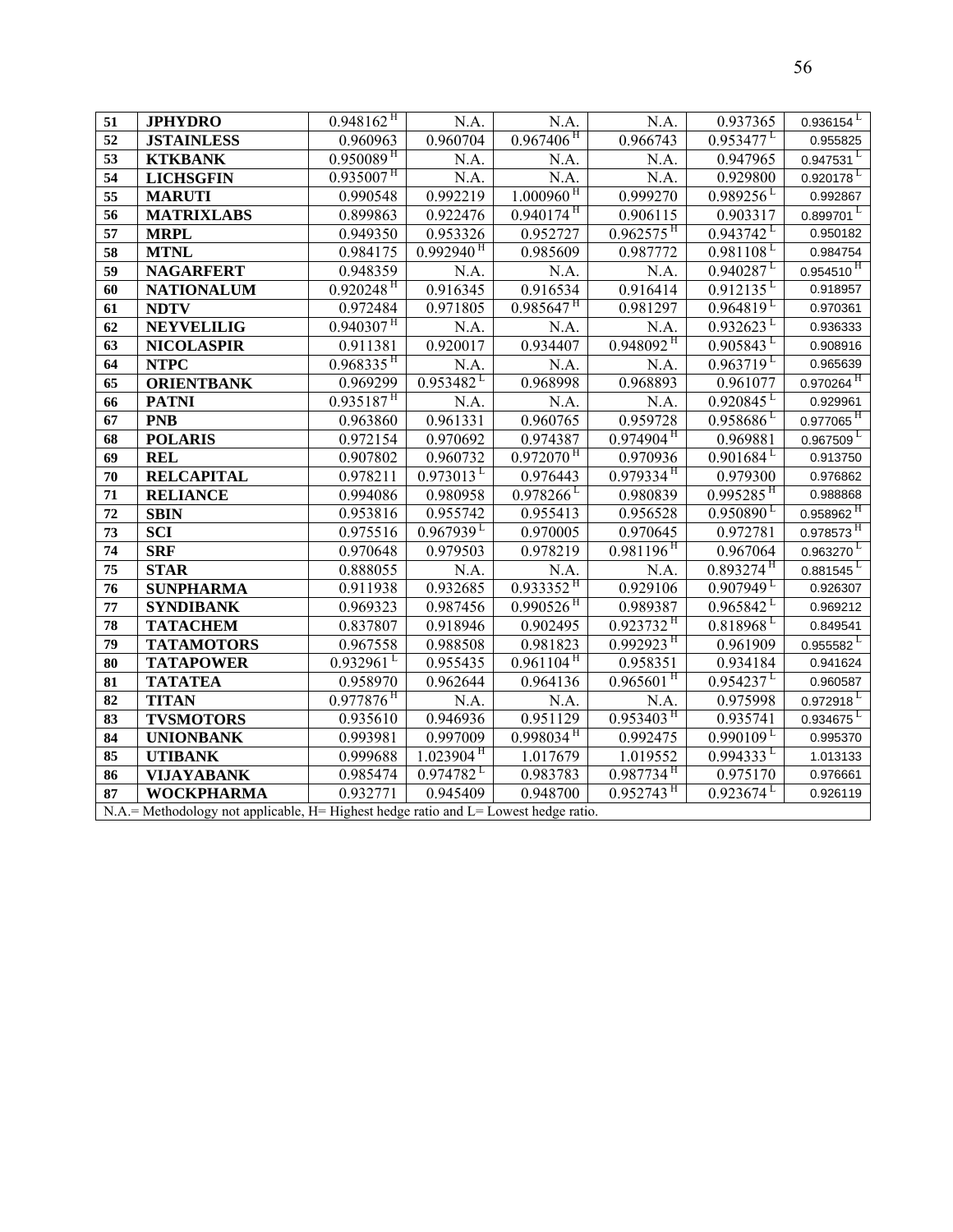## **Table V Variance Reduction**

| S.<br>No.        | <b>SYMBOL</b>                        | <b>OLS</b>                          | <b>GARCH</b>             | <b>TARCH</b>            | <b>EGARCH</b>                       | <b>VAR</b>                                         | <b>VECM</b>             |
|------------------|--------------------------------------|-------------------------------------|--------------------------|-------------------------|-------------------------------------|----------------------------------------------------|-------------------------|
| $\mathbf{1}$     | <b>BANKNIFTY</b>                     | 0.950805                            | 0.949675                 | 0.949471                | 0.949672                            | $0.950957$ <sup>H</sup>                            | 0.950811                |
| 2                | <b>CNXIT</b>                         | 0.955930                            | 0.954402                 | 0.954300                | $0.953505^{\mathrm{L}}$             | $0.955987$ <sup>H</sup>                            | 0.955912                |
| 3                | <b>NIFTY</b>                         | 0.961293                            | 0.960842                 | $0.960806^{\mathrm{L}}$ | 0.960807                            | $0.961336$ <sup>H</sup>                            | 0.961131                |
| 4                | <b>ABB</b>                           | 0.900701                            | 0.899106                 | 0.897230                | $0.897026$ <sup>L</sup>             | $0.900970$ <sup>H</sup>                            | 0.900802                |
| 5                | <b>ACC</b>                           | 0.960924                            | 0.960904                 | 0.960377                | $0.960344^{\mathrm{L}}$             | 0.960926                                           | $0.960927$ <sup>H</sup> |
| 6                | <b>ALBK</b>                          | 0.914810                            | N.A.                     | N.A.                    | N.A.                                | $0.914822$ <sup>H</sup>                            | $0.914537^{\mathrm{L}}$ |
| 7                | <b>ALOKTEXT</b>                      | $0.916689$ <sup>H</sup>             | 0.916412                 | $0.916042^L$            | 0.916121                            | 0.916654                                           | 0.916438                |
| 8                | <b>ANDHRABANK</b>                    | 0.964682                            | 0.964494                 | 0.964424                | 0.964421                            | $0.964759$ <sup>H</sup>                            | 0.964565                |
| $\boldsymbol{9}$ | <b>ARVINDMILLS</b>                   | 0.980852                            | 0.980843                 | $0.980797^{\mathrm{L}}$ | 0.980813                            | $0.980866$ <sup>H</sup>                            | 0.980865                |
| 10               | <b>ASHOKLEY</b>                      | 0.940281                            | $0.939434$ <sup>L</sup>  | 0.939661                | 0.939927                            | $0.940347$ <sup>H</sup>                            | 0.940326                |
| 11               | <b>AUROPHARMA</b>                    | 0.921277                            | N.A.                     | N.A.                    | N.A.                                | $0.921282$ <sup>H</sup>                            | $0.921186^L$            |
| 12               | <b>BAJAJAUTO</b>                     | 0.906473                            | 0.904454                 | $0.904147^{\mathrm{L}}$ | 0.904760                            | $0.906530$ <sup>H</sup>                            | 0.906426                |
| 13               | <b>BANKBARODA</b>                    | 0.963128                            | 0.962557                 | $0.961570$ <sup>L</sup> | 0.961672                            | $0.963129$ <sup>H</sup>                            | 0.963016                |
| 14               | <b>BANKINDIA</b>                     | 0.967079                            | 0.966877                 | $0.966728$ <sup>L</sup> | 0.966744                            | $0.967149$ <sup>H</sup>                            | 0.967013                |
| 15               | <b>BEL</b>                           | $0.960165^L$                        | N.A.                     | N.A.                    | N.A.                                | $0.960236$ <sup>H</sup>                            | $0.960165^{\mathrm{L}}$ |
| 16               | <b>BHEL</b>                          | $0.945072^{\mathrm{L}}$             | N.A.                     | N.A.                    | N.A.                                | 0.945076                                           | $0.945088$ <sup>H</sup> |
| 17               | <b>BILT</b>                          | $0.953608$ <sup>H</sup>             | 0.953465                 | $0.953128$ <sup>L</sup> | 0.953181                            | 0.953582                                           | 0.953596                |
| $\overline{18}$  | <b>BONGAIREFN</b>                    | 0.892829                            | 0.892484                 | $0.893052$ <sup>H</sup> | 0.892445                            | 0.892978                                           | $0.891914^L$            |
| 19               | <b>BPCL</b>                          | 0.888247                            | 0.887473                 | 0.885493                | $0.884116^{L}$                      | $0.888311$ <sup>H</sup>                            | 0.887769                |
| 20               | <b>CANBANK</b>                       | $0.957005$ <sup>H</sup>             | 0.956946                 | 0.956895                | 0.956629                            | 0.956999                                           | 0.957004                |
| 21               | <b>CENTURYTEXT</b>                   | $0.957477^{\mathrm{L}}$             | N.A.                     | N.A.                    | N.A.                                | $0.957557$ <sup>H</sup>                            | 0.957505                |
| 22               | <b>CESC</b>                          | $0.958038$ <sup>L</sup>             | 0.958081                 | $0.958180$ <sup>H</sup> | 0.958164                            | 0.957878                                           | 0.957764                |
| 23               | <b>CHAMBLFERT</b>                    | 0.905836                            | N.A.                     | N.A.                    | N.A.                                | $0.905865$ <sup>H</sup>                            | $0.905572^{\ L}$        |
| 24               | <b>COLGATE</b>                       | 0.934594                            | 0.932727                 | $0.931654^L$            | $0.931\overline{654}^L$             | $0.934818$ <sup>H</sup>                            | 0.934527                |
| $\overline{25}$  | <b>CORPBANK</b>                      | 0.947591                            | 0.947394                 | $0.947355$ <sup>L</sup> | 0.947443                            | $0.947\overline{767}^{\,\mathrm{H}}$               | 0.947708                |
| 26               | <b>CUMMINSIND</b>                    | 0.968903                            | N.A.                     | N.A.                    | N.A.                                | $0.968\overline{901^L}$                            | $0.968910^{H}$          |
| 27               | <b>DIVISLAB</b>                      | 0.941778                            | 0.941067                 | 0.940269                | 0.939940                            | $0.942781$ <sup>H</sup>                            | 0.941954                |
| 28               | <b>ESCORTS</b>                       | $0.942228$ <sup>L</sup>             | N.A.                     | N.A.                    | N.A.                                | $0.942369$ <sup>H</sup>                            | 0.942310                |
| 29               | <b>ESSAROIL</b>                      | $0.981288$ <sup>H</sup>             | $\overline{N}A$ .        | $\overline{NA}$ .       | N.A.                                | 0.981280                                           | $0.981259^{\mathrm{L}}$ |
| 30               | <b>FEDERALBANK</b>                   | 0.941067                            | 0.941070                 | 0.941058                | $0.941071$ <sup>H</sup>             | 0.941020                                           | $0.940683^{\mathrm{L}}$ |
| 31               | <b>GAIL</b>                          | 0.950459                            | $0.950182$ <sup>L</sup>  | 0.950236                | 0.950394                            | $0.950500$ <sup>H</sup>                            | 0.950449                |
| 32               | <b>GLAXO</b>                         | 0.922377                            | 0.921788                 | 0.919022                | $0.918505$ <sup>L</sup>             | $0.922579$ <sup>H</sup>                            | 0.922566                |
| 33               | <b>GNFC</b>                          | 0.966496                            | N.A.                     | N.A.                    | N.A.                                | $0.9665\overline{00}^{\,\rm H}$                    | $0.966476$ <sup>L</sup> |
| 34               |                                      | 0.959930                            |                          |                         | N.A.                                | $0.959938$ <sup>H</sup>                            | $0.959907^{\mathrm{L}}$ |
|                  | <b>GRASIM</b>                        | 0.915811                            | N.A.<br>0.913782         | N.A.<br>0.913684        | $0.913022$ <sup>L</sup>             | $0.916003$ <sup>H</sup>                            | 0.915538                |
| 35               | <b>HCLTCH</b>                        | 0.925591                            | 0.924538                 | 0.924529                | $0.923902^{\mathrm{L}}$             | $0.925793$ <sup>H</sup>                            | 0.925759                |
| 36               | <b>HDFC</b>                          | 0.917565                            | 0.917222                 | 0.917112                | $0.916970^{\mathrm{L}}$             | $0.917773$ <sup>H</sup>                            | 0.917562                |
| 37<br>38         | <b>HDFCBANK</b>                      | $0.910895$ <sup>H</sup>             |                          |                         |                                     | $0.910895$ <sup>H</sup>                            | $0.910436^L$            |
|                  | <b>HEROHONDA</b>                     |                                     | N.A.                     | N.A.                    | N.A.                                |                                                    | 0.927836                |
| 39               | <b>HINDLEVER</b>                     | 0.927895                            | 0.926948                 | $0.926554^{\mathrm{L}}$ | 0.926849<br>$0.927141^{\mathrm{L}}$ | $0.927971$ <sup>H</sup><br>$0.933227$ <sup>H</sup> |                         |
| 40<br>41         | <b>HINDPETRO</b><br><b>ICICIBANK</b> | 0.933186<br>$0.889314$ <sup>H</sup> | 0.933029<br>$0.888583^L$ | 0.933057<br>0.888594    | 0.888799                            | 0.889293                                           | 0.933029<br>0.889180    |
| 42               | <b>IDBI</b>                          | $0.978009$ <sup>H</sup>             | 0.977893                 | $0.977843^{\mathrm{L}}$ | 0.977892                            | 0.977982                                           | $0.978009$ <sup>H</sup> |
| 43               | <b>IDFC</b>                          | 0.916576                            | 0.916014                 | $0.915872^{\ L}$        | 0.916021                            | 0.916796                                           | $0.916804$ <sup>H</sup> |
| 44               | <b>IFCI</b>                          | 0.977300                            | 0.977256                 | 0.977248                | $0.977231$ <sup>L</sup>             | $0.977342$ <sup>H</sup>                            | 0.977263                |
| 45               | <b>INDUSINDBANK</b>                  | 0.980403                            | $0.980408$ <sup>H</sup>  | $0.980322^L$            | 0.980323                            | 0.980364                                           | 0.980348                |
| 46               | <b>IOB</b>                           | 0.948590                            | $0.947\overline{760}$    | 0.948118                | 0.948408                            | $0.948711$ <sup>H</sup>                            | 0.948592                |
| 47               | IOC                                  | 0.918249                            | 0.917490                 | $0.917368$ <sup>L</sup> | 0.918178                            | $0.918360$ <sup>H</sup>                            | 0.918122                |
| 48               | <b>IPCL</b>                          | 0.975016                            | 0.975016                 | $0.975021$ <sup>H</sup> | $0.975021$ <sup>H</sup>             | $0.975021$ <sup>H</sup>                            | $0.974993$ <sup>L</sup> |
| 49               | <b>JETAIRWAYS</b>                    | 0.917958                            | $0.918183$ <sup>H</sup>  | 0.917216                | $0.916380^{\mathrm{L}}$             | 0.918151                                           | 0.917762                |
| 50               | <b>JINDALSTEL</b>                    | $0.952676$ <sup>L</sup>             | N.A.                     | N.A.                    | N.A.                                | $0.952778$ <sup>H</sup>                            | 0.952776                |
| 51               | <b>JPHYDRO</b>                       | $0.947974$ <sup>L</sup>             | N.A.                     | N.A.                    | N.A.                                | 0.948185                                           | $0.948193$ <sup>H</sup> |
| 52               | <b>JSTAINLESS</b>                    | $0.974178$ <sup>H</sup>             | 0.974177                 | 0.974161                | 0.974167                            | $0.974089$ <sup>L</sup>                            | 0.974130                |
| 53               | <b>KTKBANK</b>                       | $0.971422^L$                        |                          |                         |                                     | $0.971\overline{429^{\,H}}$                        | $0.971429$ <sup>H</sup> |
|                  |                                      |                                     | N.A.                     | N.A.                    | N.A.                                |                                                    |                         |